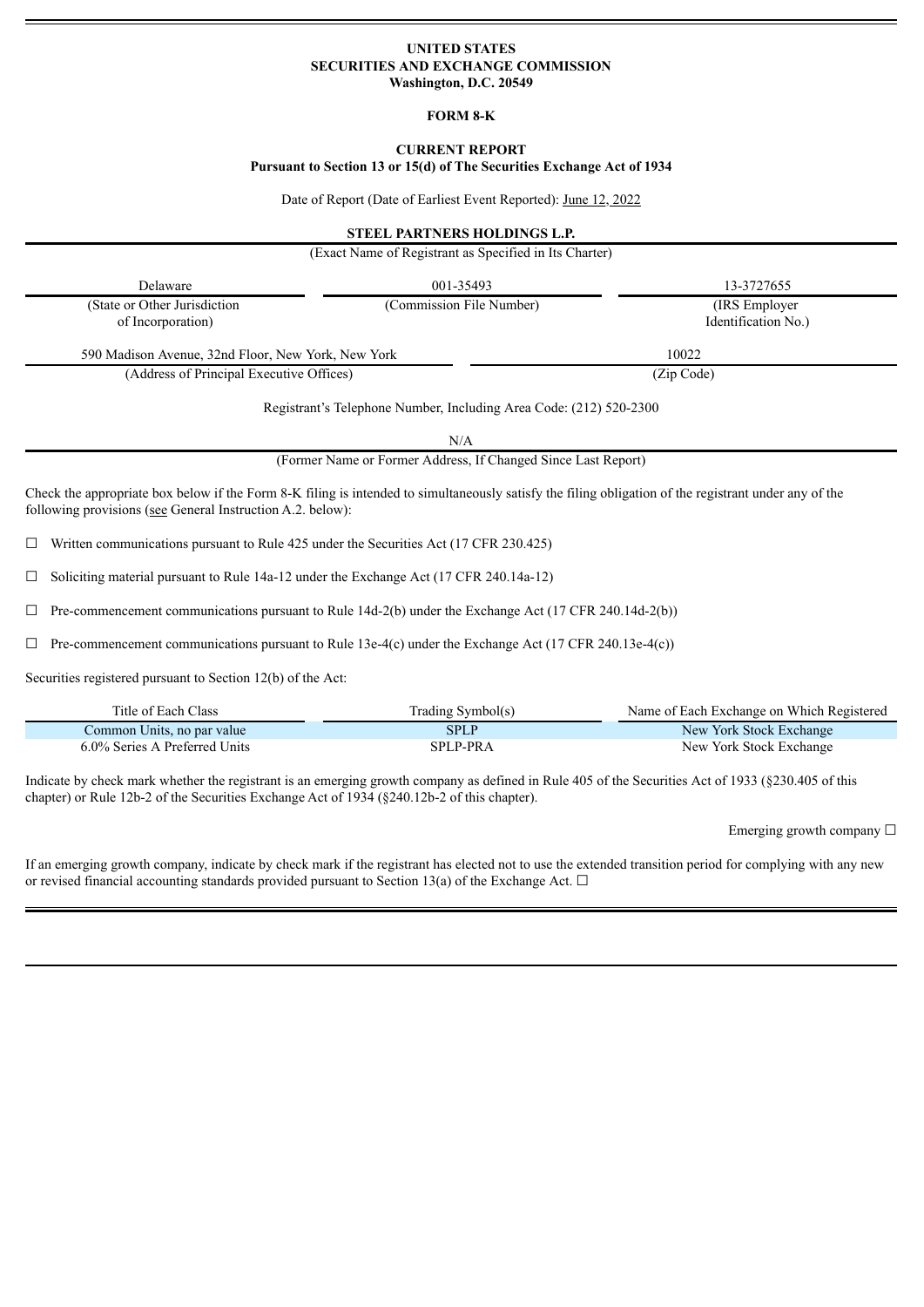#### **Item 1.01. Entry into a Material Definitive Agreement.**

## **Merger Agreement**

On June 12, 2022, Steel Partners Holdings L.P., a Delaware limited partnership (the "Company" or "Steel Partners"), entered into an Agreement and Plan of Merger (the "Merger Agreement"), with Steel Connect, Inc., a Delaware corporation ("Steel Connect"), and SP Merger Sub, Inc., a Delaware corporation and wholly owned subsidiary of Company ("Merger Sub" and, together with the Company and Steel Connect, each a "Party" and collectively the "Parties") providing for the merger of Merger Sub with and into Steel Connect (the "Merger"), with Steel Connect surviving the Merger (the "Surviving Corporation") and becoming a wholly owned subsidiary of the Company. The Company, directly and indirectly, exercises voting power over shares of the common stock, par value \$0.01 per share, of Steel Connect (the "Steel Connect Common Stock") and Series C Preferred Stock, par value \$0.01 per share, of Steel Connect (the "Steel Connect Series C Preferred Stock") collectively representing approximately 46.1% of the outstanding voting power of Steel Connect.

At the effective time of the Merger, (i) each issued and outstanding share of the Steel Connect Common Stock owned by Steel Connect or any of its wholly owned subsidiaries or by the Company or any of its wholly owned subsidiaries (collectively, "Excluded Shares") will automatically be canceled and shall cease to exist, and no consideration shall be paid in respect thereof; and (ii) each issued and outstanding share of Steel Connect Common Stock (other than the Excluded Shares and any shares held by dissenting holders) will be converted into the right to (a) receive \$1.35 in cash per share, without interest and subject to any withholding taxes (the "Per Share Cash Merger Consideration") and (b) one contingent value right to receive, subject to the terms of the ModusLink CVR Agreement (described below), the ModusLink CVR Payment Amount as provided in the Merger Agreement (such right, a "ModusLink CVR" and, together with the Per Share Cash Merger Consideration, the "Per Share Merger Consideration"); and (iii) each issued and outstanding share of Steel Connect Common Stock converted into a right to receive the Per Share Merger Consideration (each, a "Converted Share" and collectively, the "Converted Shares") shall automatically be canceled and shall cease to exist and the holders of certificates which immediately prior to the effective time of the Merger represented the Converted Shares ("Steel Connect Certificates") shall cease to have any rights with respect to those shares, other than the right to receive the Per Share Merger Consideration with respect to each such share upon surrender of Steel Connect Certificates in accordance with the Merger Agreement.

Steel Connect's Board of Directors, acting on the unanimous recommendation of the special committee of the Board of Directors (the "Special Committee"), and the Board of Directors of Steel Partner Holdings GP Inc., a Delaware corporation, and the general partner of the Company ("Steel Partners' General Partner") approved the Merger Agreement and the transactions contemplated by the Merger Agreement (such transactions, collectively, the "Transactions") and resolved to recommend the stockholders adopt the Merger Agreement and approve the Transactions The Special Committee, which is comprised solely of independent and disinterested directors of Steel Connect who are unaffiliated with Steel Partners, exclusively negotiated the terms of the Merger Agreement with Steel Partners, with the assistance of its independent financial and legal advisors.

The board of directors of Steel Connect (the "Steel Connect Board") has adopted resolutions (i) determining that the terms of the Merger Agreement and the Merger and the Transactions are advisable, fair to and in the best interest of Steel Connect and the holders of capital stock of Steel Connect (other than holders of Excluded Shares), and (ii) authorizing, approving and declaring advisable, the Merger Agreement, the form and terms of the Merger Agreement and the Transactions.

Steel Partners' General Partner adopted resolutions (i) determining, in its sole discretion, that the ownership and acquisition of Steel Connect Common Stock, the Merger Agreement, the ModusLink CVR Agreement and the Transactions are business activities approved pursuant to Section 2.4 of the Ninth Amended and Restated Agreement of Limited Partnership of Steel Partners dated as of June 1, 2022 (the "LP Agreement") and necessary and appropriate to the conduct of the business of Steel Partners pursuant to Section 7.1(a) of the LP Agreement, and (ii) authorizing, approving and adopting the foregoing determinations, the Merger Agreement, the ModusLink CVR Agreement and the Transactions.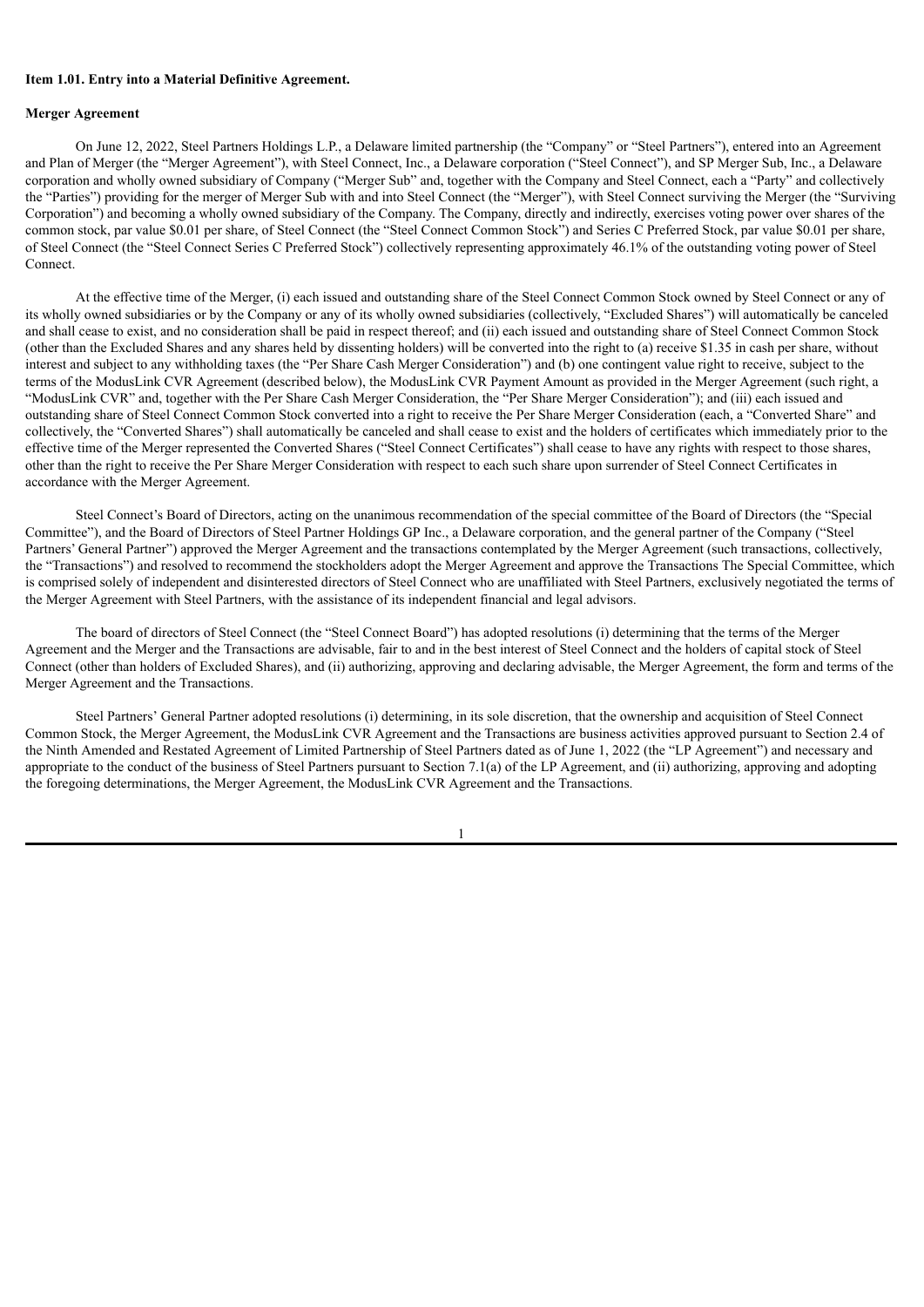The Merger Agreement contains representations, warranties and covenants of the Parties that are customary for transactions of this type. Until the closing of the Merger, the Company and Steel Connect have agreed, subject to certain exceptions, to use its commercially reasonable efforts to conduct their respective businesses in the ordinary course consistent with past practice. The Parties are required to use their respective commercially reasonable efforts to take, or cause to be taken, all actions necessary, proper or advisable under applicable laws to consummate the Transaction.

The Merger Agreement includes a "go-shop" period that expires at 11:59 p.m. Eastern time on July 12, 2022, during which Steel Connect may actively solicit and consider alternative acquisition proposals. There can be no assurances that the "go-shop" process will result in a superior proposal, and Steel Connect does not intend to communicate developments regarding the process unless and until Steel Connect determines that additional disclosure is required or desirable.

The closing of the Merger is subject to certain customary conditions, including the accuracy of the representations and warranties of, and compliance with covenants by, each of the Parties to the Merger Agreement, as well as adopting of the Merger Agreement by holders of a majority of the outstanding shares of Steel Connect Common Stock not owned by affiliates of Steel Connect or the Company. There can be no assurance that these closing conditions will be satisfied and that the Parties will be able to consummate the Merger or the Transactions. In addition, the Merger Agreement contains certain termination rights that are customary for a transaction of this type, including, for example, if the Merger has not been consummated by December 9, 2022 (the "Outside Date"), subject to certain limitations. The Merger Agreement further provides that upon the termination of the Merger Agreement under certain circumstances, Steel Connect shall pay, or cause to be paid, to the Company a termination fee equal to \$1,500,000 and to reimburse the expenses of the Company up to \$1,000,000. The closing of the merger is not subject to a financing condition, and is expected to occur in the second half of 2022.

#### **Voting and Support Agreement**

In connection with the Merger Agreement, the Company, Steel Connect, Handy & Harman Ltd., a Delaware corporation ("Handy"), WHX CS Corp., a Delaware corporation ("WHX"), Steel Partners, Ltd., a Delaware corporation ("SPL"), SPH Group LLC, a Delaware limited liability company ("SPH"), SPH Group Holdings LLC, a Delaware limited liability company ("SPH Holdings"), Steel Partners Holdings GP Inc., a Delaware corporation ("GP"), Steel Excel Inc., a Delaware corporation ("SXL"), Warren G. Lichtenstein, an individual ("Lichtenstein"), and Jack L. Howard, an individual ("Howard", and together with Handy, WHX, SPL, SPH, SPH Holdings, GP, SXL and Lichtenstein, the "Stockholders" and each a "Stockholder") entered into a Voting and Support Agreement, dated as of June 12, 2022 (the "Support Agreement"). Per the terms and conditions set forth in the Support Agreement, each Stockholder has agreed to vote, or cause to be voted, all shares of Steel Connect Common Stock and Steel Connect Series C Preferred Stock beneficially owned by each such Stockholder (representing an aggregate of approximately 49.8%of Steel Connect's total outstanding voting power as of June 12, 2022) for the adoption of the Merger Agreement and any alternative acquisition agreement approved by the Company Board (acting on the recommendation of the Special Committee).

#### **Contingent Value Rights Agreement**

In connection with the closing of the Merger, the Company, Steel Connect, and a rights agent to be determined thereunder ("Rights Agent") and a shareholder representative to be determined thereunder, in its capacity as the Shareholder Representative, will enter into a Contingent Value Rights Agreement (the "ModusLink CVR Agreement"), substantially in the form attached to the Merger Agreement. In accordance with the ModusLink CVR Agreement, holders of Steel Connect Common Stock issued and outstanding immediately prior to the effective time of the Merger (other than Excluded Shares and shares held by dissenting holders) will receive in respect of each such share one ModusLink CVR with the right to receive the a pro rata share of net proceeds, to the extent such net proceeds exceed \$80 million plus certain related costs and expenses, if Steel Connect's ModusLink subsidiary is sold during the two-year period following completion of the Merger.

The ModusLink CVRs represent a contractual right only and will not be transferable except in the limited circumstances specified in the ModusLink CVR Agreement. The ModusLink CVRs will not be evidenced by certificates or any other instruments and will not be registered with the Securities and Exchange Commission (the "SEC"). The ModusLink CVRs do not have any voting or dividend rights, and interest shall not accrue on any amounts payable on the ModusLink CVRs to any holder. In addition, the ModusLink CVRs shall not represent any equity or ownership interest in Steel Connect, the Company or any of their affiliates, or in any constituent company to the Merger.

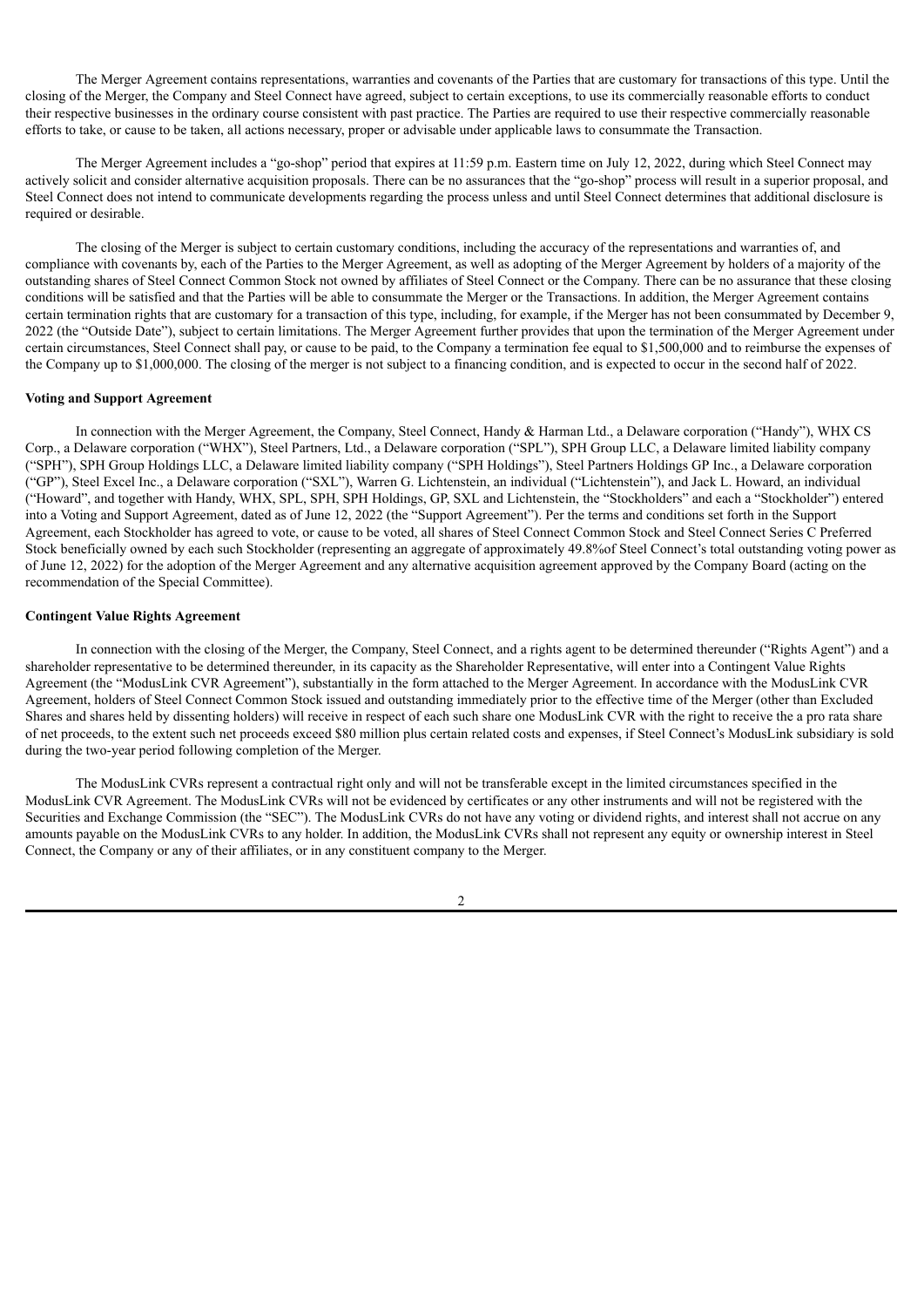The foregoing descriptions of the Merger Agreement, the Support Agreement and the ModusLink CVR Agreement do not purport to be complete and are qualified in their entirety by reference to the full text of the Merger Agreement, which is attached to this Current Report on Form 8-K (this "Form 8-K") as Exhibit 2.1, the Support Agreement, which is attached to this Form 8-K as Exhibit 10.1, and the ModusLink CVR Agreement, which is attached to this Form 8-K as Exhibit 10.2, respectively, and are incorporated herein by reference. The Merger Agreement and the Support Agreement have been attached to provide investors with information regarding its terms. The terms and information therein should not be relied on as disclosure about the Company without consideration of the reports that the Company files with the SEC. The terms of the Merger Agreement, the Support Agreement and the ModusLink CVR Agreement (which will be executed at the time of the Merger) govern the contractual rights and relationships, and allocate risks, among the parties thereto in relation to the Merger. In particular, the representations and warranties made by the Parties to each other in the Merger Agreement have been negotiated among the Parties with the principal purpose of setting forth their respective rights with respect to their obligation to close the Merger should events or circumstances change or be different from those stated in the representations and warranties. Matters may change from the state of affairs contemplated by the representations and warranties. The Company does not undertake any obligation to release publicly any revisions to these representations and warranties, except as required under U.S. federal or other applicable securities laws.

# **Item 7.01 Regulation FD Disclosure.**

The joint press release of the Company and Steel Connect, dated June 13, 2022, announcing entry into the Merger Agreement is attached hereto as Exhibit 99.1.

### **Item 9.01. Financial Statements and Exhibits.**

(d) Exhibits

| <b>Exhibit No.</b> | <b>Exhibit Description</b>                                                                                                              |
|--------------------|-----------------------------------------------------------------------------------------------------------------------------------------|
| $2.1*$             | Agreement and Plan of Merger, dated as of June 12, 2022, by and among Steel Connect, Inc., Steel Partners Holdings L.P. and SP Merger   |
|                    | Sub, Inc                                                                                                                                |
| 10.1               | Voting and Support Agreement, dated as of June 12, 2022, by and among Steel Connect, Inc., Steel Partners Holdings L.P., Handy & Harman |
|                    | Ltd., WHX CS Corp., Steel Partners, Ltd., SPH Group LLC, SPH Group Holdings LLC, Steel Partners Holdings GP Inc., Steel Excel Inc.,     |
|                    | Warren G. Lichtenstein and Jack L. Howard.                                                                                              |
| 10.2               | Form of Contingent Value Rights Agreement                                                                                               |
| 99.1               | <u>Joint Press Release, dated June 13, 2022 (furnished herewith).</u>                                                                   |
|                    |                                                                                                                                         |

Schedules have been omitted from this filing pursuant to Item 601(b)(2) of Regulation S-K. Steel Partners Holdings L.P. agrees to furnish supplementally a copy of any omitted schedule to the SEC upon its request; provided, however, that Steel Partners Holdings L.P. may request confidential treatment pursuant to Rule 24b-2 of the Securities Exchange Act of 1934 for any schedule so furnished.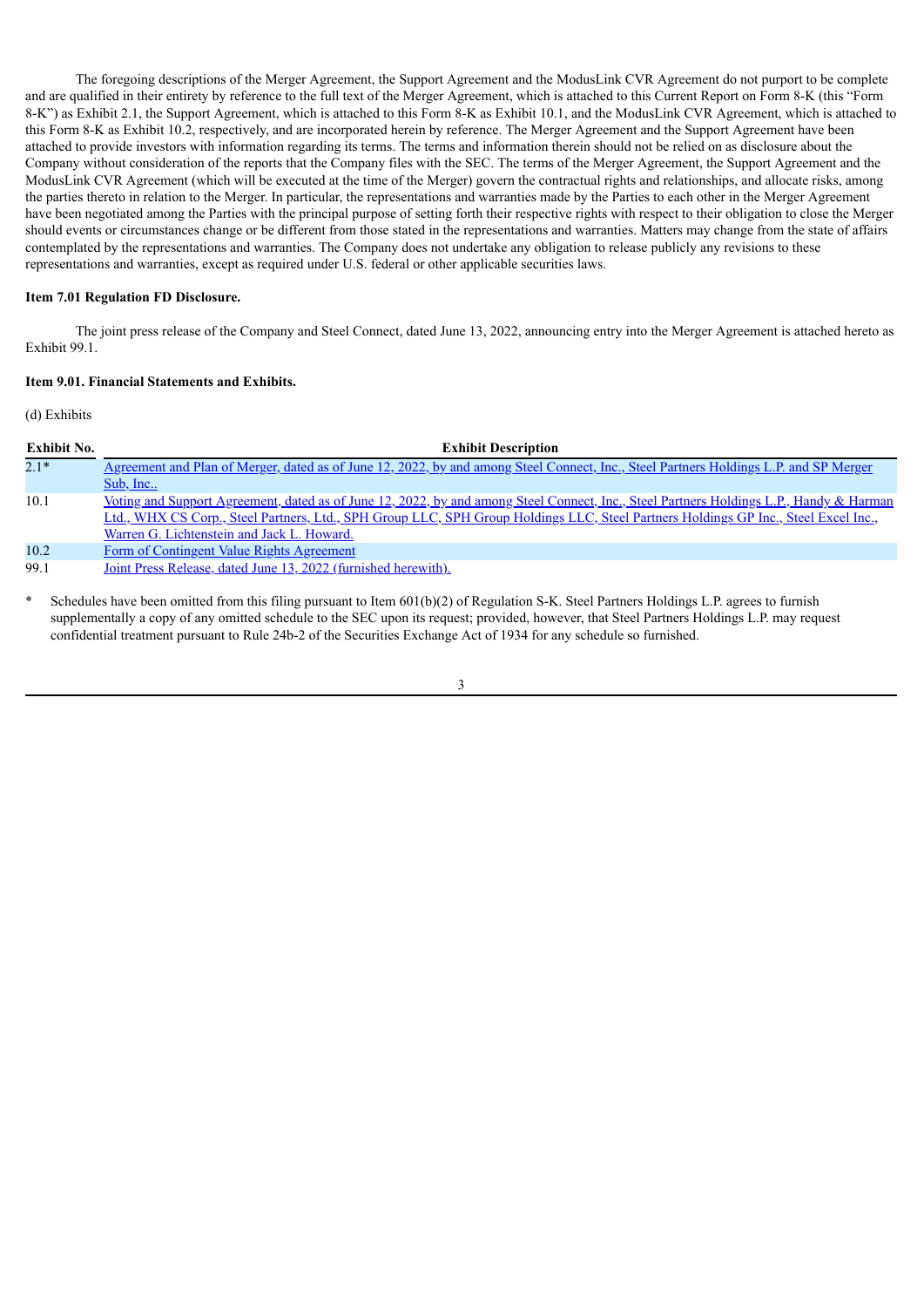# **SIGNATURE**

Pursuant to the requirements of the Securities Exchange Act of 1934, the registrant has duly caused this report to be signed on its behalf by the undersigned hereunto duly authorized.

Date: June 13, 2022 STEEL PARTNERS HOLDINGS L.P.

By: Steel Partners Holdings GP Inc. Its General Partner

By: /s/ Jason Wong

Name: Jason Wong<br>Title: Chief Financ Chief Financial Officer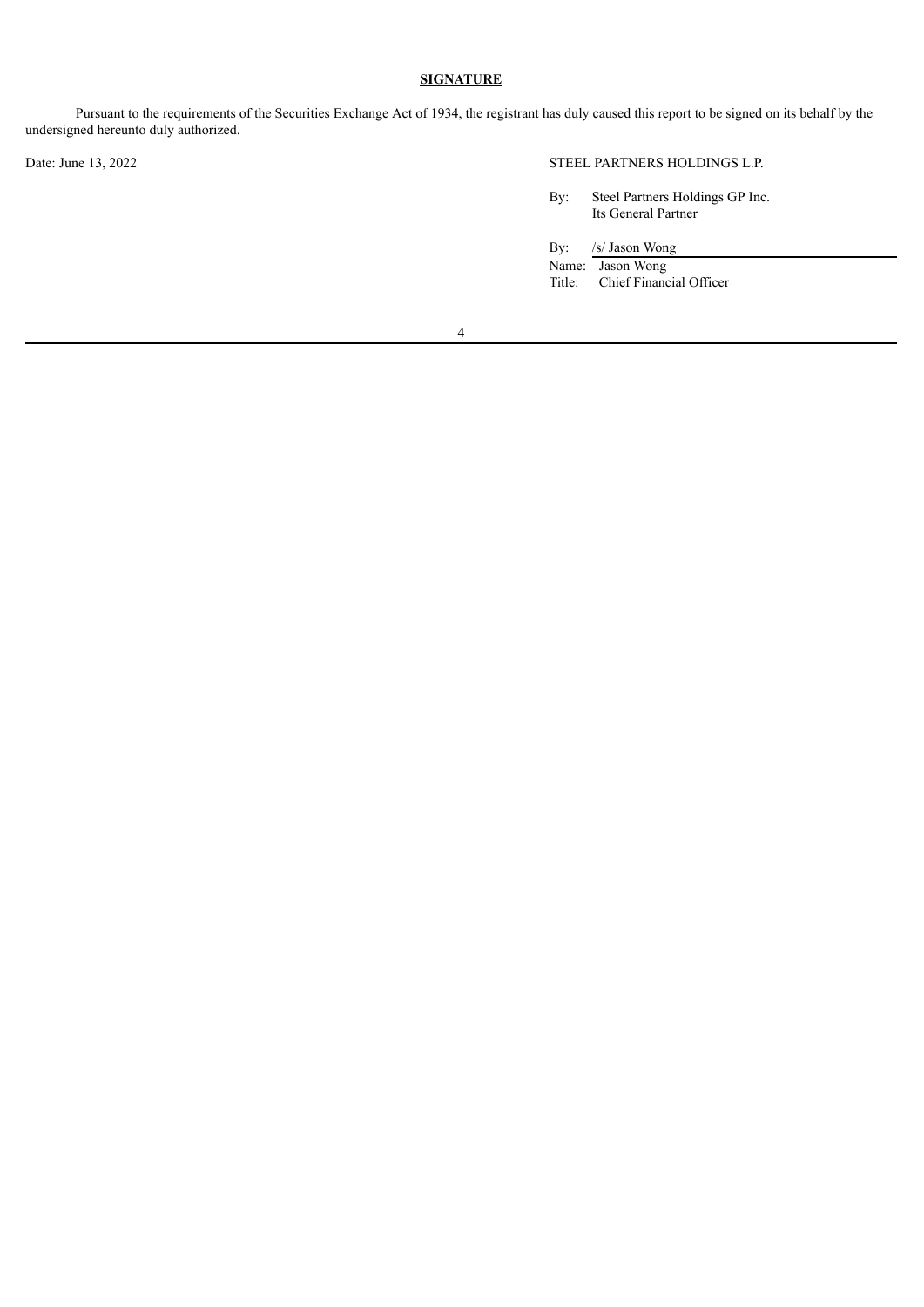# <span id="page-5-0"></span>**AGREEMENT AND PLAN OF MERGER**

# **by and among**

# **STEEL PARTNERS HOLDINGS L.P.,**

# **SP MERGER SUB, INC.**

**and**

# **STEEL CONNECT, INC.**

**Dated as of June 12, 2022**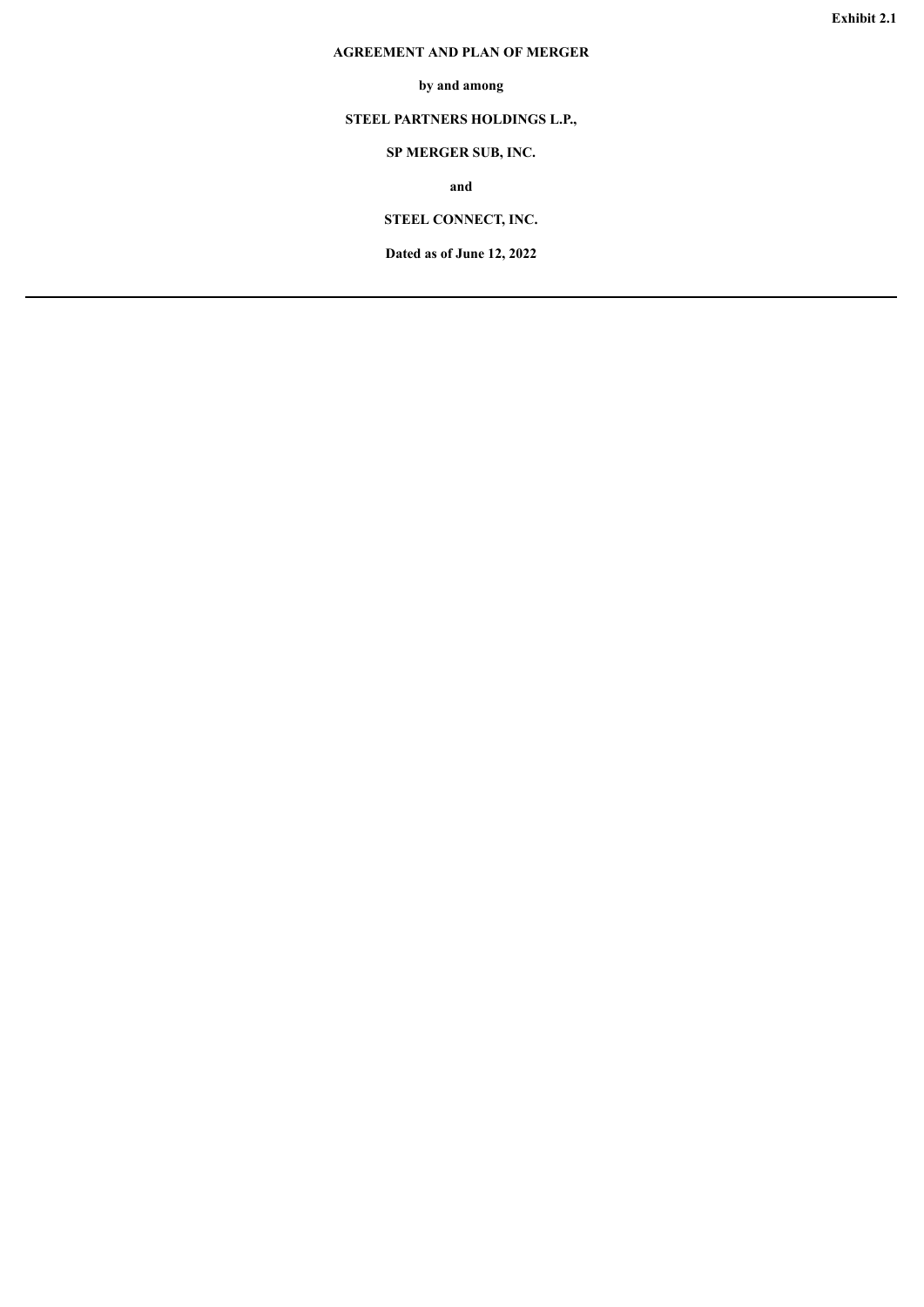#### **TABLE OF CONTENTS**

|                                 |                                                           | Page           |
|---------------------------------|-----------------------------------------------------------|----------------|
| <b>Article I MERGER</b>         |                                                           | $\overline{3}$ |
| Section 1.1                     | The Merger                                                | 3              |
| Section 1.2                     | Closing                                                   | 3              |
| Section 1.3                     | <b>Effective Time</b>                                     | 3              |
| Section 1.4                     | Effects of the Merger                                     | 3              |
| Section 1.5                     | Certificate of Incorporation                              | 3              |
| Section 1.6                     | <b>Bylaws</b>                                             | 3              |
| Section 1.7                     | <b>Directors</b>                                          | 3              |
| Section 1.8                     | <b>Officers</b>                                           | $\overline{3}$ |
|                                 |                                                           |                |
| Article II EFFECT OF THE MERGER |                                                           | $\overline{4}$ |
| Section 2.1                     | Conversion of Capital Stock                               | 4              |
| Section 2.2                     | Surrender of Company Certificates                         | 5              |
| Section 2.3                     | Withholding Rights                                        | 7              |
| Section 2.4                     | <b>Appraisal Rights</b>                                   | $\overline{7}$ |
|                                 |                                                           |                |
|                                 | Article III REPRESENTATIONS AND WARRANTIES OF THE COMPANY | 8              |
| Section 3.1                     | Organization and Power                                    | 8              |
| Section 3.2                     | Foreign Qualifications                                    | $\,8\,$        |
| Section 3.4                     | Enforceability                                            | 9              |
| Section 3.5                     | <b>Organizational Documents</b>                           | 9              |
| Section 3.6                     | Governmental Authorizations                               | 9              |
| Section 3.7                     | Non-Contravention                                         | 10             |
| Section 3.8                     | Capitalization                                            | 10             |
| Section 3.9                     | No Stock Options                                          | 12             |
| Section 3.10                    | Voting                                                    | 12             |
| Section 3.11                    | <b>SEC Reports</b>                                        | 12             |
| Section 3.12                    | SEC Disclosure Controls and Procedures                    | 13             |
| Section 3.13                    | <b>Financial Statements</b>                               | 13             |
| Section 3.14                    | Liabilities                                               | 14             |
| Section 3.15                    | Absence of Certain Changes                                | 14             |
| Section 3.16                    | Litigation                                                | 15             |
| Section 3.17                    | Contracts                                                 | 15             |
| Section 3.18                    | <b>Taxes</b>                                              | 15             |
| Section 3.19                    | <b>Environmental Matters.</b>                             | 16             |
| Section 3.20                    | Personal Property                                         | 17             |
| Section 3.21                    | Compliance with Laws                                      | 17             |
| Section 3.22                    | Absence of Certain Payments                               | 18             |
| Section 3.23                    | <b>Rights Agreement</b>                                   | 18             |
| Section 3.24                    | <b>Takeover Statutes</b>                                  | 18             |
| Section 3.25                    | Opinion of Financial Advisor                              | 18             |
| Section 3.26                    | <b>Brokers and Finders</b>                                | 18             |
| Section 3.27                    | No Other Representations or Warranties                    | 18             |

in the contract of the contract of the contract of the contract of the contract of the contract of the contract of the contract of the contract of the contract of the contract of the contract of the contract of the contrac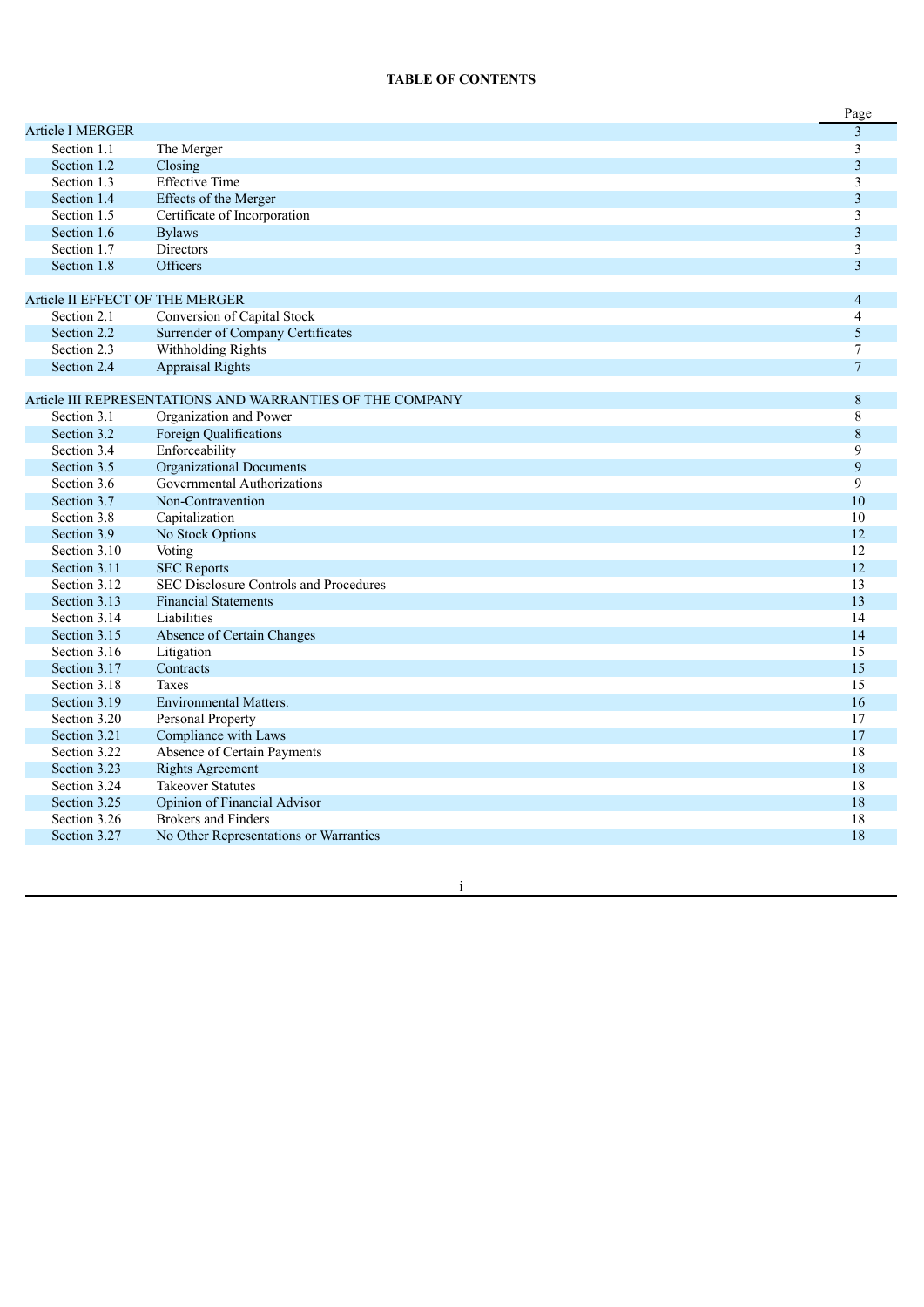|                            | Article IV REPRESENTATIONS AND WARRANTIES OF PARENT AND MERGER SUB | 19              |
|----------------------------|--------------------------------------------------------------------|-----------------|
| Section 4.1                | Organization and Power                                             | 19              |
| Section 4.2                | Corporate Authorization                                            | 19              |
| Section 4.3                | Enforceability                                                     | 19              |
| Section 4.4                | Governmental Authorizations                                        | 19              |
| Section 4.5                | Non-Contravention                                                  | 20              |
| Section 4.6                | Available Funds                                                    | 20              |
| Section 4.7                | Solvency                                                           | $\overline{21}$ |
| Section 4.8                | <b>Brokers and Finders</b>                                         | 21              |
| Section 4.9                | Interim Operations of Merger Sub                                   | $\overline{21}$ |
| Section 4.10               | No Other Representations or Warranties; No Reliance                | 21              |
|                            |                                                                    |                 |
| <b>Article V COVENANTS</b> |                                                                    | 22              |
| Section 5.1                | Conduct of Business of the Company                                 | 24              |
| Section 5.2                | Conduct of Business of Parent                                      | 24              |
| Section 5.3                | Access to Information; Confidentiality                             | 24              |
| Section 5.4                | No Solicitation.                                                   | 25              |
| Section 5.5                | Notices of Certain Events                                          | 27              |
| Section 5.6                | Proxy Statement; Schedule 13E-3                                    | 27              |
| Section 5.7                | Meeting                                                            | 29              |
| Section 5.8                | Parent Voting Obligations.                                         | 29              |
| Section 5.9                | Stock Exchange Delisting; Exchange Act Deregistration              | 29              |
| Section 5.10               | Other Benefit Plans                                                | 29              |
| Section 5.11               | Directors' and Officers' Indemnification and Insurance.            | 30              |
| Section 5.12               | Efforts                                                            | 32              |
| Section 5.13               | Consents; Filings; Further Action                                  | 32              |
| Section 5.14               | <b>Public Announcements</b>                                        | 32              |
| Section 5.15               | Fees, Costs and Expenses                                           | 33              |
| Section 5.16               | <b>Takeover Statutes</b>                                           | 33              |
| Section 5.17               | Defense of Litigation                                              | 33              |
| Section 5.18               | Go Shop                                                            | 33              |
| Section 5.20               | <b>Written Consent</b>                                             | $\overline{33}$ |
|                            |                                                                    |                 |
| Article VI CONDITIONS      |                                                                    | 34              |
| Section 6.1                | Conditions to Each Party's Obligation to Effect the Merger         | 34              |
| Section 6.2                | Conditions to Obligations of Parent and Merger Sub                 | 34              |
| Section 6.3                | Conditions to Obligation of the Company                            | 34              |
| Section 6.4                | Frustration of Closing Conditions                                  | 34              |
|                            |                                                                    |                 |
|                            | Article VII TERMINATION; AMENDMENT; WAIVER                         | 35              |
| Section 7.1                | Termination by Mutual Consent                                      | 35              |
| Section 7.2                | Termination by Either Parent or the Company                        | 35              |
| Section 7.3                | Termination by Parent                                              | 35              |
| Section 7.4                | Termination by the Company                                         | 36              |
| Section 7.5                | <b>Effect of Termination</b>                                       | 36              |
| Section 7.6                | Fees and Expenses Following Termination                            | 36              |
| Section 7.7                | Amendment                                                          | 37              |

i i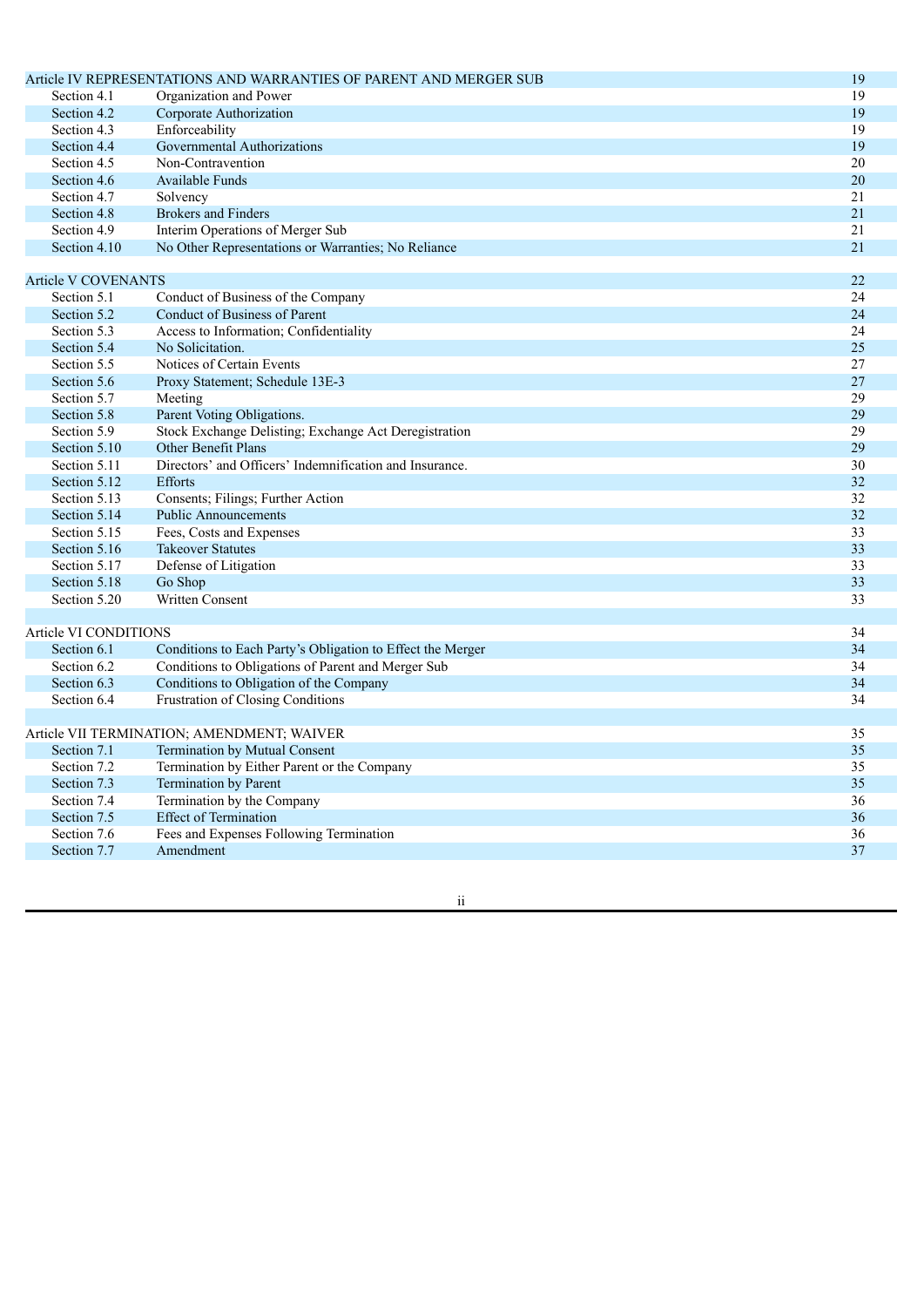| Section 7.8                | Extension; Waiver                                         | 37 |
|----------------------------|-----------------------------------------------------------|----|
| Section 7.9                | Procedure for Termination, Amendment, Extension or Waiver | 37 |
|                            |                                                           |    |
| Article VIII MISCELLANEOUS |                                                           | 38 |
| Section 8.1                | Certain Definitions                                       | 38 |
| Section 8.2                | Interpretation                                            | 42 |
| Section 8.3                | Survival                                                  | 43 |
| Section 8.4                | Governing Law                                             | 43 |
| Section 8.5                | Submission to Jurisdiction                                | 43 |
| Section 8.6                | Waiver of Jury Trial                                      | 43 |
| Section 8.7                | <b>Notices</b>                                            | 44 |
| Section 8.8                | Entire Agreement                                          | 45 |
| Section 8.9                | No Third-Party Beneficiaries                              | 45 |
| Section 8.10               | Severability                                              | 45 |
| Section 8.11               | <b>Rules of Construction</b>                              | 45 |
| Section 8.12               | Assignment                                                | 45 |
| Section 8.13               | Remedies                                                  | 45 |
| Section 8.14               | Specific Performance                                      | 45 |
| Section 8.15               | Counterparts; Effectiveness                               | 46 |
| Section 8.16               | <b>Special Committee</b>                                  | 46 |

i i i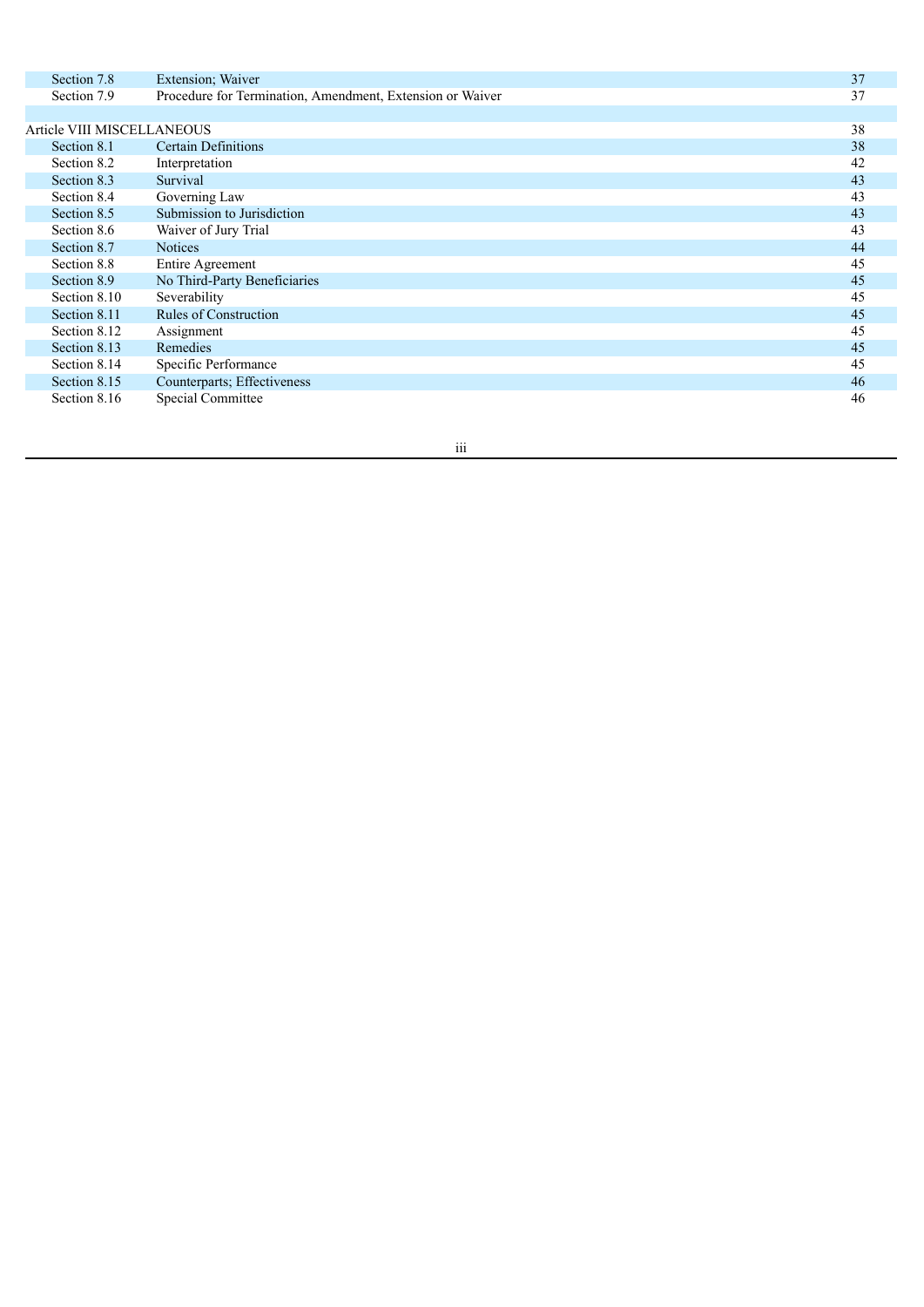## INDEX OF DEFINED TERMS

| Agreement                           | $\mathbf{1}$            |
|-------------------------------------|-------------------------|
| Alternative Acquisition Agreement   | 26                      |
| <b>Applicable Date</b>              | 12                      |
| Bankruptcy and Equity Exceptions    | 9                       |
| Cap                                 | 31                      |
| Certificate of Merger               | $\overline{3}$          |
| <b>Clearance Date</b>               | 28                      |
| Closing                             | 3                       |
| <b>Closing Date</b>                 | 3                       |
| Common Stockholder Approval         | 9                       |
| <b>Company Assets</b>               | 10                      |
| Company Board                       | 1                       |
| Company Board Recommendation        | 1                       |
| Company Certificates                | $\overline{4}$          |
| <b>Company Common Stock</b>         | $\mathbf{1}$            |
| <b>Company Contracts</b>            | 15                      |
| Company Convertible Note            | 5                       |
| Company Disclosure Letter           | 8                       |
| Company Financial Advisor           | 18                      |
| Company Organizational Documents    | 9                       |
| <b>Company Parties</b>              | 39                      |
| Company Permits                     | 17                      |
| Company Proxy Materials             | 28                      |
| Company Proxy Statement             | 9                       |
| Company Rights Agreement            | 11                      |
| Company SEC Reports                 | 12                      |
| <b>Company Stockholders Meeting</b> | 9                       |
| <b>Converted Share</b>              | 4                       |
| <b>Converted Shares</b>             | $\overline{4}$          |
| Courts                              | 45                      |
| <b>DGCL</b>                         | $\mathbf{1}$            |
| Dissenting Share                    | 8                       |
| <b>Dissenting Shares</b>            | $\,8\,$                 |
| <b>Effective Time</b>               | $\overline{\mathbf{3}}$ |
| <b>Electronic Delivery</b>          | 48                      |
| <b>Environmental Laws</b>           | 16                      |
| <b>Environmental Matters</b>        | 16                      |
| <b>Exchange Act</b>                 | 10                      |
| <b>Excluded Shares</b>              | $\overline{4}$          |
| Expenses                            | 33                      |
| <b>Expenses Reimbursement</b>       | 38                      |
| <b>GAAP</b>                         | 13                      |
| Go-Shop Period                      | 33                      |
| Governmental Entity                 | 9                       |

i v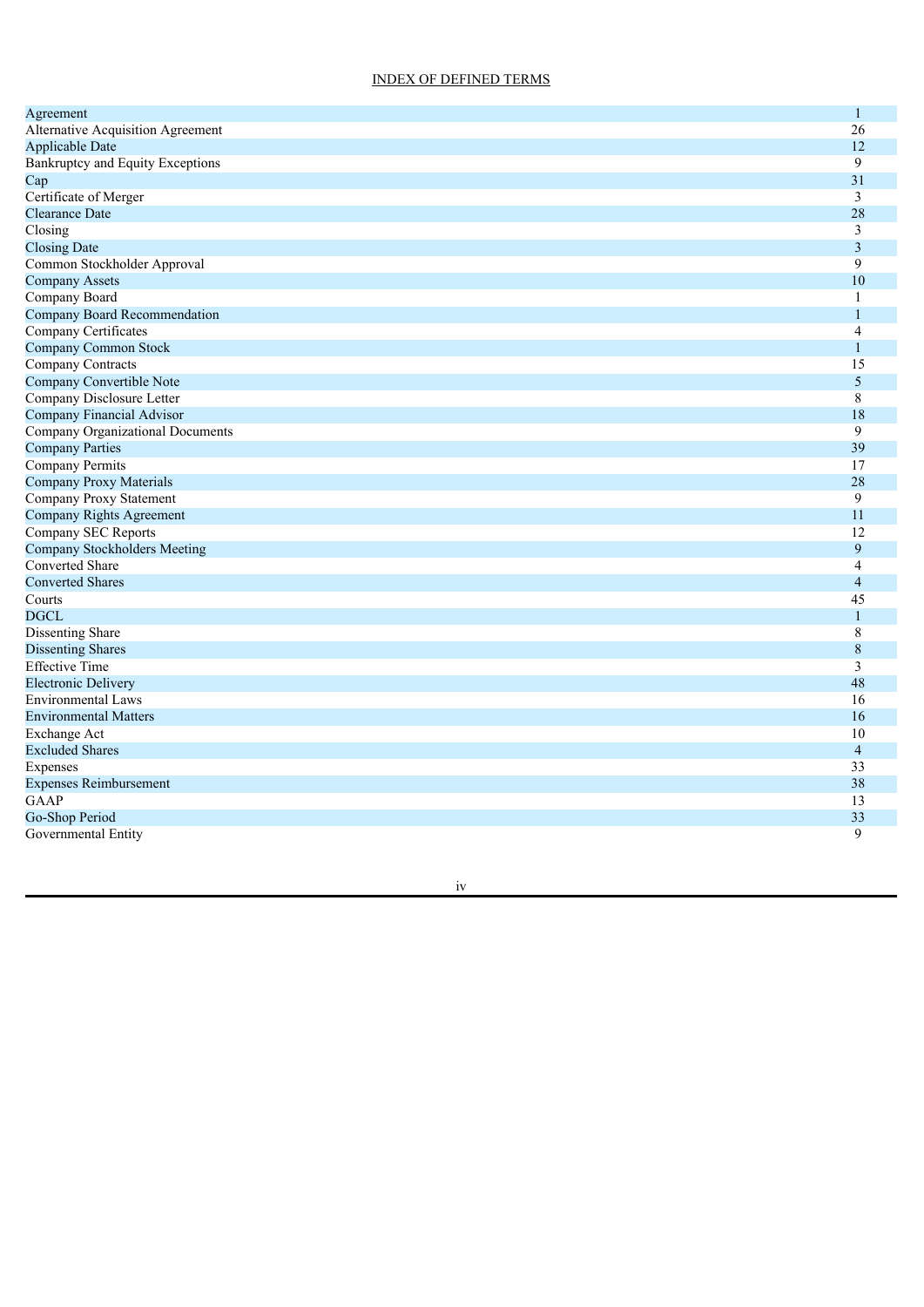| <b>Indemnification Expenses</b>     | 30             |
|-------------------------------------|----------------|
| <b>Indemnified Person</b>           | 30             |
| <b>Legal Actions</b>                | 15             |
| Liabilities                         | 14             |
| Management Services Agreement       | 25             |
| Merger                              | $\mathbf{1}$   |
| Merger Sub                          | 1              |
| ModusLink CVR                       | 4              |
| ModusLink CVR Agreement             | $\overline{2}$ |
| <b>NYSE</b>                         | 20             |
| <b>Outside Date</b>                 | 36             |
| Parent                              | $\overline{1}$ |
| <b>Parent Assets</b>                | 20             |
| Parent LPA                          | $\overline{2}$ |
| Parties                             | $\mathbf{1}$   |
| Party                               | 1              |
| Payment Agent                       | 5              |
| Payment Fund                        | 5              |
| Per Share Cash Merger Consideration | $\overline{4}$ |
| Per Share Merger Consideration      | $\overline{4}$ |
| Permits                             | 17             |
| Preferred Stockholder Approval      | 9              |
| Representatives                     | 24             |
| <b>Rights Agent</b>                 | $\overline{2}$ |
| Sarbanes-Oxley Act                  | 12             |
| Schedule 13E-3                      | 27             |
| <b>SEC</b>                          | 9              |
| <b>Securities Act</b>               | 10             |
| <b>Special Committee</b>            | 1              |
| Special Committee Recommendation    | 1              |
| <b>Surviving Bylaws</b>             | 3              |
| <b>Surviving Charter</b>            | 3              |
| <b>Surviving Corporation</b>        | $\mathfrak{Z}$ |
| <b>Takeover Statutes</b>            | 10             |
| <b>Tax Return</b>                   | 16             |
| Taxes                               | 16             |
| <b>Termination Fee</b>              | 38             |
| Transactions                        | 1              |

v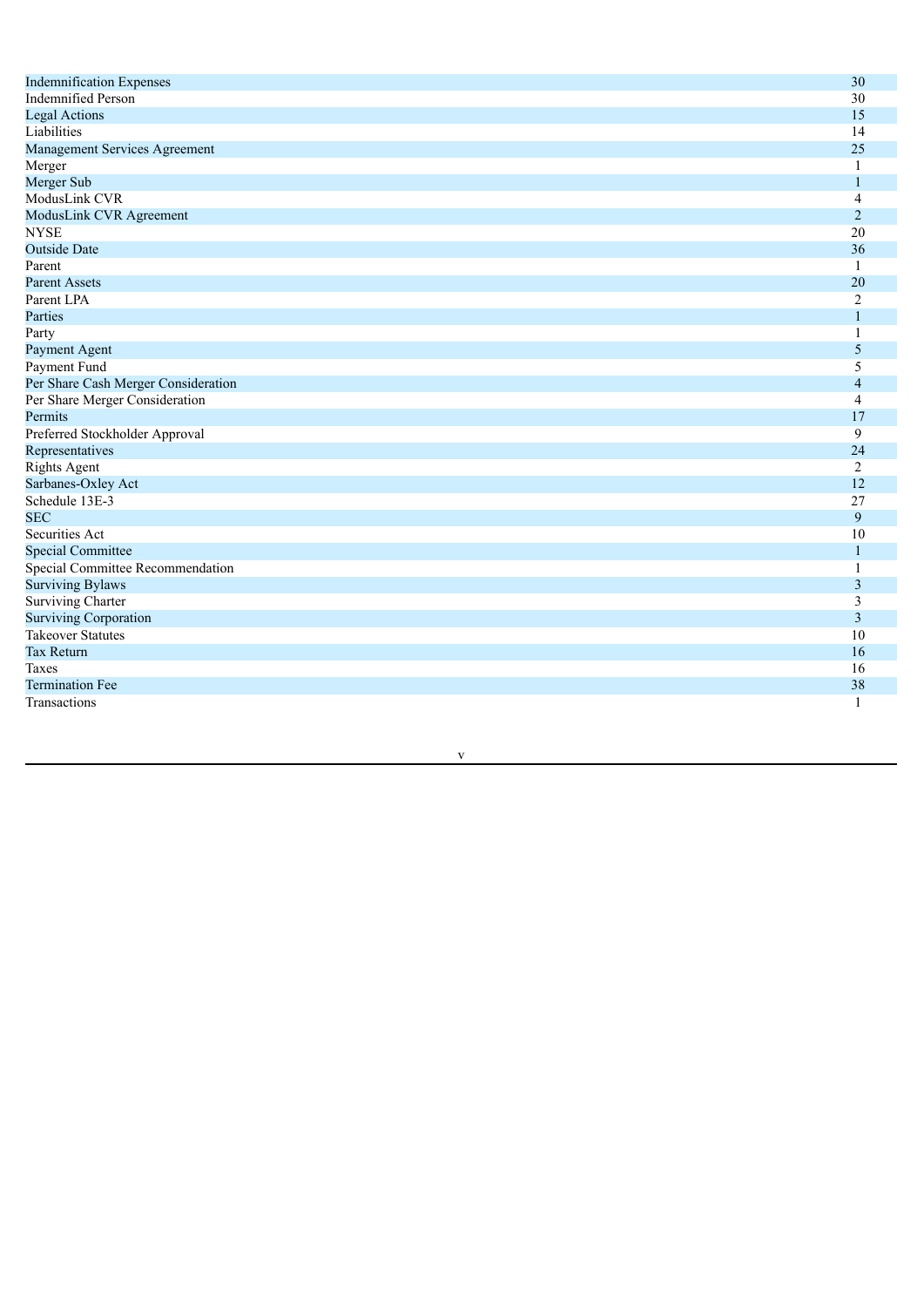#### **AGREEMENT AND PLAN OF MERGER**

AGREEMENT AND PLAN OF MERGER, dated as of June 12, 2022 (as amended, this "Agreement"), by and among Steel Partners Holdings L.P., a Delaware limited partnership ("Parent"), SP Merger Sub, Inc., a Delaware corporation and a wholly-owned subsidiary of Parent ("Merger Sub"), and Steel Connect, Inc., a Delaware corporation (the "Company" and collectively with Parent and Merger Sub, the "Parties" and each, a "Party").

## **RECITALS**

(a) Parent, directly and indirectly, exercises voting power over shares of the common stock, par value \$0.01 per share, of the Company (the "Company Common Stock"), that, together with the Company Series C Preferred Stock (as defined below) over which Parent, directly or indirectly, exercises voting power, represents approximately 46.1% of the outstanding voting power of the Company.

(b) The Parties desire to effect the merger of Merger Sub with and into the Company (the "Merger"), with the Company surviving the Merger as the surviving corporation, in accordance with the General Corporation Law of the State of Delaware (the "DGCL"), pursuant to which each share of Company Common Stock (other than Excluded Shares and Dissenting Shares (each as defined below)) shall be converted into the right to receive the Per Share Merger Consideration (as defined below), upon the terms and subject to the conditions set forth herein.

(c) The board of directors of the Company (the "Company Board") has established a special committee consisting solely of independent and disinterested directors of the Company (the "Special Committee"), which Special Committee has been delegated the full and exclusive power and authority of the Company Board to, among other things, review, evaluate, consider and negotiate the Merger and the other transactions contemplated by this Agreement (collectively, the "Transactions") and make a recommendation to the Company Board with respect thereto.

(d) The Special Committee has unanimously (i) determined that the terms of this Agreement and the Transactions are fair to and in the best interests of the Company and the holders of capital stock of the Company (other than the holders of Excluded Shares (as defined below)), (ii) recommended to the Company Board that the Company Board adopt resolutions approving, adopting and declaring advisable this Agreement and the Transactions and (iii) recommended to the Company Board that the Company Board recommend that the holders of capital stock of the Company entitled to vote, vote for the adoption of this Agreement (such recommendation, the "Special Committee Recommendation").

(e) The Company Board, based on the Special Committee Recommendation, has (i) determined that the terms of this Agreement and the Transactions are fair to and in the best interests of the Company and the holders of capital stock of the Company (other than the holders of Excluded Shares), (ii) approved and declared advisable this Agreement and the Transactions and (iii) recommended that the holders of capital stock of the Company entitled to vote, vote for the adoption of this Agreement (such recommendation, the "Company Board Recommendation").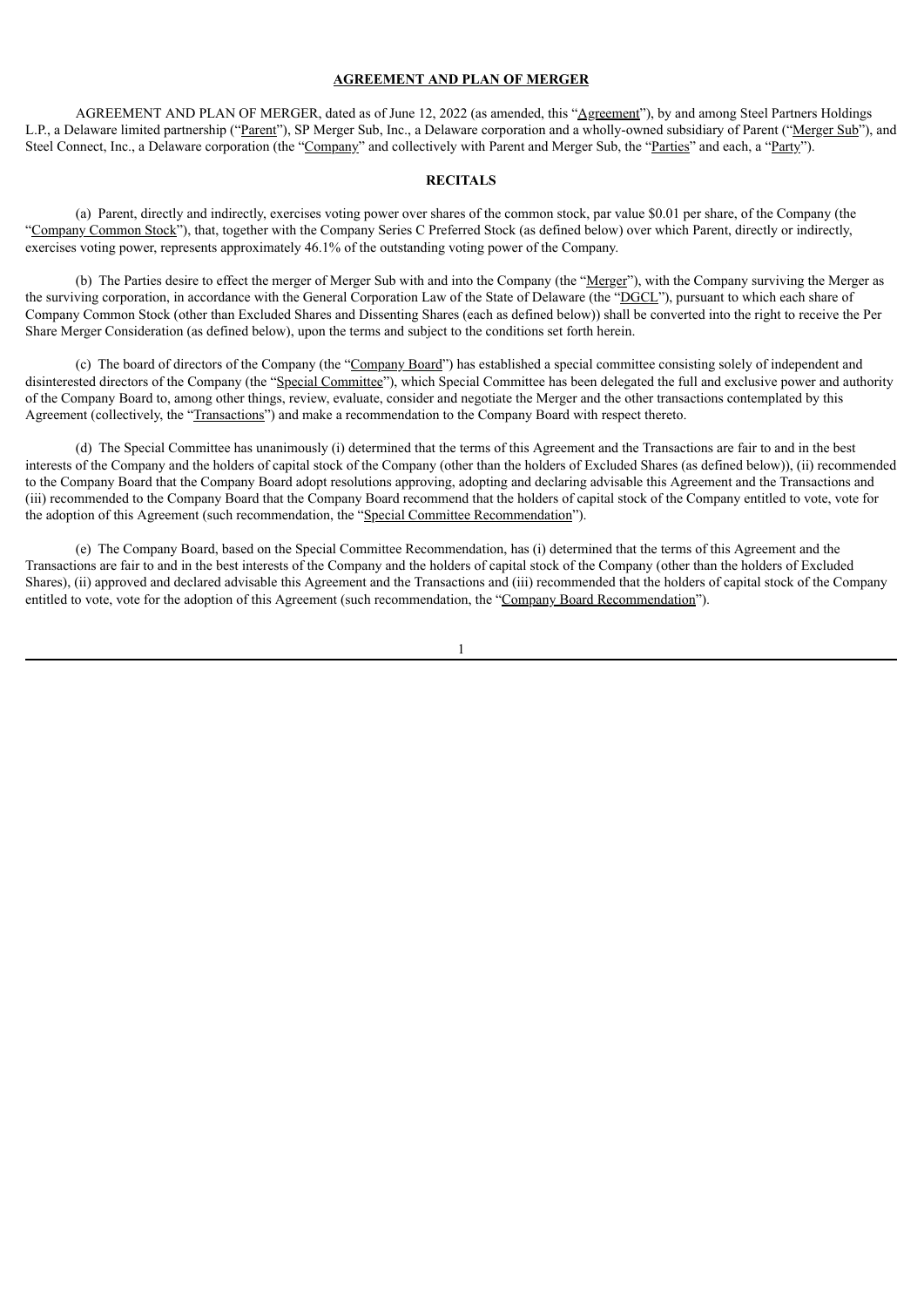(f) The board of directors of Merger Sub has unanimously (i) determined that the terms of this Agreement and the Transactions are fair to and in the best interests of Merger Sub and its sole stockholder, and declared it advisable, to enter into this Agreement, (ii) approved and declared advisable this Agreement and the Transactions, and (iii) recommended that this Agreement be adopted by sole stockholder of Merger Sub.

(g) The General Partner (as defined in the Parent LPA (as defined below)) has determined, in its sole discretion (as defined in the Parent LPA), that this Agreement and the Transactions are necessary and appropriate to the conduct of the business of Parent in compliance with the Ninth Amended and Restated Agreement of Limited Partnership of Parent dated as of June 1, 2022 (the "Parent LPA").

(h) Concurrently with, and as a condition to, the consummation of the Merger, Parent, Merger Sub, the Company, the shareholder representative to be determined thereunder and the rights agent to be determined thereunder (the "Rights Agent"), shall enter into a Contingent Value Rights Agreement with respect to the direct or indirect sale, transfer or other disposition (including by means of a merger or other business combination transaction) of all or any portion of the ModusLink Assets to one or more buyers in a single transaction or in a series of transactions within twenty four (24) months of the Closing Date for an aggregate purchase price that exceeds \$80,000,000 plus certain related costs and expenses, substantially in the form attached hereto as Exhibit A (subject to changes to reflect the reasonable requests of the Rights Agent) (the "ModusLink CVR Agreement").

(i) Concurrently with the execution of this Agreement, and as a condition and inducement to the willingness of the Company to enter into this Agreement, each of Handy & Harman Ltd., WHX CS Corp., Steel Partners, Ltd., SPH Group LLC, SPH Group Holdings LLC, Steel Partners Holdings GP Inc., Steel Excel Inc., Warren G. Lichtenstein and Jack L. Howard is entering into a voting agreement with Parent and the Company pursuant to which, among other things, such Person has agreed, on the terms and subject to the conditions set forth therein, to vote or cause to be voted all shares of Company Common Stock and Company Series C Preferred Stock beneficially owned by such Person for the adoption of this Agreement and an Alternative Acquisition Agreement approved by the Company Board (acting on the recommendation of the Special Committee) or the Special Committee in accordance with the provision of Section 5.4(d)(ii).

(j) For federal income tax purposes, it is intended that the Merger be treated as a redemption of the stock not held by Parent and its wholly-owned Subsidiaries, and for the avoidance of doubt will be taxable in the hands of the recipients of cash.

(j) Certain capitalized terms used in this Agreement have the meanings specified in Section 8.1.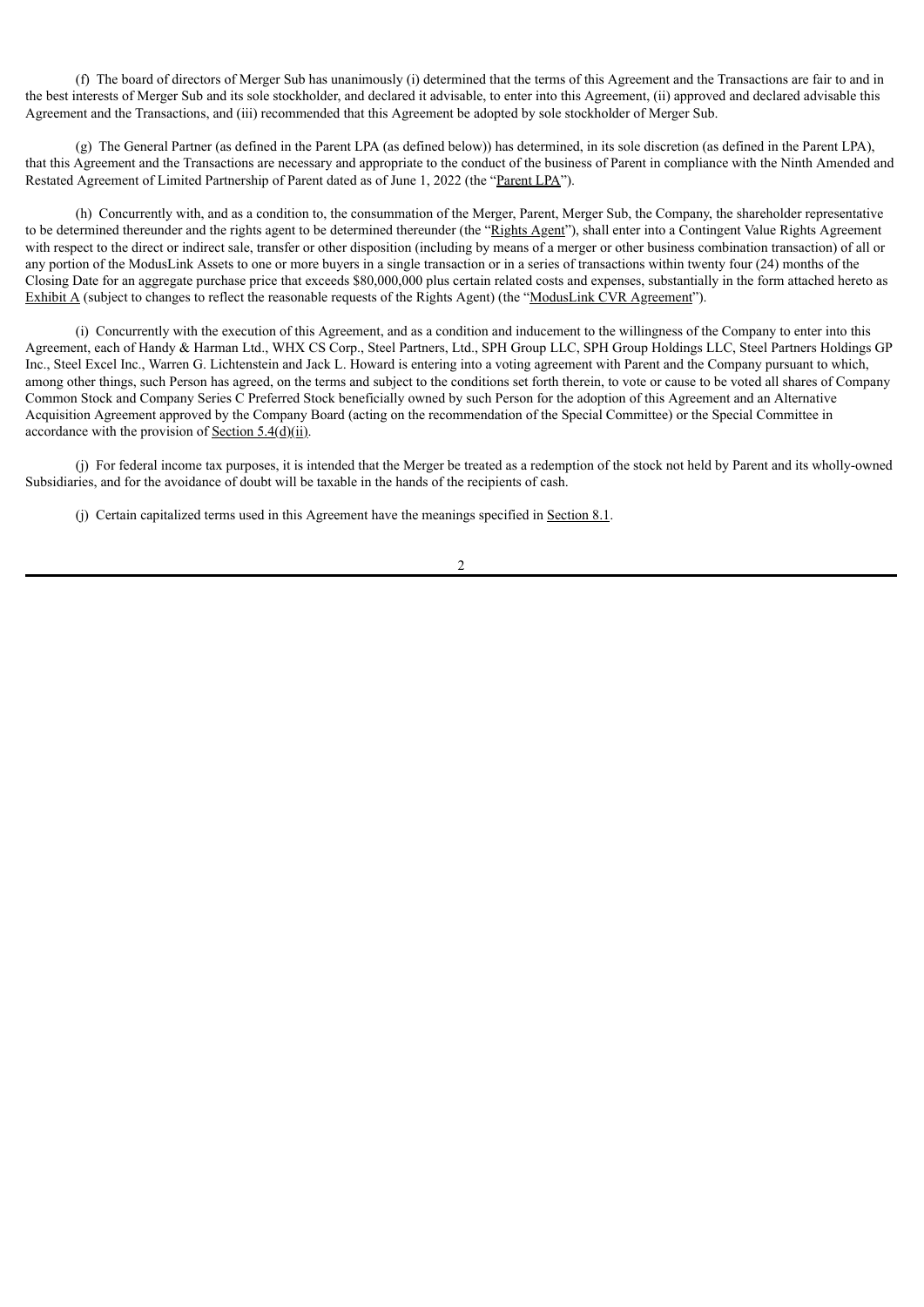Accordingly, in consideration of the mutual representations, warranties, covenants and agreements contained in this Agreement, the Parties, intending to be legally bound, agree as follows:

## **ARTICLE I MERGER**

Section 1.1 The Merger. Upon the terms and subject to the conditions set forth in this Agreement, and in accordance with applicable provisions of the DGCL, at the Effective Time, Merger Sub shall be merged with and into the Company, the separate corporate existence of Merger Sub shall cease and the Company shall continue its corporate existence under the DGCL as the surviving corporation in the Merger (the "Surviving Corporation"), and become a wholly-owned subsidiary of Parent.

Section 1.2 Closing. Subject to the satisfaction or waiver of all of the conditions to closing contained in Article VI, the closing of the Merger (the "Closing") shall take place (a) at the offices of Greenberg Traurig, LLP, One Vanderbilt Avenue, New York, NY 10017, at 9:00 a.m., no later than the  $(3<sup>rd</sup>)$ third Business Day after the day on which the last of those conditions (other than any conditions that by their nature are to be satisfied at the Closing) is satisfied or, to the fullest extent permitted by applicable Laws, waived in accordance with this Agreement, or (b) at such other place and time or on such other date as Parent and the Company may agree in writing (the date on which the Closing occurs is referred to in this Agreement as the "Closing Date").

Section 1.3 Effective Time. Upon the terms and subject to the conditions set forth in this Agreement, as soon as practicable on the Closing Date, (a) the Company shall cause a certificate of merger (the "Certificate of Merger") to be duly executed, signed, acknowledged and filed with the Secretary of State of the State of Delaware as provided in Section 251 of the DGCL and (b) Parent and the Company shall cause all other filings, recordings or publications required by the DGCL in connection with the Merger to be duly executed, signed, acknowledged and filed. The Merger shall become effective when the Certificate of Merger has been duly filed with the Secretary of State of the State of Delaware or at such other subsequent date or time as Parent and the Company may agree and specify in the Certificate of Merger in accordance with the DGCL (the "Effective Time").

Section 1.4 Effects of the Merger. The Merger shall have the effects set forth in Section 259 of the DGCL.

Section 1.5 Certificate of Incorporation. The certificate of incorporation of the Company as in effect immediately prior to the Effective Time shall, from and after the Effective Time, be the certificate of incorporation of the Surviving Corporation (the "Surviving Charter") until thereafter amended in accordance with the Surviving Charter or by applicable Laws.

Section 1.6 Bylaws. The Company shall take all lawful action so that the bylaws of the Company in effect immediately prior to the Effective Time shall be, from and after the Effective Time, the bylaws of the Surviving Corporation (the "Surviving Bylaws") until thereafter amended in accordance with the Surviving Charter, Surviving Bylaws or by applicable Laws.

Section 1.7 Directors. The Company shall take all lawful action so that the directors of Merger Sub immediately prior to the Effective Time shall, from and after the Effective Time, be the directors of the Surviving Corporation until their successors are duly elected and qualified or until their earlier death, resignation or removal in accordance with the Surviving Charter, the Surviving Bylaws and the DGCL.

Section 1.8 Officers. The Company shall take all lawful action so that the officers of Merger Sub immediately prior to the Effective Time shall, from and after the Effective Time, be the officers of the Surviving Corporation until their successors are duly elected or appointed and qualified or until their earlier death, resignation or removal in accordance with the Surviving Charter, the Surviving Bylaws and the DGCL.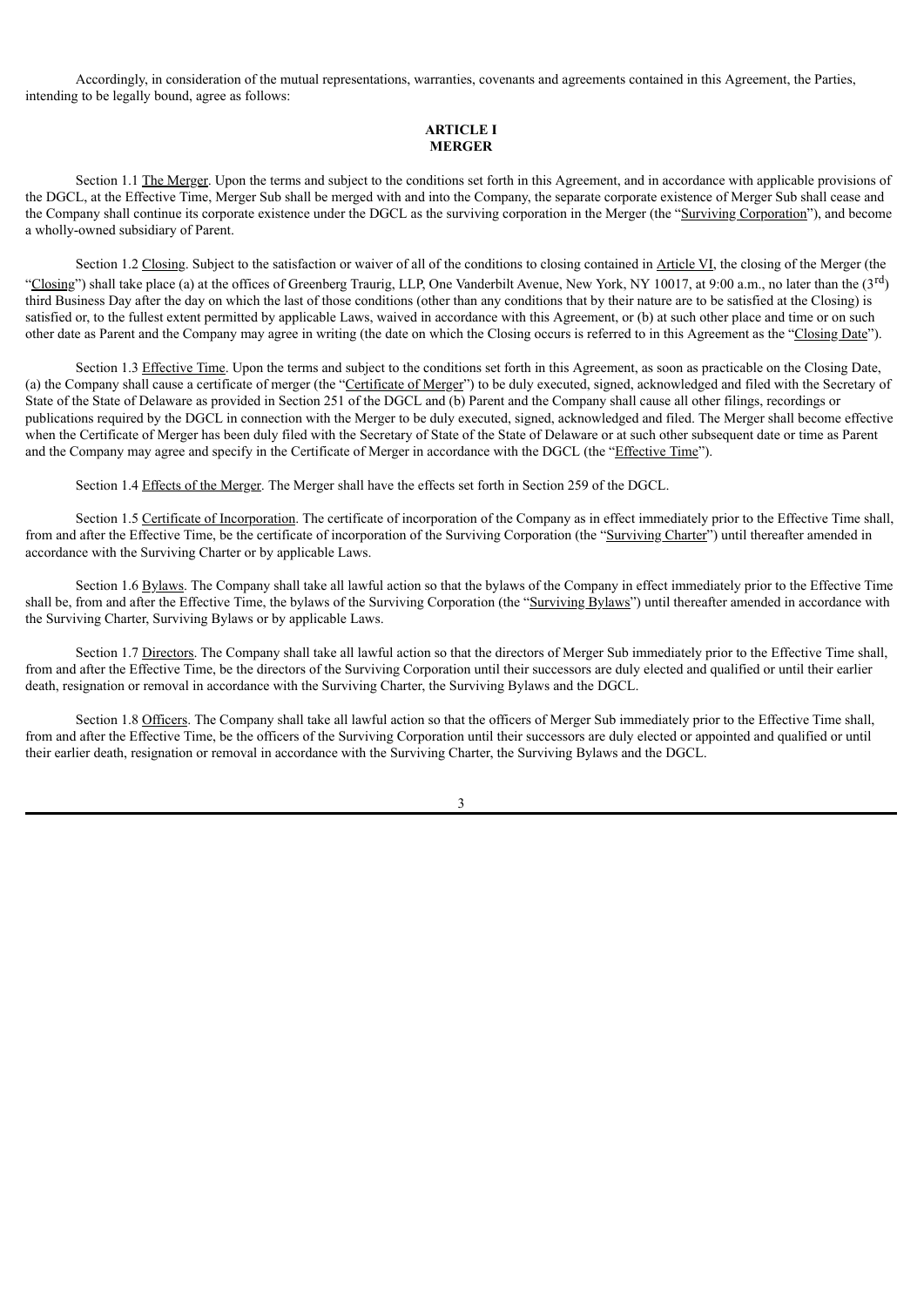## **ARTICLE II EFFECT OF THE MERGER**

Section 2.1 Conversion of Capital Stock. At the Effective Time, by virtue of the Merger, and without any action on the part of the Parties or the holders of any capital stock of Merger Sub or the Company:

(a) Conversion of Merger Sub Capital Stock. Each share of common stock, par value \$0.01 per share, of Merger Sub issued and outstanding immediately prior to the Effective Time shall automatically be converted into and become one (1) validly issued, fully paid and non-assessable share of common stock, par value \$0.01 per share, of the Surviving Corporation.

(b) Cancellation of Treasury Stock and Parent and Wholly-Owned Subsidiaries Stock. Each share of Company Common Stock owned by the Company or any of its wholly-owned Subsidiaries or by Parent or any of its wholly-owned Subsidiaries issued and outstanding immediately prior to the Effective Time (collectively, "Excluded Shares") shall be automatically canceled and shall cease to exist, and no consideration shall be paid in respect thereof.

## (c) Conversion of Company Common Stock.

(i) Each Eligible Share (other than Dissenting Shares) shall be converted into the right to receive (A) \$1.35 in cash, without interest (the "Per Share Cash Merger Consideration") and (B) one contingent value right to receive, subject to the terms of the ModusLink CVR Agreement, the ModusLink CVR Payment Amount (such right, a "ModusLink CVR"). For purposes of this Agreement, the term "Per Share Merger Consideration" shall mean the Per Share Cash Merger Consideration together with the ModusLink CVR, if applicable.

(ii) Each Eligible Share converted into the right to receive the Per Share Merger Consideration as provided in Section 2.1(c)(i) (each, a "Converted Share" and collectively, the "Converted Shares") shall automatically be canceled and shall cease to exist and (B) the holders of certificates which immediately prior to the Effective Time represented Converted Shares ("Company Certificates") shall cease to have any rights with respect to those shares, other than the right to receive the Per Share Merger Consideration with respect to each such share as provided in Section 2.1(c)(i) upon surrender of Company Certificates in accordance with Section 2.2(b).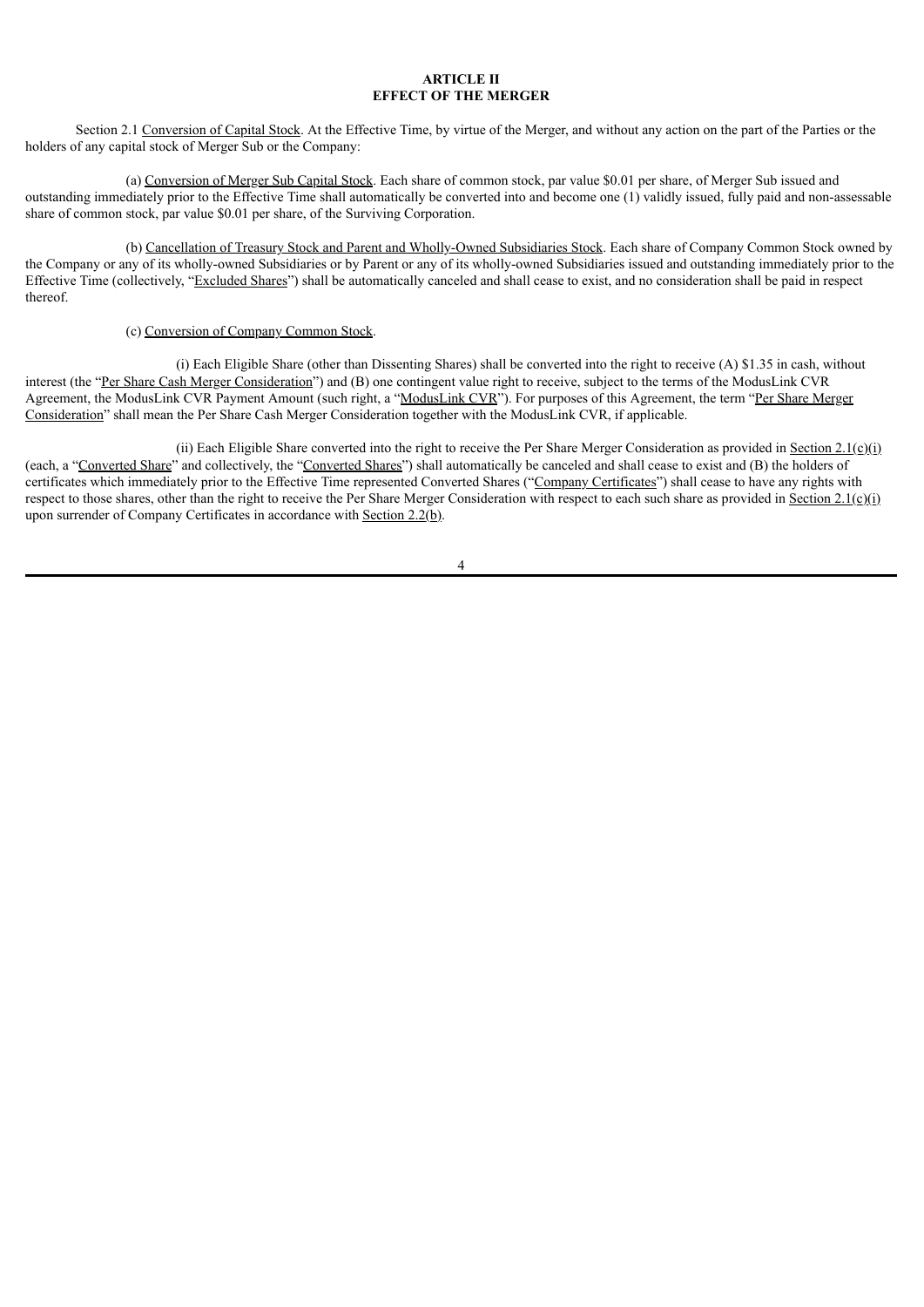(d) Treatment of Restricted Shares of Company Common Stock. Each Company Restricted Share that is outstanding immediately before the Effective Time, by virtue of the Merger and without any action by Parent, Merger Sub, the Company or the holder of that Company Restricted Share, shall be vested and all restrictions thereon shall lapse in full as of immediately before the Effective Time, and each such Company Restricted Share shall be canceled and converted into the right to receive the Per Share Merger Consideration.

(e) Treatment of Company Series C Preferred Stock. Each share of Company Series C Preferred Stock issued and outstanding immediately prior to the Effective Time shall remain issued and outstanding.

(f) Treatment of Company Convertible Note. The Company's 7.50% Convertible Senior Note due March 1, 2024 issued by the Company to SPH Group Holdings LLC (the "Company Convertible Note"), as in effect immediately prior to the Effective Time, shall remain in effect.

## Section 2.2 Surrender of Company Certificates.

(a) Payment Agent. Promptly following the Effective Time, Parent shall deposit or cause to be deposited with a bank or trust company designated by Parent and reasonably acceptable to the Company to act as paying agent (the "Payment Agent"), for the benefit of holders of Eligible Shares, cash in an aggregate amount payable under Section 2.1(c)(i). Such aggregate cash amount is referred to in this Agreement as the "Payment Fund." Until disbursed in accordance with the terms and conditions of this Agreement, the Payment Agent shall invest the Payment Fund as directed by Parent (on behalf of the Surviving Corporation) in short-term obligations of the United States of America with maturities of no more than ninety (90) days or guaranteed by the United States of America and backed by the full faith and credit of the United States of America or in commercial paper obligations rated A-1 or P-1 or better by Moody's Investors Service, Inc. or Standard & Poor's, respectively, or in certificates of deposit, bank repurchase agreements or bankers' acceptances of commercial banks with capital exceeding \$1,000,000,000 (based on the most recent financial statements of such bank that are then publicly available); *provided*, *however*, that no such investment shall relieve the Payment Agent from making the payments required by Section 2.1(c)(i) and, following any losses from such investment causing the Payment Fund to be less than the aggregate amount then payable under Section 2.1(c)(i), Parent shall promptly deposit or cause to be deposited such amount of cash as may be required to permit the Payment Agent to make the payments required by Section  $2.1(c)(i)$ . Any net profit resulting from, or income produced, by such investments shall inure to the benefit of and be the sole and exclusive property of and paid to the Surviving Corporation.

## (b) Procedures.

(i) Letter of Transmittal. Promptly, and in any event within five (5) Business Days after the Effective Time, Parent shall, and shall cause the Surviving Corporation to, cause the Payment Agent to mail to each holder of record of Eligible Shares that are (x) represented by Company Certificates or (y) Book-Entry Shares (A) a letter of transmittal in customary form, specifying that delivery shall be effected, and risk of loss and title to the Company Certificates or such Book-Entry Shares shall pass, only upon proper delivery of Company Certificates (or affidavits of loss in lieu of the Company Certificates, as provided in Section 2.2(f)) or the surrender of such Book-Entry Shares to the Payment Agent and (B) instructions for surrendering the Company Certificates (or affidavits of loss in lieu of the Company Certificates, as provided in Section 2.2(f)) or such Book-Entry Shares to the Payment Agent.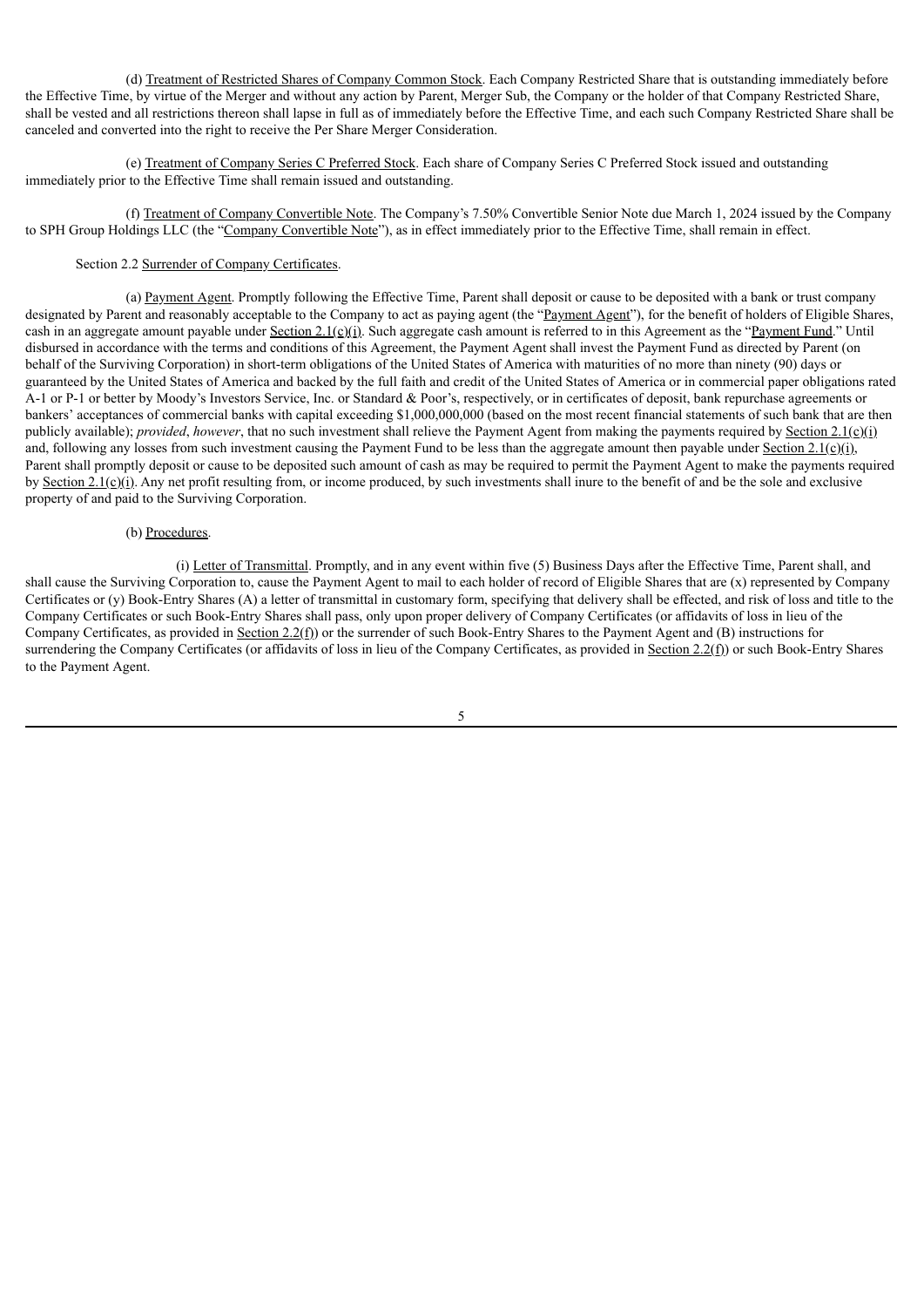(ii) Surrender of Company Certificates. Upon surrender of Eligible Shares that (A) are represented by Company Certificates, by physical surrender of such Company Certificates (or affidavits of loss in lieu of the Company Certificates, as provided in Section 2.2(f)), together with the letter of transmittal, duly completed and validly executed in accordance with the instructions thereto, and such other documents as may be reasonably required by the Payment Agent in accordance with the terms of the materials and instructions provided by the Payment Agent or (B) are Book-Entry Shares, by receipt of an "agent's message" by the Payment Agent in connection with the surrender of Book-Entry Shares (or such other reasonable evidence, if any, of surrender with respect to such Book-Entry Shares, as the Payment Agent may reasonably request), the holder of such Eligible Shares represented by such Company Certificate or such Book-Entry Share shall be entitled to receive in exchange therefor the Per Share Merger Consideration payable in respect of each Converted Share represented by such Company Certificate or Book-Entry Share, as provided in Section 2.1(c)(i), less any required withholding of Taxes. Any Company Certificates or Book-Entry Shares so surrendered shall immediately be canceled. No interest shall accrue or be paid on any amount payable upon due surrender of Company Certificates or Book-Entry Shares. Notwithstanding anything herein to the contrary, with respect to the ModusLink CVRs, the payment of any ModusLink CVR Payment Amount and the exchange procedures with respect thereto shall be governed by the terms of the ModusLink CVR Agreement.

(iii) Unregistered Transferees. If any Per Share Merger Consideration is to be paid to any Person other than that in which a Converted Share represented by the surrendered Company Certificate is registered, the Per Share Merger Consideration may be paid to such a transferee if the Company Certificate representing such Converted Share is surrendered to the Payment Agent and is accompanied by all documents required to evidence and effect that transfer and the Person requesting such exchange shall have (A) paid any applicable transfer Taxes or (B) established to the satisfaction of Parent and the Payment Agent that those Taxes have been paid or are not applicable. Payment of the Per Share Merger Consideration with respect to Book-Entry Shares shall only be made to the Person in whose name such Book-Entry Shares are registered in the stock transfer books or ledger of the Company.

(iv) No Other Rights. Until surrendered in accordance with this Section  $2.2(b)$ , each Converted Share represented by a Company Certificate Book-Entry Share shall be deemed, from and after the Effective Time, to represent only the right to receive the Per Share Merger Consideration. The Per Share Merger Consideration issued or paid with respect to each Converted Share upon the surrender of any Company Certificate or acceptable evidence of a Book-Entry Share formerly representing any Eligible Share shall be deemed to have been issued or paid in full satisfaction of all rights pertaining to that Company Certificate and any Converted Shares represented by that Company Certificate.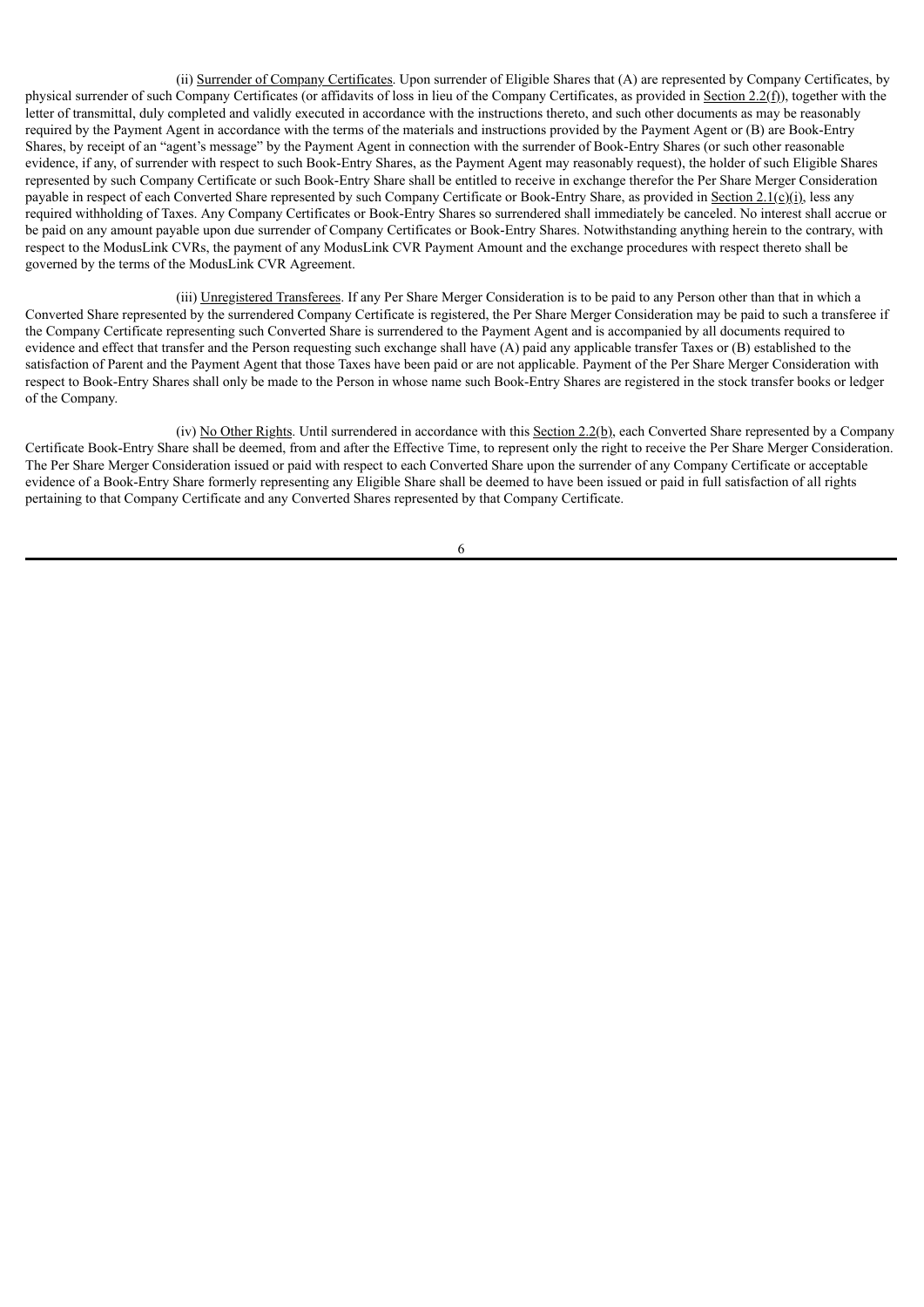(c) No Further Transfers. At the Effective Time, the stock transfer books of the Company shall be closed and there shall be no further registration of transfers of the shares of Company Common Stock that were outstanding immediately prior to the Effective Time.

(d) Termination of Payment Fund. Upon the request of Parent, any portion of the Payment Fund that remains unclaimed by the holders of Company Certificates twelve (12) months after the Effective Time shall be delivered by the Payment Agent to Parent or the Surviving Corporation, as determined by Parent. Any holder of Eligible Shares who has not complied with this Article II by such time shall thereafter look only to Parent or the Surviving Corporation, as applicable, for payment of the Per Share Merger Consideration with respect to each Eligible Share.

(e) No Liability. None of Parent, Merger Sub, the Surviving Corporation or the Payment Agent shall, to the fullest extent permitted by applicable Laws, be liable to any holder of Company Certificates or Book-Entry Shares for any Per Share Merger Consideration properly delivered to a public official under applicable abandoned property, escheat or similar Laws. If any Company Certificates or Book-Entry Shares have not been surrendered prior to five (5) years after the Effective Time (or immediately prior to such earlier date on which any Per Share Merger Consideration in respect of the Converted Shares represented by those Company Certificates or Book-Entry Shares would otherwise escheat to or become the property of any Governmental Entity), any Per Share Merger Consideration payable in respect of a Converted Share represented by those Company Certificates or Book-Entry Shares shall, to the fullest extent permitted by applicable Laws, become the property of the Parent, free and clear of all claims or interests of any Person previously entitled to that Per Share Merger Consideration.

(f) Lost, Stolen or Destroyed Certificates. In the event that any Company Certificate shall have been lost, stolen or destroyed, upon the making of an affidavit (in a form and in substance as reasonably acceptable to Parent) of that fact by the Person claiming such Company Certificate to be lost, stolen or destroyed and the posting by such Person of a bond (in the form reasonably required by Parent) sufficient to indemnify Parent against any claim that may be made against Parent or the Surviving Corporation on account of the alleged loss, theft or destruction of any such Company Certificate, the Payment Agent shall deliver the Per Share Merger Consideration in exchange for each Converted Share represented by such lost, stolen or destroyed Company Certificate.

Section 2.3 Withholding Rights. Each of Parent and the Surviving Corporation shall, to the fullest extent permitted by applicable Laws, be entitled to deduct and withhold from the Per Share Merger Consideration payable to any Person such amounts as it is required to deduct and withhold from such payment under any applicable Laws. If the Payment Agent, Parent or the Surviving Corporation, as the case may be, deducts or withholds any such amounts, such amounts shall be treated for all purposes as having been paid to the Person in respect of whom the Payment Agent, Parent or the Surviving Corporation, as the case maybe, made such deduction and withholding.

Section 2.4 Appraisal Rights. None of the shares of Company Common Stock issued and outstanding immediately prior to the Effective Time, the holder of which has neither voted in favor of the Merger or consented thereto in writing pursuant to Section 228 of the DGCL and who has demanded such holder's right to appraisal in accordance with Section 262 of the DGCL (such shares, the "Dissenting Shares" and each, a "Dissenting Share"), and who has not effectively withdrawn or lost such holder's rights to appraisal, shall be converted into the right to receive the Per Share Merger Consideration. At the Effective Time, all Dissenting Shares shall be canceled and shall cease to exist and shall represent the right to receive only those rights provided under the DGCL. If, after the Effective Time, any holder of a Dissenting Share withdraws, loses or fails to perfect such holder's rights to appraisal, such Dissenting Share shall be treated as if it had been converted, as of the Effective Time, into the Per Share Merger Consideration. The holders of Dissenting Shares shall be entitled only to those rights granted under Section 262 of the DGCL. The Company shall promptly notify Parent upon receipt of any written demands for appraisal under Section 262 of the DGCL and any withdrawals of such demands and Parent shall have the right to participate in all negotiations and proceedings with respect to such demands. The Company shall not, except with the prior written consent of Parent, make any payment with respect to, or settle or offer to settle, any such demands.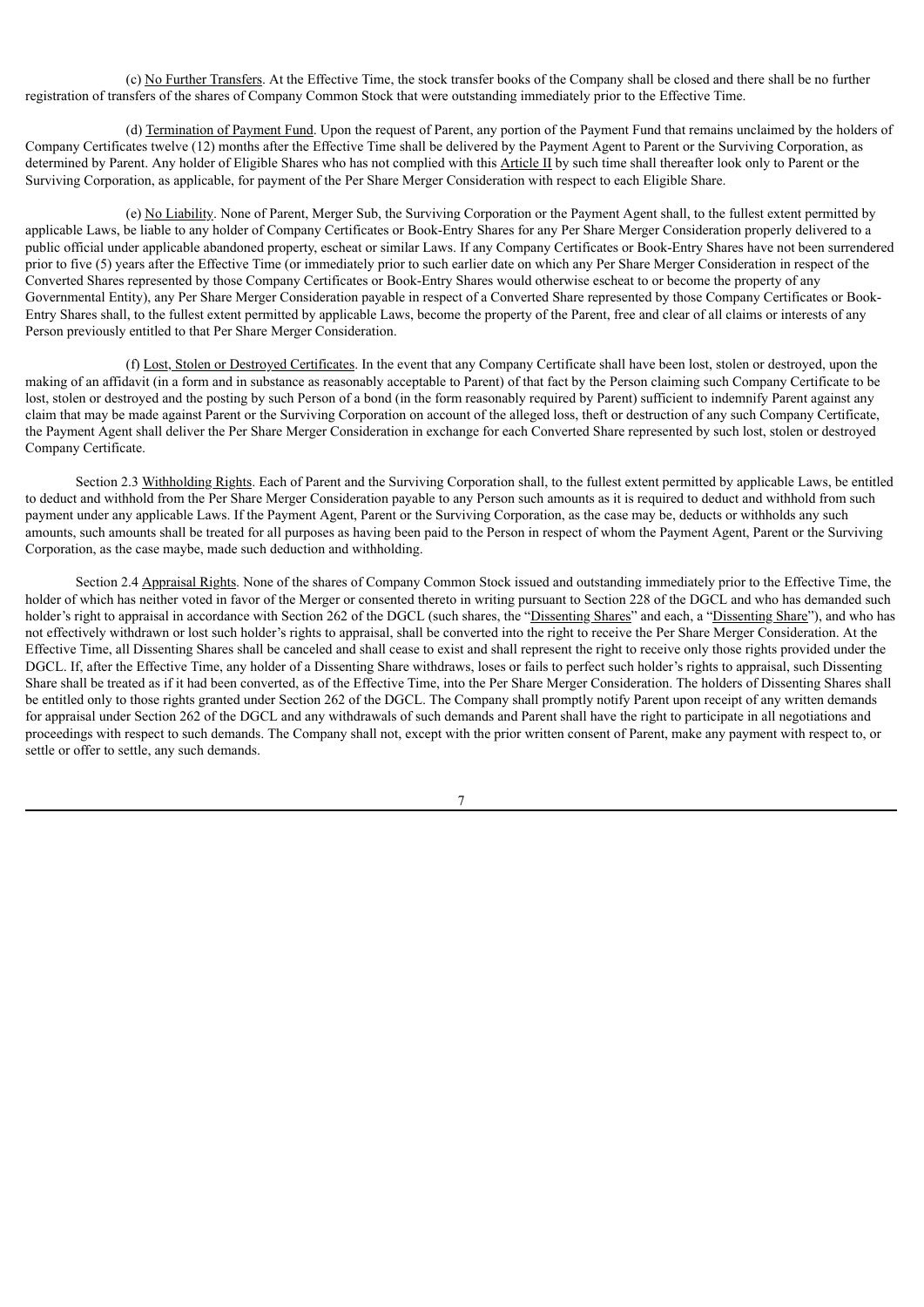## **ARTICLE III REPRESENTATIONS AND WARRANTIES OF THE COMPANY**

Except as set forth (i) in the Company SEC Reports publicly filed at least one Business Day prior to the date of this Agreement (including any exhibits or schedules to the Company SEC Reports and any documents incorporated by reference therein but excluding any disclosures set forth under the captions "Risk Factors" and "Forward-Looking Statements" to the extent they are general in nature, or are cautionary, predictive or forward-looking in nature) or (ii) in the disclosure letter, dated as of the date of this Agreement, delivered by the Company to Parent (the "Company Disclosure Letter") (it being agreed that disclosure of any item in any section of the Company Disclosure Letter shall be deemed disclosed with respect to any other section or subsection of this Agreement and the Company Disclosure Letter to the extent that the relevance thereof is reasonably apparent on its face), the Company hereby represents and warrants to Parent and Merger Sub as follows:

Section 3.1 Organization and Power. Each of the Company and its Subsidiaries is a corporation, limited liability company or other legal entity duly organized, validly existing and in good standing under the Laws of its jurisdiction of organization. Each of the Company and its Subsidiaries has the requisite power and authority to own, lease and operate its assets and properties and to carry on its business as now conducted.

Section 3.2 Foreign Qualifications. Each of the Company and its Subsidiaries is duly qualified or licensed to do business as a foreign corporation, limited liability company or other legal entity, and is in good standing, in each jurisdiction where the character of the assets and properties owned, leased or operated by it or the nature of its business makes such qualification or license necessary, except where failures to be so qualified or licensed or in good standing would not, individually or in the aggregate, reasonably be expected to have a Company Material Adverse Effect.

Section 3.3 Corporate Authorization. The Company has all necessary corporate power and authority to enter into this Agreement and, subject to adoption of this Agreement by the affirmative vote of (a) the holders of a majority in voting power of the outstanding shares of Company Common Stock and Company Series C Preferred Stock (voting on an as converted to shares of Company Common Stock basis), voting together as a single class (the "Common Stockholder Approval"), and (b) the holders of a majority of the outstanding shares of Company Series C Preferred Stock (the "Preferred Stockholder Approval"), to consummate the Transactions. The Special Committee has unanimously duly adopted resolutions (i) determining that the terms of this Agreement and the Transactions are fair to and in the best interests of the Company and the holders of capital stock of the Company (other than the holders of Excluded Shares), (ii) recommended to the Company Board that the Company Board adopt resolutions approving, adopting and declaring advisable this Agreement and the Transactions and (iii) providing for the Special Committee Recommendation. The Company Board has duly adopted resolutions (i) determining that the terms of this Agreement and the Transactions are fair to and in the best interests of the Company and the holders of capital stock of the Company (other than the holders of Excluded Shares), (ii) approving and declaring advisable this Agreement and the Transactions and (iii) providing for the Company Board Recommendation. The execution and delivery of this Agreement by the Company and the consummation by the Company of the Transactions have been duly and validly authorized by all necessary corporate action on the part of the Company, subject to the obtainment of the Requisite Company Vote.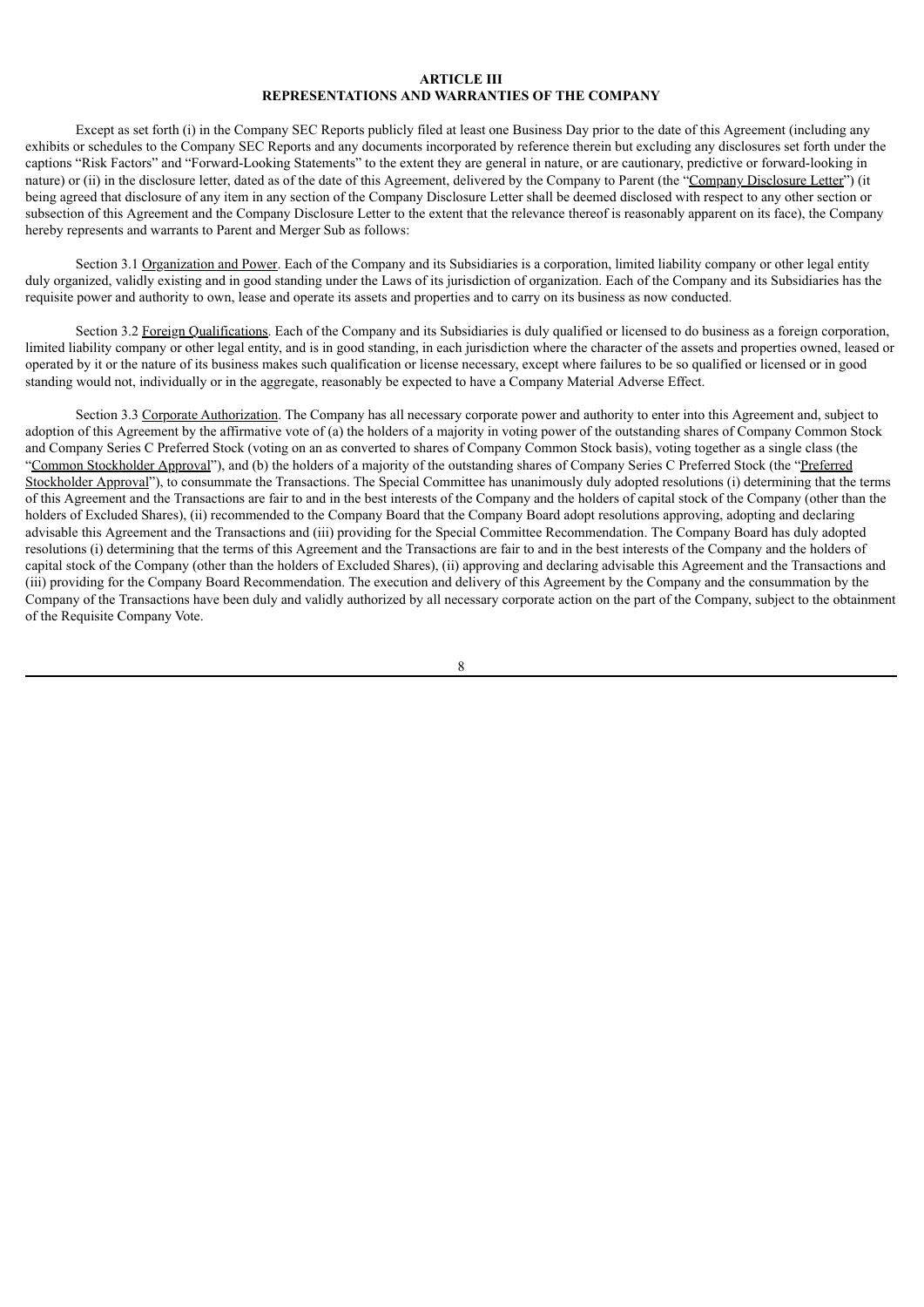Section 3.4 Enforceability. This Agreement has been duly executed and delivered by the Company and constitutes a legal, valid and binding agreement of the Company, enforceable against the Company in accordance with its terms, subject to bankruptcy, insolvency, fraudulent transfer and conveyance, reorganization, moratorium and similar Laws of general applicability affecting creditors rights and general principles of equity (the "Bankruptcy and Equity Exceptions").

Section 3.5 Organizational Documents. The Company has made available to Parent true, correct and complete copies of the certificates of incorporation and bylaws (or the equivalent organizational documents) of the Company and each of its Subsidiaries, in each case, as in effect on the date of this Agreement (collectively, the "Company Organizational Documents").

Section 3.6 Governmental Authorizations. Except as would not, individually or in the aggregate, reasonably be expected to result in a Company Material Adverse Effect, the execution, delivery and performance of this Agreement by the Company and the consummation by the Company of the Transactions do not and will not require any consent, approval or similar authorization of, or filing with or notification to, any domestic or foreign international, national, federal, state, provincial or local governmental, regulatory or administrative authority, agency, commission, court, tribunal, arbitral body or self-regulated entity, including the European Union and the European Community (each, a "Governmental Entity"), other than:

(a) the filing of the Certificate of Merger with the Secretary of State of the State of Delaware;

(b) the filing with the United States Securities and Exchange Commission (the "SEC") of (i) a proxy statement (as amended or supplemented, the "Company Proxy Statement") relating to the meeting of the stockholders of the Company to be held to consider, among other items, adoption of this Agreement (the "Company Stockholders Meeting"), (ii) any reports under the Securities Exchange Act of 1934, as amended (the "Exchange Act"), that may be required in connection with this Agreement and the Transactions and (iii) any filings under the Securities Act of 1933, as amended (the "Securities Act");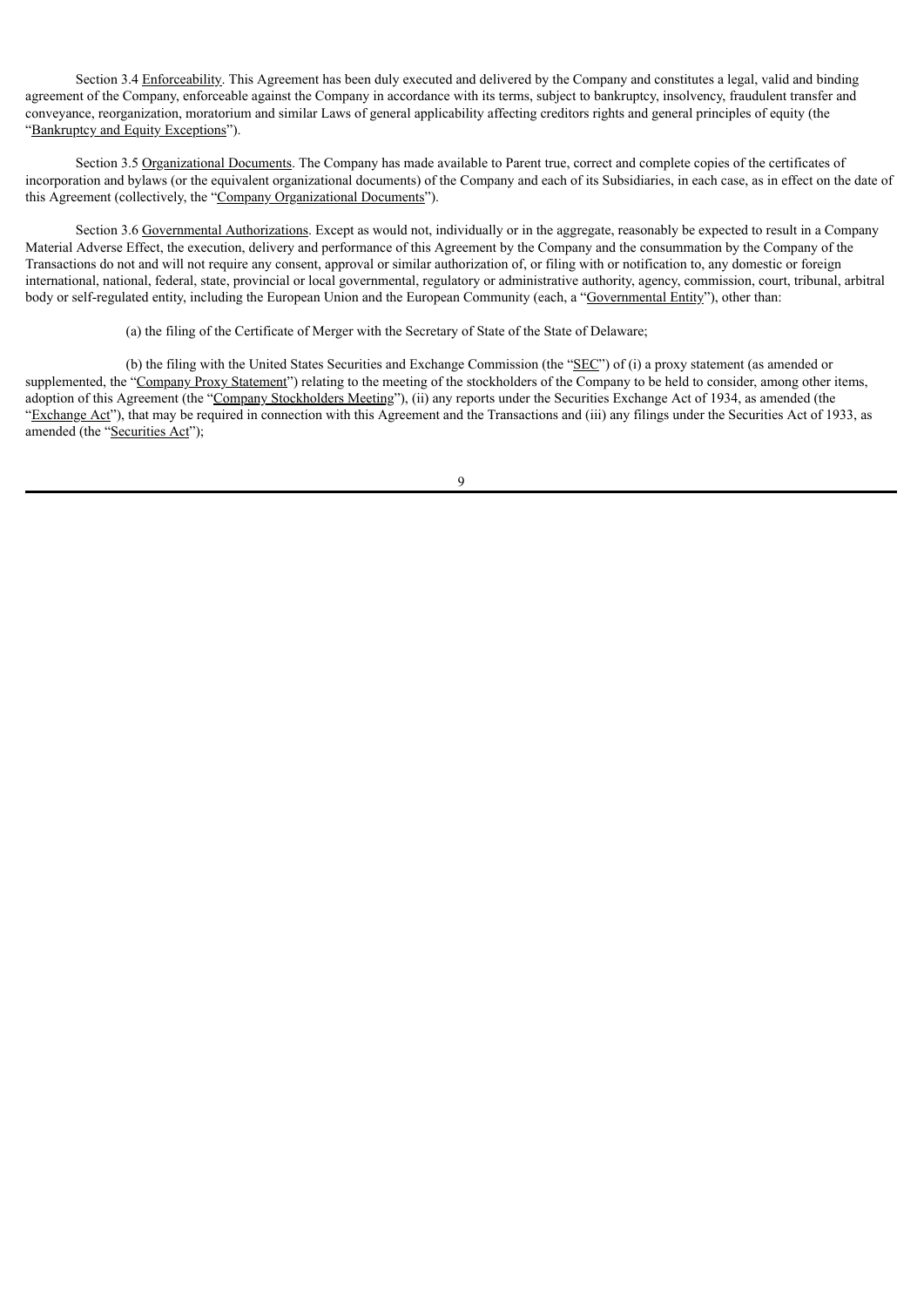(c) compliance with the rules and regulations of the Nasdaq Capital Market ("Nasdaq"); and

(d) compliance with the so-called "fair price," "moratorium," "control share acquisition" or other similar state anti-takeover Laws ("Takeover Statutes") set forth in Section 3.6(d) of the Company Disclosure Letter.

Section 3.7 Non-Contravention. The execution, delivery and performance of this Agreement by the Company and the consummation by the Company of the Transactions do not and will not:

(a) assuming the Requisite Company Vote is obtained, contravene or conflict with, or result in any violation of or breach of, any provision of the Company Organizational Documents;

(b) contravene or conflict with, or result in any violation or breach of, any Laws or Orders applicable to the Company or any of its Subsidiaries or by which any assets of the Company or any of its Subsidiaries (collectively, "Company Assets") are bound, assuming that all consents, approvals, authorizations, filings and notifications described in Section 3.6 have been obtained or made and assuming the Requisite Company Vote is obtained;

(c) result in any violation or breach of, or constitute a default (with or without notice or lapse of time or both) under, any Company Contracts, other than as set forth in Section  $3.7(\text{c})$  of the Company Disclosure Letter or as would not, individually or in the aggregate, reasonably be expected to have a Company Material Adverse Effect;

(d) require any consent, approval or other authorization of, or any filing with or notification to, any Person under any Company Contracts, other than as set forth in Section 3.7(d) of the Company Disclosure Letter or as would not, individually or in the aggregate, reasonably be expected to have a Company Material Adverse Effect; or

(e) give rise to any termination, cancellation, amendment or acceleration of any rights or obligations under any Company Contracts, other than as would not, individually or in the aggregate, reasonably be expected to have a Company Material Adverse Effect.

#### Section 3.8 Capitalization.

(a) The authorized capital stock of the Company consists solely of (i) One Billion Four Hundred Five Million (1,405,000,000) shares of Company Common Stock and (ii) Five Million (5,000,000) shares of preferred stock, par value \$0.01 per share, of which (A) One Hundred Forty Thousand (140,000) have been designated as Company Series A Junior Participating Preferred Stock and (B) Thirty-Five Thousand (35,000) have been designated as Company Series C Preferred Stock and One Million Four Hundred Thousand (1,400,000) have been designated as Company Series D Junior Participating Preferred Stock.

| ۰,                |
|-------------------|
| ٦<br>٦<br>×<br>۰. |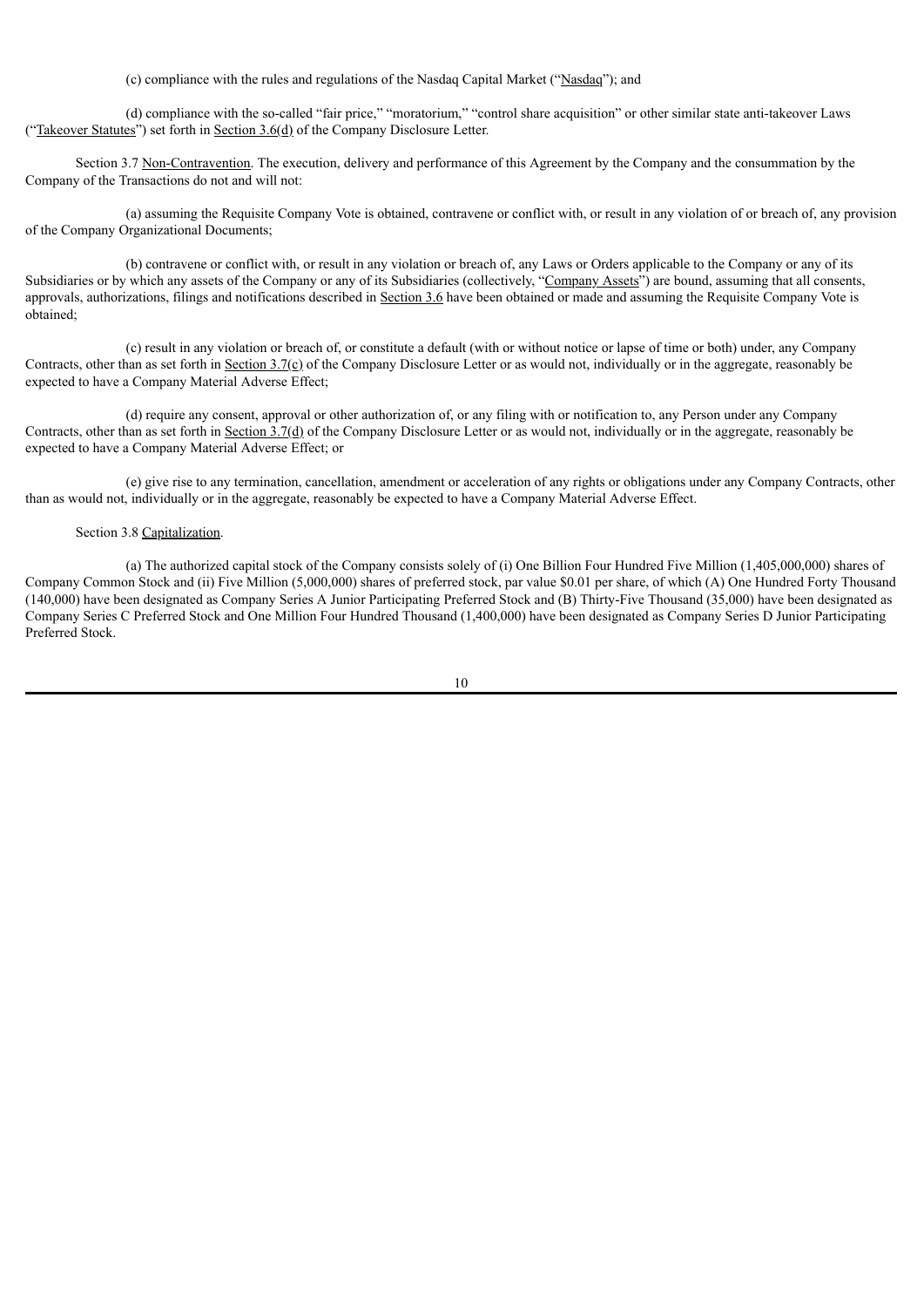(b) Pursuant to the Certificate of Designation of Series D Junior Participating Preferred Stock filed with the Secretary of State of the State of Delaware on January 19, 2018, the Company Board created the Company Series D Junior Participating Preferred Stock, which were issuable in connection with the Tax Benefits Preservation Plan, dated as of January 19, 2018, by and between ModusLink Global Solutions, Inc. and American Stock Transfer & Trust Company, LLC, as rights agent, as amended as of January 8, 2021 (the "Company Rights Agreement").

(c) As of the close of business on June 10, 2022, (i) 60,398,784 shares of Company Common Stock were issued and outstanding, (ii) no shares of Company Common Stock were held in treasury by the Company and its Subsidiaries, (iii) 482,026 shares of Company Common Stock were reserved for issuance upon vesting of a restricted stock grant, (iv) no shares of Company Series A Junior Participating Preferred Stock were issued and outstanding, (v) no shares of Company Series D Junior Participating Preferred Stock were issued and outstanding, and no shares of Company Series D Junior Participating Preferred Stock were reserved for issuance pursuant to the Company Rights Agreement, (vi) 35,000 shares of Company Series C Preferred Stock were issued and outstanding and 17,857,143 shares of Company Common Stock were reserved for issuance upon conversion of such shares of Company Series C Preferred Stock, and (vii) 6,293,707 shares of Company Common Stock were reserved for issuance upon conversion of the Company Convertible Note.

(d) Except as set forth above, as of the close of business on June 10, 2022, no shares of capital stock of the Company were issued, reserved for issuance or outstanding. Since such date, no shares of capital stock of the Company, or securities convertible or exchangeable into or exercisable for shares of capital stock of the Company, have been issued.

(e) All shares of Company Common Stock that are subject to issuance prior to the Effective Time on the terms and conditions specified in the instruments under which they are issuable, (i) will be duly authorized, validly issued, fully paid and non-assessable and (ii) will not be subject to subscription or preemptive rights.

(f) There are no outstanding contractual obligations of the Company or any of its Subsidiaries (i) to repurchase, redeem or otherwise acquire any shares of Company Common Stock or Company Series C Preferred Stock or any capital stock of any Subsidiary of the Company or (ii) to provide funds to or make any investment in (A) any Subsidiary of the Company that is not wholly-owned by the Company or (B) any other Person.

(g) Each outstanding share of capital stock of the Company is duly authorized, validly issued, fully paid and non-assessable, and not subject to subscription or preemptive rights. Each outstanding share of capital stock, limited liability company or membership interest, partnership interest or other equity interest of each Subsidiary of the Company is duly authorized, validly issued and, to the extent relevant under applicable Laws, fully paid and non-assessable, and not subject to subscription or preemptive rights and each such share or other equity interest owned by the Company or any of its Subsidiaries is free and clear of all Liens, except as would not, individually or in the aggregate, reasonably be expected to have a Company Material Adverse Effect.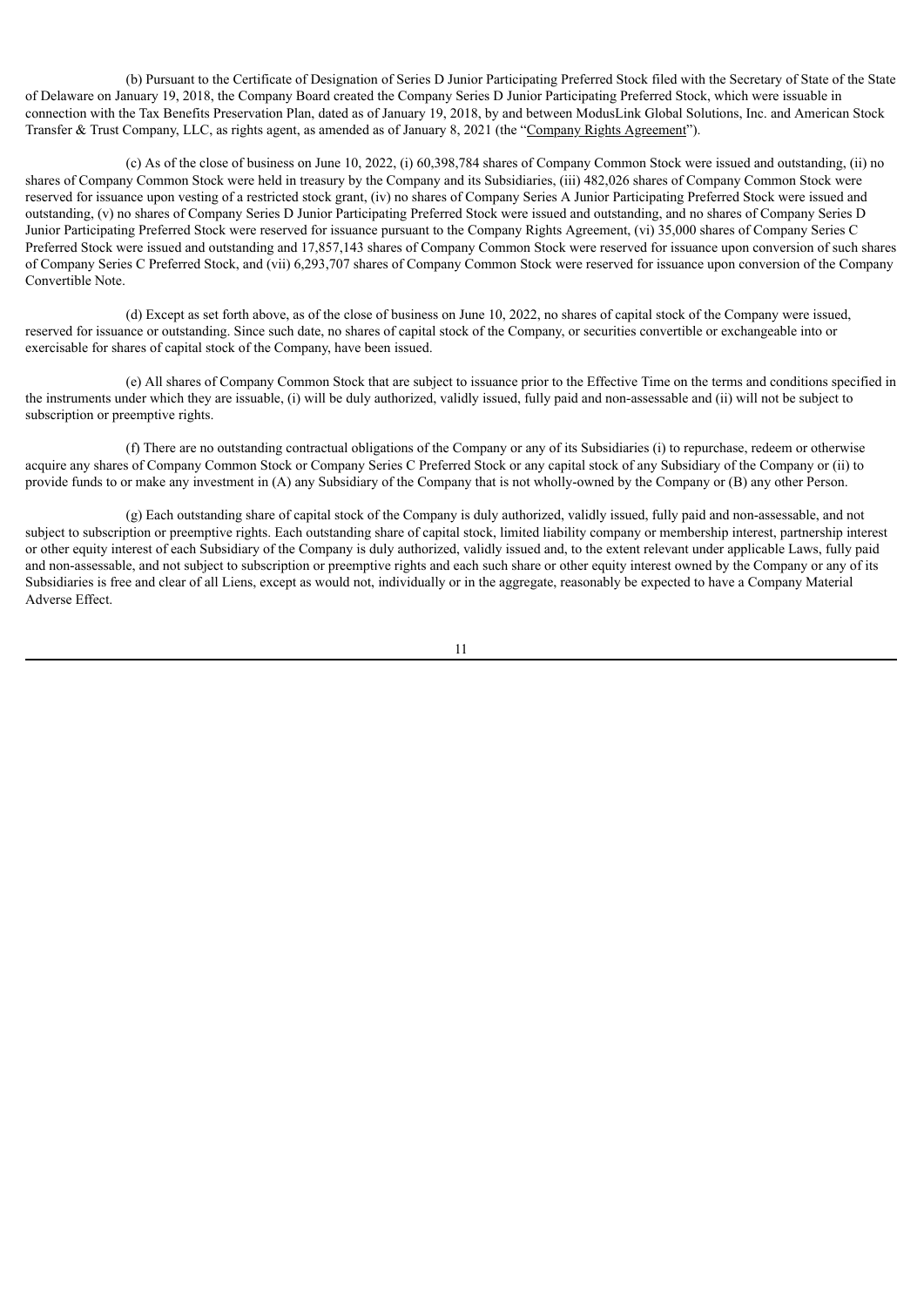Section 3.9 No Stock Options. Except for (i) the aggregate of up to 17,857,143 shares of Company Common Stock issuable upon conversion of shares of Company Series C Preferred Stock, (ii) shares of Company Series D Junior Participating Preferred Stock issuable pursuant to the Company Rights Agreement, (iii) the aggregate of up to 6,293,707shares of Company Common Stock issuable upon conversion of the Convertible Note, and (iv) 482,026 shares of Company Common Stock reserved for issuance upon vesting of restricted stock grants, there are no options, warrants, calls, conversion rights, stock appreciation rights, subscription rights, redemption rights, repurchase rights or other rights, agreements, arrangements, understandings or commitments to which the Company or any of its Subsidiaries is a party relating to the issued or unissued capital stock or other securities, limited liability company or membership interest, partnership interest or other equity interest of the Company or any of its Subsidiaries or obligating the Company or any of its Subsidiaries to issue, transfer, register, redeem, repurchase, acquire or sell any shares of capital stock or other securities, limited liability company or membership interest, partnership interest or other equity interest the Company or any of its Subsidiaries.

Section 3.10 Voting. The Requisite Company Vote is the only vote of the holders of any class or series of capital stock of the Company or any class or series of capital stock, limited liability company or membership interest, partnership interest or other equity interest of any of its Subsidiaries necessary (under the Company Organizational Documents, the DGCL, other applicable Laws or otherwise) to approve or adopt this Agreement, the Merger or the Transactions. There are no voting trusts, proxies or similar agreements or understandings to which the Company or any of its Subsidiaries is a party with respect to the voting of any shares of capital stock of the Company or any class or series of capital stock, limited liability company or membership interest, partnership interest or other equity interest of any of its Subsidiaries. There are no bonds, debentures, notes or other indebtedness of the Company or any of its Subsidiaries that have the right to vote, or that are convertible or exchangeable into or exercisable for securities having the right to vote, on any matters on which stockholders of the Company may vote.

Section 3.11 SEC Reports. Since January 1, 2021 (the "Applicable Date"), the Company has timely filed with or furnished, as applicable, to the SEC all forms, reports, schedules, certifications, statements and other documents required to be publicly filed with or furnished to the SEC pursuant to the Exchange Act or the Securities Act (collectively, the "Company SEC Reports"). Each of the Company SEC Reports (a) was prepared in accordance with the requirements of the Securities Act, the Exchange Act or the Sarbanes-Oxley Act of 2002 (the "Sarbanes-Oxley Act"), including the rules and regulations promulgated thereunder, and (b) did not, at the time they were filed with or furnished to the SEC (or, in the case of any registration statement or proxy statement, on the applicable date of effectiveness or the date of the relevant meeting, respectively, and, if amended or supplemented, on the date of such amendment or supplement), contain any untrue statement of a material fact or omit to state a material fact required to be stated therein or necessary in order to make the statements therein, in the light of the circumstances under which such statements were made, not misleading. No Subsidiary of the Company is subject to the periodic reporting requirements of the Exchange Act or is otherwise required file with or furnish to the SEC, any foreign Governmental Entity that performs a similar function to that of the SEC or any securities exchange or quotation service, any forms, reports, schedules, certifications, statements and other documents. No executive officer of the Company has failed to make the certifications required of such executive officer under Sections 302 or 906 of the Sarbanes-Oxley Act with respect to the Company SEC Reports.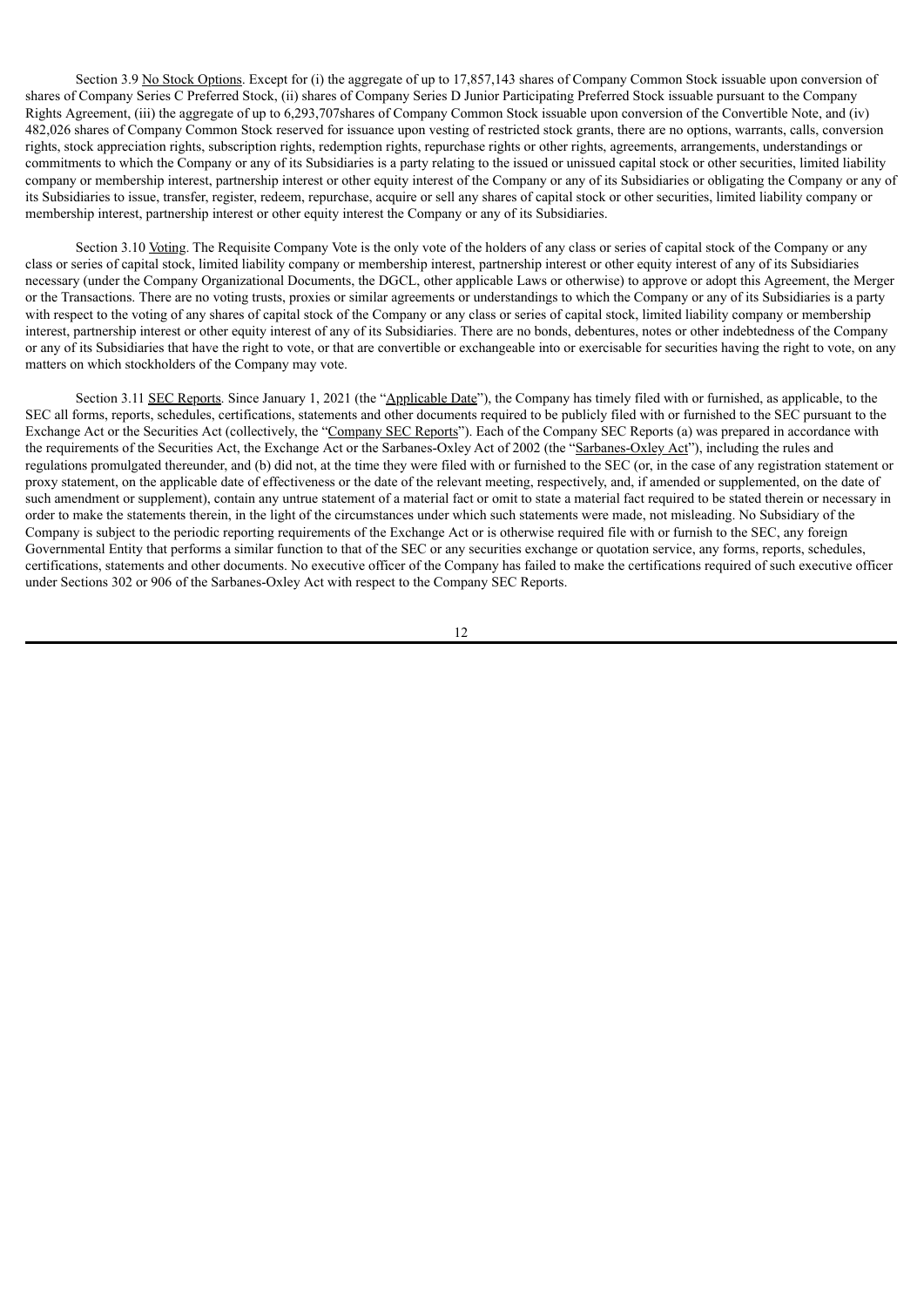## Section 3.12 SEC Disclosure Controls and Procedures.

(a) The Company (with respect to itself and its consolidated Subsidiaries) has established and maintains proper disclosure controls and procedures and internal controls over financial reporting (as such terms are defined in Rule 13a-15 and 152-15 under the Exchange Act) as required by Rule 13a-15 or Rule 15d-15 under the Exchange Act. The Company's disclosure controls and procedures are reasonably designed to ensure that all material information relating to the Company (with respect to itself and its consolidated Subsidiaries) required to be disclosed by the Company in the reports that it files or furnishes under the Exchange Act is accumulated and communicated to the Company's principal executive officer, its principal financial officer or those individuals responsible for the preparation of the consolidated financial statements of the Company included in the Company SEC Reports allow timely decisions regarding required disclosure and to make the certifications required by Rule 13a-14 or Rule 15d-14 under the Exchange Act and pursuant to Sections 302 and 906 of the Sarbanes-Oxley Act.

(b) The Company (with respect to itself and its consolidated Subsidiaries) has devised and maintains a system of internal accounting controls sufficient to provide reasonable assurances regarding the reliability of financial reporting and the preparation of financial statements in accordance with generally accepted accounting principles ("GAAP").

(c) Since the Applicable Date, the Company has disclosed, based on the most recent evaluation of its disclosure controls and procedures and internal control over financial reporting by its chief executive officer and its chief financial officer, to the Company's independent auditors and to the audit committee of the Company Board (i) all "significant deficiencies" in the design or operation of its internal controls over financial reporting that would reasonably be expected to adversely affect the Company's ability to record, process, summarize and report financial information and has identified for the Company's independent auditors and the audit committee of the Company Board any "material weaknesses" in such internal controls over financial reporting and (ii) any fraud, whether or not material, that involves management or other employees of the Company or any of its Subsidiaries who have a significant role in the Company's internal control over financial reporting.

(d) Since the Applicable Date, no material complaints, allegations, assertions, claims or notifications from any source regarding the Company's accounting, internal accounting controls or auditing practices, procedures or methods have been reported in writing to the audit committee of the Company Board by the Company's head of internal audit.

Section 3.13 Financial Statements. The audited consolidated financial statements and unaudited consolidated interim financial statements of the Company and its consolidated Subsidiaries (including the related notes) included in or incorporated by reference into the Company SEC Reports:

(a) was prepared in all material respects in accordance with GAAP consistently applied during the periods involved, except, in the case of unaudited financial statements, as permitted by Form 10-Q of the SEC or other rules and regulations of the SEC; and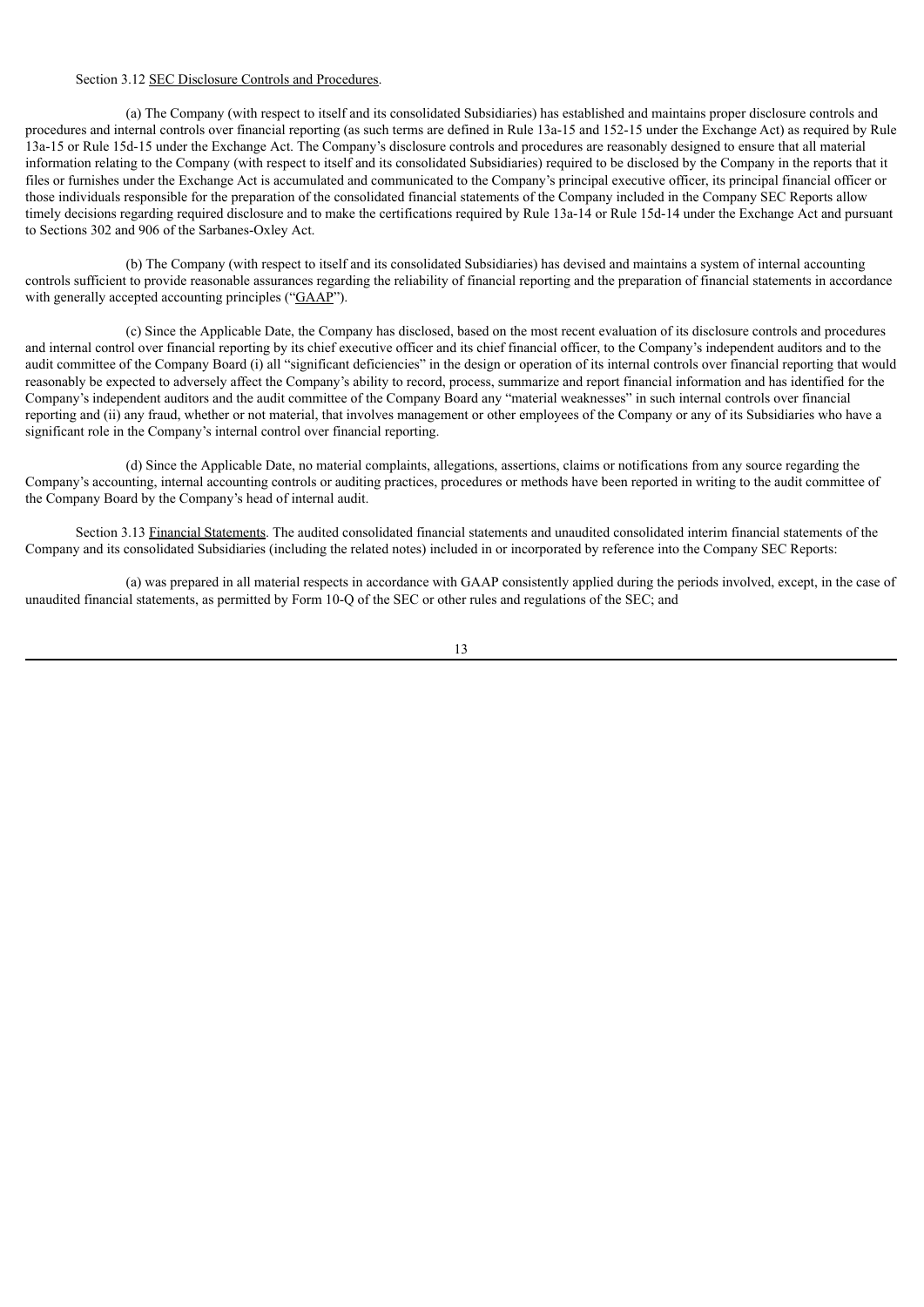(b) fairly present in all material respects the consolidated financial position of the Company and its consolidated Subsidiaries as of the dates thereof and their consolidated results of operations, cash flows, retained earnings/losses and changes in financial position, as the case may be, for the periods then ended (subject, in the case of any unaudited interim financial statements, to notes and normal year-end audit adjustments), except in each case as may be noted therein or in the notes thereto.

#### Section 3.14 Liabilities.

(a) Except as would not, individually or in the aggregate, reasonably be expected to result in a Company Material Adverse Effect, there are no liabilities or obligations of any kind, whether accrued, contingent, absolute, inchoate or otherwise (collectively, "Liabilities") of the Company or any of its Subsidiaries which are required to be recorded or reflected on a balance sheet, including the footnotes thereto, under GAAP, other than:

(i) Liabilities disclosed in the consolidated balance sheet of the Company and its consolidated Subsidiaries as of July 31, 2021 and the footnotes, thereto set forth in the Company's Annual Report on Form 10-K for the fiscal year ended July 31, 2021;

(ii) Liabilities disclosed in the consolidated balance sheet of the Company and its consolidated Subsidiaries as of January 31, 2022 set forth in the Company's Quarterly Report on Form 10-Q for the fiscal quarter ended January 31, 2022;

(iii) Liabilities incurred since July 31, 2021 in the ordinary course of business;

(iv) Liabilities incurred in connection with the preparation, negotiation and consummation of the Transactions; and

(v) Liabilities set forth in <u>Section 3.14(a)(v)</u> of the Company Disclosure Letter.

(b) Except as set forth in  $Section 3.14(b)$  of the Company Disclosure Letter, there are no related party transactions or off-balance sheet structures or transactions with respect to the Company or any of its Subsidiaries that would be required to be reported or set forth in the Company SEC Reports.

Section 3.15 Absence of Certain Changes. Since July 31, 2021:

(a) except in connection with (i) the execution and delivery of this Agreement and the consummation of the Transactions or (ii) any modifications, suspensions or alterations of operations resulting from, or determined by the Company to be advisable and reasonably necessary in response to, COVID-19 or ay COVID-19 Measures, the Company and each of its Subsidiaries have conducted their business in the ordinary course of business; and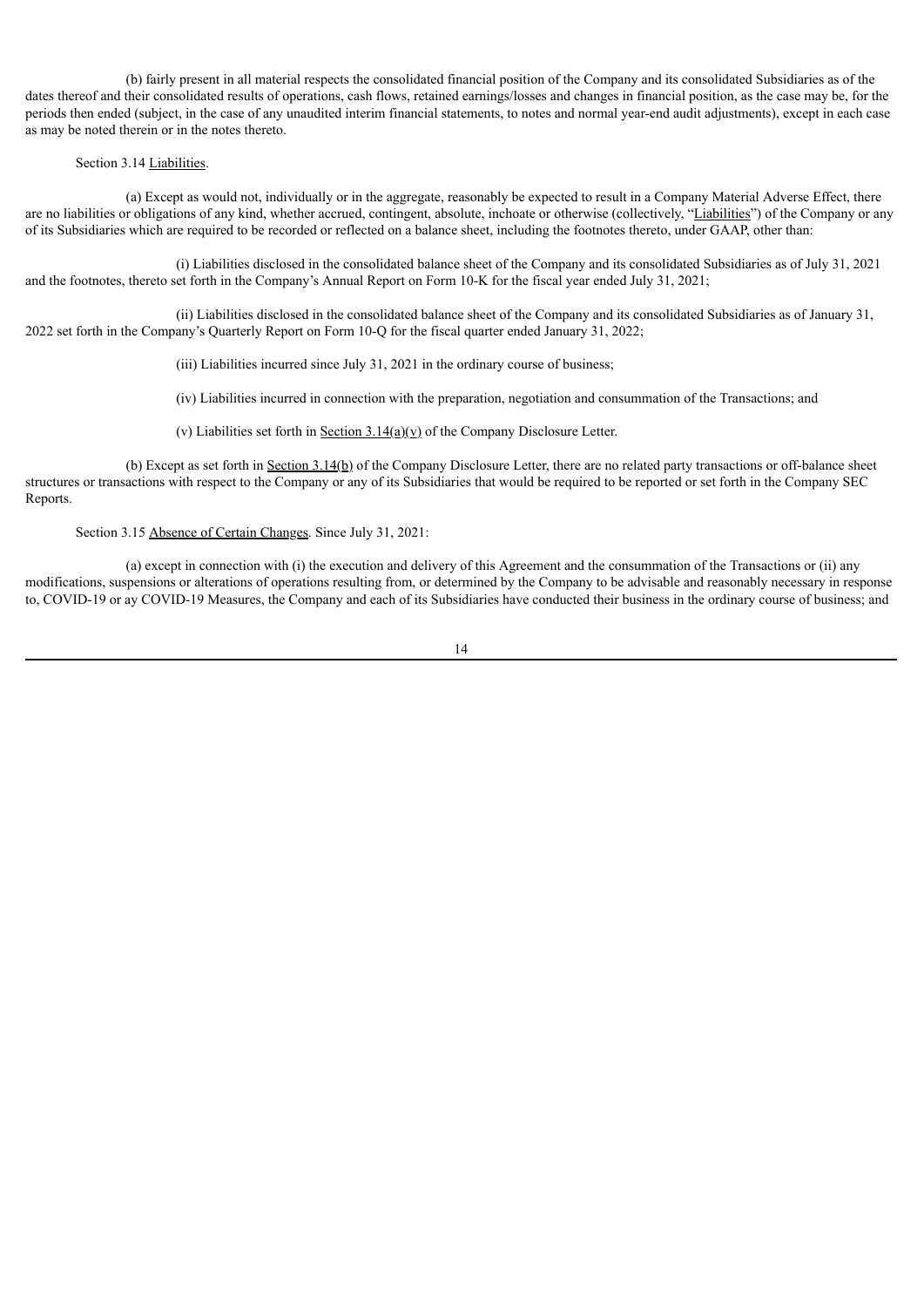# (b) there has not been any Company Material Adverse Effect.

Section 3.16 Litigation. There are no legal actions, claims, demands, arbitrations, hearings, charges, complaints, investigations, examinations, indictments, litigations, suits or other civil, criminal, administrative or investigative proceedings (collectively, "Legal Actions") pending or, to the Knowledge of the Company, threatened against the Company or any of its Subsidiaries or, to the Knowledge of the Company, against any director, officer or employee of the Company or any of its Subsidiaries or other Person for whom the Company or any of its Subsidiaries may be liable, other than Legal Actions that would not, individually or in the aggregate, reasonably be expected to have a Company Material Adverse Effect. There are no Orders outstanding against the Company or any of its Subsidiaries.

#### Section 3.17 Contracts.

(a) Neither the Company nor any of its Subsidiaries is a party to any Contract required to have been filed with the SEC by the Company as a "material contract" pursuant to Item 601(b)(10) of Regulation S-K under the Securities Act that has not been so filed.

(b) Except as would not, individually or in the aggregate, reasonably be expected to have a Company Material Adverse Effect, (i) all Contracts to which the Company or any of its Subsidiaries is a party or by which any Company Assets are bound (collectively, "Company Contracts") are valid and binding, in full force and effect and enforceable in accordance with their respective terms, (ii) neither the Company nor any of its Subsidiaries is in violation or breach of, or in default (with or without notice or the lapse of time or both) under, any Company Contracts and (iii) to the Knowledge of the Company, no other Person is in violation or breach of, or in default (with or without notice or the lapse of time or both) under, any Company Contracts.

(c) There are no Company Contracts that (i) restrict the ability of the Company or any of the Company's Subsidiaries to compete in any line of business or to engage in business in any geographic area, (ii) contain any so-called "most favored nation" or similar provisions requiring the Company or any of its Subsidiaries to offer to a Person any terms or conditions that are at least as favorable as those offered to one or more other Persons or (iii) restrict the ability of the Company or any of its Subsidiaries to assert any claims or initiate any Legal Actions against any other Person.

(d) Neither the Company nor any of its Subsidiaries is a party to or bound by any financial derivatives master agreements, futures account opening agreements and/or brokerage statements evidencing financial hedging or other trading activities.

#### Section 3.18 Taxes.

(a) Except as would not, individually or in the aggregate, reasonably be likely to result in a Company Material Adverse Effect, the Company and each of its Subsidiaries have timely filed all income and other material returns, statements, reports and forms with respect to any United States federal, state, municipal, county, local or foreign taxes, including income, profits, premium, estimated, excise, sales, value added, use occupancy gross receipts, franchise, *ad valorem*, severance, capital levy, production, transfer, withholding, employment, unemployment compensation, payroll-related and property taxes, import duties and any other governmental charges or assessments, whether or not measured in whole or in part by net income, and including deficiencies, interest, additions to tax or interest, and penalties with respect thereto (collectively, "Taxes") that they are required to file (each, a "Tax Return"). All such Tax Returns are correct and complete in all material respects. All income and other material Taxes owed by the Company and each of its Subsidiaries have been timely paid.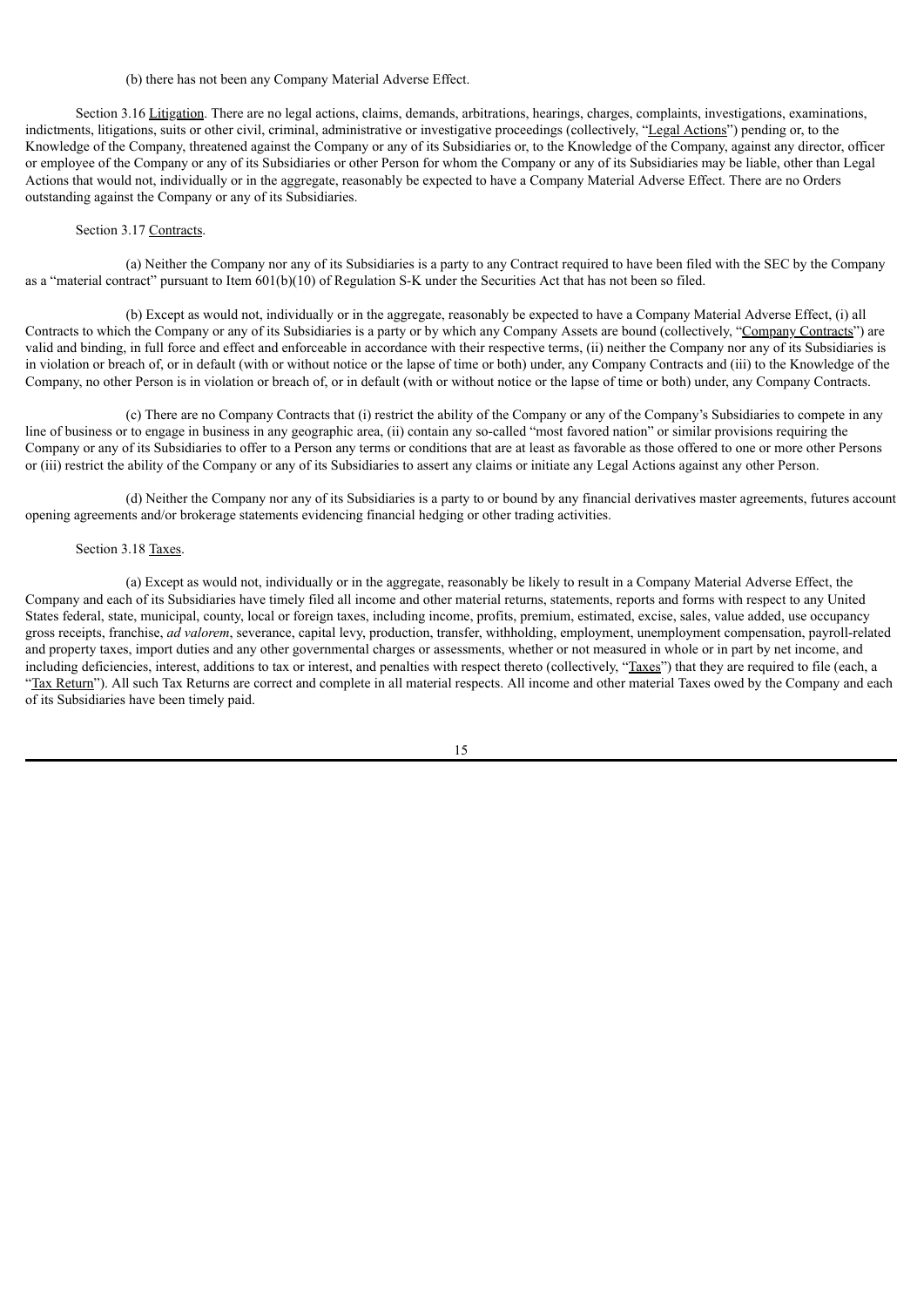(b) Except as would not, individually or in the aggregate, reasonably be likely to result in a Company Material Adverse Effect, the Company and its Subsidiaries have withheld and paid all material Taxes required to have been withheld and paid in connection with amounts paid or owing to any employee, independent contractor, creditor, shareholder or other Person.

(c) To the Knowledge of the Company, none of the Tax Returns filed by the Company or any of its Subsidiaries is currently being examined by the Internal Revenue Service or any relevant state, local or foreign taxing authorities. Except as would not, individually or in the aggregate, reasonably be likely to result in a Company Material Adverse Effect, there are no Legal Actions relating to Taxes of the Company or any of its Subsidiaries pending, nor has the Company or any of its Subsidiaries received any written notice or report asserting a Tax deficiency with respect to the Company or any of its Subsidiaries.

(d) Except as would not, individually or in the aggregate, reasonably be likely to result in a Company Material Adverse Effect, all deficiencies or assessments asserted against the Company or any of its Subsidiaries by any taxing authority have been paid or fully and finally settled.

(e) To the Knowledge of the Company, the Company and its Subsidiaries have not waived any statute of limitations in respect to Taxes or agreed to any extension of time with respect to a Tax assessment or deficiency.

#### Section 3.19 Environmental Matters.

(a) Except as would not, individually or in the aggregate, reasonably be expected to have a Company Material Adverse Effect, the Company and each of its Subsidiaries and, to the Knowledge of the Company, their respective predecessors are and have been in compliance with:

(i) all applicable Laws relating to (A) pollution, contamination, protection of the environment, health, safety or sanitation, (B) emissions, discharges, disseminations, releases or threatened releases of Hazardous Substances into the air (indoor or outdoor), surface water, groundwater, soil, land surface or subsurface, buildings, facilities, real or personal property or fixtures or (C) the manufacture, processing, distribution, use, treatment, storage, disposal, transport or handling of Hazardous Substances (collectively, "Environmental Matters"); and

(ii) all applicable Orders relating to Environmental Matters (collectively, "Environmental Laws").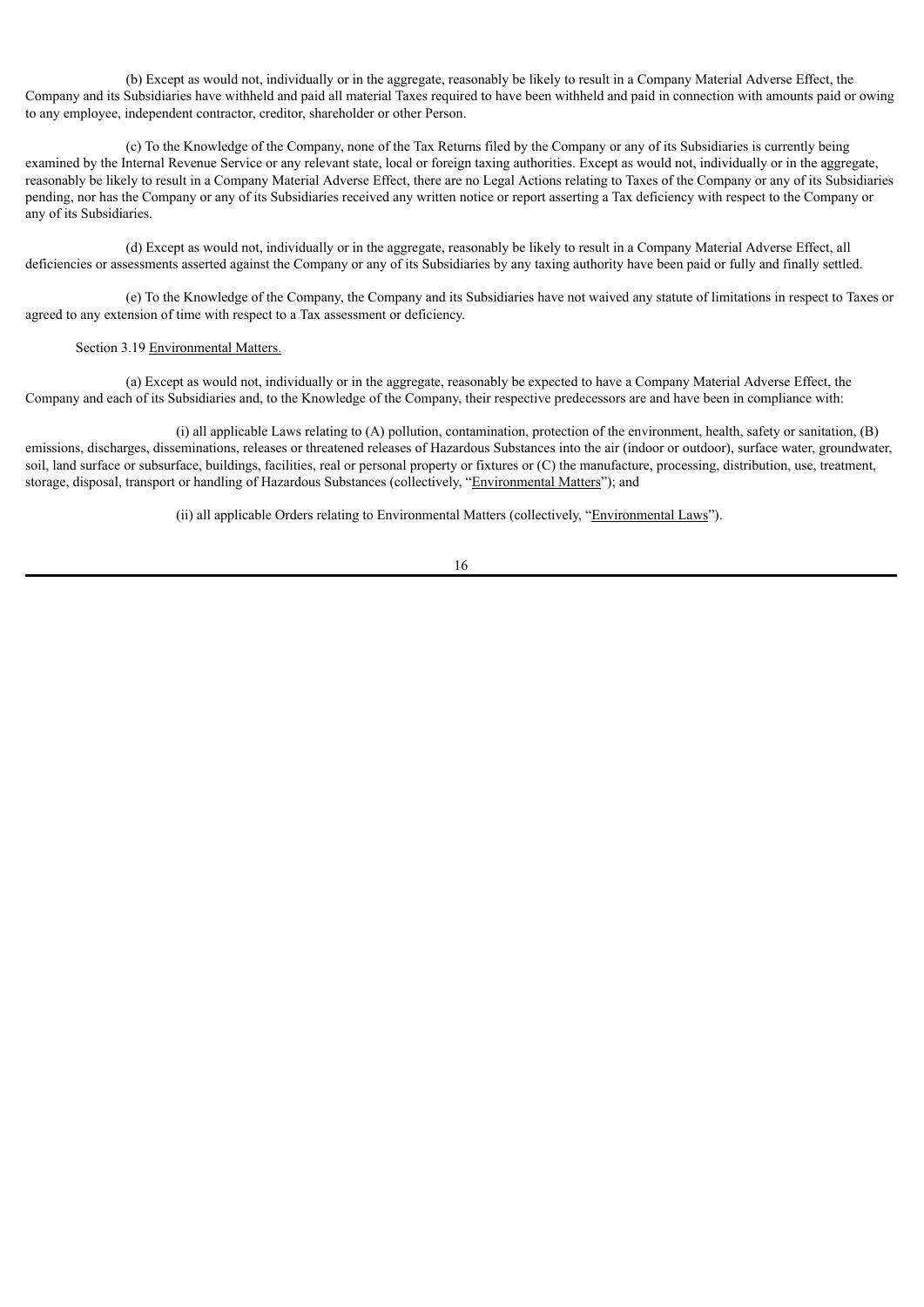(b) Except as would not, individually or in the aggregate, reasonably be expected to have a Company Material Adverse Effect, there are no past or present conditions, events, circumstances, facts, activities, practices, incidents, actions, omissions or plans:

(i) that have given rise or would reasonably be expected to give rise to any Liabilities of the Company or any of its Subsidiaries under any Environmental Laws;

(ii) that have required or would reasonably be expected to require the Company or any of its Subsidiaries to incur any actual or potential cleanup, remediation, removal or other response costs (including the cost of coming into compliance with Environmental Laws), investigation costs (including fees of consultants, counsel and other experts in connection with any environmental investigation, testing, audits or studies), losses, Liabilities, payments, damages (including any actual, punitive or consequential damages (A) under any Environmental Laws, contractual obligations or otherwise or (B) to third parties for personal injury or property damage), civil or criminal fines or penalties, judgments or amounts paid in settlement, in each case arising out of or relating to any Environmental Matters; or

(iii) that have formed or, to the Knowledge of the Company, would reasonably be expected to form the basis of any Legal Action against or involving the Company or any of its Subsidiaries arising out of or relating to any Environmental Matters.

(c) Neither the Company nor any of its Subsidiaries has received any notice or other communication: (i) that any of them is or may be a potentially responsible person or otherwise liable in connection with any waste disposal site or other location allegedly containing any Hazardous Substances; (ii) of any failure by any of them to comply with any Environmental Laws or the requirements of any environmental Permits; or (iii) that any of them is requested or required by any Governmental Entity to perform any investigatory or remedial activity or other action in connection with any actual or alleged release of Hazardous Substances or any other Environmental Matters.

Section 3.20 Personal Property. The Company and its Subsidiaries have good and marketable title to, or a valid and enforceable leasehold interest in, all personal Company Assets owned, used or held for use by them, except as would not, individually or in the aggregate, reasonably be expected to have a Company Material Adverse Effect.

## Section 3.21 Compliance with Laws.

(a) Except as would not, individually or in the aggregate, reasonably be likely to result in a Company Material Adverse Effect, each of the Company and its Subsidiaries is in possession of all franchises, grants, authorizations, licenses, easements, variances, exceptions, consents, certificates, approvals and other permits of any Governmental Entity ("Permits") necessary for it to own, lease and operate its properties and assets or to carry on its business as it is now being conducted (collectively, the "Company Permits"), and all such Company Permits are in full force and effect, except as would not, individually or in the aggregate, reasonably be expected to have Company Material Adverse Effect. No suspension or cancellation of any of the Company Permits is pending or threatened, except as would not, individually or in the aggregate, reasonably be expected to have a Company Material Adverse Effect.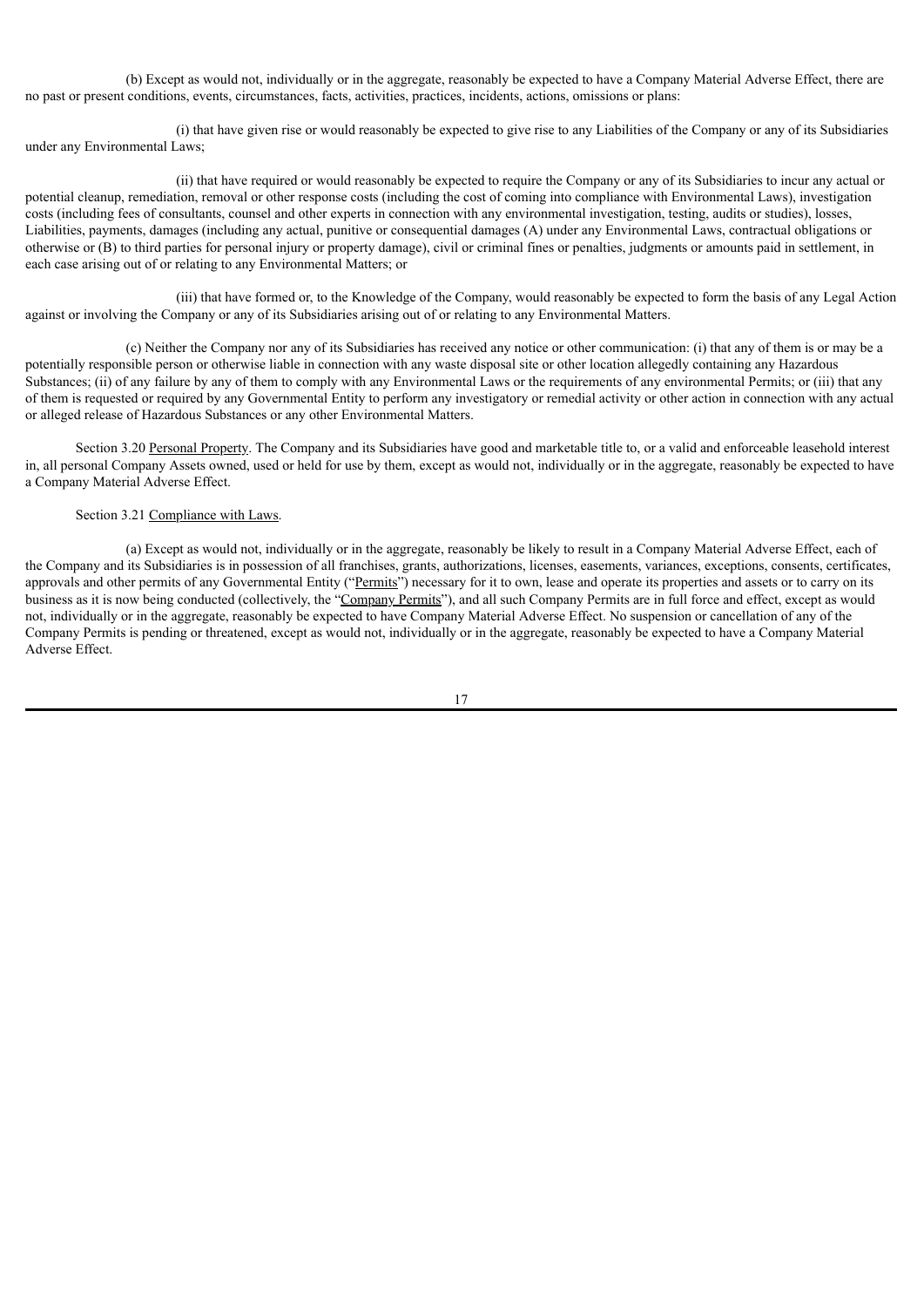(b) Neither the Company nor any of its Subsidiaries is in conflict with, or in default or violation of, (i) any. Laws applicable to the Company or such Subsidiary or by which any of the Company Assets is bound or (ii) any Company Permits, except as would not, individually or in the aggregate, reasonably expected to have a Company Material Adverse Effect.

Section 3.22 Absence of Certain Payments. Neither the Company nor any of its Subsidiaries, nor any director, officer, employee, agent or representative of the Company or its Subsidiaries has made, directly or indirectly, any (a) bribe or kickback, (b) illegal political contribution, (c) payment from corporate funds which was improperly recorded on the books and records of the Company or any of its Subsidiaries, (d) unlawful payment from corporate funds to governmental officials for the purpose of influencing their actions or the actions of the Governmental Entity which they represent or (e) illegal payment from corporate funds to obtain or retain any business.

Section 3.23 Rights Agreement. The Company has taken all necessary action to (a) render the Company Rights Agreement inapplicable to this Agreement, the Merger and the other transactions contemplated by this Agreement, (b) ensure that (i) neither Parent, Merger Sub nor any of their Affiliates will become or be deemed to be an "Acquiring Person" (as defined in the Company Rights Agreement) and (ii) no "Distribution Date," "Stock Acquisition Date" or "Triggering Event" (each as defined in the Company Rights Agreement) will occur, in any such case, by reason of the approval, execution or delivery of this Agreement, the announcement or consummation of the Merger or the consummation of any of the other transactions contemplated by this Agreement and (c) cause the Company Rights Agreement to expire immediately prior to the Effective Time.

Section 3.24 Takeover Statutes. The Company Board has taken all necessary action, including, without limitation, the approval of this Agreement, the Merger, and the Transactions, to ensure that the restrictions on business combinations contained in Section 203 of the DGCL will not apply to the Transactions. No other Takeover Statutes apply or purport to apply to this Agreement, the Merger, or the Transactions.

Section 3.25 Opinion of Financial Advisor. The Special Committee has received an opinion of Houlihan Lokey Capital, Inc. (the "Company Financial Advisor"), its financial advisor, to the effect that, as of the date of such opinion and subject to the factors, assumptions and limitations set forth therein, the Per Share Merger Consideration to be received by the holders of Company Common Stock (other than Parent and its Affiliates) in the Merger pursuant to this Agreement is fair, from a financial point of view. The Company will make available to Parent, promptly following the execution of this Agreement for informational purposes only, a complete and correct copy of such written opinion. The Company has obtained the authorization of the Company Financial Advisor to include a copy of such opinion in the Company Proxy Statement.

Section 3.26 Brokers and Finders. No broker, finder or investment banker other than the Company Financial Advisor is entitled to any brokerage, finder's or other fee or commission in connection with the Transactions based upon arrangements made by or on behalf of the Special Committee.

Section 3.27 No Other Representations or Warranties. Except for the express written representations and warranties made by the Company in this Article III and in any certificate to be delivered by the Company pursuant to this Agreement, neither the Company nor any other Person makes any express or implied representation or warranty with respect to the Company or any of its Affiliates or with respect to any other information provided to Parent or any of its Affiliates or its and their respective Representatives by or on behalf of the Company or any of its Subsidiaries in connection with the Transactions.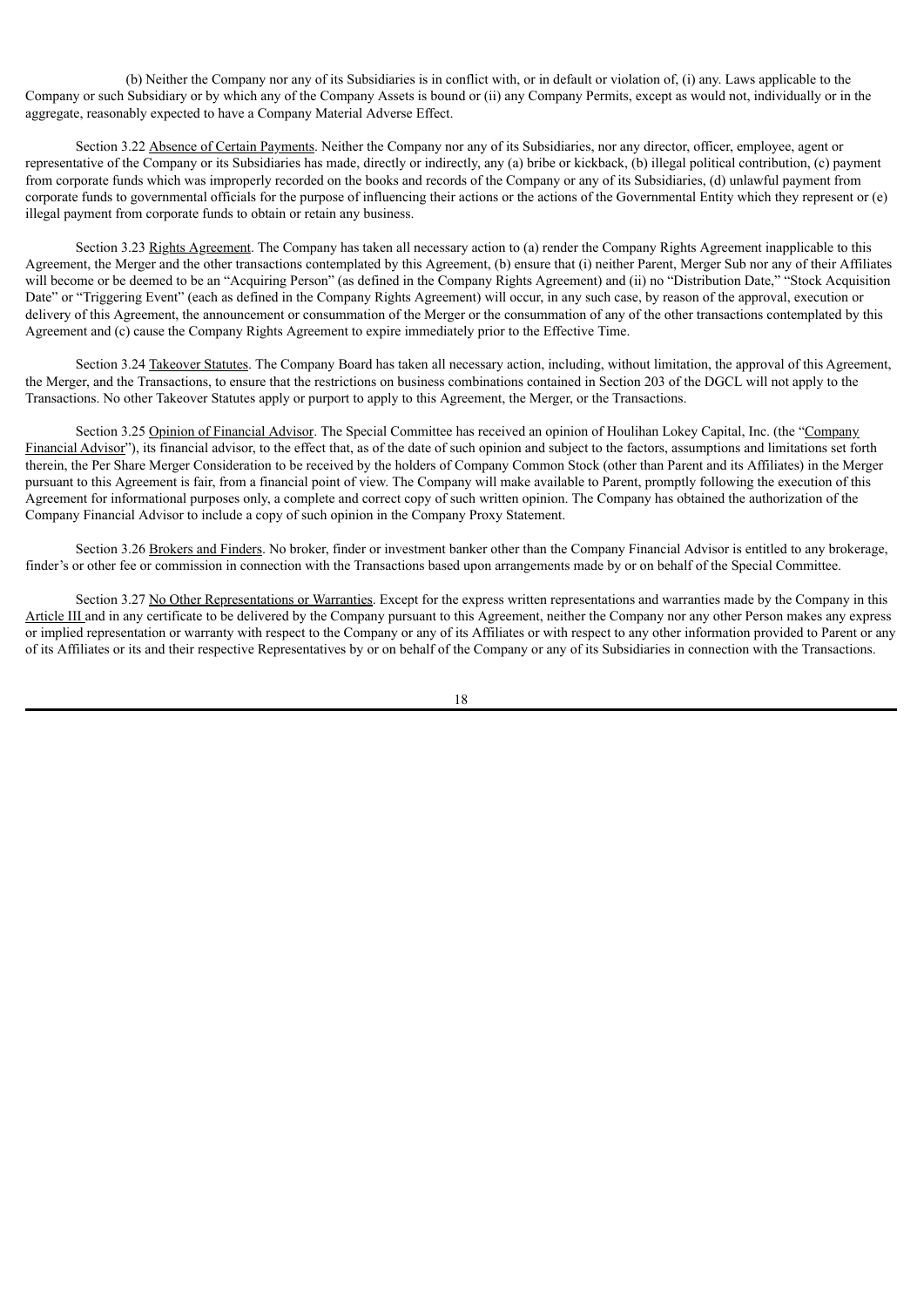## **ARTICLE IV REPRESENTATIONS AND WARRANTIES OF PARENT AND MERGER SUB**

Parent and Merger Sub each hereby represents and warrants to the Company that:

Section 4.1 Organization and Power. Parent is a limited partnership duly formed, validly existing and in good standing under the Laws of the State of Delaware; Merger Sub is a corporation duly incorporated, validly existing and in good standing under the Laws of the State of Delaware. Each of Parent and Merger Sub has the requisite limited liability company or corporate, respectively, power and authority to own, lease and operate its assets and properties and to carry on its business as now conducted.

Section 4.2 Corporate Authorization. Each of Parent and Merger Sub has all necessary limited partnership or corporate, respectively, power and authority to enter into this Agreement and subject to the adoption of this Agreement by Parent as the sole stockholder of Merger Sub, to consummate the Transactions. The general partner of Parent has determined, in its sole discretion (as defined in the Parent LPA), that this Agreement and the Transactions are necessary and appropriate to the conduct of the business of Parent in compliance with the Parent LPA. The board of directors of Merger Sub has unanimously adopted resolutions (i) determining that the terms of this Agreement and the Transaction are fair to and in the best interests of Merger Sub and its sole stockholder, and declared it advisable to enter into this Agreement, (ii) approved and declared advisable this Agreement and the Transactions and (iii) recommended that this Agreement be adopted by the sole stockholder of Merger Sub. The execution and delivery of this Agreement by each of Parent and Merger Sub and the consummation by each of Parent and Merger Sub of the Transactions have been duly and validly authorized by all necessary corporate action on the part of Parent and Merger Sub, subject to the adoption of this Agreement by Parent as sole stockholder of Merger Sub.

Section 4.3 Enforceability. This Agreement has been duly executed and delivered by each of Parent and Merger Sub and constitutes a legal, valid and binding agreement, of each of Parent and Merger Sub, enforceable against them in accordance with its terms, subject to the Bankruptcy and Equity Exceptions.

Section 4.4 Governmental Authorizations. The execution, delivery and performance of this Agreement by Parent and Merger Sub and the consummation by Parent and Merger Sub of the Transactions do not and will not require any consent, approval or similar authorization of, or filing with or notification to, any Governmental Entity, other than:

(a) the filing of the Certificate of Merger with the Secretary of State of the State of Delaware;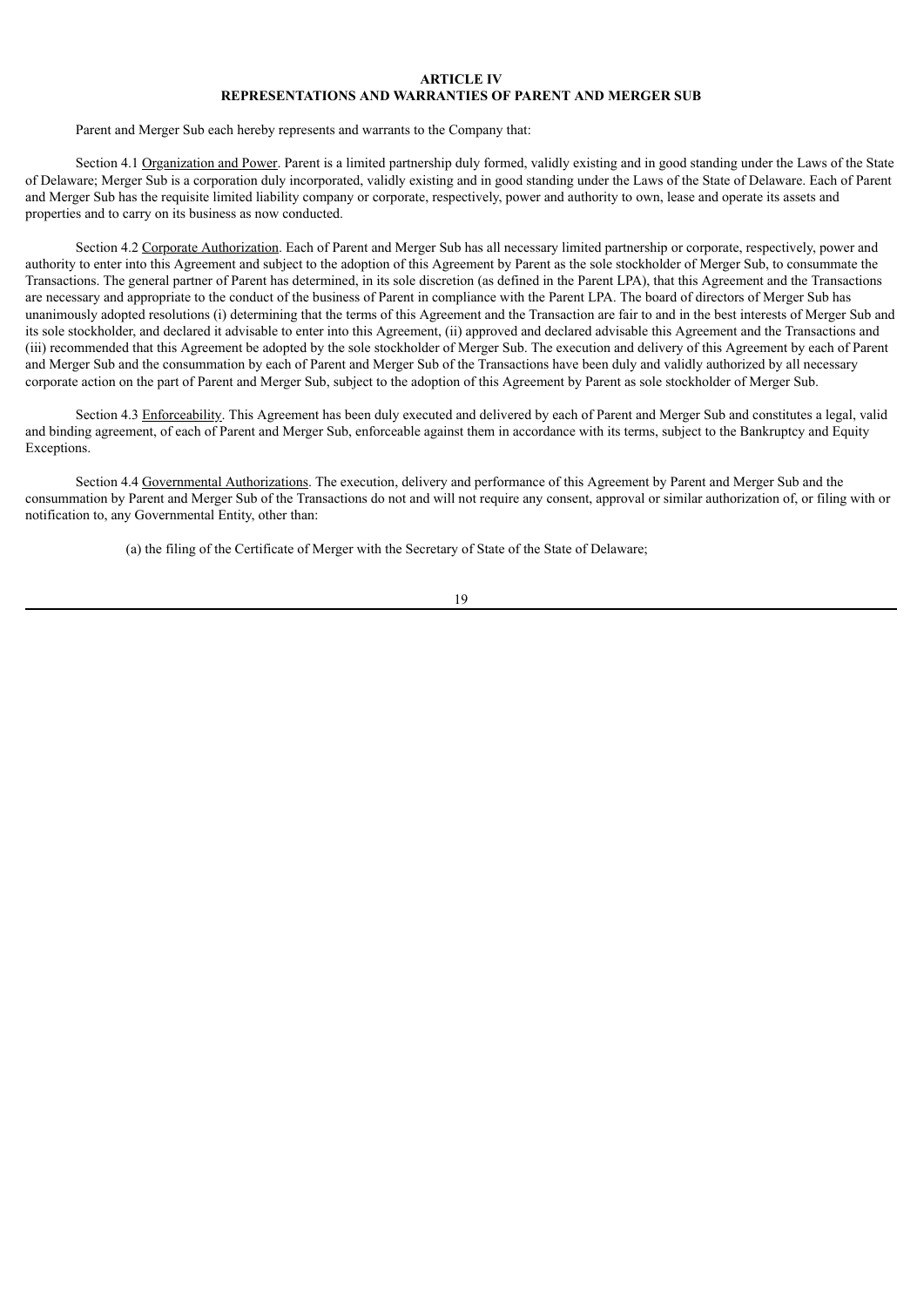(b) any reports under the Exchange Act that may be required in connection with this Agreement and the Transactions; and

(c) compliance with the rules and regulations of the New York Stock Exchange ("NYSE").

Section 4.5 Non-Contravention. The execution, delivery and performance of this Agreement by Parent and Merger Sub and the consummation by Parent and Merger Sub of the Transactions do not and will not:

(a) contravene or conflict with, or result in any violation of or breach of, any provision of the certificate of limited partnership of Parent or the Parent LPA or the certificate of incorporation or bylaws Merger Sub;

(b) contravene or conflict with, or result in any violation or breach of, any Laws or Orders applicable to Parent or any of its Subsidiaries or by which any assets of Parent or any of its Subsidiaries ("Parent Assets") are bound, assuming that all consents, approvals, authorizations, filings and notifications described in Section 4.4 have been obtained or made;

(c) result in any violation or breach of, or constitute a default (with or without notice or lapse of time or both) under, any Contracts to which Parent or any of its Subsidiaries is a party or by which any Parent Assets are bound (collectively, "Parent Contracts"), except as would not, individually or in the aggregate, reasonably be expected to prevent, materially impede or materially delay the consummation of the Transactions or the payment of the Per Share Merger Consideration;

(d) require any consent, approval or other authorization, or any filing with or notification to, any Person under any Parent Contracts, except as would not, individually or in the aggregate, reasonably be expected to prevent, materially impede or materially delay the consummation of the Transactions or the payment of the Per Share Merger Consideration;

(e) give rise to any termination, cancellation, amendment or acceleration of any rights or obligations under any Parent Contracts, except as would not, individually or in the aggregate, reasonably be expected to prevent, materially impede or materially delay the consummation of the Transactions or the payment of the Per Share Merger Consideration; or

(f) cause the creation or imposition of any Liens on any Parent Assets, except as would not, individually or in the aggregate, reasonably expected to prevent, materially impede or materially delay the consummation of the Transactions or the payment of the Per Share Merger Consideration.

Section 4.6 Available Funds. Parent has, and shall have at the Closing, (a) sufficient cash on hand and/or unrestricted undrawn amounts immediately available under existing lines of credit or other sources of funds to enable the payment of the aggregate amounts payable under Section  $2.1(\text{c})$  $(i)$  and any fees or expenses payable by Parent or Merger Sub pursuant to this Agreement and (b) the financial resources and capabilities to fully perform all of Parent's and Merger Sub's obligations under this Agreement. Subject to the satisfaction or waiver of all of the conditions to Closing contained in Article VI, in no event shall the receipt or availability of any funds or financing by or to Parent, Merger Sub or any of their respective Subsidiaries be a condition to any of the obligations of Parent and Merger Sub under this Agreement.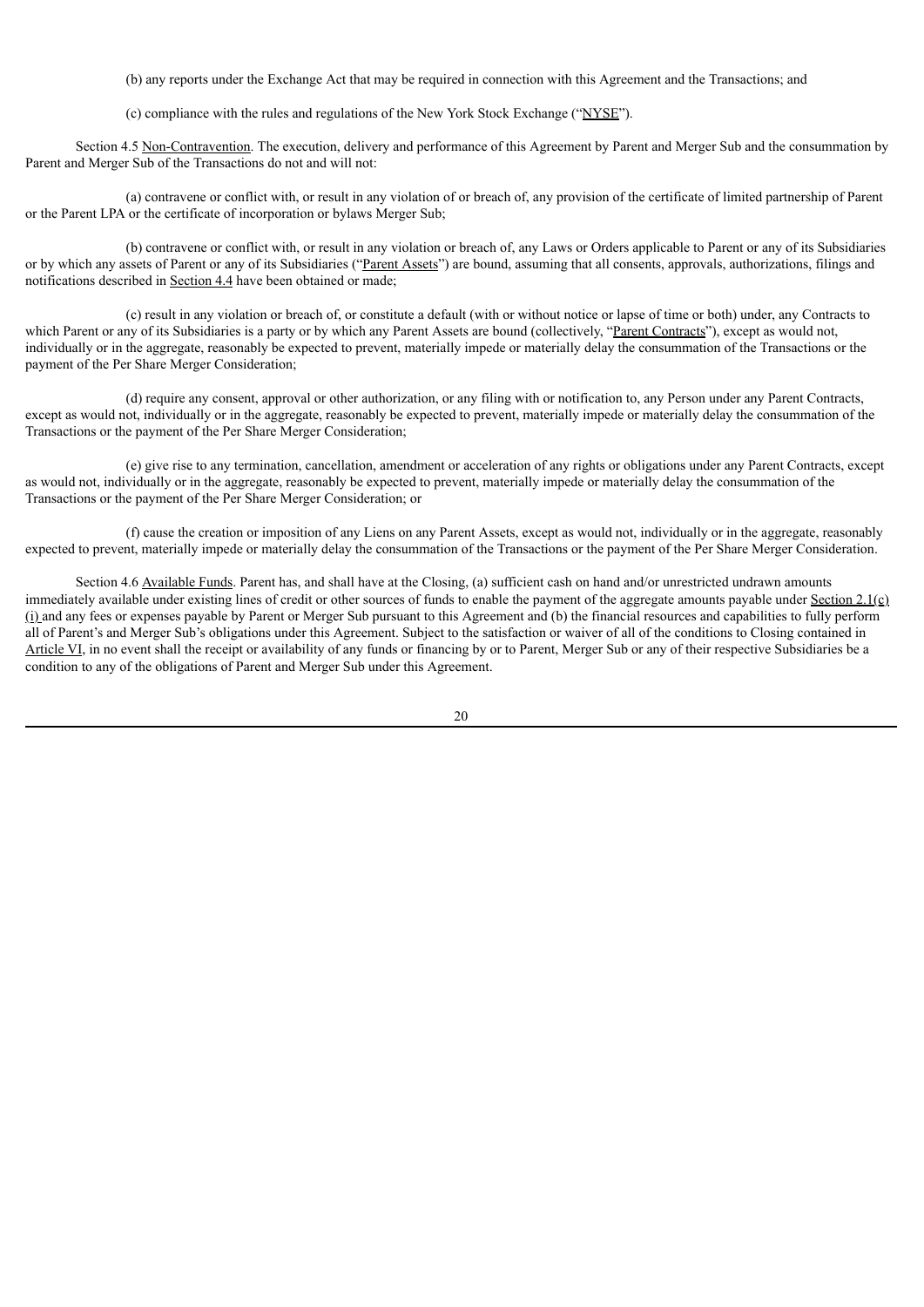Section 4.7 Solvency. Subject to the satisfaction or waiver of all of the conditions to Closing contained in Article VI, after giving effect to the Merger and the payment of the aggregate amounts payable under Section 2.1(c)(i) and any fees or expenses payable by Parent or Merger Sub pursuant to this Agreement, each of Parent and the Surviving Corporation will be Solvent. Neither Parent nor Merger Sub is entering into this Agreement with the intent to hinder, delay or defraud present or future creditors.

Section 4.8 Brokers and Finders. No broker, finder or investment banker other than Imperial Capital, LLC is entitled to any brokerage, finder's or other fee or commission in connection with the Transactions based upon arrangements made by or on behalf of Parent or any of its Subsidiaries.

Section 4.9 Interim Operations of Merger Sub. Merger Sub was formed solely for the purpose of engaging in the Transactions and has not engaged in any business activities or conducted any operations other than in connection with the Transactions.

## Section 4.10 No Other Representations or Warranties; No Reliance.

(a) Except for the express written representations and warranties made by Parent and Merger Sub in this Article IV and in any certificate delivered by Parent or Merger Sub pursuant to this Agreement, none of Parent, Merger Sub or any other Person makes any express or implied representation or warranty with respect to Parent, Merger Sub or any of their respective Affiliates or with respect to any other information provided to the Company or any of its Affiliates or its and their respective Representatives by or on behalf of Parent or any of its Subsidiaries in connection with the Transactions.

(b) Parent and Merger Sub each acknowledges and agrees that, except for the representations and warranties set forth in Article III and in any certificate delivered by the Company pursuant to this Agreement, neither the Company nor any other Person makes or has made any express or implied representation or warranty with respect to the Company or any of its Subsidiaries or with respect to any other information provided to Parent or any of its Affiliates or its and their respective Representatives by or on behalf of the Company or any of this Subsidiaries in connection with the Transactions. Each of Parent and Merger Sub, on its own behalf and on behalf of its Affiliates (other than the Company and its Subsidiaries) and its and their respective Representatives, disclaims reliance on any representations or warranties or other information provided to them by the Company or any of its Subsidiaries or its or their respective Representatives or any other Person except for the representations and warranties expressly set forth in Article III and in any certificate delivered by the Company pursuant to this Agreement. Without limiting the generality of the foregoing, each of Parent and Merger Sub, on its own behalf and on behalf of its Affiliates (other than the Company and its Subsidiaries) and its and their respective Representatives, acknowledges and agrees that none of the Company, any of its Subsidiaries or any other Person shall have or be subject to any liability or other obligation to Parent, Merger Sub or any other Person resulting from the distribution to Parent or Merger Sub or any of their respective Representatives, or Parent's or Merger Sub's (or such Representatives') use of, or the accuracy or completeness of, any such information, including any information, documents, projections, forecasts or other material made available to Parent or Merger Sub in certain "data rooms" or management presentations in expectation of the Merger.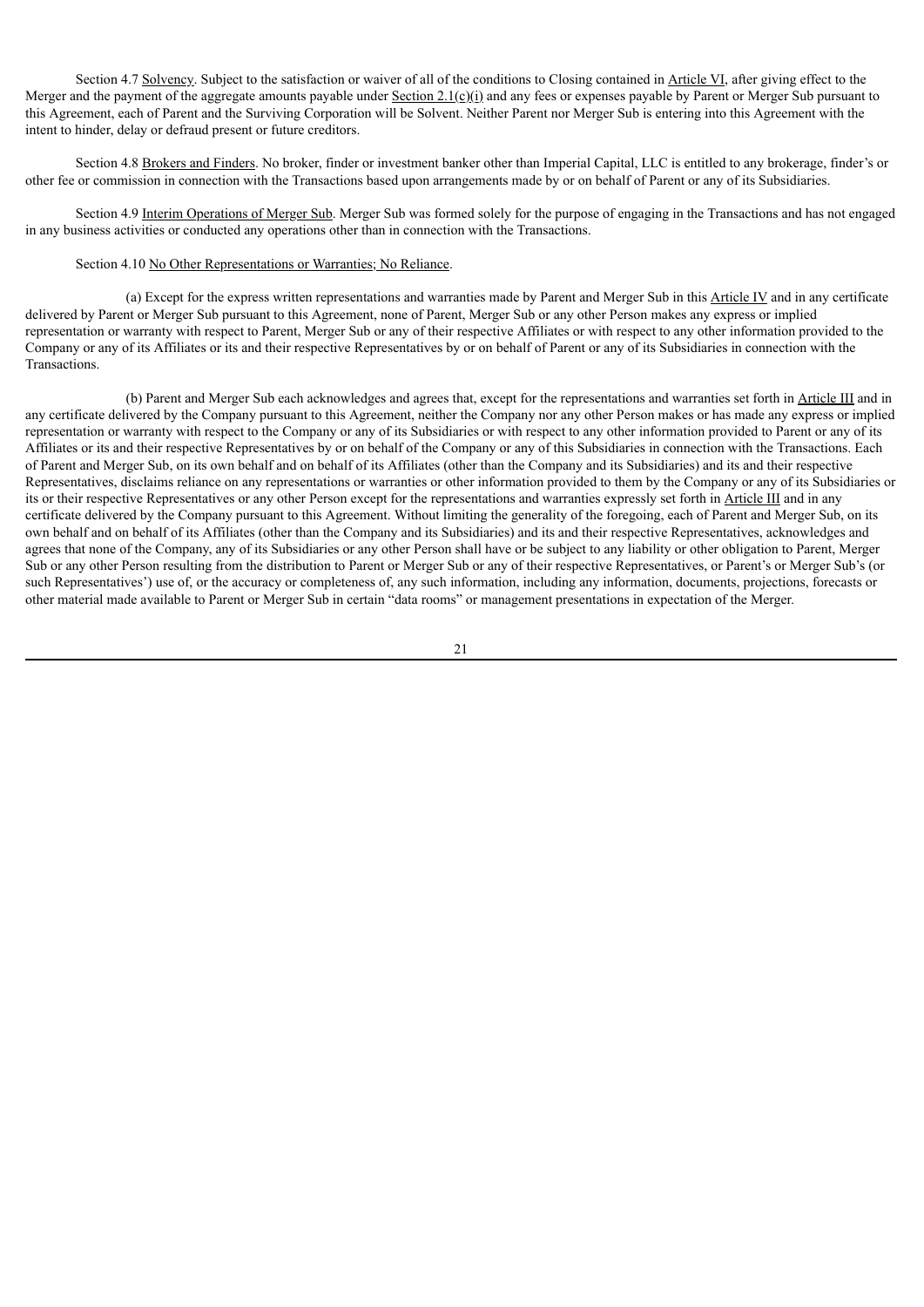# **ARTICLE V COVENANTS**

#### Section 5.1 Conduct of Business of the Company.

(a) Except as (i) required or expressly contemplated by this Agreement, (ii) consented to in writing by Parent (which consent shall not be unreasonably withheld, conditioned or delayed), (iii) required by a Governmental Entity or under applicable Law (including COVID-19 Measures) or to comply with a Company Contract or (iv) set forth in Section 5.1 of the Company Disclosure Letter, the Company shall, and shall cause each of its Subsidiaries to,  $(x)$  use its commercially reasonable efforts to conduct its operations only in the ordinary course of business and  $(y)$  use its commercially reasonable efforts to maintain and preserve intact its business organization, to retain the services of its present officers and key employees, and to preserve the good will of its customers, suppliers and other Persons with whom it has business relationships.

(b) Without limiting the generality of Section  $5.1(a)$ , and except as (i) required or expressly contemplated by this Agreement, (ii) consented to in writing by Parent (which consent shall not be unreasonably withheld, conditioned or delayed), (iii) required by a Governmental Entity or under applicable Law (including COVID-19 Measures) or to comply with a Company Contract or (iv) set forth in Section 5.1 of the Company Disclosure Letter, the Company shall not, and shall not permit any of its Subsidiaries to, without the prior written consent of Parent (not to be unreasonably withheld or delayed):

#### (i) amend any of the Company Organizational Documents;

(ii) do or effect any of the following actions with respect to its capital stock or other securities: (A) adjust, split, combine or reclassify its capital stock or any securities convertible or exchangeable into or exercisable for any shares of its capital stock; (B) make, declare or pay any dividend (other than dividends paid by wholly-owned Subsidiaries) or distribution on, or, directly or indirectly, redeem, purchase or otherwise acquire, any shares of its capital stock or any securities convertible or exchangeable into or exercisable for any shares of its capital stock; (C) grant any Person any right or option to acquire any shares of its capital stock; (D) issue, deliver or sell any additional shares of its capital stock or any securities convertible or exchangeable into or exercisable for any shares of its capital stock or such securities; or (E) enter into any Company Contract, agreement, arrangement or understanding with respect to the sale, voting, registration or repurchase of its capital stock;

(iii) except for increases in salary, wages and benefits of officers or employees in accordance with past practice, in conjunction with new hires, promotions or other changes in job status or pursuant to existing collective bargaining agreements, (A) increase the compensation or benefits payable or to become payable to its directors, officers or employees with total annual compensation greater than \$250,000, (B) pay any compensation or benefits not required by any existing plan or arrangement (including the granting of stock options, stock appreciation rights, shares of restricted stock or performance units) or grant any severance or termination pay to (except pursuant to existing agreements, plans or policies), or enter into any employment or severance agreement with, any of its directors, officers or other employees or (C) establish, adopt, enter into, amend or take any action to accelerate rights under any collective bargaining, bonus, profit sharing, thrift, compensation, stock option, restricted stock, pension, retirement, savings, welfare, deferred compensation, employment, termination, severance or other employee benefit plan, agreement, trust, fund, policy or arrangement for the benefit or welfare of any of its directors, officers or current or former employees, except in each case to the extent required by applicable Laws;

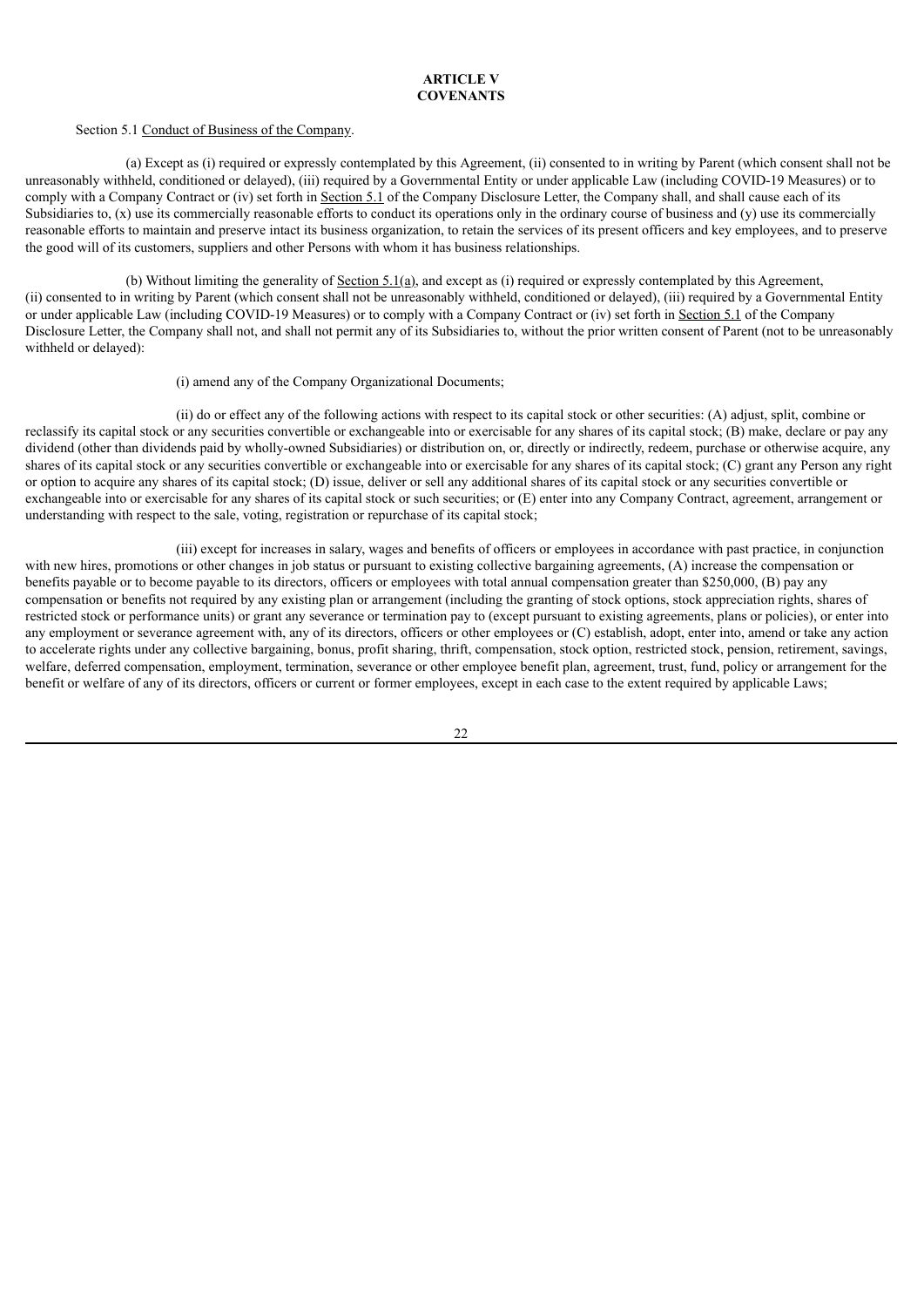(iv) acquire, sell, lease, license, transfer, pledge, encumber, grant or dispose of (whether by merger, consolidation, purchase, sale or otherwise) any Company Assets, including the capital stock of Subsidiaries of the Company (other than the acquisition and sale of inventory or the disposition of used or excess equipment and the purchase of raw materials, supplies and equipment, in either case in the ordinary course of business), that are material to the Company and its Subsidiaries, taken as a whole;

(v) incur, assume, or prepay any indebtedness with an aggregate principal amount in excess of \$500,000 (including by issuance of debt securities) other than in the ordinary course of business;

(vi) assume, guarantee, endorse or otherwise become liable or responsible for the material obligations of any other Person;

business;

(vii) make any loans, advances or capital contributions to, or investments in, any other Person except in the ordinary course of

(viii) terminate or cancel any Company Contract which is material to the Company and its Subsidiaries taken as a whole, or enter into any Company Contract which would be material to the. Company and its Subsidiaries, taken as a whole, in either case other than in the ordinary course of business;

(ix) make or authorize any capital expenditure in excess of \$2,000,000 other than capital expenditures provided for in the Company's budget for such fiscal year;

(x) change its accounting policies or procedures, other than as required by GAAP or applicable Law;

(xi) waive, release, assign, settle or compromise any material rights, claims or litigation;

(xii) pay, discharge or satisfy any material Liabilities, other than in the ordinary course of business;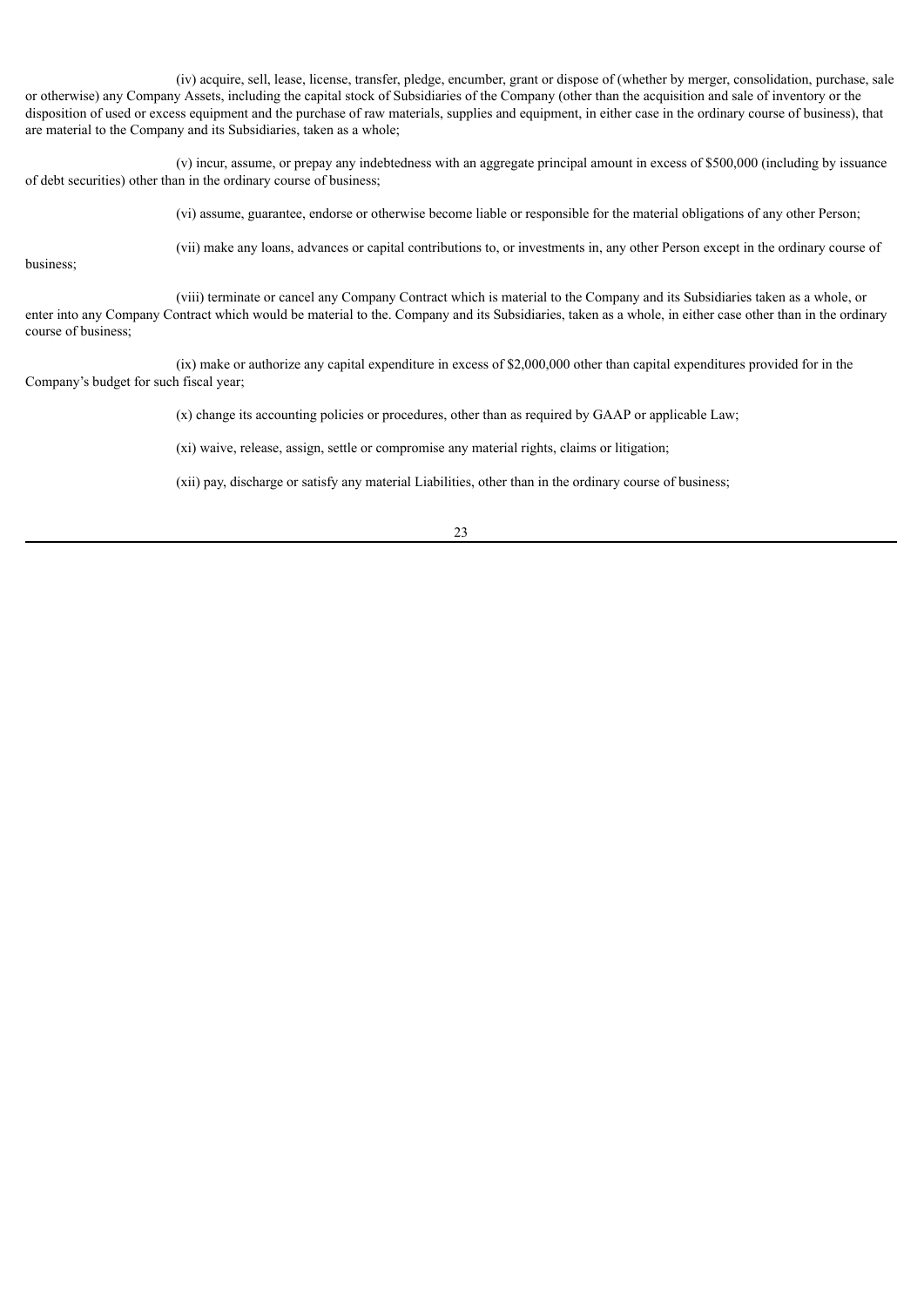(xiii) enter into any Company Contract that would limit or otherwise restrict the Company or any of its Subsidiaries or any of their successors, or that would, after the Effective Time, limit or otherwise restrict Parent or any of its Subsidiaries or any of their successors, from engaging or competing in any line of business or in any geographic area;

(xiv) make any Tax election or settle or compromise any material federal, state, local or foreign Tax liability, other than in the ordinary course of business;

(xv) directly or indirectly sell, transfer, or otherwise dispose of (including by means of a merger or other business combination transaction) all or any portion of the ModusLink Assets;

(xvi) take any action that would reasonably be expected to prevent, materially delay or materially impair the ability of the Parties to consummate the Transactions; or

(xvii) authorize, propose or commit to do any of the foregoing.

Section 5.2 Conduct of Business of Parent. Parent shall use its commercially reasonable efforts to maintain and preserve intact its business organization. Without limiting the generality of the foregoing and except as otherwise contemplated by this Agreement, Parent shall not:

(a) amend the certificate of incorporation of Merger Sub;

(b) make, declare or pay any extraordinary cash dividend;

(c) take any action that would reasonably be expected to result in any representation or warranty of Parent under this Agreement becoming untrue or inaccurate in any material respect at or as of any time prior to the Effective Time or omit to take any action necessary to prevent any such representation or warranty from becoming inaccurate in any material respect at such time;

(d) take any action that would reasonably be expected to prevent, materially delay or materially impair the ability of the Parties to consummate the Transactions; or

(e) authorize, propose or commit to do any of the foregoing.

#### Section 5.3 Access to Information; Confidentiality.

(a) The Company shall, and shall cause its Subsidiaries, to: (i) provide to Parent and its general partner, officers, employees, accountants, consultants, legal counsel, investment bankers, agents and other representatives (its "Representatives") access at reasonable times upon prior notice to the officers, employees, agents, properties, books and records of the Company and its Subsidiaries; and (ii) furnish promptly such information concerning Company and its Subsidiaries as Parent or its Representatives may reasonably request. No investigation conducted under this Section 5.3(a), however, will affect or be deemed to modify any representation or warranty made in this Agreement.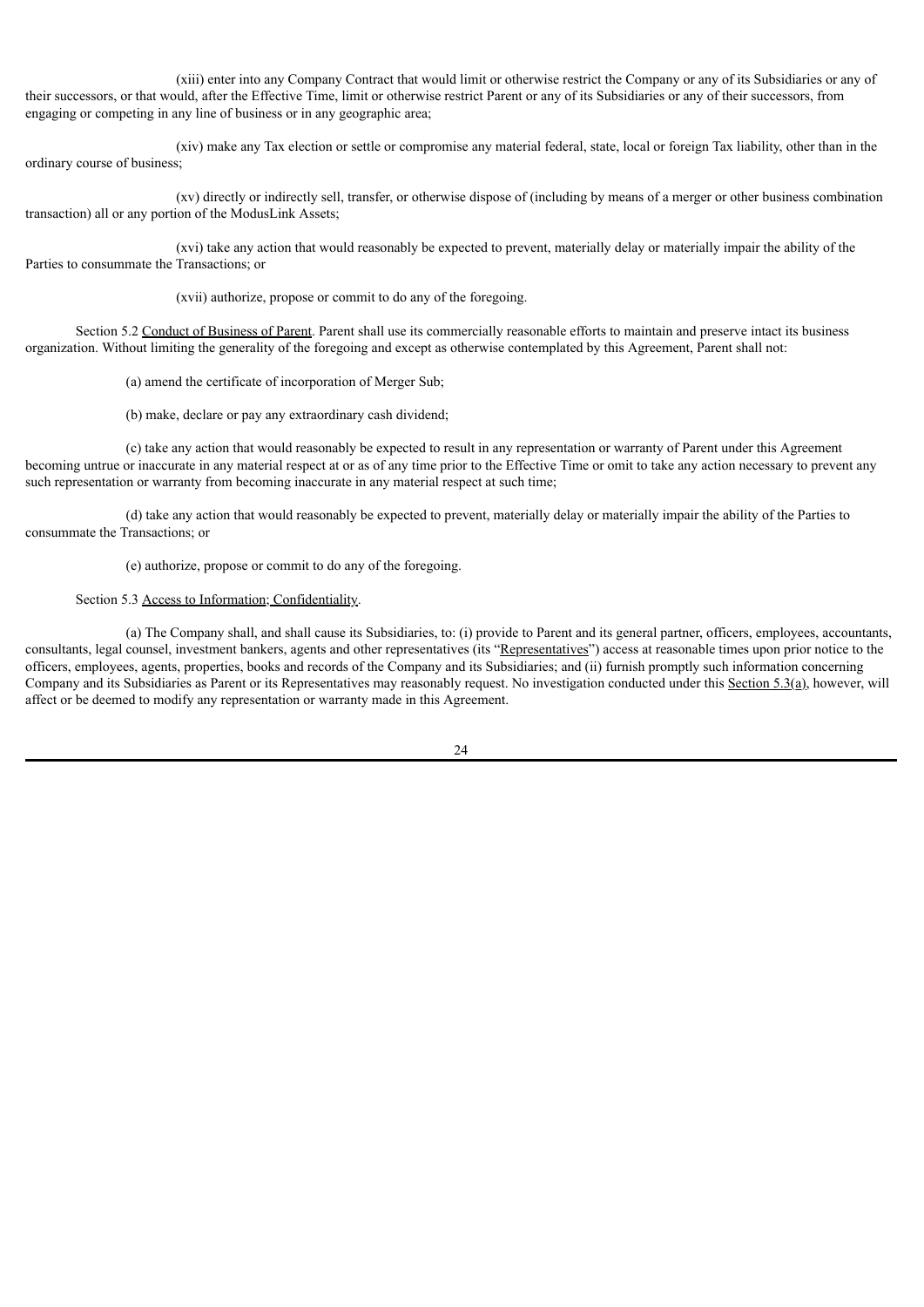(b) Parent shall comply with, and shall cause its Representatives to comply with, all of its obligations under the Management Services Agreement, dated June 1, 2019 (the "Management Services Agreement"), between Steel Services Ltd. and the Company with respect to the information disclosed under Section 5.3(a).

## Section 5.4 No Solicitation.

(a) From the date of this Agreement until the earlier of the Effective Time or the termination of this Agreement in accordance with Article VII, except as specifically permitted by this Section 5.4 or Section 5.18, the Company shall not, and shall cause each of its Subsidiaries, directors, executive officers, or controlled Affiliates not to, and shall instruct its other Representatives not to, directly or indirectly:

(i) solicit, initiate, facilitate or knowingly encourage, directly or indirectly, any inquiries, offers or proposals that constitute, or could reasonably be expected to lead to, any Takeover Proposal;

(ii) engage in discussions or negotiations with, furnish or disclose any non-public information relating to the Company or any of its Subsidiaries to, or give access to the Company Assets to, any Person that has made or may be considering making any Takeover Proposal;

(iii) approve, endorse or recommend any Takeover Proposal; or

(iv) enter into any Contract relating to any Takeover Proposal.

(b) Immediately upon expiration of the Go-Shop Period, until the termination of this Agreement in accordance with Article VII, the Company shall, and shall cause each of its Subsidiaries, Representatives and Subsidiaries' Representatives to, immediately cease any existing solicitations, discussions or negotiations with any Person conducted with respect to any Takeover Proposal (other than with respect to each Excluded Party only for so long as such Person is and remains an Excluded Party and as otherwise permitted by this Section 5.4). The Company shall promptly inform its Representatives and its Subsidiaries' Representatives of the Company's obligations this Section 5.4.

(c) The Company shall notify Parent as promptly as possible within forty-eight (48) hours after receipt of (i) any Takeover Proposal or any inquiry that could reasonably be expected to lead to, or result in, a Takeover Proposal, (ii) any request for non-public information relating to the Company or any of its Subsidiaries that could reasonably be expected to lead to, or result in, a Takeover Proposal or (iii) any request for access to the Company Assets by any Person that has made any Takeover Proposal, which notice shall be in writing and shall include the identity of such Person or Persons, the material terms and conditions of such Takeover Proposal, indication or request, as applicable, and, if available, a copy of such Takeover Proposal, inquiry, or request. The Company shall keep Parent reasonably informed on a prompt basis of the status and material details of any such Takeover Proposal, inquiry, or request.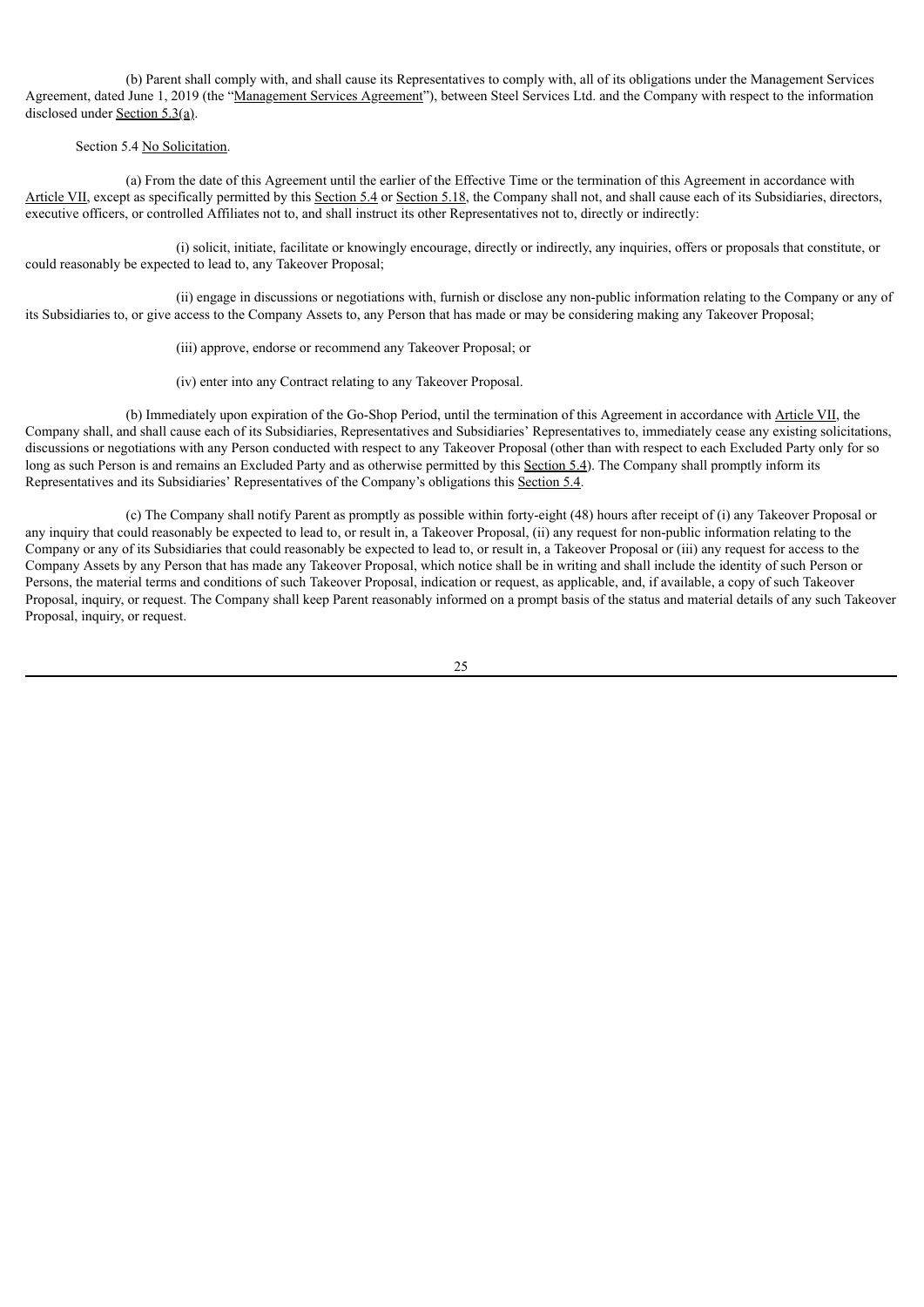(d) Subject to the Company's compliance with the provisions of this Section 5.4 and prior to obtaining of the Requisite Company Vote, nothing in this Agreement shall prevent the Company (acting upon the recommendation of the Special Committee) or the Special Committee from:

(i) engaging in discussions or negotiations with, or furnishing or disclosing any non-public information relating to the Company or any of its Subsidiaries or giving access to the Company Assets to, any Person who has or Persons who have made a *bona fide*, written and unsolicited Takeover Proposal if the Special Committee determines that such Takeover Proposal may result in a Superior Proposal, but only so long as the Company has caused such Person or Persons to enter into an Acceptable Confidentiality Agreement with the Company, and the Special Committee has, in good faith, (A) determined, based on the information then available and after consultation with the Company Financial Advisor, that such *bona fide*, written and unsolicited Takeover Proposal either constitutes a Superior Proposal or could reasonably be expected to lead to, or result in, a Superior Proposal, and (B) determined, after consultation with outside legal counsel, that the failure to take such action could be inconsistent with the directors' fiduciary duties under applicable Law; and

(ii) entering into an agreement, arrangement or understanding providing for the implementation of a Superior Proposal (an "Alternative Acquisition Agreement") and terminating this Agreement pursuant to Section 7.4(a), if, and only if, (A) the Company and its Representatives have not breached (other than any de minimis breach) any of their obligations under Section 5.4 (as modified by Section 5.18) (B) the Company Board (acting on the recommendation of the Special Committee) or the Special Committee, in good faith, after consultation with the Company Financial Advisor and its outside legal counsel, determines: (I) that a *bona fide*, written and unsolicited Takeover Proposal constitutes a Superior Proposal, and (II) that failure to enter into an Alternative Acquisition Agreement and terminate this Agreement pursuant to Section 7.4(a), could be inconsistent with the directors' fiduciary duties under applicable Law, (C) the Company, as promptly as possible after such determinations, notifies Parent in writing that the Company Board (acting on the recommendation of the Special Committee) or the Special Committee has made the determinations provided in the foregoing clause (B), (D) during the three (3) Business Day period following Parent's receipt of the notice provided pursuant to the foregoing clause (C), the Company shall have, and shall have caused its Representatives to have, negotiated with Parent and its Representatives reasonably and in good faith in furtherance of making such commercially reasonable adjustments to the terms and conditions of this Agreement as would enable the Company to proceed with the Merger, (E) after the conclusion of the period provided in the foregoing clause (D), Company Board (acting on the recommendation of the Special Committee) or the Special Committee, acting reasonably and in good faith, determines, taking into account the negotiations with Parent and its Representatives and any adjustments to the terms and conditions of the Agreement proposed by Parent, after consultation with the Company Financial Advisor and outside legal counsel, (I) that such *bona fide*, written and unsolicited Takeover Proposals continues to constitute a Superior Proposal, and (II) that the failure to enter into an agreement, arrangement or understanding providing for the implementation of such Superior Proposal and the termination of this Agreement pursuant to Section 7.4(a), could be inconsistent with the directors' fiduciary duties under applicable Law, (F) after such determinations by the Company Board (acting on the recommendation of the Special Committee) or the Special Committee, acting reasonably and in good faith, resolves to terminate this Agreement in accordance with Section 7.4(a) and (G) the Company terminates this Agreement (within two  $(2)$  Business Days following the conclusion of the three (3) Business Day period referred to in the foregoing clause (D)) pursuant to Section 7.4(a).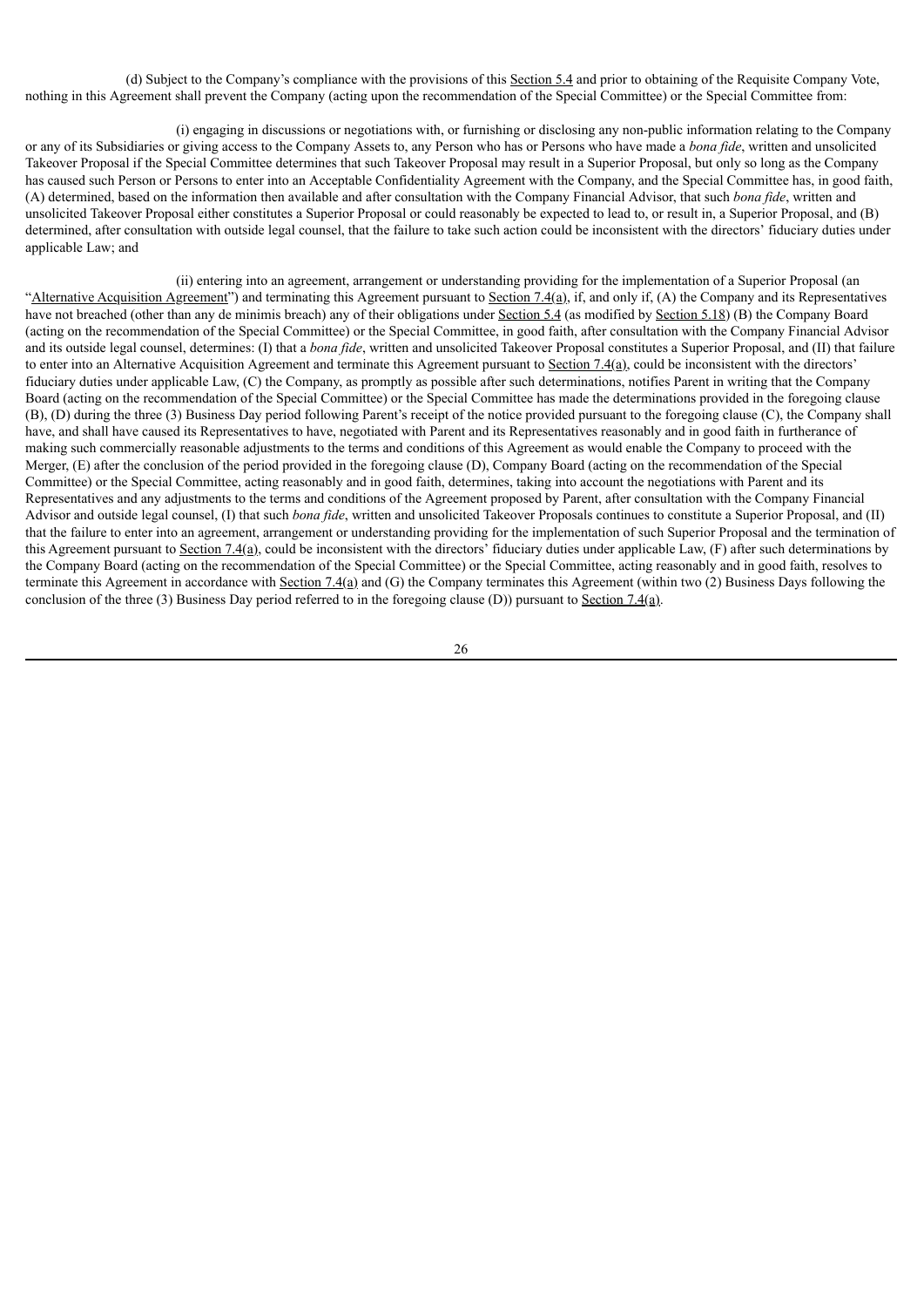(e) Neither the Special Committee nor the Company Board shall withdraw, modify or amend, or propose to withdraw, modify or amend, the Company Board Recommendation in any manner adverse to Parent unless (i) the Company terminates this Agreement as provided in Section 5.4(d) pursuant to Section 7.4(a) or (ii) an Intervening Event has occurred and the Company Board (acting on the recommendation of the Special Committee) or the Special Committee determines in good faith, after consultation with outside legal counsel that the failure to withdraw, modify or amend, or propose to withdraw, modify or amend, the Company Board Recommendation could reasonably be likely to be inconsistent with the directors' fiduciary duties under applicable Law.

(f) Nothing set forth in this Agreement shall prohibit the Company from (i) complying with its disclosure obligations under U.S. federal or state Law with regard to a Takeover Proposal, (ii) taking and disclosing to the stockholders of the Company any position contemplated by Rule 14d-9, Rule 14e-2(a) or Item 1012(a) of Regulation M-A promulgated under the Exchange Act, or (iii) making any "stop, look and listen" or similar communication of the type contemplated by Rule 14d-9(f) under the Exchange Act.

#### Section 5.5 Notices of Certain Events.

(a) The Company shall notify Parent as promptly as practicable of (i) any notice or other communication from any Governmental Entity in connection with the Transactions, or (ii) any Legal Actions threatened or commenced against or otherwise affecting the Company or any of its Subsidiaries.

(b) The Parent shall notify the Company as promptly as practicable of any notice or other communication from any Governmental Entity in connection with the Transactions.

#### Section 5.6 Proxy Statement; Schedule 13E-3.

(a) As promptly as practicable after the execution of this Agreement, the Company shall prepare and file with the SEC the Company Proxy Statement in preliminary form. The Company shall cause the Company Proxy Statement to comply as to form and substance in all material respects with the requirements of applicable Laws. Parent shall furnish all information concerning itself as the Company may reasonably request in connection with the preparation of the Company Proxy Statement; *provided*, that the Company assumes no responsibility with respect to information supplied by or on behalf of Parent, its controlled Affiliates (other than the Company and its Subsidiaries) or their respective Representatives for inclusion or incorporation by reference in the Company Proxy Statement. As promptly as practicable after the execution of this Agreement, the Company and Parent shall jointly prepare and file with the SEC a Rule 13E-3 transaction statement on Schedule 13E-3 relating to the adoption of this Agreement by the Company's stockholders (the "Schedule 13E-3"). As promptly as practicable after the SEC confirms orally or in writing that it has no further comments to the Company Proxy Statement or that it does not intend to review the Company Proxy Statement (the "Clearance Date"), the Company shall file a definitive Company Proxy Statement with the SEC and shall mail notice of the Company Stockholders Meeting and the Company Proxy Statement (collectively, the "Company Proxy Materials") to the stockholders of the Company.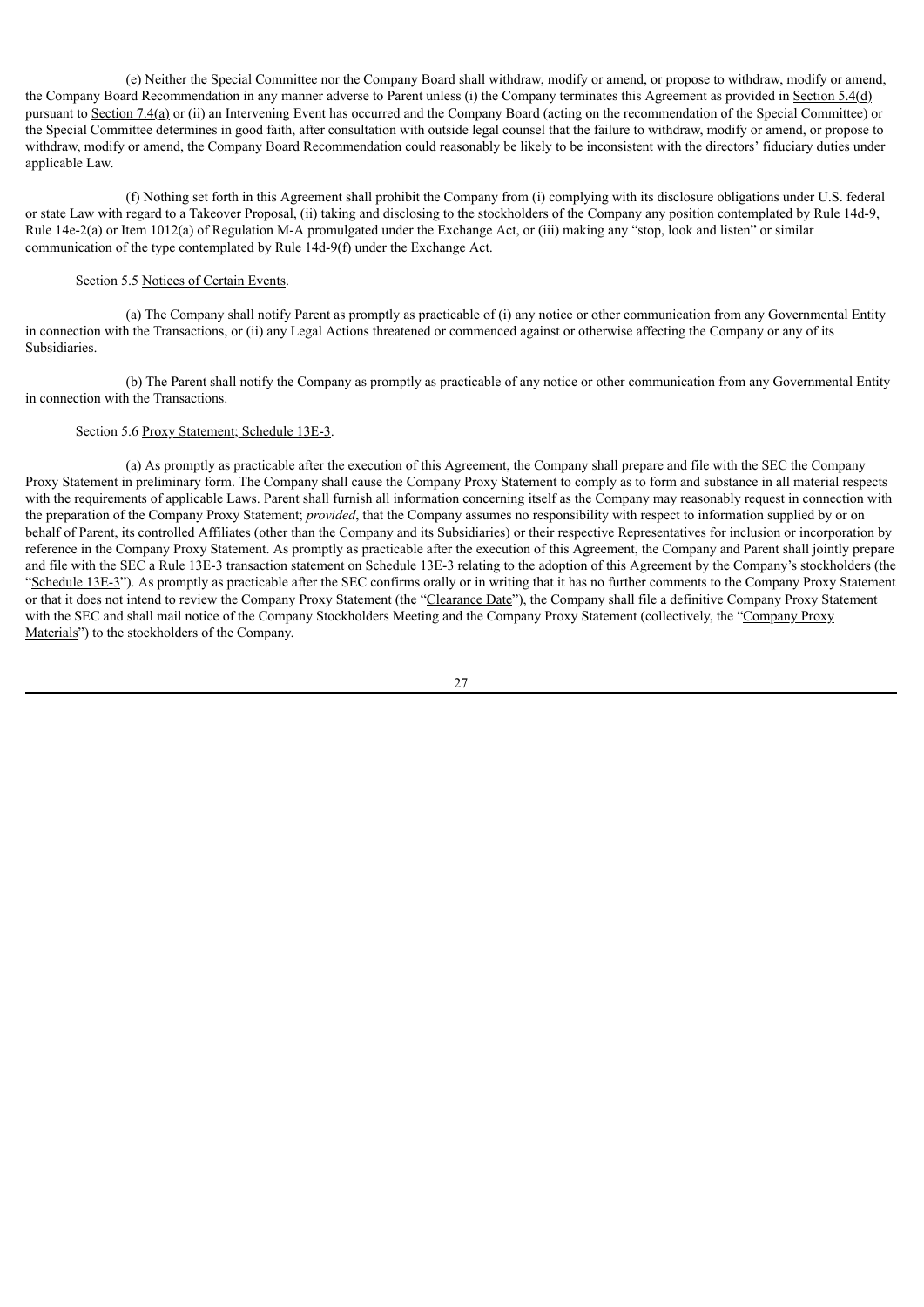(b) The Company Proxy Statement shall include the Company Board Recommendation, except to the extent that the Company Board shall have withdrawn, modified or amended the Company Board Recommendation in accordance with Section 5.4(e) and terminated this Agreement in accordance with Section 7.4(a).

(c) To the fullest extent permitted by applicable Law, no amendment or supplement to the Company Proxy Statement shall be made without the approval of Parent, which approval shall not be unreasonably withheld, delayed or conditioned. The Company shall promptly advise Parent upon becoming aware of any comments, responses or requests from the SEC relating to the Company Proxy Materials, this Agreement, or the Transactions. To the fullest extent permitted by applicable Law, no amendment or supplement to the Schedule 13E-3 shall be made without the approval of the Company (acting upon the advice of the Special Committee), which approval shall not be unreasonably withheld, delayed or conditioned. Parent shall promptly advise the Company upon becoming aware of any comments, responses or requests from the SEC relating to the Schedule 13E-3, this Agreement, or the **Transactions** 

(d) The information supplied by the Parties for inclusion in the Company Proxy Statement and Schedule 13E-3 shall not, at (i) the time the Company Proxy Materials (or any amendment of or supplement to the Company Proxy Materials) are mailed to the stockholders of the Company, (ii) the time of the Company Stockholders Meeting and (iii) the Effective Time, contain any misstatement of material fact or omit to state any material fact necessary to make the statements therein, in light of the circumstances under which they are made, not misleading. If, at any time prior to the Effective Time, (i) any information relating to the Company or any of its Subsidiaries should be discovered by the Company or any of its Subsidiaries that should be set forth in an amendment or a supplement to the Company Proxy Statement or Schedule 13E-3 so that the Company Proxy Statement or Schedule 13E-3 would not include any misstatement of material fact or omit to state any material fact necessary to make the statements therein, in light of the circumstances under which they are made, not misleading, the Company shall promptly inform Parent and (ii) any information relating to Parent or Merger Sub should be discovered by Parent or Merger Sub that should be set forth in an amendment or supplement to the Company Proxy Statement or Schedule 13E-3 so that the Company Proxy Statement or Schedule 13E-3 would not include any misstatement of material fact or omit to state any material fact necessary to make the statements therein, in light of the circumstances under which they are made, not misleading, Parent shall promptly inform the Company; *provided*, that (A) the Company assumes no responsibility with respect to information supplied by or on behalf of Parent, its controlled Affiliates (other than the Company and its Subsidiaries) or their respective Representatives for inclusion or incorporation by reference in the Company Proxy Statement or the Schedule 13E-3 and (B) Parent and Merger Sub assume no responsibility with respect to information supplied by or on behalf of the Company, its controlled Affiliates or their respective Representatives for inclusion or incorporation by reference in the Company Proxy Statement or the Schedule 13E-3. All documents that the Company is responsible for filing with the SEC in connection with the Transactions shall comply as to form and substance in all material respects with the applicable requirements of the DGCL, the Securities Act and the Exchange Act. All documents that Parent is responsible for filing with the SEC in connection with the Transactions shall comply as to form and substance in all material respects with the applicable requirements of the DGCL, the Securities Act and the Exchange Act.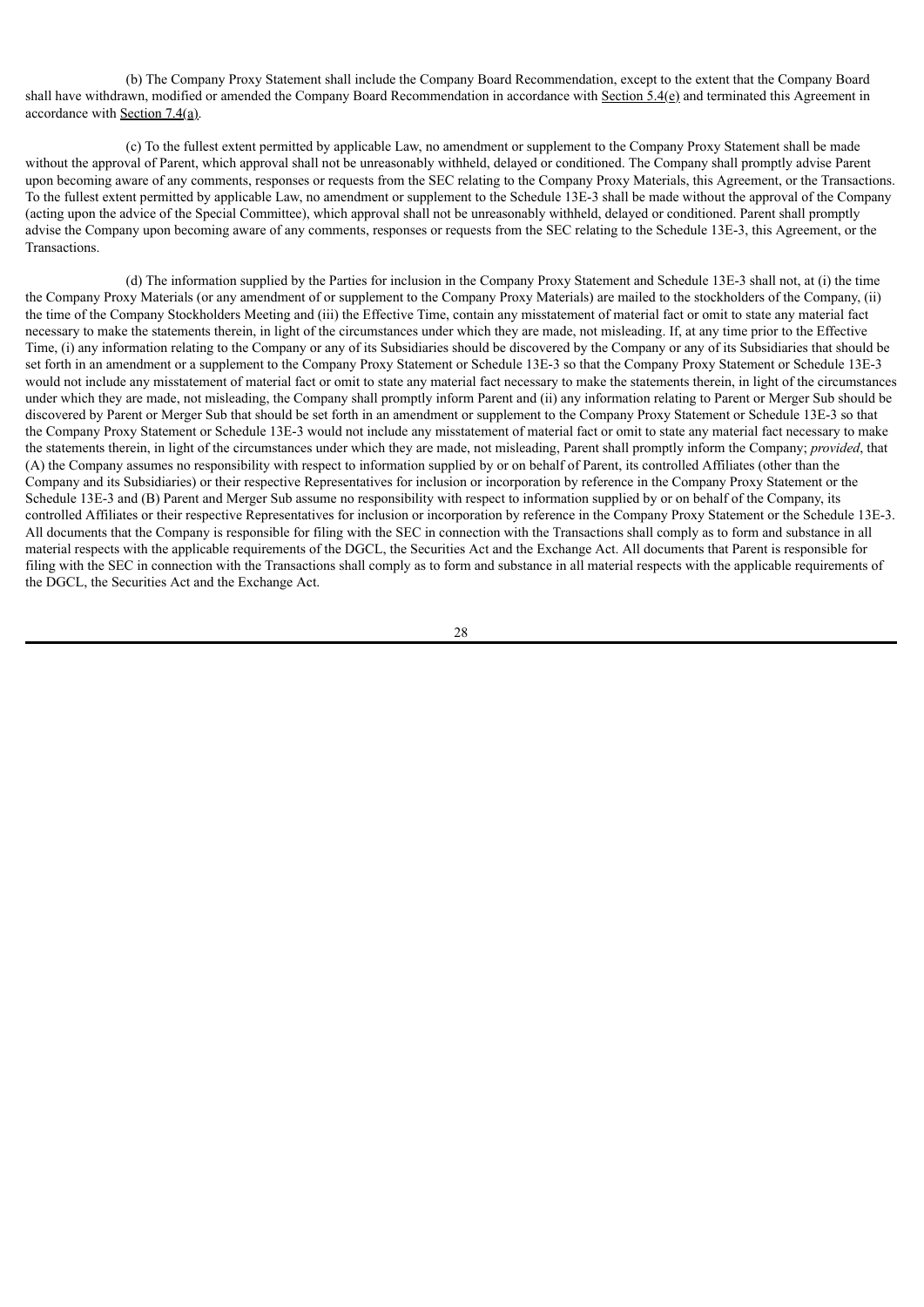Section 5.7 Meeting. The Company shall take all lawful necessary to call and hold the Company Stockholders Meeting as promptly as practicable after Clearance Date. The Company shall cause the Company Stockholders Meeting to be held as soon as practicable following the mailing of the Company Proxy Materials to the stockholders of the Company. Subject to the Company Board's and the Special Committee's fiduciary obligations under applicable Law, the Company shall use its commercially reasonable efforts to solicit or cause to be solicited from its stockholders proxies in favor of the adoption of this Agreement and to secure the Requisite Company Vote, the Unaffiliated Stockholder Approval and the Certificate of Amendment in respect of the Company Series C Preferred Stock.

#### Section 5.8 Parent Voting Obligations.

(a) Until the earlier of the Effective Time and the termination of this Agreement in accordance with Article VII, at the Company Stockholders Meeting, any adjournment thereof or any other meeting of the stockholders of the Company in connection with the Merger, Parent shall vote, and cause to be voted, any shares of Company Common Stock, or Company Series C Preferred Stock, then owned beneficially or of record by it or any of its Affiliates, in favor of the adoption of this Agreement and the approval of the Merger and the approval of any actions required in furtherance thereof.

(b) In the event that a special meeting of the Company's stockholders is called for the purpose of obtaining the Requisite Company Vote to approve an Alternative Acquisition Agreement, Parent shall vote, and cause to be voted, any shares of Company Common Stock, or Company Series C Preferred Stock, then owned beneficially or of record by it or any of its Affiliates, in favor of the adoption of the Alternative Acquisition Agreement.

Section 5.9 Stock Exchange Delisting; Exchange Act Deregistration. Prior to the Closing Date, the Company shall cooperate with Parent and use its commercially reasonable efforts to take, or cause to be taken, all awful actions, and do or cause to be done all lawful things, necessary, proper or advisable on its part under applicable Laws and rules and policies of Nasdaq to enable the delisting by the Surviving Corporation of shares of Company Common Stock from the Nasdaq and the deregistration of the shares of Company Common Stock and other securities of the Company under the Exchange Act as promptly as practicable after the Effective Time.

Section 5.10 Other Benefit Plans. In the event that any employee of the Company or any of its Subsidiaries is at any time after the Effective Time transferred to Parent or any of its Subsidiaries or becomes a participant in an employee benefit plan, program or arrangement maintained by or contributed to by Parent or any of its Subsidiaries, Parent shall cause such plan, program or arrangement to treat the prior service of such employee with the Company or its Subsidiaries, to the extent prior service is generally recognized, as service rendered to Parent or such Subsidiary for purposes of eligibility and vesting. Parent shall cause to be waived any pre-existing condition limitation under its welfare plans that might otherwise apply to such employee.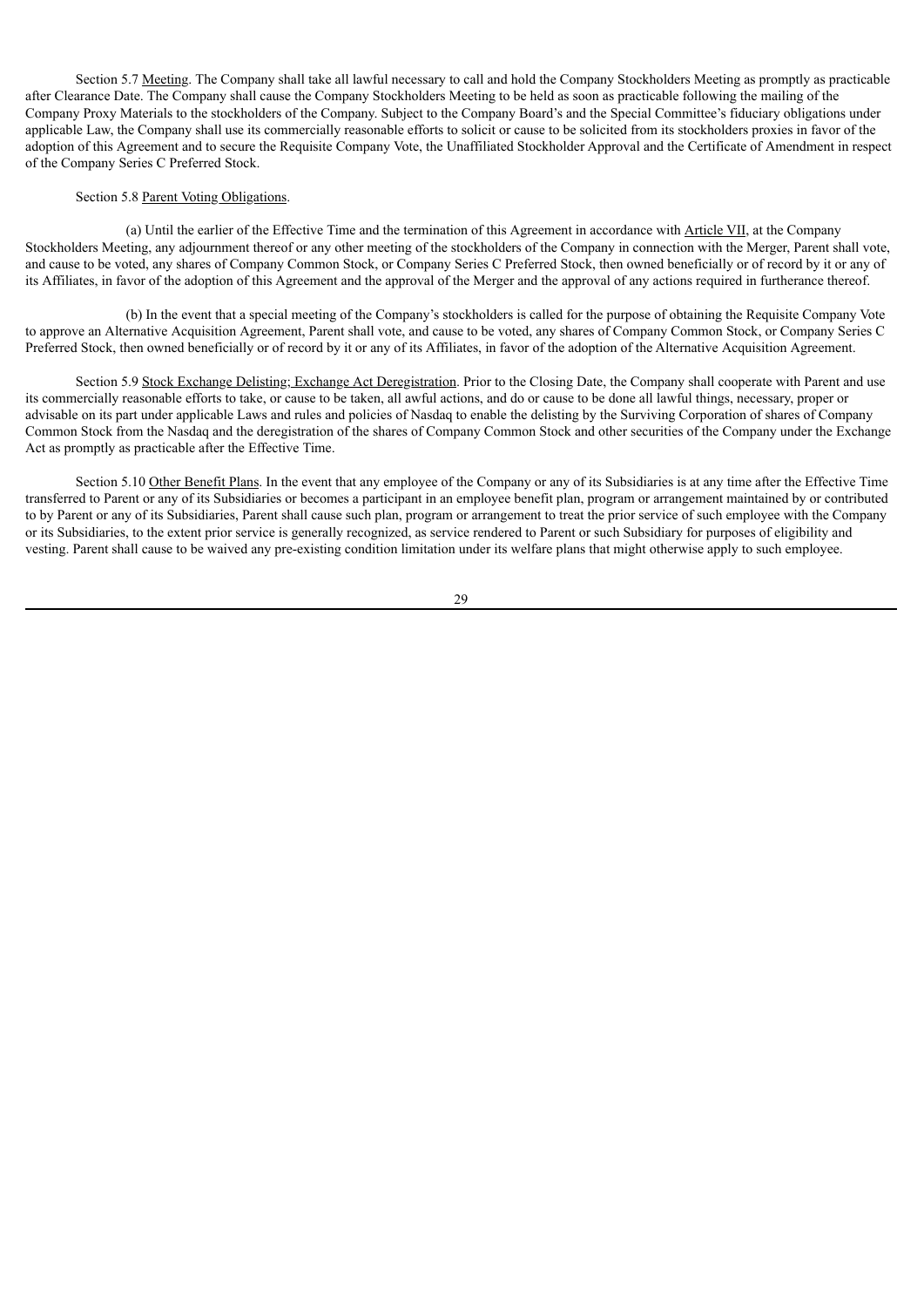# Section 5.11 Directors' and Officers' Indemnification and Insurance.

(a) Without limiting any additional rights that any individual who, at any time prior to the Effective Time, is or was a director or officer of the Company or any Subsidiary of the Company or, while a director or officer of the Company or any Subsidiary of the Company at any time prior to the Effective Time, is or was serving at the request of the Company or any Subsidiary of the Company as a director or officer, employee or agent of another corporation, partnership, joint venture, trust or other enterprise (such individual, together with such individual's heirs, executors or administrators, an "Indemnified Person"), may have under any employment or indemnification agreement, the Company Charter, the Company Bylaws, or one or more other Company Organizational Documents, the Surviving Corporation shall, and Parent shall cause the Surviving Company to, from and after the Effective Time: (i) indemnify and hold harmless each Indemnified Person to the fullest extent authorized or permitted by, and subject to the conditions and procedures of, applicable Law, against any losses, claims, damages, liabilities, costs, expenses (including reasonable attorneys' fees), Orders, fines, penalties and amounts paid in settlement (including all interest, assessments and other charges paid or payable in connection with or in respect of any thereof) (collectively, "Indemnification Expenses") incurred by such Indemnified Person in defending or serving as a witness in any Legal Action; and (ii) within twenty (20) days after any written request for advancement is received by the Surviving Corporation, advance to an Indemnified Person any Indemnification Expenses incurred by such Indemnified Person in defending or serving as a witness in any Legal Action in advance of the final disposition of such Legal Action, which such advancement right shall include any Indemnification Expenses incurred by such Indemnified Person in connection with enforcing any rights to indemnification or advancement under this Section 5.11(a), in each case without the requirement of any bond or other security; provided, that the payment of any Indemnification Expenses incurred by an Indemnified Person in advance of the final disposition of a Legal Action shall be made only upon delivery of an undertaking by or on behalf of such Indemnified Person to repay all amounts so paid in advance if it shall ultimately be determined in a final nonappealable judicial decision that such Indemnified Person is not entitled to be indemnified under applicable Law. The indemnification and advancement obligations of the Surviving Corporation under this Section 5.11(a) extend to acts or omissions of an Indemnified Person occurring at or before the Effective Time and any Legal Action relating thereto (including with respect to any acts or omissions occurring in connection with the approval of this Agreement and the consummation of the Transactions, including the consideration and approval thereof and the process undertaken in connection therewith and any Legal Action relating thereto). All rights to indemnification and advancement conferred under this Section 5.11(a) shall continue as to any Indemnified Person who has ceased to be a director or officer of the Company or any Subsidiary of the Company at or after the Effective Time and inure to the benefit of such person's heirs, executors and personal and legal representatives. The Surviving Corporation shall not, and Parent shall cause the Surviving Company not to, settle, compromise or consent to the entry of any Order in any actual or threatened Legal Action in respect of which indemnification has been sought by any Indemnified Person under this Section 5.11(a) unless such settlement, compromise or Order includes an unconditional release of such Indemnified Person from all liability arising out of such Legal Action without admission or finding of wrongdoing, or such Indemnified Person otherwise consents thereto. If the Surviving Corporation shall fail to pay or advance, as applicable, any amounts required to be paid or advanced, as applicable, by the Surviving Corporation to an Indemnified Person pursuant to this Section 5.11(a), Parent shall be obligated to pay or advance, as applicable, any such amounts; provided, however, that Parent shall (i) have the same defenses with respect to such payment or advancement, as applicable, as the Surviving Corporation, (ii) be entitled to enforce any undertaking provided by such Indemnified Person pursuant to this Section  $5.11(a)$  in the same manner and with the same effect as the Surviving Corporation and (iii) have a claim of contribution against the Surviving Corporation for any amounts paid or advanced by Parent to an Indemnified Person pursuant to this sentence.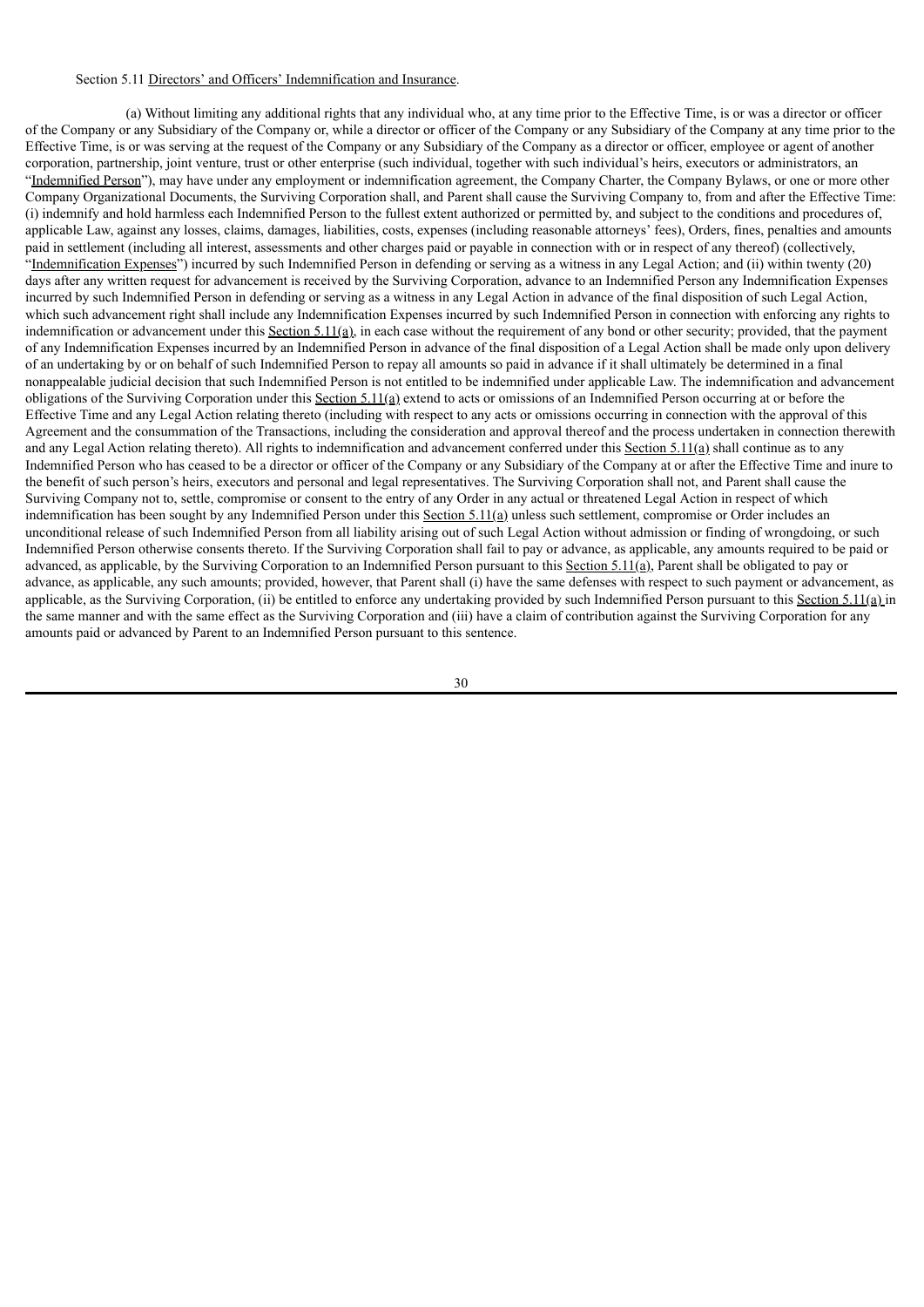(b) Without limiting the foregoing, all rights to indemnification, advancement of expenses and exculpation now existing in favor of any Indemnified Person as provided in the Company Organizational Documents, in effect as of the date of this Agreement, shall, with respect to matters occurring at or prior to the Effective Time, survive the Merger and continue in full force and effect from and after the Effective Time. During the Tail Period, the Surviving Charter and Surviving Bylaws and Company Organizational Documents of the Subsidiaries shall, with respect to matters occurring at or prior to the Effective Time, contain provisions no less favorable with respect to indemnification, advancement of expenses and exculpation of the Indemnified Persons than are set forth in the Company Organizational Documents in effect as of the date of this Agreement, and such provisions shall not be amended, repealed or otherwise modified after the Effective Time in any manner that would materially adversely affect the rights thereunder, as of the Effective Time, of any Indemnified Person, with respect to matters occurring at or prior to the Effective Time.

(c) Unless the Company shall have purchased a "tail" policy prior to the Effective Time as provided below, during the Tail Period, Parent or the Surviving Corporation shall (and Parent shall cause the Surviving Corporation to) obtain and maintain directors' and officers' liability insurance for the Indemnified Persons with respect to matters occurring at or prior to the Effective Time on terms with respect to coverage and amount no less favorable than those of the directors' and officers' liability insurance policy obtained by the Company in effect on the date of this Agreement; *provided*, that in no event shall Parent and the Surviving Corporation be obligated to expend in order to obtain or maintain insurance coverage pursuant to this Section 5.11( $\epsilon$ ) any amount per annum in excess of 300% of the last annual premium paid by the Company for such insurance before the date of this Agreement (the "Cap"); *provided*, that if equivalent coverage can be obtained only by paying an annual premium in excess of the Cap, Parent or the Surviving Corporation shall only be required to obtain as much coverage as can be obtained by paying an annual premium equal to the Cap. Prior to the Effective Time, the Company shall use its commercially reasonable efforts to purchase a six-year "tail" prepaid policy or policies on the Company's current directors' and officers' liability insurance; *provided*, that in no event shall the Company expend an amount in excess of 300% of the annual premium currently paid by the Company for directors' and officers' liability insurance. In the event that such a "tail" policy is purchased prior to the Effective Time, the Surviving Corporation shall (and Parent shall cause the Surviving Corporation to) maintain such "tail" policy in full force and effect and Parent and the Surviving Corporation shall have no obligations under the first sentence of this Section 5.11( $\Omega$ ) so long as such "tail" policy is in full force and effect.

(d) During the Tail Period, without the prior written consent of the Indemnified Person, all rights to indemnification and exculpation from liabilities for acts or omissions occurring at or prior to the Effective Time and rights to advancement of expenses relating thereto now existing in favor of any Indemnified Person as provided in the Company Organizational Documents or any indemnification agreement between such Indemnified Person and the Company or any of its Subsidiaries, in each case, as in effect on the date of this Agreement, shall not be amended, restated, amended and restated, repealed or otherwise modified in any manner (whether by merger, consolidation, division, operation of law or otherwise) that would adversely affect any right thereunder of any such Indemnified Person without such Indemnified Person's consent.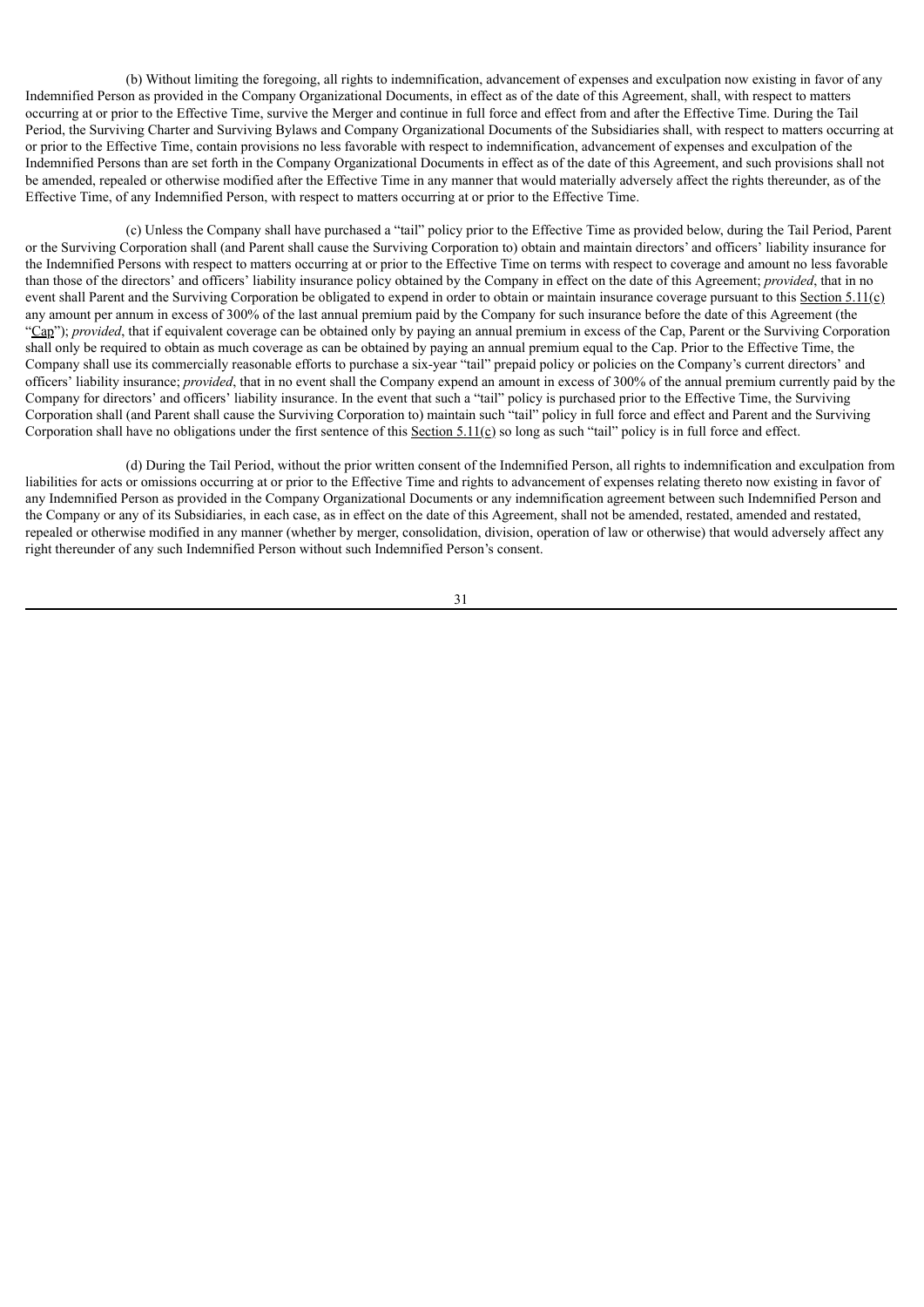(e) If Parent or the Surviving Corporation or any of their respective legal successors or permitted assigns (i) shall consolidate with or merge into any other Person and shall not be the continuing or surviving Person of such consolidation or merger or (ii) shall transfer all or substantially all of its properties and assets to any Person or consummate any division transaction, then, and in each such case, proper provisions shall be made so that the legal successors and permitted assigns of Parent or the Surviving Corporation shall assume all of the obligations set forth in this Section 5.11.

Section 5.12 Efforts. Upon the terms and subject to the conditions set forth in this Agreement and in accordance with applicable Laws, each of the Parties shall use its commercially reasonable efforts to take, or cause to be taken, all lawful action, and to do, or cause to be done, and to assist and cooperate with the other parties in doing, as promptly as practicable, all lawful things necessary, proper or advisable under applicable Laws and regulations to ensure that the conditions set forth in Article VI are satisfied and to consummate the Transactions. If, at any time after the Effective Time, any further lawful action is necessary or desirable to carry out the purposes of this Agreement, including the execution of additional instruments, the proper officers and directors of each Party shall take all such necessary lawful action.

Section 5.13 Consents; Filings; Further Action. Upon the terms and subject to the conditions of this Agreement and in accordance with applicable Laws, each of the Parties shall use its respective commercially reasonable efforts to (a) obtain any consents, approvals or other authorizations required to be obtained by Parent or the Company or any of their respective Subsidiaries in connection with the Transactions and (b) make any necessary filings and notifications, and thereafter make any other submissions either required or deemed appropriate by each of the Parties, with respect to the Transactions required under (i) the Securities Act, the Exchange Act and state securities or "blue sky" Laws, (ii) any applicable competition and antitrust Laws, (iii) the DGCL and Delaware Revised Uniform Limited Partnership Act, (iv) any other applicable Laws and (v) the rules and regulations of Nasdaq and NYSE. The Parties shall cooperate and consult with each other in connection with the making of all such filings and notifications, including by providing copies of all such documents to the non-filing party and its advisors prior to filing, and none of the Parties shall file any such document if any of the other Parties shall have reasonably objected to the filing of such document. None of the Parties shall consent to any voluntary extension of any statutory deadline or waiting period or to any voluntary delay of the consummation of the Transactions at the behest of any Governmental Entity without the consent of the other Parties, which consent shall not be unreasonably withheld or delayed.

Section 5.14 Public Announcements. The Parties shall consult with each other before issuing any press release or otherwise making any public statements with respect to this Agreement or any of the Transactions and shall not issue any such press release or make any such public statement prior to such consultation, except to the extent required by applicable Laws or the requirements of Nasdaq and NYSE, in which case the issuing Party shall use its commercially reasonable efforts to consult with the other Parties before issuing any such release or making any such public statement.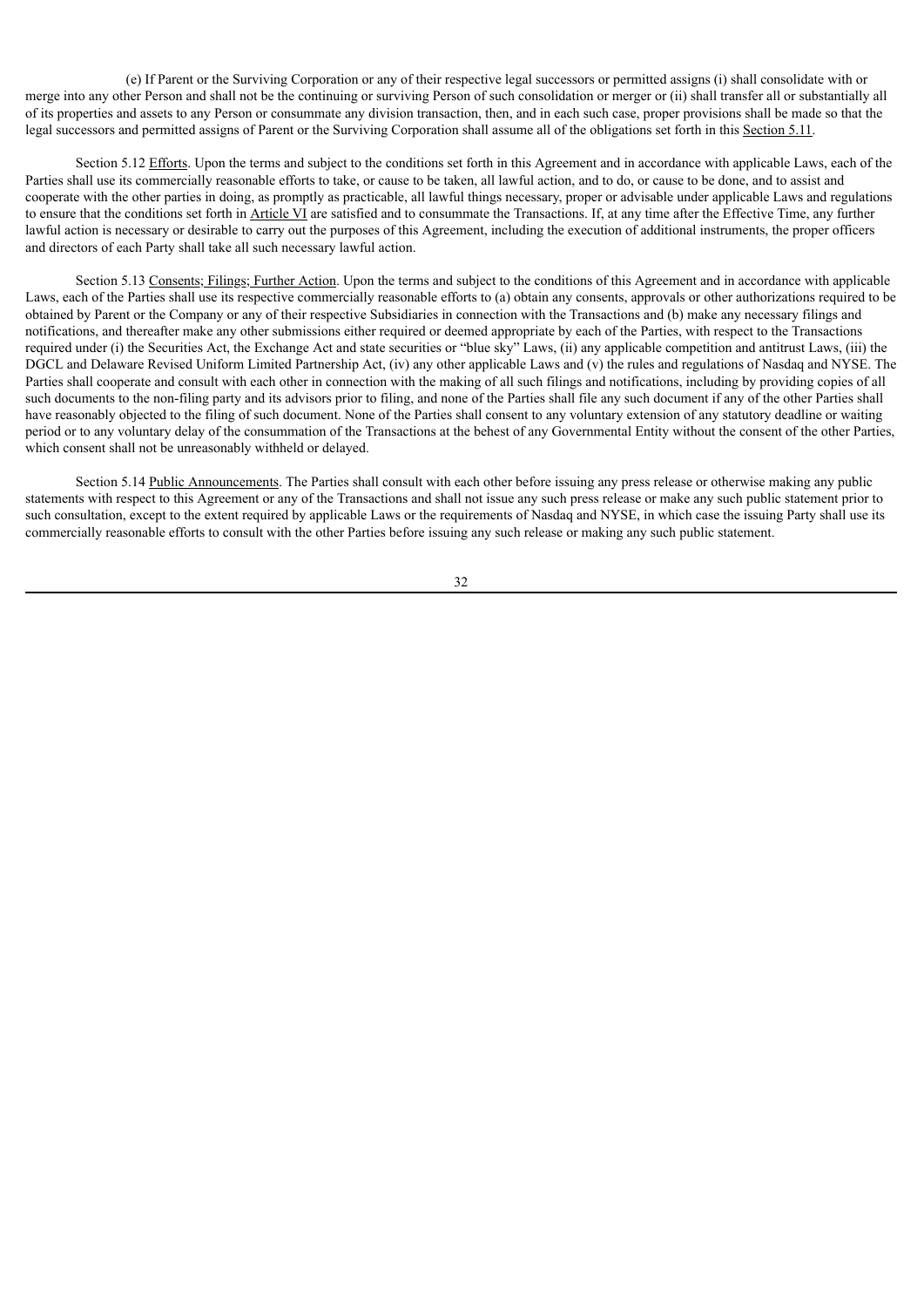Section 5.15 Fees, Costs and Expenses. Except as otherwise provided in Section 7.5, whether or not the Merger is consummated, all expenses (including those payable to counsel, accountants, investment bankers, experts and consultants to a party hereto and its Affiliates) incurred by any Party or on its behalf (collectively, "Expenses") in connection with this Agreement and the Transactions shall be paid by the Party incurring such Expenses.

Section 5.16 Takeover Statutes. If any Takeover Statute is or may become applicable to the Transactions, each of Parent and the Company shall take all necessary lawful action to ensure that such Transactions may be consummated as promptly as practicable on the terms and subject to the conditions set forth in this Agreement and otherwise act to eliminate or minimize the effects of such Takeover Statute.

Section 5.17 Defense of Litigation. The Company shall not settle or offer to settle any Legal Action against the Company, any of its Subsidiaries or any of their respective present or former directors or officers by any stockholder of the Company arising out of or relating to this Agreement or, the Transactions without the prior written consent of Parent. The Company shall not cooperate with any Person that may seek to restrain, enjoin, prohibit or otherwise oppose the Transactions, and the Company shall consider in good faith Parent's advice and recommendations with respect to any such effort to restrain, enjoin, prohibit or otherwise oppose the Transactions.

Section 5.18 Go Shop(a). Notwithstanding anything to the contrary contained in this Agreement (including in Section 5.4), during the period beginning on the date of this Agreement and continuing until 11:59 p.m. Eastern time on July 12, 2022 (such period of time, the "Go-Shop Period"), the Company and its Subsidiaries and their respective Representatives shall have the right to (and may without restriction hereunder but subject to compliance with the terms of this Agreement): (a) solicit, initiate, propose, induce the making or submission of, encourage or facilitate in any way any offer or proposal that constitutes, or could reasonably be expected to lead to, a Takeover Proposal, including by providing information (including non-public information and data) relating to the Company and any of its Subsidiaries and affording access to the businesses, properties, assets, books, records or other non-public information, or to any personnel, of the Company and its Subsidiaries to any Person (and its Representatives, including potential financing sources of such Person) that has entered into an Acceptable Confidentiality Agreement; *provided*, that the Company shall provide Parent and Merger Sub (and their Representatives, including financing sources) with access to any information or data that is provided to any Person given such access that was not previously made available (whether prior to or after the execution of this Agreement) to Parent or Merger Sub substantially concurrently with the time it is provided to such Person; and (b) continue, enter into, engage in or otherwise participate in any discussions or negotiations with any Person (and their respective Representatives, including potential financing sources of such Person) regarding any Takeover Proposals (or inquiries, offers or proposals or any other effort or attempt that could reasonably be expected to lead to a Takeover Proposal), and cooperate with or assist or participate in, or facilitate in any way, any such inquiries, offers, proposals, discussions or negotiations or any effort or attempt to make any Takeover Proposals or other proposals that could reasonably be expected to lead to Takeover Proposals, including by granting a waiver, amendment or release under any pre-existing "standstill" or other similar provision to the extent necessary to allow for a Takeover Proposal or amendment to a Takeover Proposal to be made confidentially to the Company, the Special Committee or the Company Board. The Company shall notify Parent that it has entered into an Acceptable Confidentiality Agreement within 24 hours after the execution thereof.

Section 5.19 Section 16 Matters. The Company Board (or a committee thereof consisting of non-employee directors) shall, prior to the Effective Time, take all such actions as may be necessary or appropriate to cause any dispositions of equity securities of the Company (including deemed dispositions or cancellations and any derivative securities with respect to any equity securities of the Company) in connection with the Transactions by any individual who is subject to the reporting requirements of Section 16(a) of the Exchange Act with respect to the Company to be exempt under Rule 16b-3 promulgated under the Exchange Act, to the extent permitted by applicable Law.

Section 5.20 Written Consent(a). As promptly as possible within forty-eight (48) hours following the execution of this Agreement, Parent shall, as the sole stockholder of Merger Sub, execute and deliver, in accordance with applicable Law and the Organizational Documents of Merger Sub, a written consent adopting this Agreement.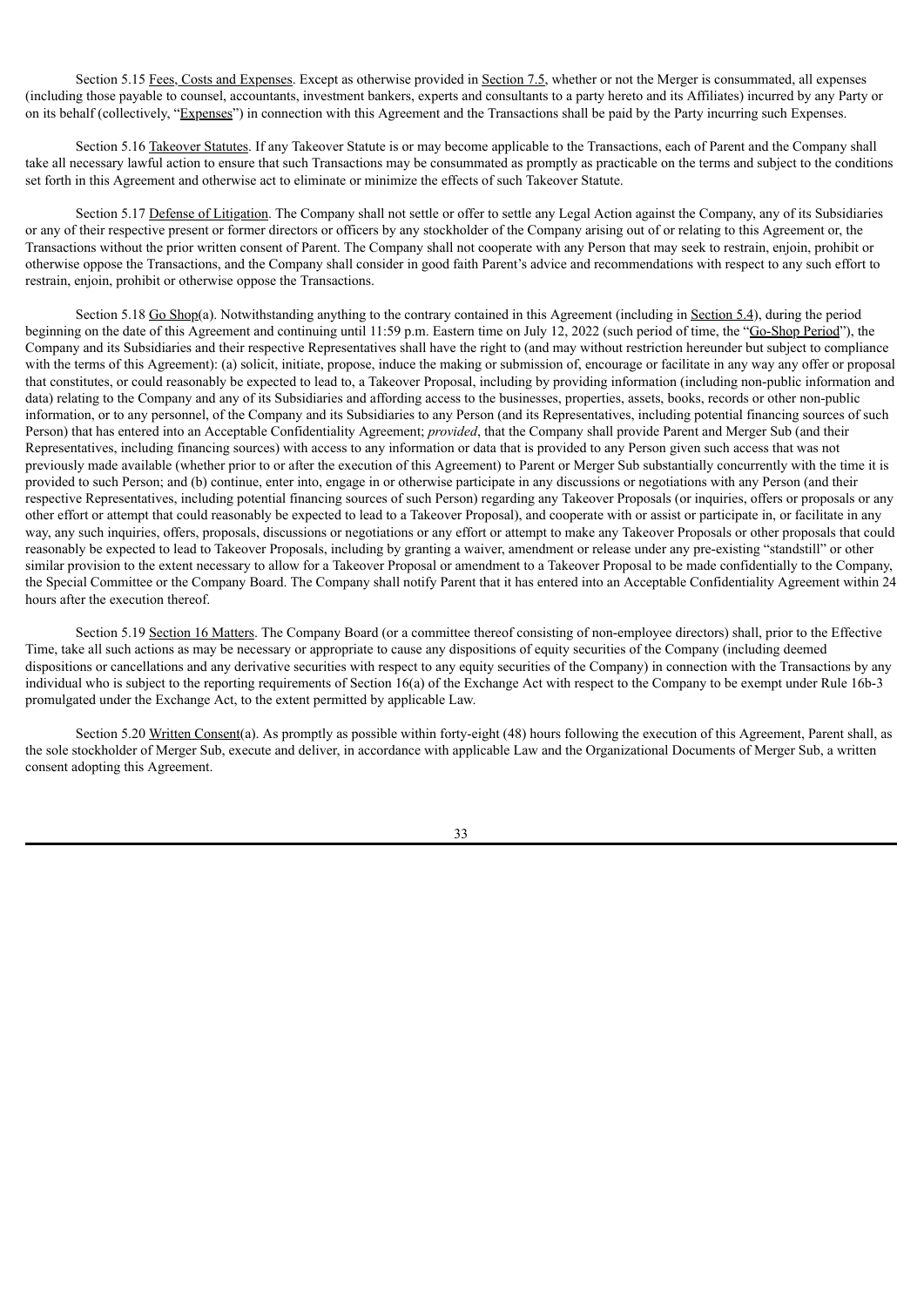# **ARTICLE VI CONDITIONS**

Section 6.1 Conditions to Each Party's Obligation to Effect the Merger. The respective obligation of each of the Parties to effect the Merger is subject to the satisfaction or waiver or prior to the Closing Date of each of the following conditions:

(a) Requisite Stockholder Approval. The Requisite Company Vote shall have been obtained.

(b) Unaffiliated Stockholder Approval. The Unaffiliated Stockholder Approval shall have been obtained.

(c) Injunctions. No Governmental Entity shall have enacted, issued, promulgated, enforced or entered any Laws or Orders (whether temporary, preliminary or permanent) that restrain, enjoin or otherwise prohibit consummation of the Transactions, and no Governmental Entity shall have instituted any proceeding seeking any such Laws or Orders.

Section 6.2 Conditions to Obligations of Parent and Merger Sub. The obligations of each of Parent and Merger Sub to effect the Merger are also subject to the satisfaction or waiver by Parent on or prior to the Closing Date of the following conditions:

(a) Representations and Warranties of the Company. The representations and warranties of the Company (i) set forth in Article III shall be true and correct as though made on and as of the Closing Date, except for representations or warranties made as of a specified date, the accuracy of which shall be determined as of that specified date, except where the failure of such representations and warranties to be so true and correct, individually or in the aggregate, does not constitute a Company Material Adverse Effect, and (ii) set forth in Section 3.15(b) shall be true and correct in all respects as though made on and as of the Closing Date.

(b) Performance of Obligations by the Company. The Company shall have performed in all material respects all obligations required to be performed by it under this Agreement at or prior to the Closing Date.

(c) Company Officer's Certificate. Parent shall have received a certificate signed by the chief executive officer or chief financial officer of the Company, certifying as to the matters set forth in Section  $6.2(q)$  and Section  $6.2(p)$ .

Section 6.3 Conditions to Obligation of the Company. The obligation of the Company to effect the Merger is also subject to the satisfaction or waiver by the Company on or prior to the Closing Date of the following conditions:

(a) Representations and Warranties of Parent and Merger Sub. The representations and warranties of each of Parent and Merger Sub set forth in Article IV shall be true and correct as though made on and as of the Closing Date, except for representations or warranties made as of a specified date, the accuracy of which shall be determined as of that specified date, except where the failure of any such representation or warranty to be so true and correct would not, individually or in the aggregate, prevent, materially impede or materially delay the consummation of the Transactions or the payment of the Per Share Merger Consideration.

(b) Performance of Obligations by Parent and Merger Sub. Each of Parent and Merger Sub shall have performed in all material respects all obligations required to be performed by it under this Agreement at or prior to the Closing Date.

(c) Parent Officer's Certificate. The Company shall have received a certificate, signed by the chief executive officer or chief financial officer of Parent, certifying as to the matters set forth in Section 6.3(a) and Section 6.3(b).

Section 6.4 Frustration of Closing Conditions. None of the Parties may rely on the, failure of any condition set forth in this Article VI to be satisfied if such failure was caused by such Party's failure to use commercially reasonable efforts to consummate the Transactions.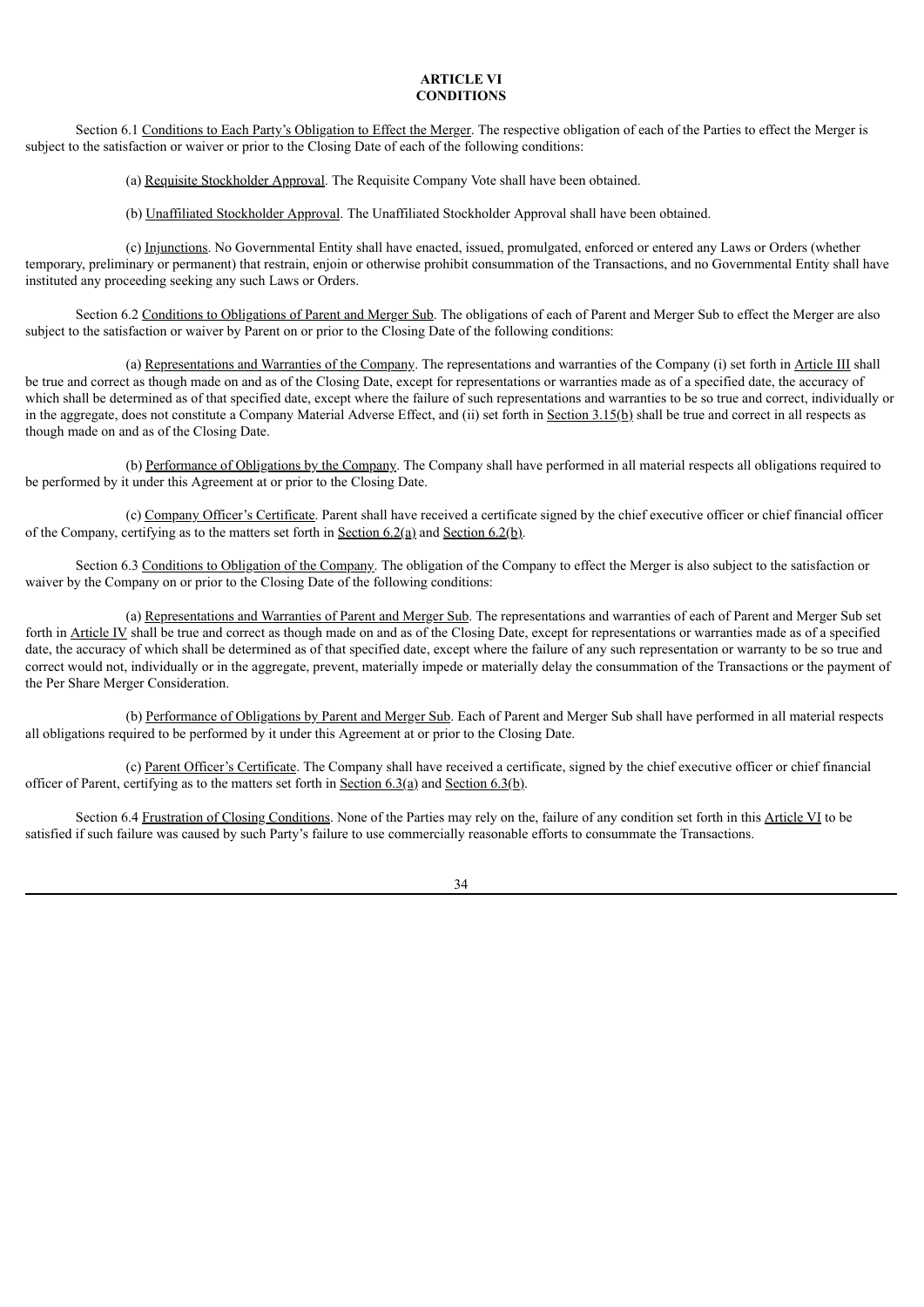# **ARTICLE VII TERMINATION; AMENDMENT; WAIVER**

Section 7.1 Termination by Mutual Consent. This Agreement may be terminated at any time prior to the Effective Time, whether before or after the Requisite Company Vote shall have been obtained, by mutual written consent of Parent and the Company (acting upon the recommendation of the Special Committee).

Section 7.2 Termination by Either Parent or the Company. This Agreement may be terminated by either Parent or the Company (acting upon the recommendation of the Special Committee) at any time prior to the Effective Time:

(a) if the Merger has not been consummated by December 9, 2022 (the "Outside Date"), except that: (i) the right to terminate this Agreement under this Section 7.2(a) shall not be available to any Party whose failure to fulfill any of its obligations has been a principal cause of, or resulted in, the failure to consummate the Merger by such date; and (ii) the right to terminate this Agreement under this Section  $7.2(a)$  shall not be available to the Company or Parent during the pendency of any Legal Action by a Party for specific performance of this Agreement as provided by Section 8.14 and the Outside Date shall be automatically extended to  $(A)$  the tenth  $(10^{th})$  Business Day after the dismissal, settlement or entry of a final non-appealable Order with respect to such Legal Action or (B) such other time period established by the court presiding over such Legal Action;

(b) if any Laws effected after the date of this Agreement shall prohibit consummation of the Merger;

(c) if (i) any Orders issued by a court of competent jurisdiction shall restrain, enjoin or otherwise prohibit consummation of the Merger, and (ii) such Orders shall have become final and non-appealable; or

(d) if the Requisite Company Vote shall not have been obtained at the Company Stockholders Meeting (or at any adjournment or postponement thereof) held in accordance with this Agreement.

Section 7.3 Termination by Parent. This Agreement may be terminated by Parent at any time prior to the Effective Time:

(a) if, prior to the time the Requisite Company Vote is obtained, the Company Board (acting upon the recommendation of the Special Committee) fails to make, withdraws, modifies or amends in any manner adverse to Parent, the Company Board Recommendation;

(b) if (i) the Special Committee or the Company Board (acting upon the recommendation of the Special Committee) approves, endorses or recommends a Superior Proposal, (ii) a tender offer or exchange offer for any outstanding shares of capital stock of the Company is commenced and the Special Committee or the Company Board (acting upon the recommendation of the Special Committee) fails to recommend against acceptance of such tender offer or exchange offer by its stockholders (for purposes hereof, taking of no position with respect to the acceptance of such tender offer or exchange offer by its stockholders shall constitute a failure to recommend against acceptance of such tender offer or exchange offer) or (iii) the Company (acting upon the recommendation of the Special Committee), the Special Committee or the Company Board (acting upon the recommendation of the Special Committee) publicly announces its intention to do any of the foregoing;

(c) if the Special Committee or the Company Board (acting upon the recommendation of the Special Committee) exempts any Person other than the Parent or any of its Affiliates from the provisions of Section 203 of the DGCL; or

(d) if the Company shall have breached any of its representations, warranties, covenants or agreements contained in this Agreement, which breach (i) would give rise to the failure of a condition set forth in  $Section 6.2(a) or Section 6.2(b)$  and (ii) has not been cured by the Company within</u> thirty (30) Business Days after the Company's receipt of written notice of such breach from Parent; *provided*, that Parent shall not have a right to terminate this Agreement pursuant to this  $Section 7.3(d)$  if Parent or Merger Sub is then in material breach of any representation, warranty, agreement or covenant contained in this Agreement.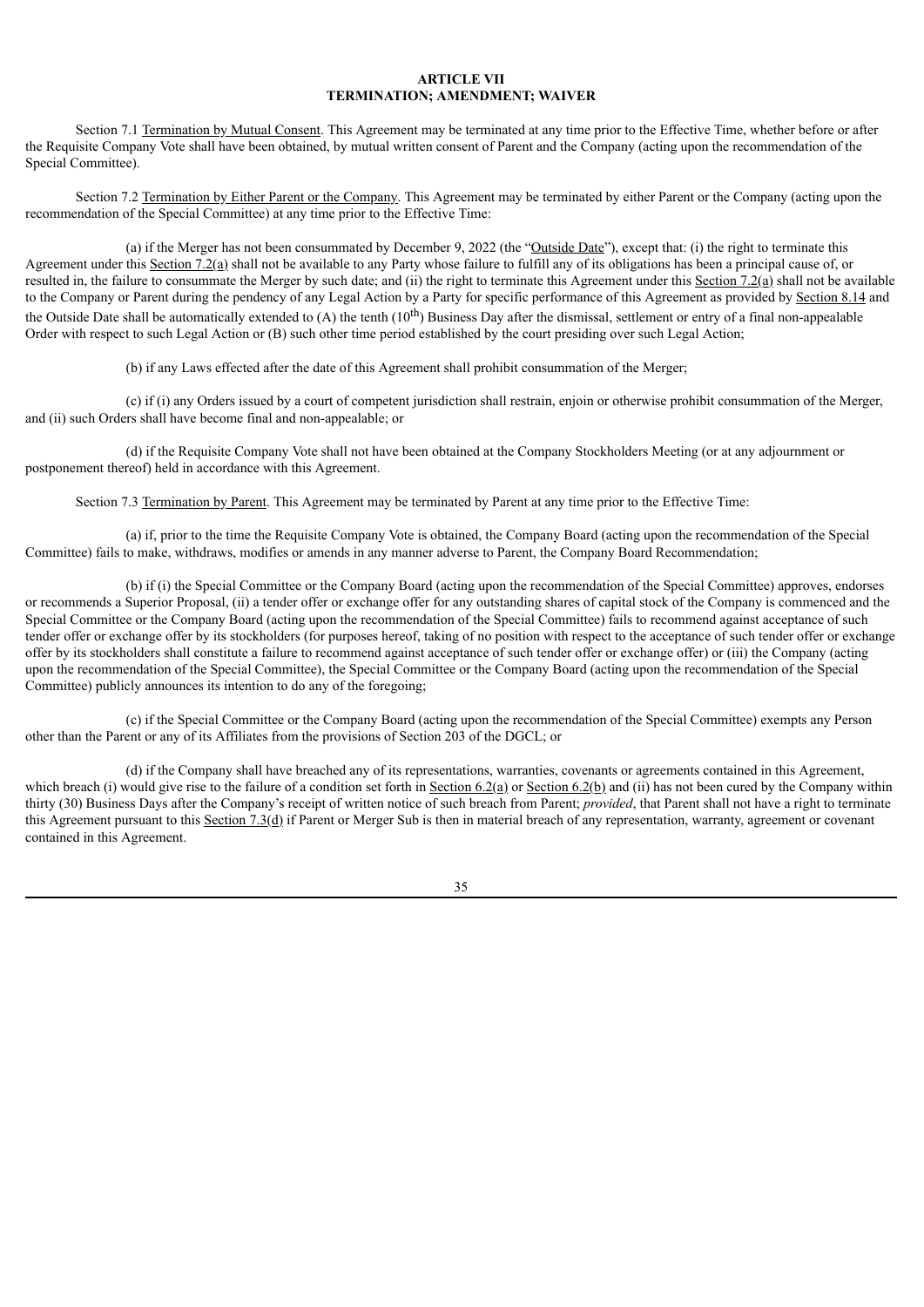Section 7.4 Termination by the Company. This Agreement may be terminated by the Company prior to obtaining the Requisite Company Vote:

(a) if the Company Board shall have authorized the Company to enter into an Alternative Acquisition Agreement in compliance with the terms of this Agreement; or

(b) if the Special Committee shall determine that Parent shall have breached any of its representations, warranties, covenants or agreements contained in this Agreement, which breach (i) would give rise to the failure of a condition set forth in Section 6.3(a) or Section 6.3(b) and (ii) has not been cured by Parent within thirty (30) Business Days after Parent's receipt of written notice of such breach from the Company; *provided*, that the Company shall not have a right to terminate this Agreement pursuant to this Section 7.4(b) if the Company is then in material breach of any representation, warranty, agreement or covenant contained in this Agreement.

Section 7.5 Effect of Termination. If this Agreement is terminated pursuant to this Article VII, it shall, to the fullest extent permitted by applicable Laws, become void and of no further force and effect, with no liability on the part of any Party (or any partner, stockholder, director, officer, employee, agent or representative of any such Party), except that if such termination results from fraud or the willful failure of any Party to perform its obligations under this Agreement, then such Party shall be fully liable for any Liabilities incurred or suffered by the other Parties as a result of such failure or breach. In determining Liabilities recoverable upon termination by a Party for the other Party's breach, such Liabilities shall not be limited to reimbursement of expenses or out-of-pocket costs and may include the benefit of the bargain lost by such Party or, in the case of the Company, the holders of Company Common Stock, which shall be deemed to be damages payable to such Party. The provisions of this Section 7.5, Section 7.6 and Article VIII shall survive any termination of this Agreement.

Section 7.6 Fees and Expenses Following Termination.

(a) Except as set forth in this Section 7.6 or in Section 7.5, all Expenses incurred in connection with this Agreement and the Merger and the other transactions contemplated by this Agreement shall be paid in accordance with the provisions of Section 5.15.

(b) The Company shall pay, or cause to be paid, to Parent by wire transfer of immediately available funds the sum of (i) an amount equal to the Expenses of Parent up to a maximum of \$1,000,000 (such clause (i), the "Expenses Reimbursement") and (ii) \$1,500,000 (such clause (ii), the "Termination Fee") if:

(i) this Agreement is validly terminated by the Company pursuant to Section  $7.4(a)$ , in which case, payment shall be made concurrently with such termination; provided that the Company shall not be required to pay the Termination Fee if such termination pursuant to Section 7.4(a) occurs during the Go-Shop Period or such termination pursuant to Section 7.4(a) occurs after the Go-Shop Period to enter into an Alternative Acquisition Agreement with an Excluded Party;

(ii) this Agreement is validly terminated by the Parent pursuant to Section 7.3(a), Section 7.3(b) or Section 7.3(c), in which case, payment shall be made within two (2) Business Days of such termination; or

(iii) (A) a Takeover Proposal shall have been made or proposed to the Company or its stockholders or publicly announced (whether or not conditional and whether or not withdrawn) prior to the valid termination of this Agreement, (B) this Agreement is validly terminated by either Parent or the Company pursuant to Section 7.2(a) or Section 7.2(d), and (C) within twelve (12) months of the date of such termination, the Company or any of its Subsidiaries enters into a binding Contract providing for the implementation of the Takeover Proposal that was publicly announced prior to the termination of this Agreement.

(c) The Company acknowledges that (i) the agreements contained in this Section 7.6 are an integral part of the Merger and the other transactions contemplated by this Agreement and (ii) without these agreements, Parent and Merger Sub would not have entered into this Agreement. Accordingly, if the Company fails to pay when due any amounts required to be paid by it pursuant to this Section 7.6 and, in order to obtain such payment, Parent commences a Legal Action which results in a judgment against the Company for such amounts, then, in addition to the amount of such judgment, the Company shall pay to Parent an amount equal to the fees, costs and expenses (including reasonable attorneys' fees, costs and expenses) incurred by Parent in connection with such Legal Action, together with interest from the date of termination of this Agreement on all amounts so owed at the prime rate as published in the *Wall Street Journal* in effect on the date such payment was required to be made plus three percent (3%).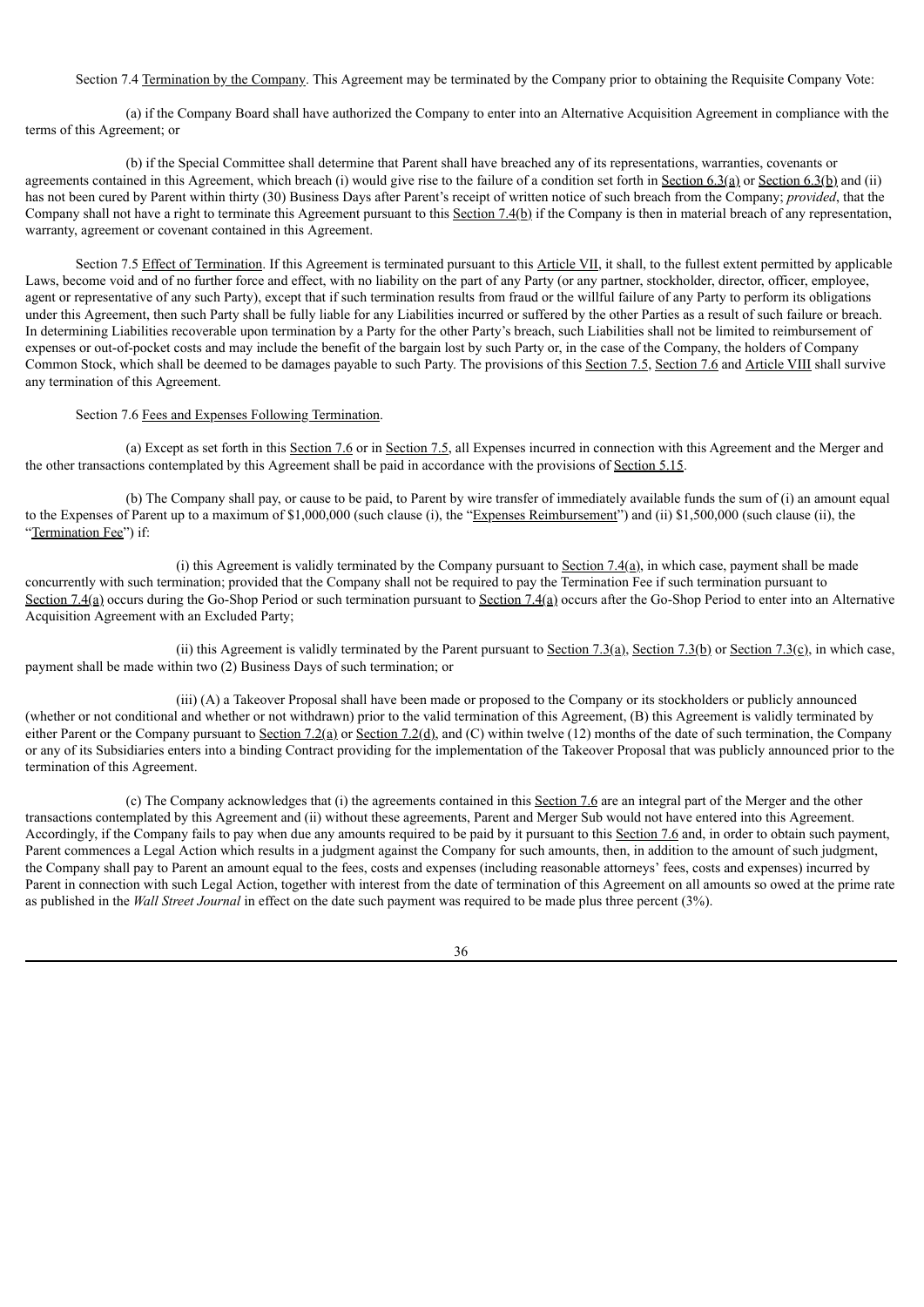(d) If the Company is required pursuant to Section 7.6(b) to pay the Expenses Reimbursement and, if applicable, the Termination Fee, Parent's receipt of the Expenses Reimbursement and, if applicable, the Termination Fee shall be the sole and exclusive remedy (whether at law, in equity, in contract, tort or otherwise) of Parent, Merger Sub and their Affiliates, as applicable, against the Company, the Company Subsidiaries, the direct or indirect stockholders of the Company or any of their respective Affiliates or Representatives (the"Company Parties") for (x) any losses, Liabilities, payments, or damages suffered as a result of the failure of the Merger to be consummated and (y) any other losses, Liabilities, payments, or damages suffered as a result of or under this Agreement and the Transactions, and upon payment of the Expenses Reimbursement and, if applicable, the Termination Fee in accordance with Section 7.6(b), none of the Company Parties shall have any further liability or obligation relating to or arising out of this Agreement or the transactions contemplated by this Agreement; provided that the foregoing shall not impair the rights of Parent and Merger Sub, if any, to obtain specific performance and injunctive and other equitable relief pursuant to Section 8.14 prior to any valid termination of this Agreement or to challenge the right of the Company to terminate this Agreement.

Section 7.7 Amendment. This Agreement may be amended by the Parties by an instrument in writing signed by each of the Parties.

Section 7.8 Extension; Waiver. At any time prior to the Effective Time, each of the Parties may (a) extend the time for the performance of any of the obligations of any other Party, (b) waive any inaccuracies in the representations and warranties of any other Party contained in this Agreement or in any document delivered under this Agreement or (c) subject to applicable Laws, waive compliance with any of the covenants or conditions contained in this Agreement. Any agreement on the part of any Party to any extension or waiver shall be valid only if set forth in an instrument in writing signed by such Party. The failure of any Party to assert any of its rights under this Agreement or otherwise shall not constitute a waiver of such rights.

Section 7.9 Procedure for Termination, Amendment, Extension or Waiver. Notwithstanding anything to the contrary in this Agreement, (a) any termination or amendment of this Agreement shall require the prior approval of that action by the Party seeking to terminate or amend this Agreement by, if such Party is the Company, the Special Committee, if such Party is Parent, the General Partner (as defined in the Parent LPA) and if such Party is Merger Sub, the board of directors of Merger Sub; *provided*, *however*, that any amendment of this Agreement made subsequent to the adoption of this Agreement by the stockholders of the Company shall not (i) alter or change the amount or kind of shares, securities, cash, property and/or rights to be received in exchange for or on conversion of all or any of the shares of capital stock of the Company, (ii) alter or change any term of the certificate of incorporation of the Surviving Corporation to be effected by Merger or (iii) alter or change any of the terms and conditions of this Agreement if such alteration or change would adversely affect the holders of shares of capital stock of the Company and (b) any extension or waiver of any obligation under this Agreement or condition to the consummation of this Agreement shall require the prior approval of the Party entitled to extend or waive that obligation or condition by, if such Party is the Company, the Special Committee, if such Party is Parent, the General Partner (as defined in the Parent LPA) and if such Party is Merger Sub, the board of directors of Merger Sub.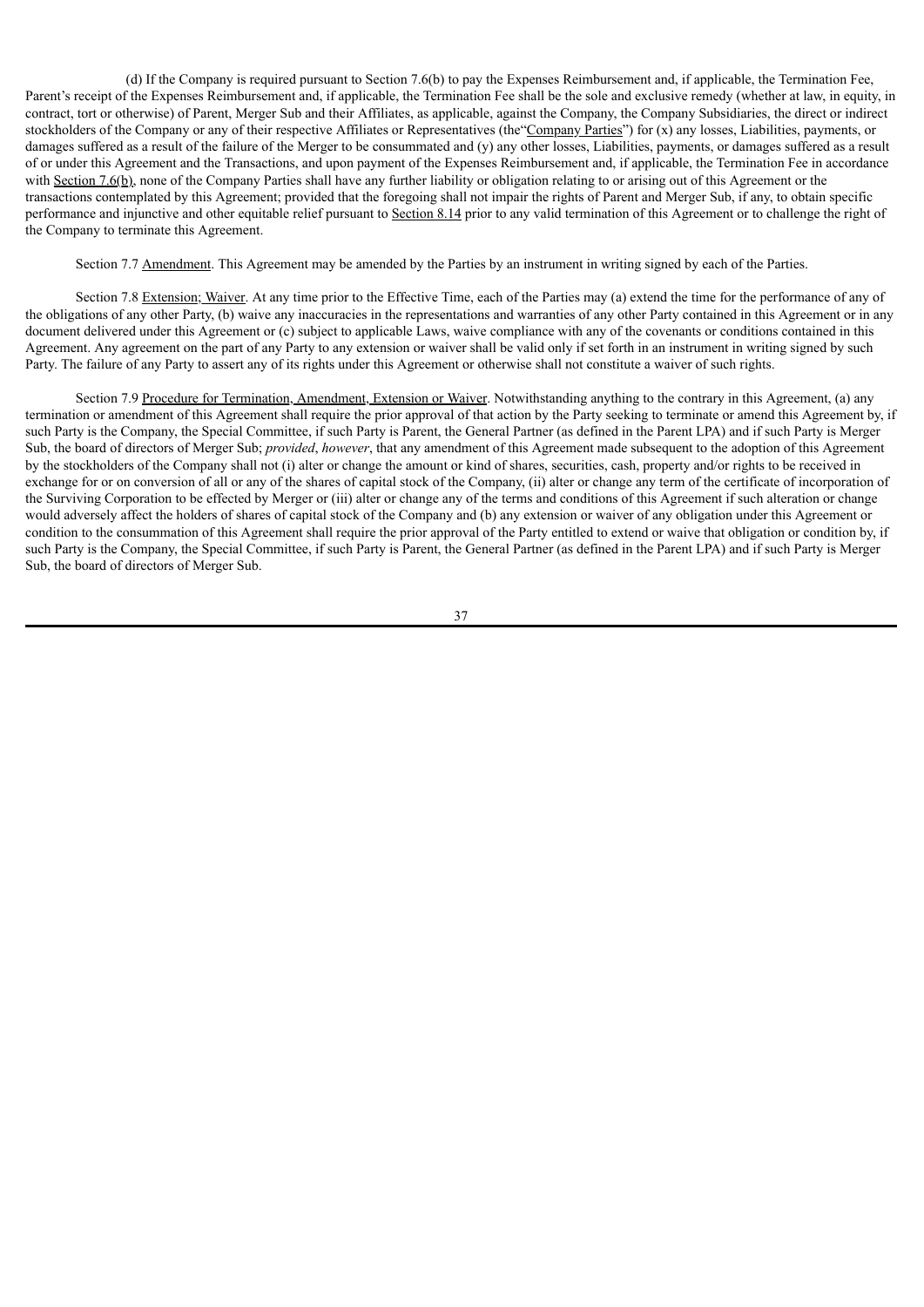# **ARTICLE VIII MISCELLANEOUS**

#### Section 8.1 Certain Definitions. For purposes of this Agreement:

(a) "Acceptable Confidentiality Agreement" means a confidentiality agreement with terms and conditions customary for transactions of such type that is no less favorable in the aggregate to the Company than the confidentiality provisions contained in the Management Services Agreement (but need not contain any standstill provision).

(b) "Affiliate" means, with respect to any Person, any other Person that directly or indirectly controls, is controlled by or is under common control with, such first Person; *provided*, *however*, that notwithstanding anything in this definition to the contrary, the Company shall not be an "Affiliate" of Parent and Parent shall not be an "Affiliate" of the Company. For the purposes of this definition, "control" (including, with correlative meanings, the terms "controlling," "controlled by" and "under common control with"), as applied to any Person, means the possession, directly or indirectly, of the power to direct or cause the direction of the management and policies of that Person, whether through the ownership of voting securities, by contract or otherwise.

(c) "Book-Entry Share" means each book-entry account representing any non-certificated Eligible Shares.

(d) "Business Day" means any day, other than Saturday, Sunday or a federal holiday, and shall consist of the time period from 12:01 a.m. through 12:00 midnight Eastern time.

(e) "Certificate of Amendment" means the Certificate of Amendment proposed to be filed with the Secretary of State of the State of Delaware to amend the Company's Certificate of Incorporation in the form attached hereto as Exhibit B.

(f) "Company Material Adverse Effect" means any Effect which, individually or together with any one or more other Effects has had or would reasonably be expected to have a material adverse effect on (A) the business, assets, properties, liabilities, financial condition or results of operations of the Company and its Subsidiaries, taken as a whole, or (B) the ability of the Company to timely perform its obligations under this Agreement or consummate the Merger by the Outside Date; provided that "Company Material Adverse Effect" excludes any Effect arising out of or resulting from any of the following: (i) general business, financial, credit, political or economic conditions in the United States (or changes therein); (ii) acts of war (whether or not declared), sabotage, terrorism, military actions, or the escalation thereof; (iii) changes in applicable accounting rules, including GAAP (or any authoritative interpretation thereof); (iv) any change in Law (or any authoritative interpretation thereof); (v) Covid-19 and any other disease outbreaks, epidemics, pandemics, or public health emergencies (as declared by the World Health Organization or the Health and Human Services Secretary of the United States); (vi) conditions generally affecting companies in the same business as the Company; (vii) any failure, in and of itself, by the Company to meet any internal or published projections, forecasts, estimates or predictions in respect of revenues, earnings or other financial or operating metrics for any period (it being understood that the facts or occurrences giving rise to or contributing to such failure may be deemed to constitute, or be taken into account in determining whether there has been, or is reasonably expected to be, a Company Material Adverse Effect, to the extent permitted by this definition), (viii) any change, in and of itself, in the market price or trading volume of the Company's securities or in its credit ratings (it being understood that the facts or occurrences giving rise to or contributing to such change may be deemed to constitute, or be taken into account in determining whether there has been, or is reasonably expected to be, a Company Material Adverse Effect, to the extent permitted by this definition), (ix) natural disasters, (x) any actions required to be taken or not taken by the Company or any of its Subsidiaries pursuant to this Agreement or with Parent's prior written consent; provided, that the foregoing clauses (i) - (vi) shall be considered in determining whether a "Company Material Adverse Effect" has occurred to the extent that such effect has a disproportionate adverse impact on the Company as compared to other companies in the same business as the Company.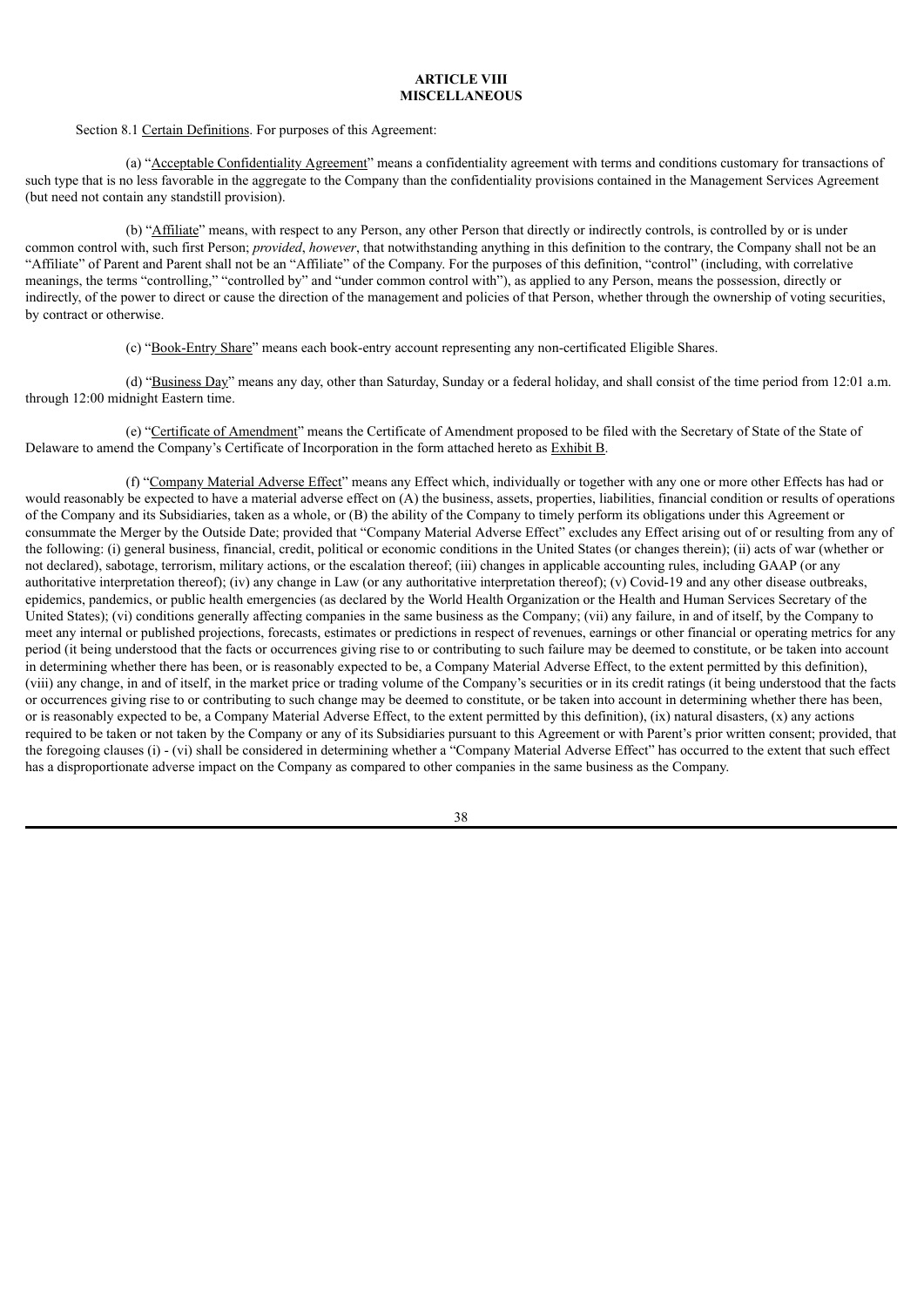(g) "Company Restricted Share" means each share of restricted Common Company Stock issued by the Company pursuant to, or otherwise governed by, any Company equity incentive plan that vests solely upon the continued service of the holder over a specified period of time, pursuant to which the holder has a right to retain such share of Company Common Stock after the vesting or lapse of restrictions applicable to such share.

(h) "Company Series A Junior Participating Preferred Stock" means the Series A Junior Preferred Stock, par value \$0.01 per share, of the Company.

- (i) "Company Series C Preferred Stock" means the Series C Preferred Stock, par value \$0.01 per share, of the Company.
- 

(j) "Company Series D Junior Participating Preferred Stock" means the Series D Junior Preferred Stock, par value \$0.01 per share, of the

Company.

(k) "Contracts" means any contracts, agreements, notes, bonds, mortgages, indentures, commitments, leases or other instruments or

obligations.

(l) "COVID-19" means SARS-CoV-2 or COVID-19.

(m) "COVID-19 Measures" means any quarantine, "shelter in place," "stay at home," workforce reduction, social distancing, shut down, closure, sequester, safety or similar Law, directive, restrictions, guidelines, responses or recommendations of or promulgated by any Governmental Entity, including the Centers for Disease Control and Prevention and the World Health Organization, in each case, in connection with or in response to COVID-19 and any evolutions or mutations thereof or related or associated epidemic, plague, pandemic or outbreak of illness or public health event.

(n) "Effect" means any event, occurrence, fact, condition, change, development, circumstance or effect or cause thereof.

(o) "Eligible Shares" means shares of Company Common Stock issued and outstanding immediately prior to the Effective Time, other than the Excluded Shares.

(p) "Excluded Party" shall mean any Person from which the Company or its Representatives received during the Go-Shop Period a bona fide written Takeover Proposal that remains pending as of, and shall not have been withdrawn prior to, the expiration of the Go-Shop Period; *provided*, that any such Person shall cease to be an Excluded Party upon the earliest to occur of the following: (i) such Person's Takeover Proposal is withdrawn, terminated or expires; and (ii) the Special Committee determines, based on the information then available and after consultation with the Company Financial Advisor, that such Takeover Proposal no longer constitutes a Superior Proposal or is no longer reasonably likely to lead to a Superior Proposal.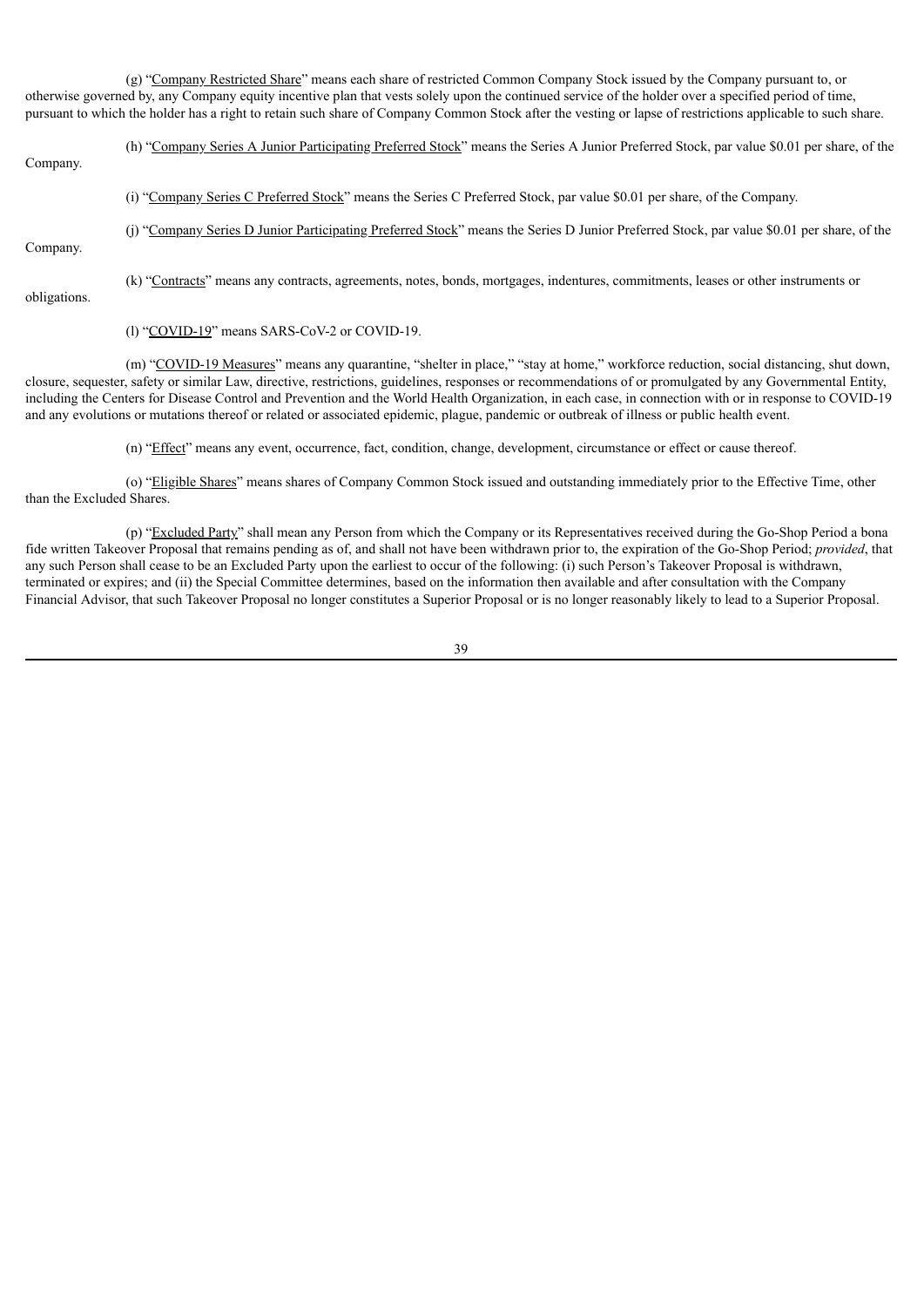(q) "Fully Diluted Share Amount" means the total number of shares of Company Common Stock outstanding as of immediately prior to the Effective Time, excluding shares of Company Common Stock issuable upon conversion of the shares of Company Series C Preferred Stock outstanding as of immediately prior to the Effective Time.

(r) "Hazardous Substances" means: (i) any substance that is listed, classified or regulated under any Environmental Laws; (ii) any petroleum product or by-product, asbestos-containing material, lead-containing paint or plumbing, polychlorinated biphenyls, radioactive material or radon; or (iii) any other substance that is or may become the subject of regulatory action under any Environmental Laws.

(s) "Intervening Event" means any Effect that materially affects the business, assets or operations of the Company and its Subsidiaries, taken as a whole, and that (i) was not known to, or reasonably foreseeable by, the Company as of the date of this Agreement (or, if known or reasonably foreseeable as of the date of this Agreement, the material consequences of which were not known to, or reasonably foreseeable by, the Company as of the date of this Agreement), which Effect, or the material consequences thereof, becomes known to, or reasonably foreseeable by, the Company prior to the time the Requisite Company Vote is obtained and (ii) does not involve or relate to (a) a Takeover Proposal, (b) any changes in the market price or trading volume of the Company, (c) any changes in the Company's credit ratings, or (d) the Company meeting, failing to meet, or exceeding published or unpublished revenue or market consensus earnings projections, in each case in and of itself; *provided*, that the underlying causes of any of the changes referred to in the foregoing clauses (b), (c) and (d) may be considered and taken into account for determining whether an Intervening Event has occurred to the extent not otherwise excluded from this definition.

(t) "Knowledge" means, when used with respect to Parent or the Company, the knowledge of the Chief Executive Officer or Chief Financial Officer of the Company or Parent, as the case may be.

(u) "Laws" means any domestic or foreign laws, statutes, ordinances, rules, regulations, codes or executive orders enacted, issued, adopted, promulgated or applied by any Governmental Entity.

(v) "Liens" means any liens, pledges, security interests, claims, options, rights of first offer or refusal, charges or other encumbrances.

(w) "ModusLink" means ModusLink Corporation.

(x) "ModusLink Assets" means the assets owned by ModusLink or its Subsidiaries as of the date of the ModusLink CVR Agreement, regardless of where such assets may be situated, and changes in such assets occurring after the date hereof.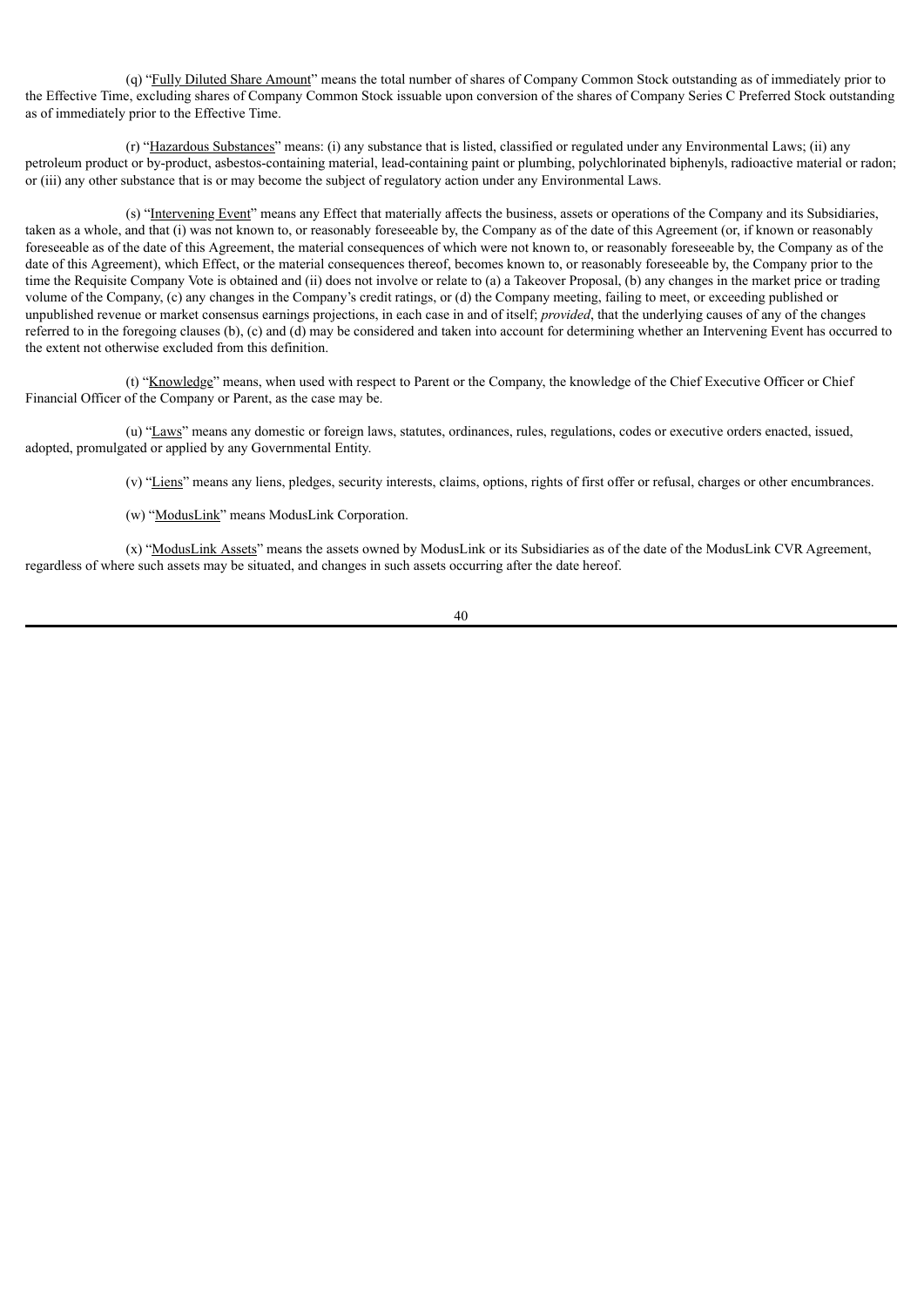(y) "ModusLink CVR Payment Amount" means (i) the ModusLink Net Sale Proceeds, divided by (ii) the Fully Diluted Share Amount; provided, however, that a ModusLink CVR Payment Amount would in no event result from a related party transaction or restructuring that results in a direct or indirect transfer of ModusLink Assets, but would include a subsequent sale to a third party of such ModusLink Assets.

(z) "ModusLink Net Sale Proceeds" means an amount (which shall not be less than zero) equal to (i) the Fair Market Value (as such terms in defined in the ModusLink CVR Agreement) of the aggregate amount of gross proceeds received by the Company, Parent or any of their Affiliates in connection with one or more ModusLink Sales (as such terms in defined in the ModusLink CVR Agreement) that are consummated within twenty four (24) months of the Effective Time plus (ii) the amount of any cash retained by the Company or its Subsidiaries that would otherwise have been included in the ModusLink Assets, minus (iii) an amount equal to (x) \$80,000,000 plus (y) the ModusLink Sale Expenses (as such terms in defined in the ModusLink CVR Agreement); provided, that in the event the ModusLink Net Sale Proceeds for a given Partial ModusLink Sale do not exceed \$80,000,000, such ModusLink Net Sale Proceeds shall be included in clause (i) of this calculation in addition to each subsequent ModusLink Sale; provided, further, that if any contingent or deferred compensation or earn-out is payable in respect of any ModusLink Sale, such amount shall be included in the calculation of "ModusLink Net Sale Proceeds" only upon actual receipt by the Company, Parent or any of their Affiliates.

(aa) "Orders" means any orders, judgments, injunctions, awards, decrees or writs handed down, adopted or imposed by any Governmental Entity.

(bb) "Parent Parties" means Steel Partners Holdings L.P., Steel Partners Holdings GP Inc., and the directors and officers of Steel Partners Holdings GP Inc.

(cc) "Person" means any individual, corporation, limited or general partnership, limited liability company, limited liability partnership, trust, association, joint venture, Governmental Entity and other entity and group (which term shall include a "group" as such term is defined in Section 13(d)(3) of the Exchange Act).

(dd) "Requisite Company Vote" means the Common Stockholder Approval and the Preferred Stockholder Approval.

(ee) "Solvent" means, when used with respect to any Person, that, as of the date of determination, (i) the amount of the "fair saleable value" of the assets of such Person will, as of such date, exceed (A) the value of all "liabilities of such person, including contingent and other liabilities," as of such date, as such quoted terms are generally determined in accordance with applicable Laws governing determinations of the insolvency of debtors and (B) the amount that will be required to pay the probable liabilities of such Person as such debts become absolute and mature, (ii) such Person will not have, as of such date, an unreasonably small amount of capital for the operation of the businesses in which it is engaged or proposed to be engaged following such date and (iii) such Person will be able to pay its liabilities as they mature.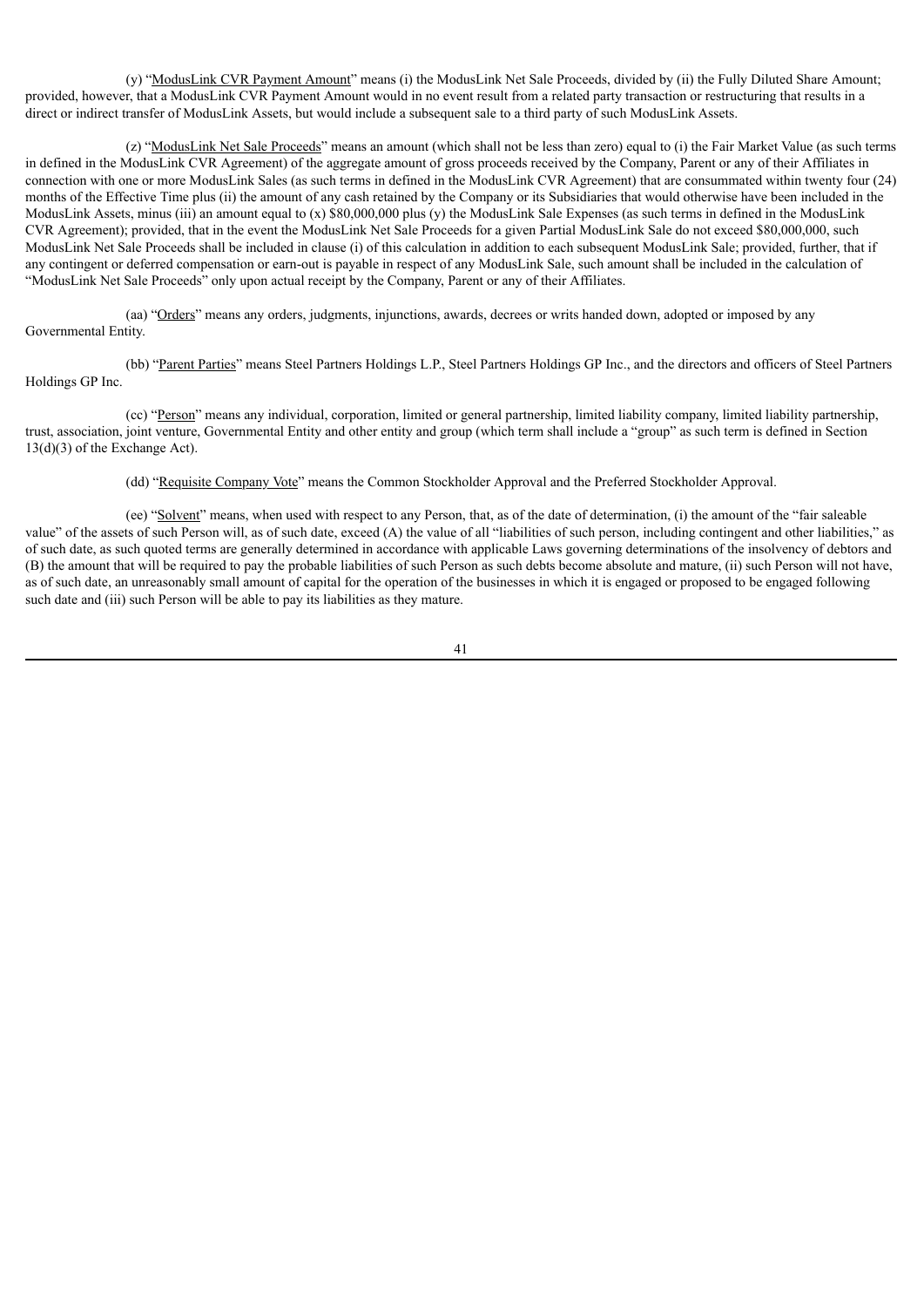(ff) "Subsidiary" means, when used with respect to Parent or the Company, any other Person that Parent or the Company, as applicable, directly or indirectly owns or has the power to vote or control fifty percent (50%) or more of any other class or series of capital stock, limited liability company or membership interest, partnership interest or other equity interest of such Person; *provided*, *however*, that, notwithstanding the foregoing to the contrary, the Company shall not be a "Subsidiary" of Parent.

(gg) "Superior Proposal" means a *bona fide*, written and, except as permitted by Section 5.18, unsolicited Takeover Proposal involving a merger, an offer to acquire a substantial equity interest of the Company or a substantial portion of the Company Assets, or a recapitalization or restructuring of the Company (i) on terms and conditions more favorable from a financial point of view to the stockholders of the Company than those contemplated by this Agreement, (ii) the conditions to the consummation of which are all reasonably capable of being satisfied without delay, (iii) for which financing, to the extent required, is then committed or reasonably likely to be available and (iv) which was not made in violation of any standstill or similar agreement to which the Company is a party.

(hh) "Tail Period" means the six years from and after the Effective Time.

(ii) "Takeover Proposal" means any proposal or offer relating to (i) a merger, consolidation, share exchange or business combination involving the Company or any of its Subsidiaries, (ii) a sale, lease, exchange, mortgage, transfer or other disposition, in a single transaction or series of related transactions, of fifteen percent (15%) or more of the assets of the Company and its Subsidiaries, taken as a whole, (iii) a purchase or sale of shares of capital stock or other securities, in a single transaction or a series of related transactions, representing fifteen percent (15%) or more of the voting power of the capital stock of Company or any of its Subsidiaries, including by way of a tender offer or exchange offer, (iv) a reorganization, recapitalization, liquidation or dissolution of the Company or any of its Subsidiaries or (v) any other transaction having a similar effect to those described in clauses (i) -(iv), in each case, other than the Transactions.

(ii) "Unaffiliated Stockholder Approval" means the adoption of this Agreement by the affirmative vote of the holders of a majority of the outstanding shares of Company Common Stock not owned, directly or indirectly, by the Parent Parties, any other officers or directors of the Company, or any other Person having any equity interest in, or any right to acquire any equity interest in, Merger Sub or any Person of which Merger Sub is a direct or indirect Subsidiary.

Section 8.2 Interpretation. The table of contents and headings in this Agreement are for reference only and shall not affect the meaning or interpretation of this Agreement. Definitions shall apply equally to both the singular and plural forms of the terms defined. Whenever the context may require, any pronoun shall include the corresponding masculine, feminine and neuter forms. All references in this Agreement to Articles, Sections and Exhibits shall refer to Articles and Sections of, and Exhibits to, this Agreement unless the context shall require otherwise. The words "include," "includes" and "including" shall not be limiting and shall be deemed to be followed by the phrase "without limitation." Unless the context shall require otherwise, any agreements, documents, instruments or Laws defined or referred to in this Agreement shall be deemed to mean or refer to such agreements, documents, instruments or Laws as from time to time amended, modified or supplemented, including (a) in the case of agreements, documents or instruments, by waiver or consent and (b) in the case of Laws, by succession of comparable successor statutes. All references in this Agreement to any particular Law shall be deemed to refer also to any rules and regulations promulgated under that Law.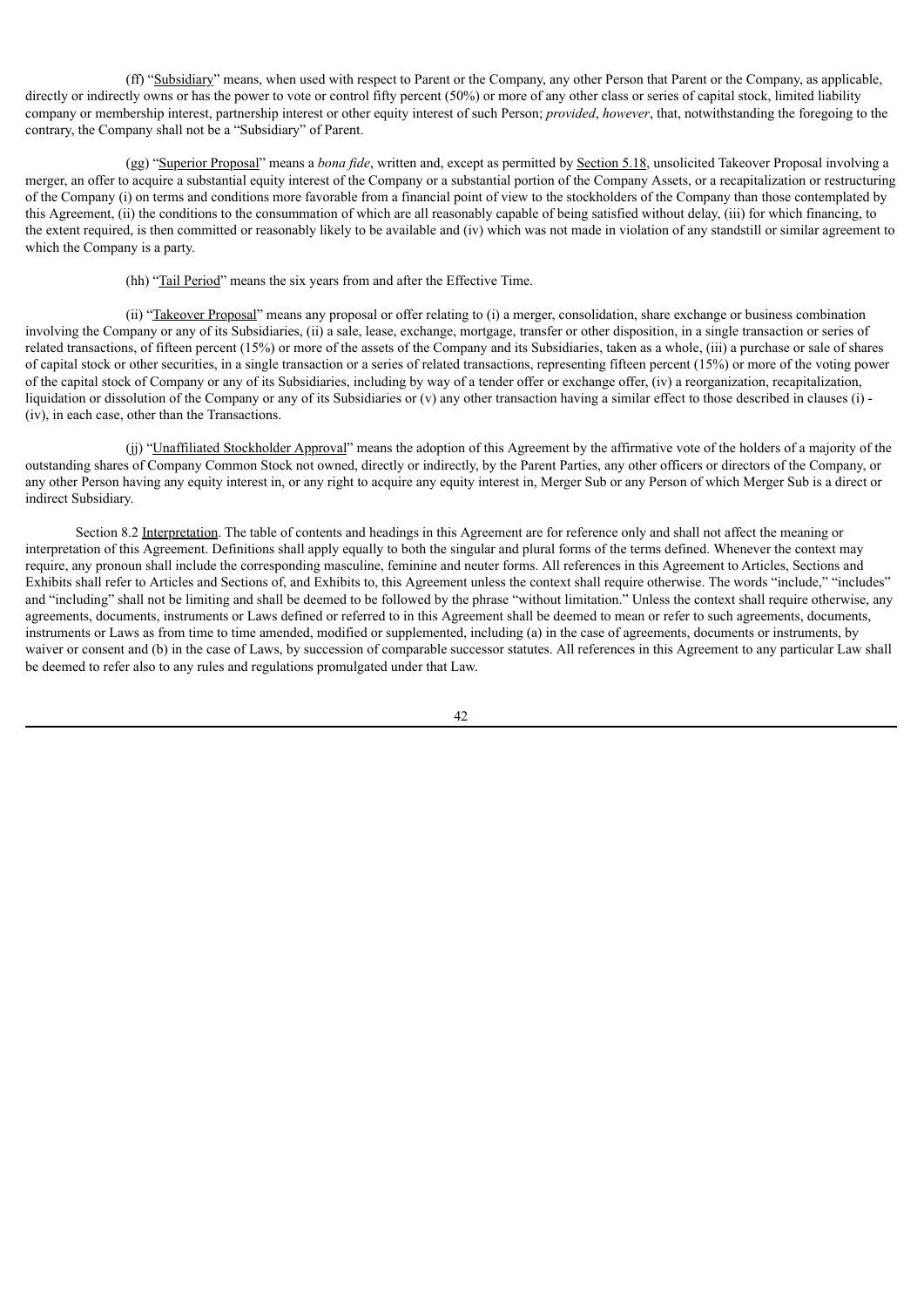Section 8.3 Survival. The representations, warranties, covenants and agreements in this Agreement and in any certificate delivered under this Agreement shall terminate at the earlier of the Effective Time and upon the valid termination of this Agreement under Article VII, except that the agreements set forth in Article I and Article II and Section 5.8(b), Section 5.11, and this Article VIII shall survive the Effective Time, those set forth in Section 7.5, Section 7.6 and this Article VIII shall survive termination of this Agreement. This Section 8.3 shall not limit any covenant or agreement of a Party which, by its terms, contemplates performance after the Effective Time.

Section 8.4 Governing Law. This Agreement shall be governed by, and construed in accordance with, the Laws of the State of Delaware, without regard to the Laws that might otherwise govern under applicable principles of conflicts of law.

Section 8.5 Submission to Jurisdiction. To the fullest extent permitted by applicable Laws, each of the Parties hereby irrevocably and unconditionally submits, for itself and its property, to the exclusive jurisdiction of the Court of Chancery of the State of Delaware or, to the extent that the Court of Chancery of the State of Delaware is found to lack jurisdiction, then the Superior Court of the State of Delaware or, to the extent that both of the aforesaid courts are found to lack jurisdiction, then the United States District Court of the District of Delaware (collectively with any appellate courts thereof, the "Courts"), in any Legal Actions directly or indirectly arising out of or relating to this Agreement, any document or certificate contemplated by this Agreement or the Transactions or thereby or to interpret, apply or enforce this Agreement, any document or certificate contemplated by this Agreement or the Transactions or for recognition or enforcement of any judgment relating thereto, and each of the Parties hereby irrevocably and unconditionally (a) agrees not to commence any such Legal Actions except in the Courts, (b) agrees that any claim in respect of any such Legal Actions may be heard and determined in the Courts, (c) waives any objection which it may now or hereafter have to the laying of venue of any such Legal Actions in the Courts and (d) waives the defense of an inconvenient forum to the maintenance of any such Legal Actions in the Courts. To the fullest extent permitted by applicable Laws, each of the Parties agrees that a final judgment in any such Legal Actions shall be conclusive and may be enforced in other jurisdictions by Legal Actions on the judgment or in any other manner provided by applicable Law. Each of the Parties irrevocably consents to service of process in the manner provided for notices in Section 8.7 or in any other manner permitted by applicable Laws.

Section 8.6 Waiver of Jury Trial. Each of the Parties acknowledges and agrees that any controversy directly or indirectly arising out of or relating to this Agreement, any document or certificate contemplated by this Agreement or the Transactions is likely to involve complicated and difficult issues and, therefore, it irrevocably and unconditionally waives any right it may have to a trial by jury in respect of any Legal Actions directly or indirectly arising out of or relating to this Agreement, any document or certificate contemplated by this Agreement or the Transactions. Each of the Parties certifies and acknowledges that (a) no representative, agent or attorney of any other Party has represented, expressly or otherwise, that such other Party would not, in the event of any Legal Actions, seek to enforce the foregoing waiver, (b) such Party has considered the implications of this waiver, (c) such Party makes this waiver voluntarily and (d) such Party has been induced to enter into this agreement by, among other things, the mutual waivers and certifications in this Section 8.6.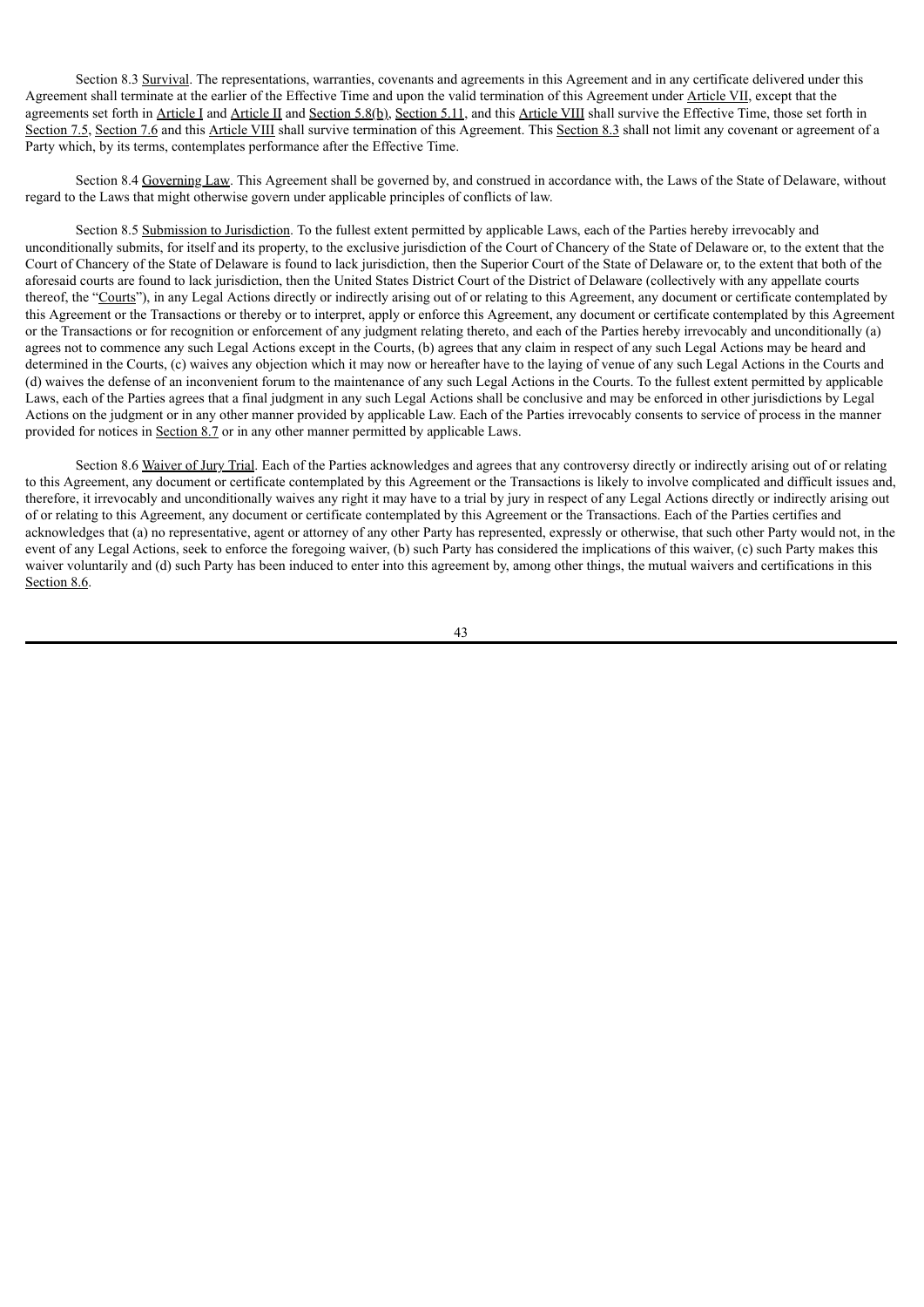Section 8.7 Notices. All notices, requests, instructions, consents, claims, demands, waivers, approvals and other communications to be given or made hereunder by one or more Parties to one or more of the other Parties shall, unless otherwise specified herein, be in writing and shall be deemed to have been duly given or made on the date of receipt by the recipient thereof if such day is a Business Day (or otherwise on the next succeeding Business Day) if (a) personally delivered or by an internationally recognized overnight courier service upon the Party or Parties for whom it is intended, (b) delivered by registered or certified mail, return receipt requested or (c) sent by email; provided, that notice given by email shall not be effective unless either (i) a duplicate copy of such email notice is promptly given by one of the other methods described in this Section 8.7 or (ii) the receiving party delivers a written confirmation of receipt of such notice by email or any other method described in this Section 8.7. Such communications must be sent to the respective Parties at the following street addresses or email addresses or at such other street address or email address for a Party as shall be specified for such purpose in a notice given in accordance with this Section 8.7.

If to Parent or Merger Sub, to:

Steel Partners Holdings L.P. 590 Madison Avenue, 32nd Floor New York, New York, 10022 Attention: \*\*\* Email: \*\*\*

with a copy (which shall not constitute notice) to:

Greenberg Traurig, LLP 333 SE 2nd Avenue, Suite 4400 Miami, FL 33131 Attention: Alan I. Annex and Brian H. Blaney Email: annexa@gtlaw.com and blaneyb@gtlaw.com

If to the Company, to:

Steel Connect, Inc. 2000 Midway Ln Smyrna, Tennessee, 37167 Attention: \*\*\* Email: \*\*\*

with a copy (which shall not constitute notice) to:

Dentons US LLP 22 Little W 12<sup>th</sup> Street New York, NY 10014 Attention: Victor H. Boyajian, Ira L. Kotel, and Ilan Katz

Email: Victor.boyajian@us.dentons.com, ira.kotel@dentons.com, and ilan.katz@dentons.com

and

White & Case LLP 1221 Avenue of the Americas New York, New York 10020-1095 Attention: Colin J. Diamon, Andrew J. Ericksen, Adam Cieply Email: cdiamond@whitecase.com; aj.ericksen@whitecase.com; adam.cieply@whitecase.com

or to such other Persons or addresses as may be designated in writing by the Person entitled to receive such communication as provided above.

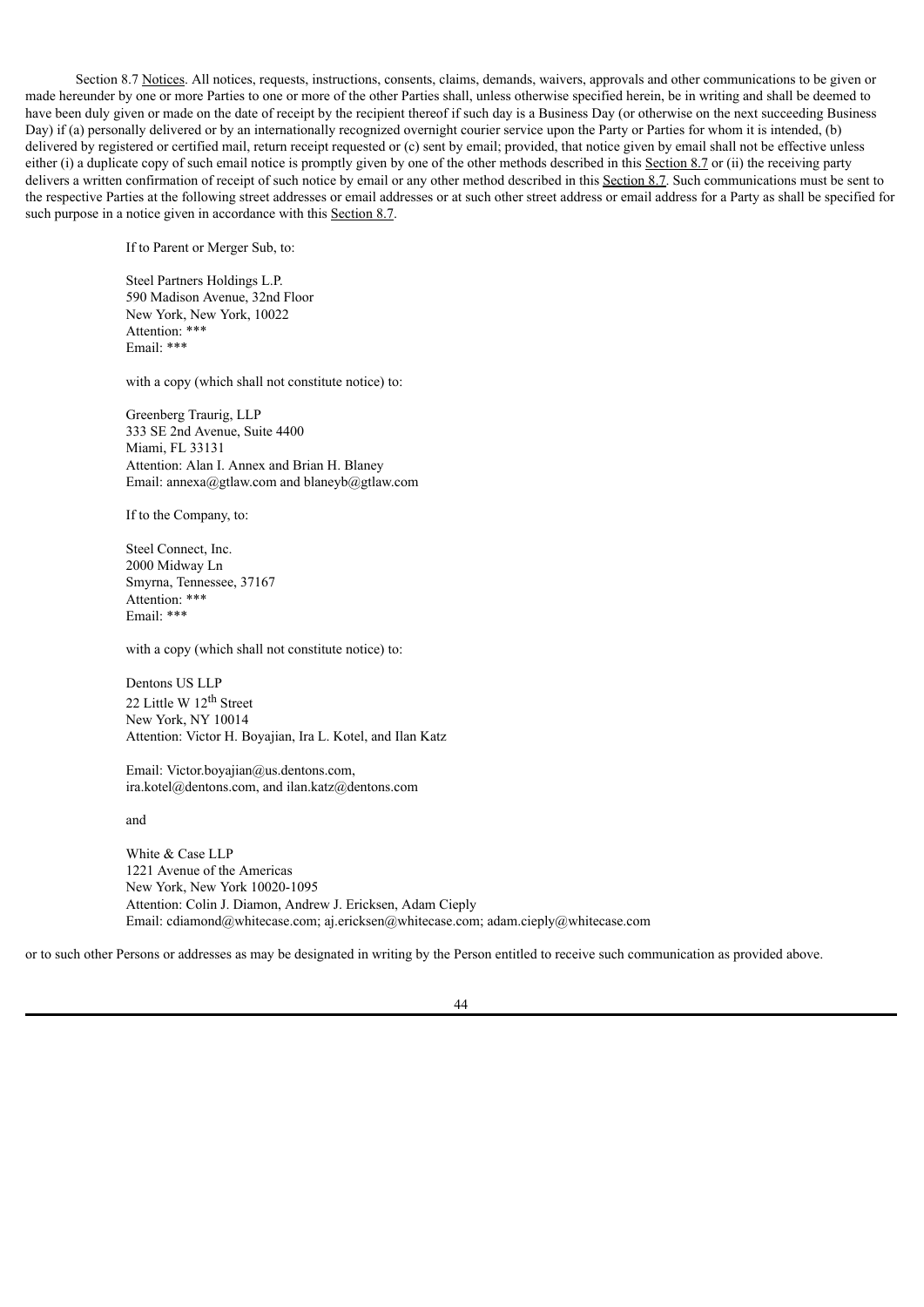Section 8.8 Entire Agreement. This Agreement (including exhibits to this Agreement) and the Company Disclosure Letter constitute the entire agreement and supersede all other prior agreements, understandings, representations and warranties, both written and oral, among the Parties with respect to the subject matter of this Agreement. No representation, warranty, inducement, promise, understanding or condition not set forth in this Agreement has been made or relied upon by any of the Parties.

Section 8.9 No Third-Party Beneficiaries. This Agreement is not intended to confer upon any Person other than the Parties any rights or remedies; provided, however, that, notwithstanding the foregoing, the Indemnified Persons are intended third-party beneficiaries of, and may enforce, Section 5.11.

Section 8.10 Severability. To the fullest extent permitted by applicable Laws, the provisions of this Agreement shall be deemed severable and the invalidity or unenforceability of any provision shall not affect the validity or enforceability or the other provisions of this Agreement. If any provision of this Agreement, or the application of that provision to any Person or any circumstance, is invalid or unenforceable, (a) a suitable and equitable provision shall be substituted for that provision in order to carry out, so far as may be valid and enforceable, the intent and purpose of the invalid or unenforceable provision and (b) the remainder of this Agreement and the application of the provision to other persons or circumstances shall not be affected by such invalidity or unenforceability, nor shall such invalidity or unenforceability affect the validity or enforceability of the provision, or the application of that provision, in any other jurisdiction.

Section 8.11 Rules of Construction. The Parties have been represented by counsel during the negotiation and execution of this Agreement and waive the application of any Laws or rule of construction providing that ambiguities in any, agreement or other document shall be construed against the Party drafting such agreement or other document to the fullest extent permitted by applicable Laws.

Section 8.12 Assignment. This Agreement shall not be assignable by operation of law or otherwise, except that Parent may designate, by written notice to the Company, a Subsidiary that is wholly-owned by Parent to be merged with and into the Company in lieu of Merger Sub, in which event all references in this Agreement to Merger Sub shall, to the fullest extent permitted by applicable Laws, be deemed references to such Subsidiary, and in that case, all representations and warranties made in this Agreement with respect to Merger Sub as of the date of this Agreement shall be deemed representations and warranties made with respect to such Subsidiary as of the date of such designation. Any purported assignment in violation of this Section 8.12 shall be null and void.

Section 8.13 Remedies. Except as otherwise provided in this Agreement, any and all remedies expressly conferred upon a Party shall be cumulative with and not exclusive of any other remedy contained in this Agreement, at law or in equity and the exercise by a Party of any one remedy shall not preclude the exercise of any other remedy.

Section 8.14 Specific Performance. The Parties acknowledge and agree that (a) irreparable damage would occur in the event that any of the provisions of this Agreement were not performed in accordance with their specific terms or were otherwise breached and (b) monetary damages would both be incalculable and an insufficient remedy for such failure or breach. It is accordingly agreed that, in addition to any other remedy they are entitled to at law or in equity, each of the Parties shall, to the fullest extent permitted by applicable Laws, be entitled to specific performance and the issuance of immediate injunctive and other equitable relief to prevent breaches of this Agreement and to specifically enforce the terms and provisions hereof in the Courts, without the necessity of proving the inadequacy of money damages as a remedy, and, to the fullest extent permitted by applicable Laws, the Parties further waive any requirement for the securing or posting of any bond in connection with the obtaining of any such injunctive or other equitable relief, this being in addition to any other remedy to which the Parties are entitled at Law or in equity. Each of the Parties further agrees, to the fullest extent permitted by applicable Laws, that in the event of any action for specific performance in respect of such breach or violation, it will not assert the defense that a remedy at law would be adequate or that the consideration reflected in this Agreement was inadequate or that the terms of this Agreement were not just and reasonable.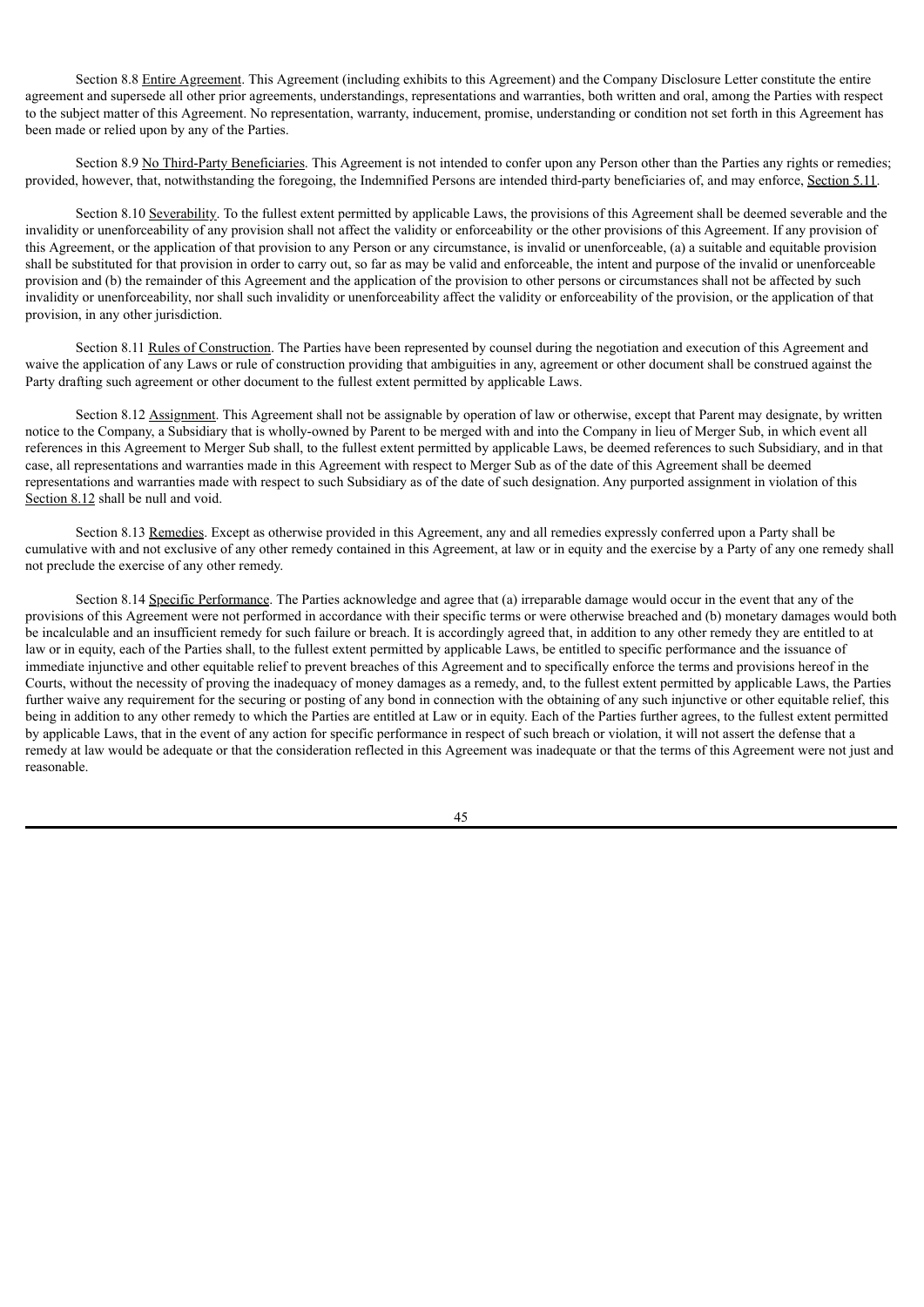Section 8.15 Counterparts; Effectiveness. To the fullest extent permitted by applicable Laws, this Agreement and any document or certificate contemplated by this Agreement may be executed and delivered, including by e-mail of an attachment in Adobe Portable Document Format or other file format based on common standards ("Electronic Delivery"), in any number of counterparts, and in separate counterparts, each of which when executed and delivered shall be deemed to be an original but all of which taken together shall constitute one and the same agreement. Any such counterpart, to the extent delivered using Electronic Delivery shall be treated in all manner and respects as an original executed counterpart and shall be considered to have the same binding legal effect as if it were the original signed version thereof delivered in-person. To the fullest extent permitted by applicable Laws, none of the Parties shall raise the use of Electronic Delivery to deliver a signature or the fact that any signature or this Agreement or any document or certificate contemplated by this Agreement was transmitted or communicated through the use of Electronic Delivery as a defense to the formation of a contract, and each forever waives any such defense, except to the extent that such defense relates to lack of authenticity. This Agreement shall become effective when each Party shall have received counterparts signed by all of the other Parties.

Section 8.16 Special Committee. Notwithstanding anything to the contrary set forth in this Agreement (but subject to the provisions of this Section 8.16), until the Effective Time, (a) the Company may take the following actions only with the prior approval or recommendation of the Special Committee: (i) amending, restating, modifying or otherwise changing any provision of this Agreement; (ii) waiving any right under this Agreement or extending the time for the performance of any obligation of Parent or Merger Sub under this Agreement; (iii) terminating this Agreement; (iv) taking any action under this Agreement that expressly requires the approval of the Special Committee; (v) making any decision or determination, or taking any action under or with respect to this Agreement or the transactions contemplated hereby, that would reasonably be expected to be, or is required to be, approved, authorized, ratified or adopted by the Company Board; (vi) granting any approval or consent for, or agreement to, any item for which the approval, consent or agreement of the Company is required under this Agreement; and (vii) agreeing to do any of the foregoing and (b) no decision or determination shall be made, or action taken, by the Company or by the Company Board under or with respect to this Agreement or the Transactions without first obtaining the approval of the Special Committee. For the avoidance of doubt, (A) any requirement of the Company or the Company Board to obtain the approval of the Special Committee pursuant to this Section 8.16 shall not, and shall not be deemed to, modify or otherwise affect any rights of the Company, or any obligations of the Company to Parent or Merger Sub set forth in this Agreement and (B) in no event shall the Special Committee have the right, power or authority to cause the Company to take any action or matter (other than the election of directors) expressly required by the DGCL to be submitted to the Company's stockholders for approval.

(Signature Page Follows)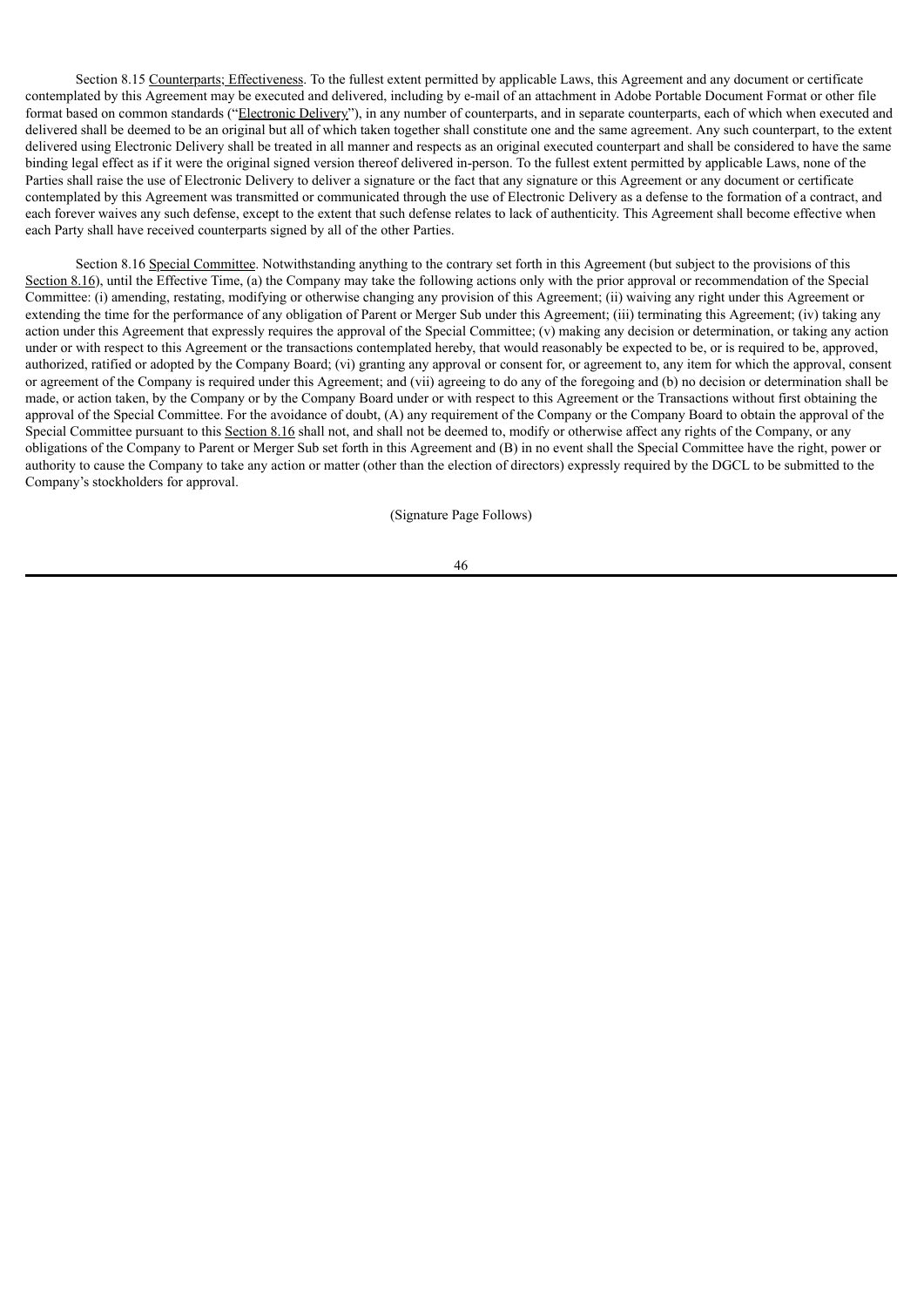IN WITNESS WHEREOF, this Agreement has been duly executed and delivered by the duly authorized officers of the Parties as of the date first written above.

# STEEL PARTNERS HOLDINGS L.P.

By: Steel Partners Holdings GP Inc., its general partner

By: /s/ Jack L. Howard

Name: Jack L. Howard Title: President

SP MERGER SUB, INC.

By: /s/ Gordon A. Walker Name: Gordon A. Walker Title: President

STEEL CONNECT, INC.

By: /s/ Jason Wong

Name: Jason Wong Title: Chief Financial Officer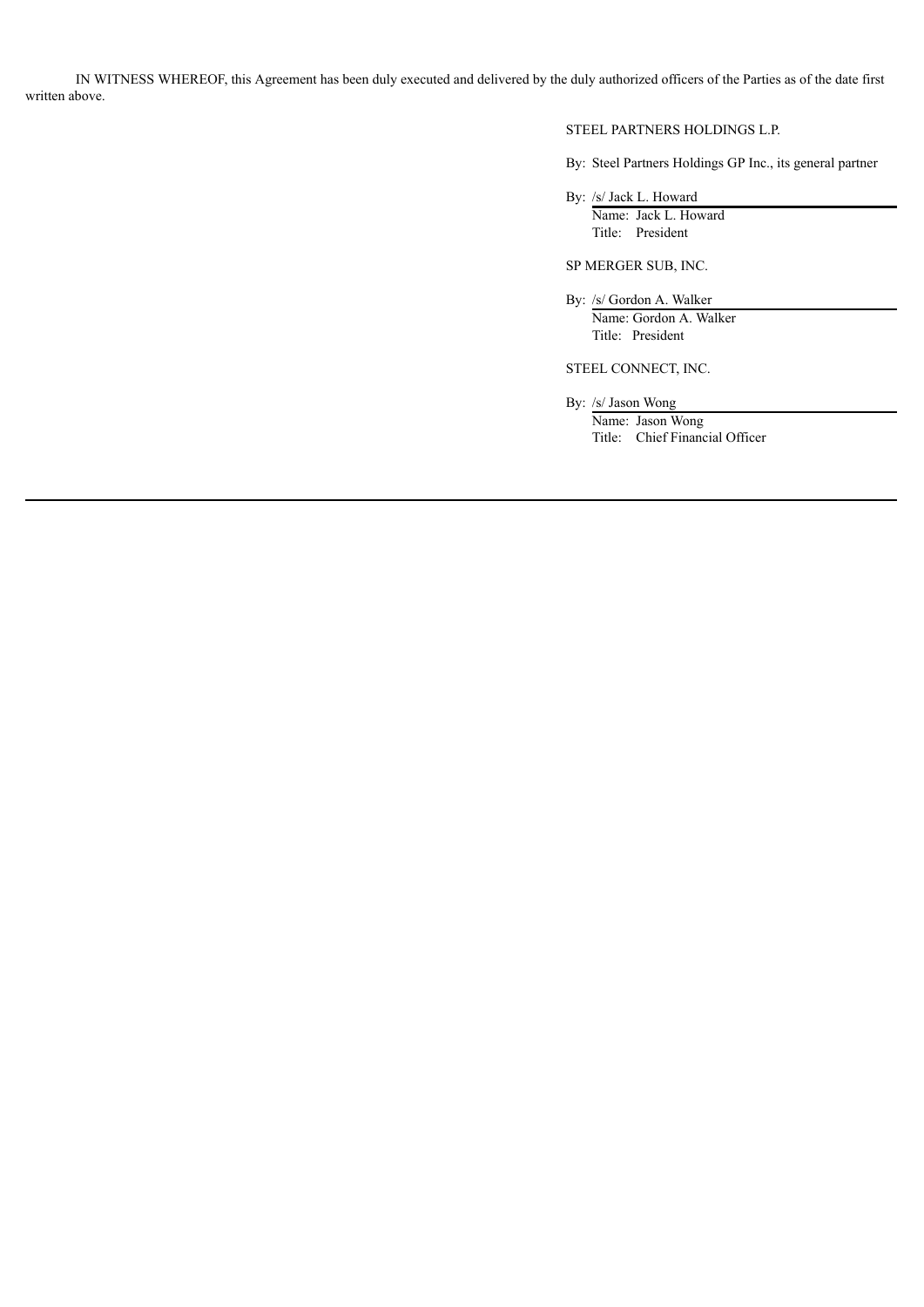#### **CERTIFICATE OF AMENDMENT**

**OF**

#### **RESTATED CERTIFICATE OF INCORPORATION**

#### **OF**

### **STEEL CONNECT, INC.**

Steel Connect, Inc. (hereinafter called the "**Corporation**"), a corporation organized and existing under and by virtue of the General Corporation Law of the State of Delaware, does hereby certify as follows:

1. The Restated Certificate of Incorporation of the Corporation, as amended, is hereby amended by inserting the following new subparagraph (c) to Section 15 of the Certificate of Designations, Preferences and Rights of the Series C Convertible Preferred Stock of the Corporation filed with the Secretary of State of the State of Delaware on December 15, 2017:

"(c) Reference is hereby made to that certain Agreement and Plan of Merger, by and among Steel Partners Holdings L.P., SP Merger Sub, Inc. and the Corporation (as amended, the "**Merger Agreement**"). Notwithstanding anything to the contrary in this Certificate of Designations, the term "Liquidation Event" as such term is defined in and used in this Certificate of Designations shall not include, nor be deemed to include, the Merger Agreement, the Merger (as defined in the Merger Agreement and hereinafter, the "Merger") or the other transactions contemplated by the Merger Agreement, such that (i) at the Effective Time (as defined in the Merger Agreement and hereinafter, the "**Effective Time**"), by virtue of the Merger, each share of Series C Preferred Stock issued and outstanding immediately prior to the Effective Time shall remain outstanding as provided by the Merger Agreement, (ii) no written notice of the Merger Agreement, the Merger or the other transactions contemplated by the Merger Agreement shall be required to be provided to the Holders pursuant to Section  $6(\rho)$ , (iii) no cash distributions shall be made (or be required to be made) to the Holders prior to, upon or immediately following completion of the Merger or the other transactions contemplated by the Merger Agreement and no such closing shall be postponed or cancelled, in each case, pursuant to Section  $6(f)$ , (iv) the prior affirmative vote or prior consent of the Majority Holders, voting or consenting separately as a single class, shall not be required by Section  $6(g)$  or Section  $14(b)(ii)$  and (v) no adjustment shall be made pursuant to Section  $7(f)$ ; provided, however, that nothing in this Section  $15(c)$  shall eliminate, restrict or impair the rights of the Holders provided by Section 13, including, without limitation, the right of the Holders to vote on all matters as to which holders of Common Stock shall be entitled to vote, in the same manner and with the same effect as such holders of Common Stock, voting together with the holders of Common Stock as one class (including, without limitation, with respect to any matter relating to the Merger Agreement, the Merger or the other transactions contemplated by the Merger Agreement, any amendment of the Certificate of Incorporation, any increase or decrease in the number of authorized shares of Common Stock of the Corporation or any other matter subject to the vote or consent of the holders of Common Stock)."

2. The foregoing amendment was duly adopted in accordance with the provisions of Section 242 of the General Corporation Law of the State of Delaware.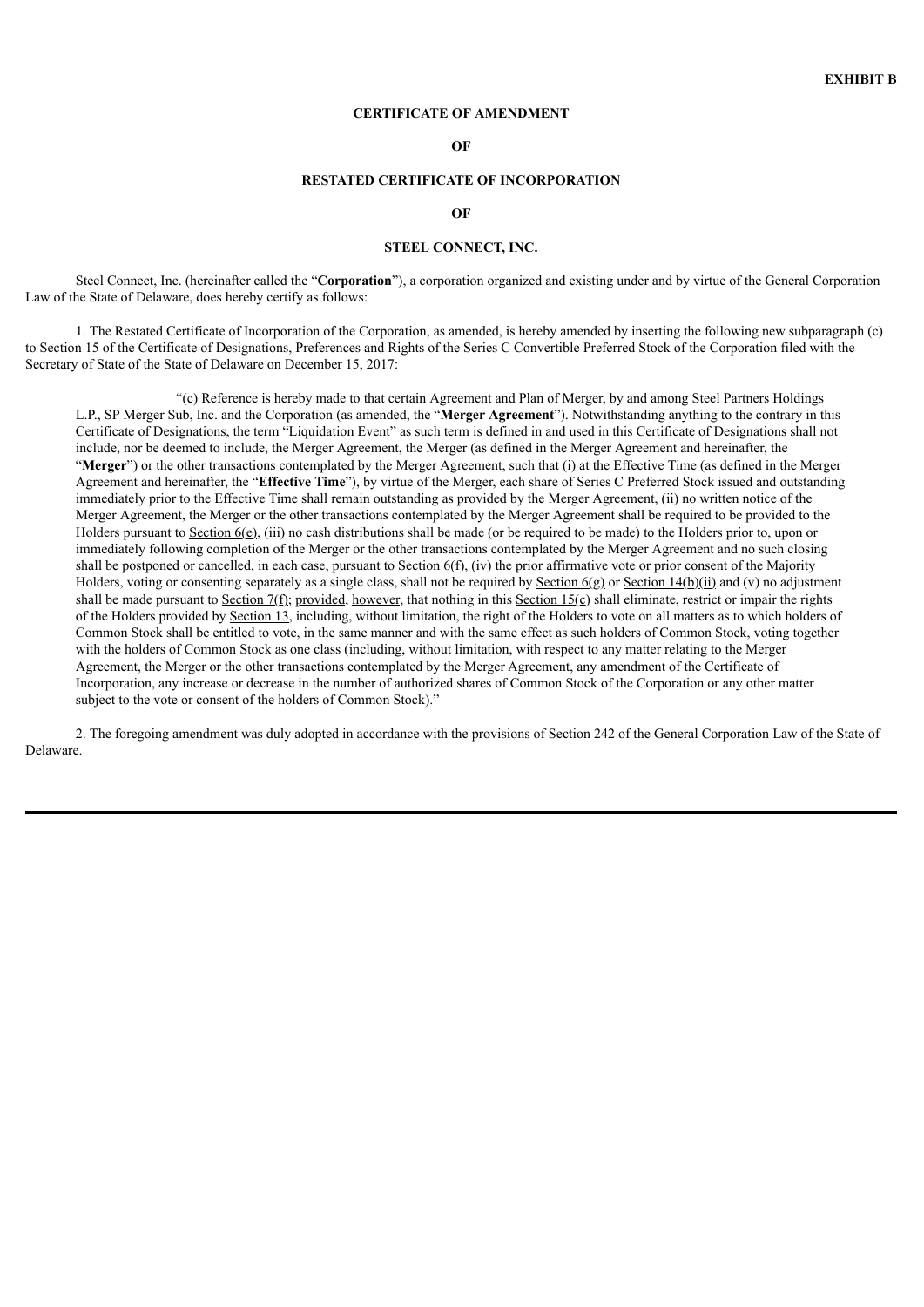STEEL CONNECT, INC.

By: Name:

Title: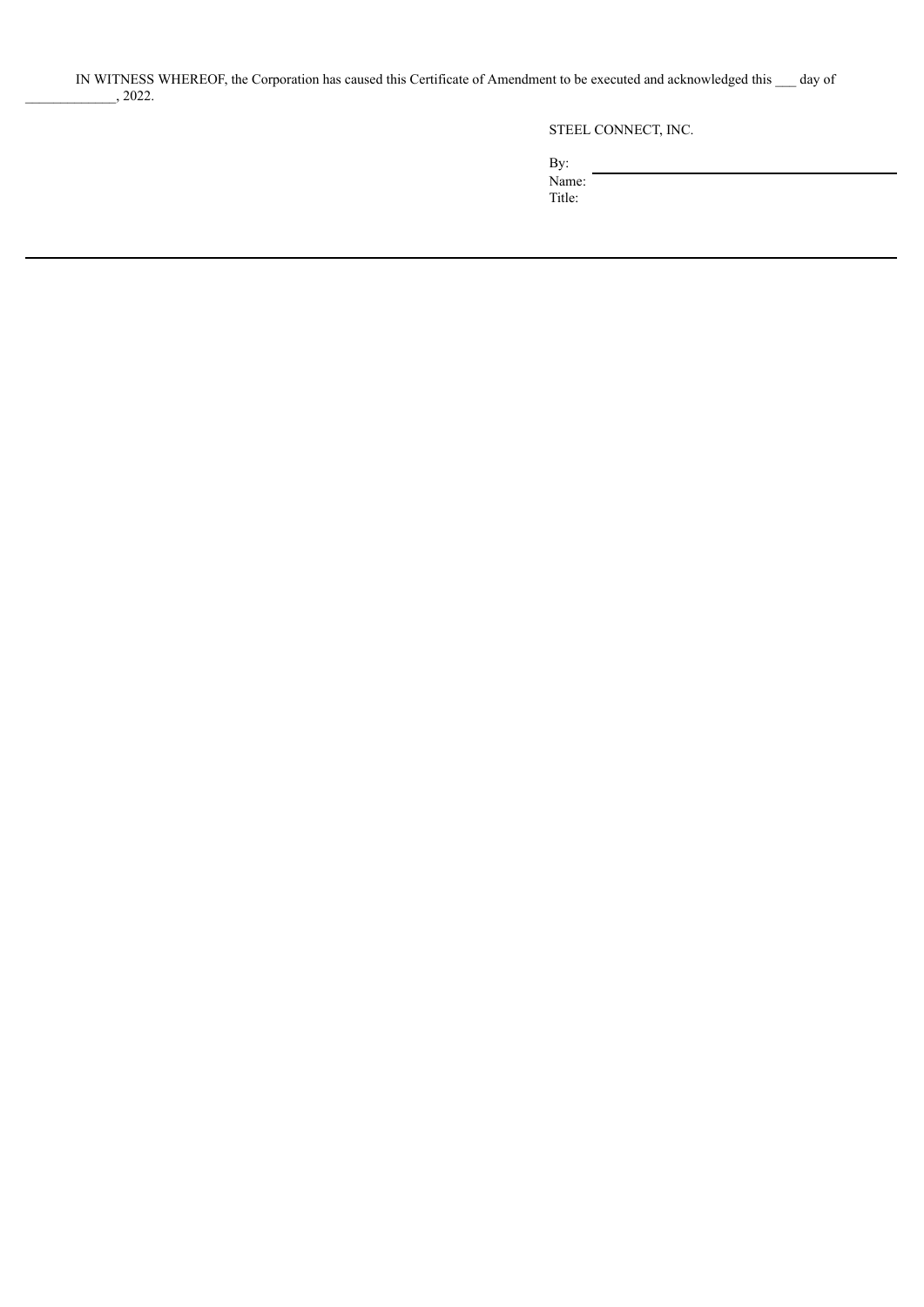## **VOTING AND SUPPORT AGREEMENT**

This VOTING AND SUPPORT AGREEMENT (this "Agreement") is entered into as of June 12, 2022, by and among Steel Connect, Inc., a Delaware corporation (the "Company"), Steel Partners Holdings L.P., a Delaware limited partnership ("Parent"), Handy & Harman Ltd., a Delaware corporation ("Handy"), WHX CS Corp., a Delaware corporation ("WHX"), Steel Partners, Ltd., a Delaware corporation ("SPL"), SPH Group LLC, a Delaware limited liability company ("SPH"), SPH Group Holdings LLC, a Delaware limited liability company ("SPH Holdings"), Steel Partners Holdings GP Inc., a Delaware corporation ("GP"), Steel Excel Inc., a Delaware corporation ("SXL"), Warren G. Lichtenstein, an individual ("Lichtenstein"), and Jack L. Howard, an individual ("Howard", and together with Handy, WHX, SPL, SPH, SPH Holdings, GP, SXL and Lichtenstein, the "Stockholders" and each a "Stockholder").

WHEREAS, Parent, SP Merger Sub, Inc., a Delaware corporation and a direct wholly-owned subsidiary of Parent ("Merger Sub"), and the Company have, concurrently with the execution of this Agreement, entered into an Agreement and Plan of Merger, dated as of the date hereof (as may be amended, supplemented or otherwise modified from time to time in accordance with its terms, the "Merger Agreement"), which provides, among other things, for the merger of Merger Sub with and into the Company, with the Company continuing as the surviving corporation and a subsidiary of Parent (the "Merger"), upon the terms and subject to the conditions set forth in the Merger Agreement;

WHEREAS, as of the date hereof, each of the Stockholders is the record owner and/or Beneficial Owner of the number of outstanding shares of Common Stock as set forth in Amendment No. 28 to the Schedule 13D filed by the Stockholders with the U.S. Securities and Exchange Commission on June 1, 2022 (the "Schedule 13D/A"), which is incorporated herein by reference;

WHEREAS, as a condition and inducement to the willingness of the Company to enter into the Merger Agreement and consummate the transactions contemplated thereby, including the Merger, the Company has required that each Stockholder agree, and each Stockholder has agreed, upon the terms and subject to the conditions set forth herein, to enter into this Agreement and abide by the covenants and obligations set forth herein; and

WHEREAS, each Stockholder acknowledges that Parent, the Company and Merger Sub are entering into the Merger Agreement in reliance on the representations, warranties, covenants and other agreements of each Stockholder set forth in this Agreement.

NOW, THEREFORE, in consideration of the foregoing, the mutual covenants and agreements set forth herein, and other good and valuable consideration, the receipt and sufficiency of which is hereby acknowledged, the parties hereto agree as follows:

# **ARTICLE I**

# **DEFINED TERMS**

**Section 1.1 Defined Terms**. The following terms, as used in this Agreement, shall have the meanings set forth below. Terms used but not otherwise defined herein shall have the meanings ascribed thereto in the Merger Agreement.

(a) "Additional Shares" means, with respect to each Stockholder, the Common Stock, Preferred Stock or other voting capital stock of the Company that such Stockholder acquires Beneficial Ownership of after the date of this Agreement.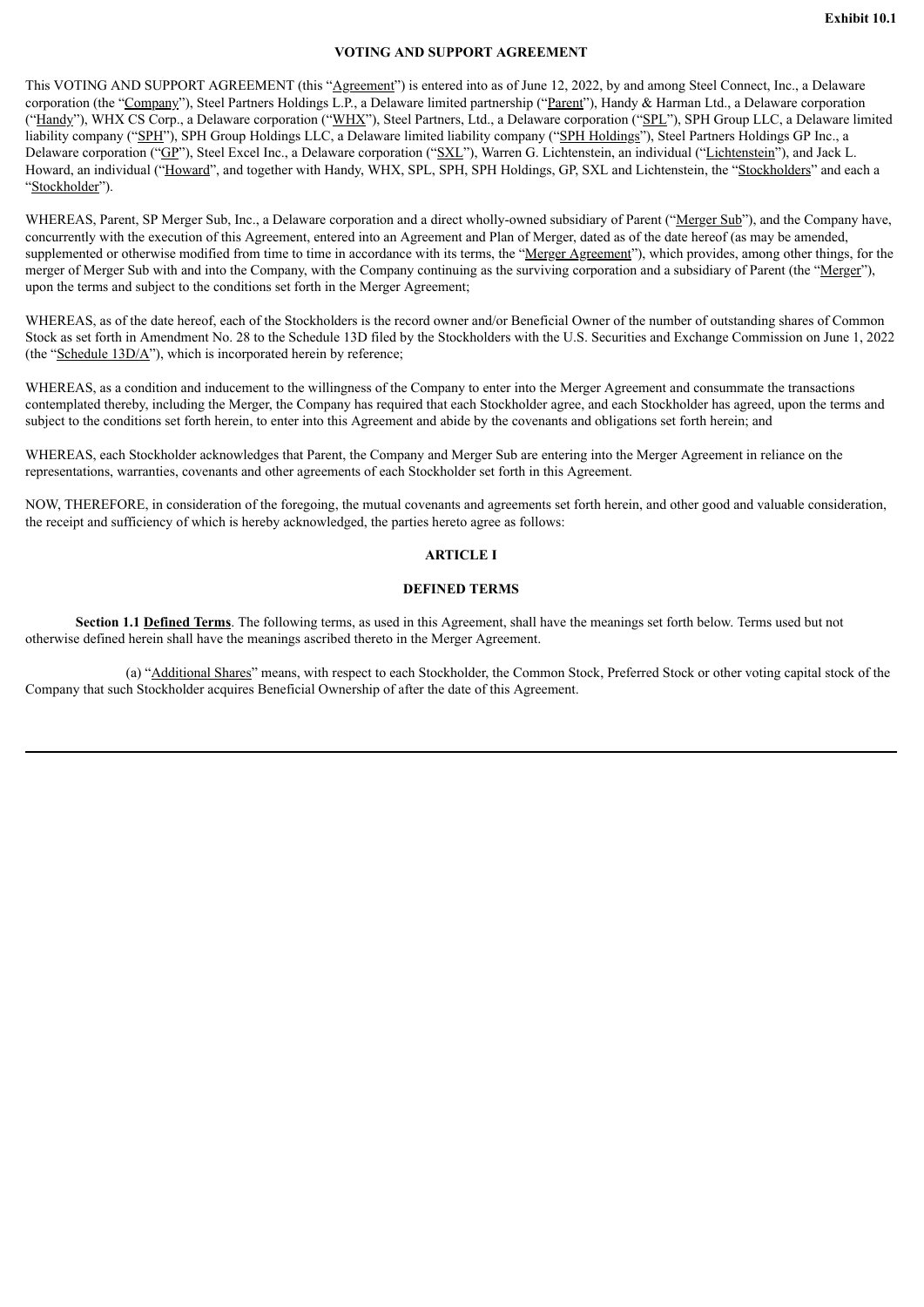(b) "Beneficial Ownership" by a person of any security includes ownership by any person who, directly or indirectly, through any Contract, arrangement, understanding, relationship or otherwise (whether or not in writing), has or shares: (i) voting power which includes the power to vote, or to direct the voting of, such security; and/or (ii) investment power which includes the power to dispose, or to direct the disposition, of such security; and shall otherwise be interpreted in accordance with the term "beneficial ownership" as defined in Rule 13d-3 adopted by the SEC under the Exchange Act. Without duplicative counting of the same securities by the same holder, securities Beneficially Owned by a person will include securities Beneficially Owned by all Affiliates of such person and all other persons with whom such person would constitute a "group" within the meaning of Section 13(d) of the Exchange Act. The terms "Beneficially Own," "Beneficially Owned" and "Beneficial Owner" shall have correlative meanings.

(c) "Common Stock" means the shares of common stock, par value \$0.01 per share, of the Company, and will also include for purposes of this Agreement all shares or other voting securities into which shares of Common Stock or such other shares or voting securities may be reclassified, sub-divided, consolidated or converted and any rights and benefits arising therefrom, including any dividends or distributions of securities which may be declared in respect of the shares of common stock and entitled to vote in respect of the matters contemplated by Article II.

- (d) "Contemplated Transactions" shall have the meaning set forth in Section  $2.1(a)$ .
- (e) "Covered Securities" means the Existing Shares and any Additional Shares.

(f) "Existing Shares" means, with respect to each Stockholder, the shares of Common Stock and/or Preferred Stock Beneficially Owned by such Stockholder on the date hereof as listed the Schedule 13D/A.

(g) "Preferred Stock" means the shares of Series C preferred stock, par value \$0.01 per share, of the Company, and will also include for purposes of this Agreement all shares or other voting securities into which shares of Preferred Stock or such other shares or voting securities may be reclassified, sub-divided, consolidated or converted and any rights and benefits arising therefrom, including any dividends or distributions of securities which may be declared in respect of the shares of preferred stock and entitled to vote in respect of the matters contemplated by Article II.

(h) "Transfer" means, directly or indirectly, to (i) issue, sell, short, transfer, offer, exchange, assign, pledge, encumber, subject to an Encumbrance, hypothecate or otherwise dispose of (by merger, by tendering into any tender or exchange offer, by testamentary disposition, by operation of law or otherwise), either voluntarily or involuntarily, any Covered Securities; (ii) enter into any Contract, option or other agreement with respect to any transactions described in clause (i); or (iii) enter into any swap, hedge, derivative or other arrangement that transfers to another, in whole or in part, any of the economic consequences of ownership of the Covered Securities, whether settled by delivery of Covered Securities, other securities, in cash or otherwise. For purposes of this Agreement, the term "Transfer" shall include the transfer (including by way of sale, disposition, operation of law (including by merger) or any other means) of an Affiliate of any Stockholder or any Stockholder's interest in an Affiliate which Beneficially Owns any Covered Securities. The terms "Transferring", "Transferee", "Transferred" or similar words shall have correlative meanings to Transfer.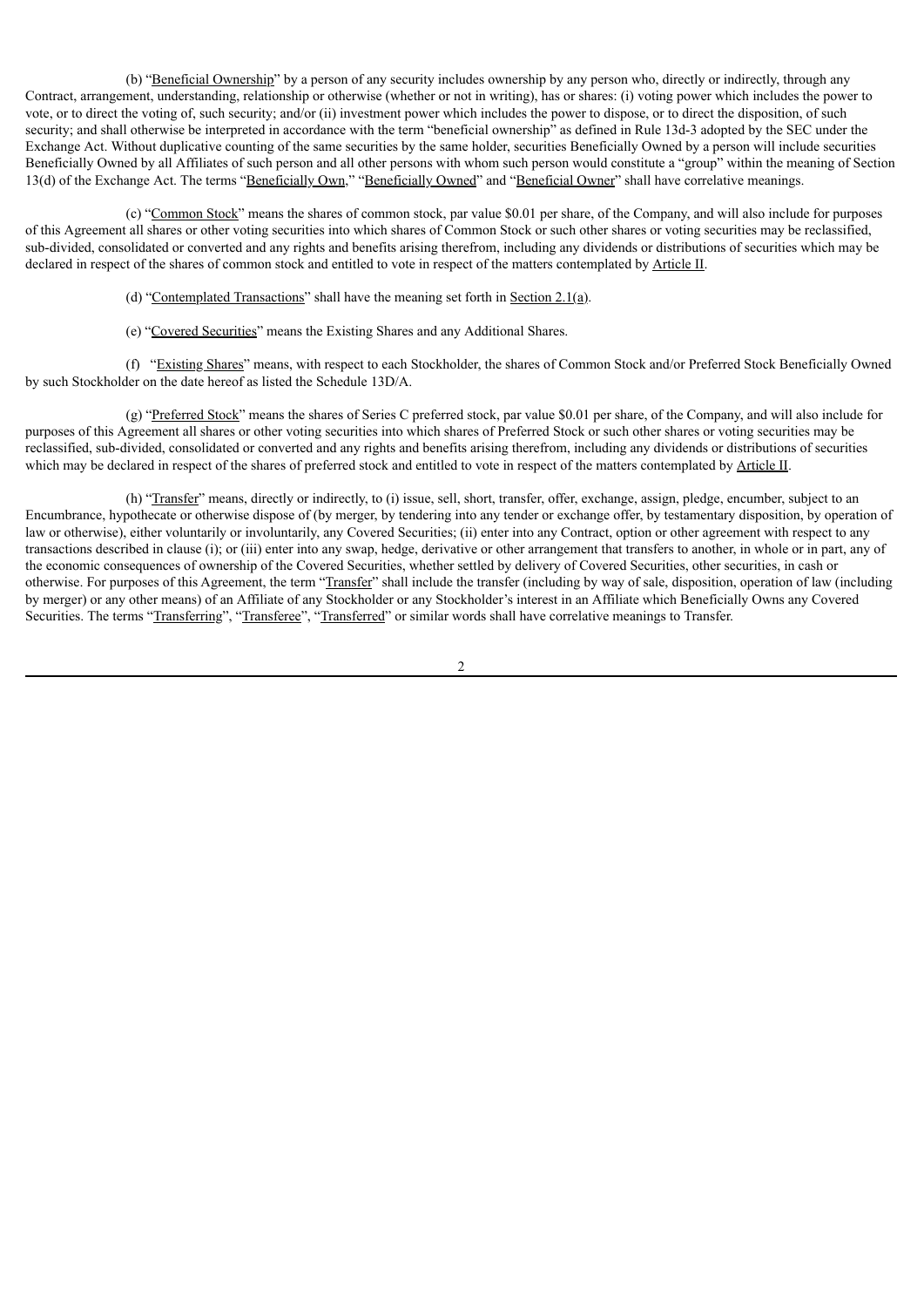## **ARTICLE II**

#### **VOTING; GRANT AND APPOINTMENT OF PROXY**

**Section 2.1 Voting**. From and after the date hereof until the Expiration Time (as defined herein), each Stockholder irrevocably and unconditionally hereby agrees that at the Company Meeting or any other annual or special meeting of the stockholders of the Company, however called, including any adjournment, recess or postponement thereof, or in connection with any written consent of the Company's stockholders and in any other circumstance upon which a vote, consent or approval of all or some of the stockholders of the Company is sought, in each case, with respect to which any of the matters described in clauses (a) through (e) of this Section 2.1 is to be considered, each Stockholder shall, and shall cause any holder of record of its Covered Securities to, unless the Board or any Independent Committee has made a Change in Recommendation that has not been rescinded or otherwise withdrawn, (i) appear, in person or by proxy, at each such meeting or cause its representative(s) to appear at such meeting or otherwise cause its Covered Securities to be counted as present thereat for purposes of determining whether a quorum is present and respond to each request by the Company for written consent, if any, and (ii) vote or cause to be voted, in person or by proxy, or deliver or cause to be delivered a written consent covering, all of such Stockholder's Covered Securities:

(a) in favor of the adoption and approval of the Merger Agreement, and the other transactions contemplated thereby, including the Merger (the "Contemplated Transactions");

(b) in favor of any Alternative Acquisition Agreement approved by the Company Board (acting on the recommendation of the Special Committee, or the Special Committee in accordance with the provisions of Section 5.4(d)(ii) of the Merger Agreement;

(c) against any action, proposal, agreement or transaction that is intended, that could reasonably be expected, or the effect of which could reasonably be expected, to change in any manner the voting rights of any class of shares of the Company or materially impede, interfere with, delay, postpone, frustrate, discourage or adversely affect the timely consummation of the Contemplated Transactions or any Alternative Acquisition Agreement approved as described in Section 2.1(b), or the performance by such Stockholder of its obligations under this Agreement, including, without limitation: (i) any extraordinary corporate transaction, such as a merger, consolidation or other business combination involving the Company or any of its Subsidiaries (other than the Merger) unless such transaction is previously approved in writing by Parent; (ii) a sale, lease or transfer of a material amount of assets of the Company or any of its Subsidiaries (other than the Merger or any transactions contemplated by the Merger Agreement (or any Alternative Acquisition Agreement approved as described in Section 2.1(b))) or a reorganization, recapitalization or liquidation of the Company or any of its Subsidiaries that is prohibited by the Merger Agreement (or any Alternative Acquisition Agreement approved as described in Section 2.1(b)) unless such transaction is previously approved in writing by Parent; (iii) an election of new members to the Board, other than nominees to the Board who are serving as directors of the Company on the date of this Agreement, except if previously approved in writing by Parent; or (iv) any material change in the present capitalization or dividend policy of the Company or any amendment or other change to the Company's Certificate of Incorporation or Bylaws;

(d) against any action, proposal, transaction or agreement that could reasonably be expected to result in (i) a breach in any respect of any covenant, representation or warranty or any other obligation or agreement of the Company contained in the Merger Agreement (or in any Alternative Acquisition Agreement approved as described in Section 2.1(b)), or of any Stockholder contained in this Agreement or the Merger Agreement, or (ii) any of the conditions to the consummation of the Merger under the Merger Agreement (or the transactions contemplated by any Alternative Acquisition Agreement approved as described in Section 2.1(b)) not being fulfilled; and

(e) in favor of any other action, proposal, transaction or agreement necessary to consummate the Merger and the transactions contemplated by the Merger Agreement (or the transactions contemplated by any Alternative Acquisition Agreement approved as described in Section 2.1(b)).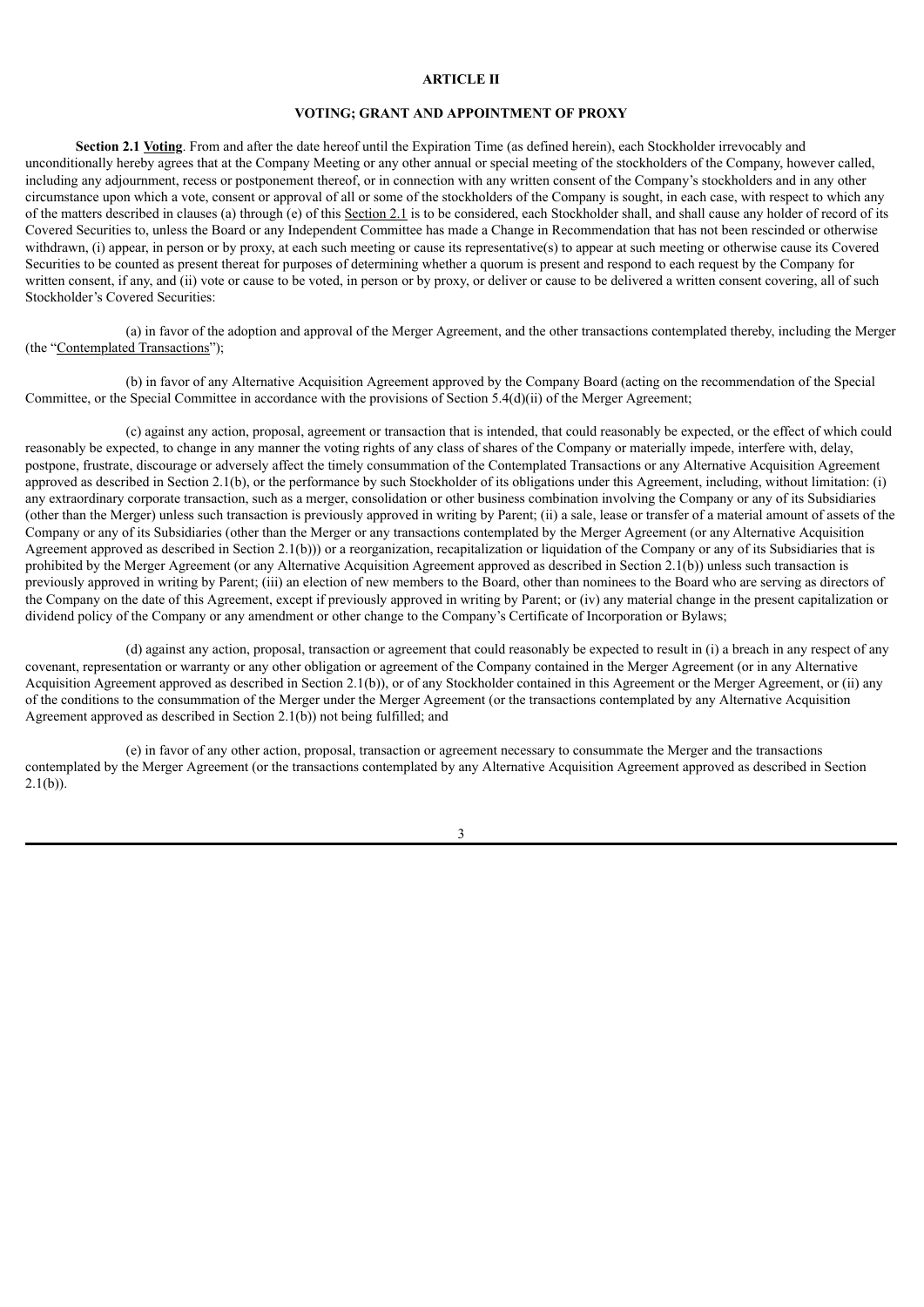#### **Section 2.2 Grant of Irrevocable Proxy; Appointment of Proxy.**

(a) Effective immediately upon the execution of the Merger Agreement and until the Expiration Time, each Stockholder hereby irrevocably and unconditionally grants a proxy to, and appoints, the Company, as its sole and exclusive proxies and attorney-in-fact (with full power of substitution and resubstitution), for and in such Stockholder's name, place and stead, to vote or cause to be voted (including by execution and delivery of proxies or acting by written consent, if applicable) the Covered Securities in accordance with Section 2.1 hereof at the Company Meeting or other annual or special meeting of the stockholders of the Company, however called, including any postponement or adjournment thereof, or in connection with any action sought to be taken by written consent of the stockholders of the Company without a meeting.

(b) Each Stockholder represents that any proxies heretofore given in respect of such Stockholder's Covered Securities, if any, are revocable, and hereby revokes all such proxies.

(c) Each Stockholder affirms that the irrevocable proxy and power of attorney set forth in this Section 2.2 is given in connection with the execution of the Merger Agreement, and that such irrevocable proxy is given to secure the performance of the duties of such Stockholder under this Agreement and is granted in accordance with the provisions of Section 212 of the DGCL. Each Stockholder further (x) affirms that such irrevocable proxy is (i) coupled with an interest by reason of the Merger Agreement and, (ii) executed and intended to be (and is) irrevocable in accordance with the provisions of Section 212 of the DGCL prior to the Expiration Time and (y) ratifies and confirms all that the proxy holders appointed hereunder may lawfully do or cause to be done in compliance with the express terms hereof. If for any reason the proxy granted herein is not valid, then each Stockholder agrees to vote such Stockholder's Covered Securities in accordance with Section 2.1 hereof prior to the Expiration Time. The parties hereto agree that the foregoing is a voting agreement.

#### **Section 2.3 Restrictions on Transfers.**

(a) Each Stockholder hereby agrees that, from the date hereof until the Expiration Time, such Stockholder shall not, without the prior written consent of the Independent Committee, directly or indirectly, (i) Transfer (or cause or permit the Transfer of), either voluntarily or involuntarily, or enter into any Contract, option or other arrangement or understanding with respect to the Transfer of, any Covered Securities or any interest therein, including, without limitation, any swap transaction, option, warrant, forward purchase or sale transaction, futures transaction, cap transaction, floor transaction, collar transaction or any other similar transaction (including any option with respect to any such transaction) or combination of any such transactions, in each case involving any Covered Securities, (ii) deposit any Covered Securities into a voting trust or enter into a voting agreement or arrangement or grant any proxy or power of attorney with respect thereto that is inconsistent with this Agreement, (iii) convert or exchange, or take any action which would result in the conversion or exchange, of any Covered Securities, (iv) take any action that would make any representation or warranty of such Stockholder set forth in this Agreement untrue or incorrect or have the effect of preventing, disabling, or materially delaying such Stockholder from performing any of its obligations under this Agreement, or (v) agree (whether or not in writing) to take any of the actions referred to in the foregoing clauses (i), (ii) (iii) or (iv). Any purported Transfer in violation of this Section 2.3 shall be void and of no force or effect and each Stockholder acknowledges that the Company will not register or permit the registration of or otherwise facilitate or effect any such Transfer.

(b) This Agreement and the obligations hereunder shall attach to the Covered Securities and shall be binding upon any person to which legal or Beneficial Ownership shall pass, whether by operation of Law or otherwise, including, each Stockholder's successors or assigns. Each Stockholder covenants and agrees that it will not request that the Company register the Transfer (book-entry or otherwise) of any certificate or uncertificated interest representing any or all of the Covered Shares, unless such Transfer is made in compliance with this Agreement.

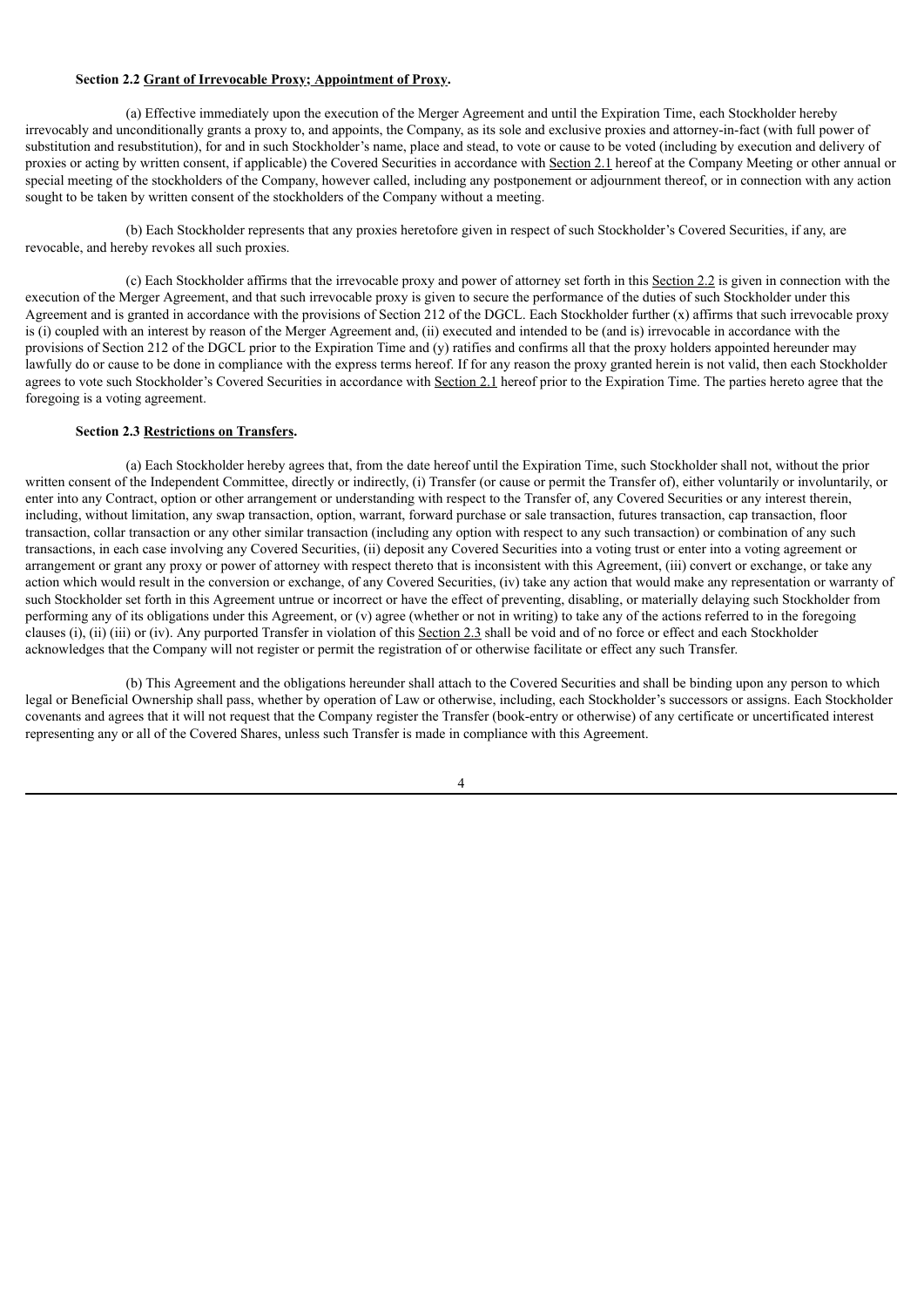## **ARTICLE III**

# **REPRESENTATIONS, WARRANTIES AND COVENANTS OF THE STOCKHOLDERS**

# **Section 3.1 Representations and Warranties**. Each Stockholder represents and warrants to the Company as of the date hereof:

(a) if not a natural person, such Stockholder is a corporation or limited liability company duly organized, validly existing and in good standing (to the extent the relevant jurisdiction recognizes such concept of good standing) under the laws of the jurisdiction of its incorporation and has the requisite corporate power and authority to own, lease and operate its properties and to carry on its business as it is now being conducted;

(b) such Stockholder has full legal right, power, capacity and authority to execute and deliver this Agreement, to perform such Stockholder's obligations hereunder and to consummate the transactions contemplated hereby;

(c) this Agreement has been duly executed and delivered by such Stockholder and the execution, delivery and performance of this Agreement by such Stockholder and the consummation of the transactions contemplated hereby have been duly authorized by all necessary action on the part of such Stockholder and no other actions or proceedings on the part of such Stockholder are necessary to authorize this Agreement or to consummate the transactions contemplated hereby;

(d) assuming due authorization, execution and delivery by the other parties hereto, this Agreement constitutes a legal, valid and binding agreement of such Stockholder, enforceable against such Stockholder in accordance with its terms, except as enforcement may be limited by the Bankruptcy and Equity Exceptions;

(e) (i) such Stockholder (A) is the Beneficial Owner of and, immediately prior to the Closing, will be the Beneficial Owner of, and has and will have good and valid title to, its Existing Shares, free and clear of Liens other than as created by this Agreement, and (B) owns, of record and/or Beneficially, or controls all of its Covered Securities; (ii) its Covered Securities are not subject to any voting trust agreement or other Contract to which such Stockholder is a party restricting or otherwise relating to the voting or Transfer of the Covered Securities other than this Agreement; (iii) such Stockholder has not Transferred any interest in any of its Covered Securities; (iv) as of the date hereof, other than the Existing Shares set forth in the Schedule 13D/A, such Stockholder does not Beneficially Own or own of record, any shares of Common Stock; and (v) such Stockholder has not appointed or granted any proxy or power of attorney that is still in effect with respect to any of the Existing Shares and with respect to any of the Covered Securities Beneficially Owned at all times through the Closing Date and with no limitations, qualifications or restrictions on such rights, except as contemplated by this Agreement;

(f) except for (i) the applicable requirements of the Exchange Act and (ii) as provided in the Merger Agreement, (A) no filing with, and no permit, authorization, consent or approval of, any Governmental Entity is necessary on the part of such Stockholder for the execution, delivery and performance of this Agreement by such Stockholder or the consummation by such Stockholder of the transactions contemplated by this Agreement and the Merger Agreement, and (B) neither the execution, delivery or performance of this Agreement by such Stockholder nor the consummation by such Stockholder of the transactions contemplated hereby, nor compliance by such Stockholder with any of the provisions hereof shall (1) if such Stockholder is an entity, conflict with or violate any provision of the organizational documents of such Stockholder, (2) result in any breach or violation of, or constitute a default (or an event which, with notice or lapse of time or both, would become a default) under, or give to others any rights of termination, amendment, acceleration or cancellation of, or result in the creation of any Encumbrance on property or assets of such Stockholder pursuant to any Contract to which such Stockholder is a party or by which such Stockholder or any property or asset of such Stockholder is bound or affected, or (3) violate any Law or Order applicable to such Stockholder or any of such Stockholder's properties or assets;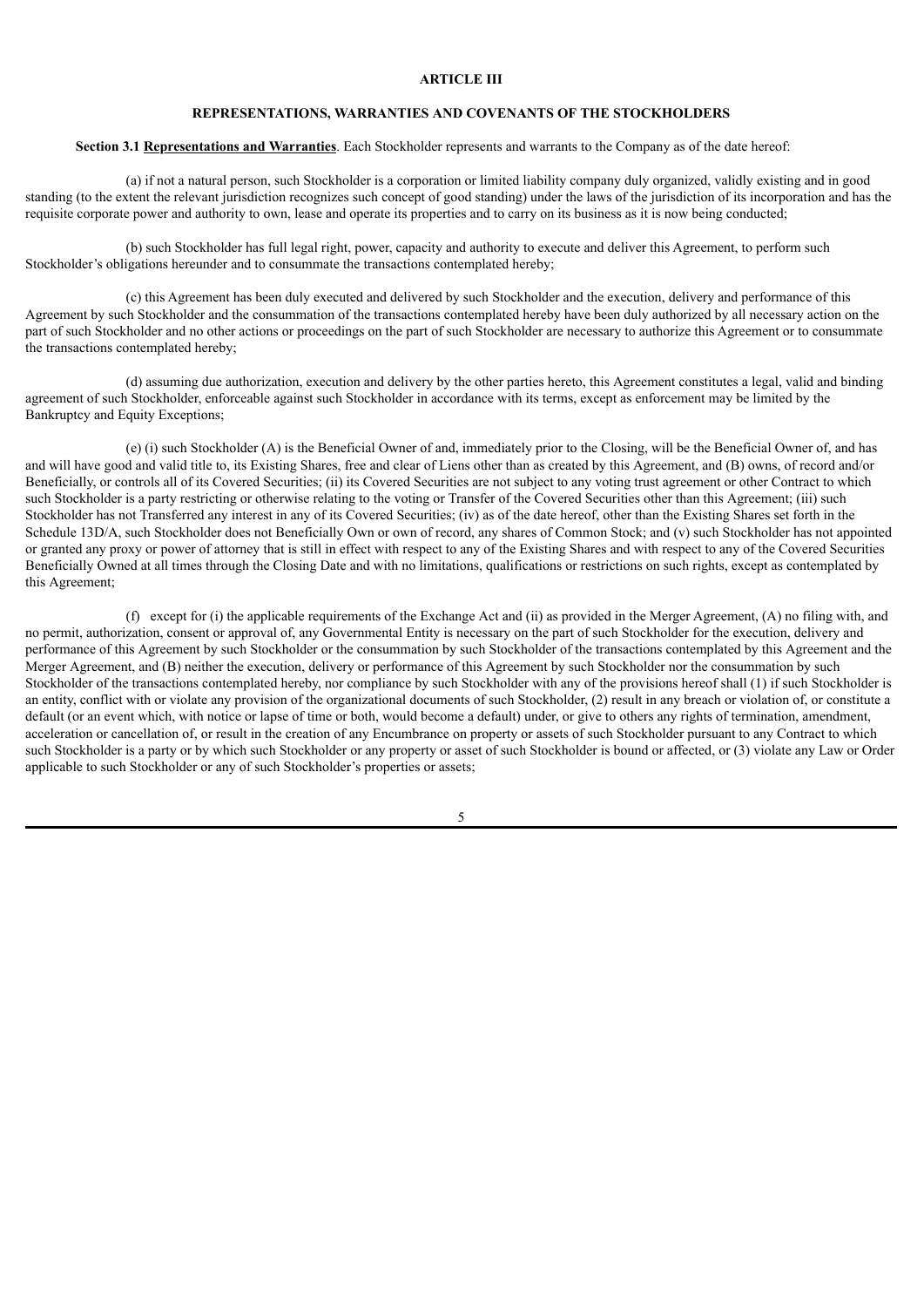(g) there is no Proceeding pending against such Stockholder or, to the knowledge of such Stockholder, any other Person or, to the knowledge of such Stockholder, threatened against such Stockholder or any other Person that restricts or prohibits (or, if successful, would, or could reasonably be expected to, restrict or prohibit) the performance by such Stockholder of its obligations under this Agreement or challenges the validity of this Agreement; and

(h) except for this Agreement, no Stockholder has taken any action that would constitute a breach hereof, make any representation or warranty of such Stockholder set forth in this Article III untrue or incorrect or have the effect of preventing or delaying or impeding the ability of such Stockholder from performing any of his, her or its obligations under this Agreement.

#### **Section 3.2 Other Covenants.** Each Stockholder hereby:

(a) agrees and covenants, prior to the Expiration Time, not to knowingly take any action, directly or indirectly, that could reasonably be expected to (i) result in a breach hereof, (ii) make any representation or warranty of such Stockholder contained herein untrue or incorrect or (iii) have the effect of preventing, delaying, impeding or interfering with or adversely affecting the ability of such Stockholder from performing any of its obligations under this Agreement;

(b) irrevocably waives, and agrees not to exercise, any rights of appraisal or any dissenters' rights under applicable Law at any time with respect to the Merger that such Stockholder may have with respect to any and all of such Stockholder's Covered Securities, whether held of record or Beneficially Owned (including any appraisal or dissenters' rights pursuant to Section 262 of the DGCL) prior to the Expiration Time; and

(c) agrees and covenants to (i) permit the Company to publish and disclose in any press release or in the Proxy Statement (including all documents and schedules filed with the SEC in accordance therewith) or other disclosure document required in connection with the Merger Agreement or the Contemplated Transactions, such Stockholder's identity and Beneficial Ownership of Covered Securities and the nature of such Stockholder's commitments, arrangements and understandings under this Agreement ("Stockholder Information") and (ii) cooperate with the Company in connection with such filings, including providing Stockholder Information requested by the Company and notifying the Company if and to the extent such Stockholder becomes aware that any such Stockholder Information is or shall have become false or misleading.

**Section 3.3 Stock Dividends, etc.** In the event of a reclassification, recapitalization, reorganization, stock split (including a reverse stock split) or combination, exchange or readjustment of shares or other similar transaction, or if any stock dividend, subdivision or distribution (including any dividend or distribution of securities convertible into or exchangeable for shares of Common Stock) is declared, in each case affecting the Covered Securities, the terms "Existing Shares," "Additional Shares" and "Covered Shares" shall be deemed to refer to and include such shares as well as all such stock dividends and distributions and any securities of the Company into which or for which any or all of such shares may be changed or exchanged or which are received in such transaction.

#### **ARTICLE IV**

#### **TERMINATION**

**Section 4.1 Termination**. This Agreement, and the obligations of the Stockholders hereunder (including, without limitation, Section 2.2 hereof), shall terminate and be of no further force or effect immediately upon the earliest to occur (the "Expiration Time") of (a) the Effective Time, (b) the later of the date of valid termination of (x) the Merger Agreement or (y) any Alternative Acquisition Agreement approved as described in Section 2.1(b), in accordance with its respective terms, and (c) at any time upon the written agreement of the Company (acting at the direction of the Special Committee) and Parent; provided, that, for the avoidance of doubt, to the extent the termination of the Merger Agreement is contested, no party shall be released from liability for violating the terms of this Agreement if a court of competent jurisdiction finally determines that the Merger Agreement had not, in fact, been validly terminated and, therefore, this Agreement had not been validly terminated. Notwithstanding the preceding sentence, this Article IV and Article V hereof shall survive any termination of this Agreement. Nothing in this Article IV shall relieve or otherwise limit any party's liability for any breach of this Agreement prior to the termination of this Agreement.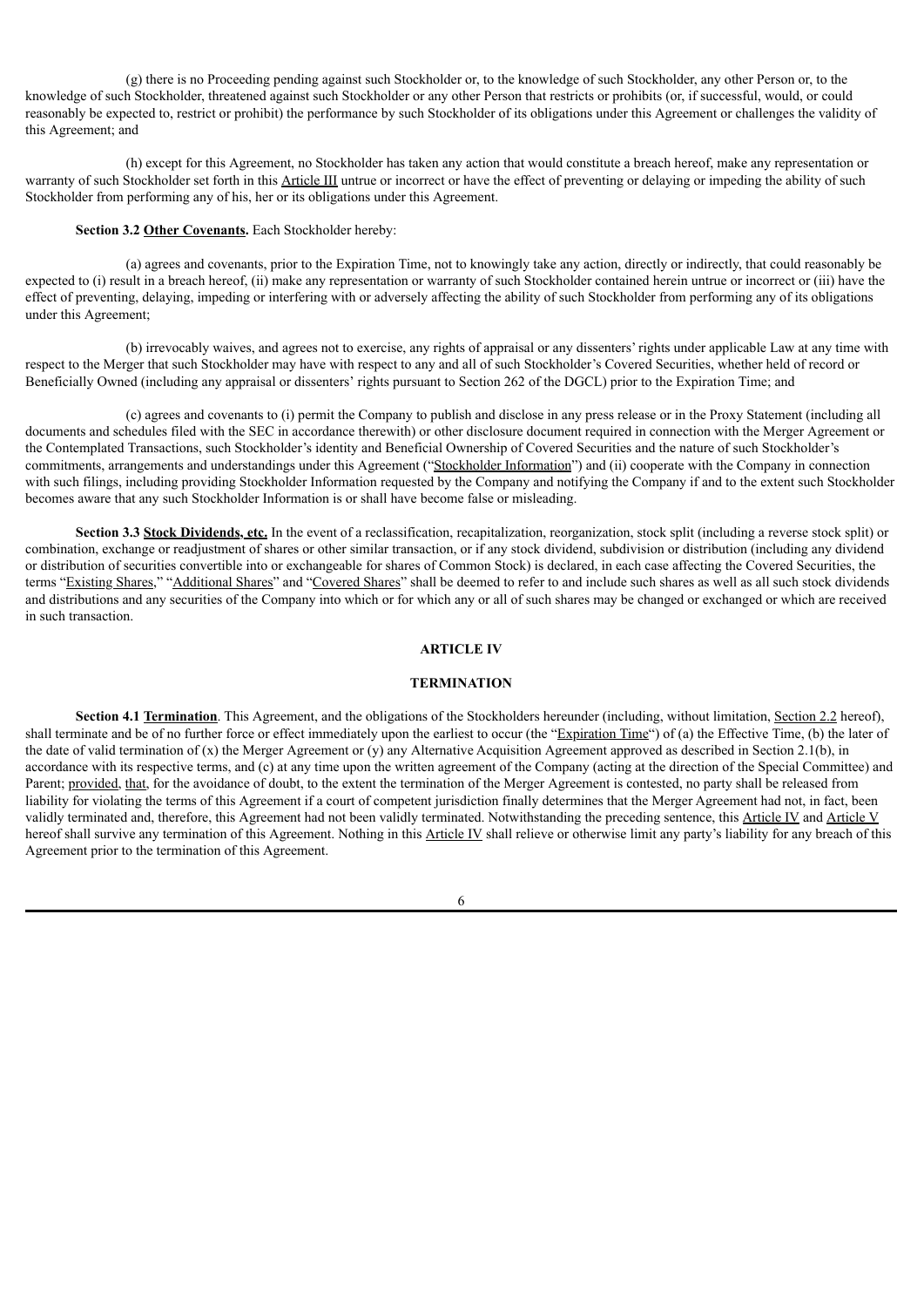#### **ARTICLE V**

#### **MISCELLANEOUS**

**Section 5.1 Notices**. All notices, requests and other communications to any party under, or otherwise in connection with, this Agreement shall be in writing and shall be deemed to have been duly given on the date of delivery (a) if delivered in person; (b) if transmitted by electronic mail ("e-mail") (but only if confirmation of receipt of such e-mail is requested and received; provided that each notice Party shall use reasonable best efforts to confirm receipt of any such email correspondence promptly upon receipt of such request); or (c) if transmitted by national overnight courier, in each case as addressed as follows (or at such other address for a party as shall be specified in a notice given in accordance with this Section 5.1):

(a) If to any Stockholder:

Steel Partners Holdings L.P. 590 Madison Avenue New York, New York 10022 Attention: \*\*\* Email: \*\*\*

with a copy (which shall not constitute notice) to:

Greenberg Traurig, LLP 333 SE 2nd Avenue, Suite 4400 Miami, FL 33131 Attention: Alan I. Annex and Brian H. Blaney Email: annexa@gtlaw.com and blaneyb@gtlaw.com

(b) If to the Company:

Steel Connect, Inc. 2000 Midway Lane Smyrna, Tennessee, 37167 Attention: \*\*\* Email: \*\*\*

With a copy to (which shall not constitute notice):

Dentons US LLP 22 Little West 12th Street New York, New York 10014 Attention: Victor H. Boyajian, Ira L. Kotel, and Ilan Katz Email: Victor.boyajian@us.dentons.com; ira.kotel@dentons.com; and ilan.katz@dentons.com

And

White & Case LLP 1221 Avenue of the Americas New York, New York 10020-1095 Attention: Colin J. Diamond, Andrew J. Ericksen, Adam Cieply Email: cdiamond@whitecase.com; aj.ericksen@whitecase.com; and adam.cieply@whitecase.com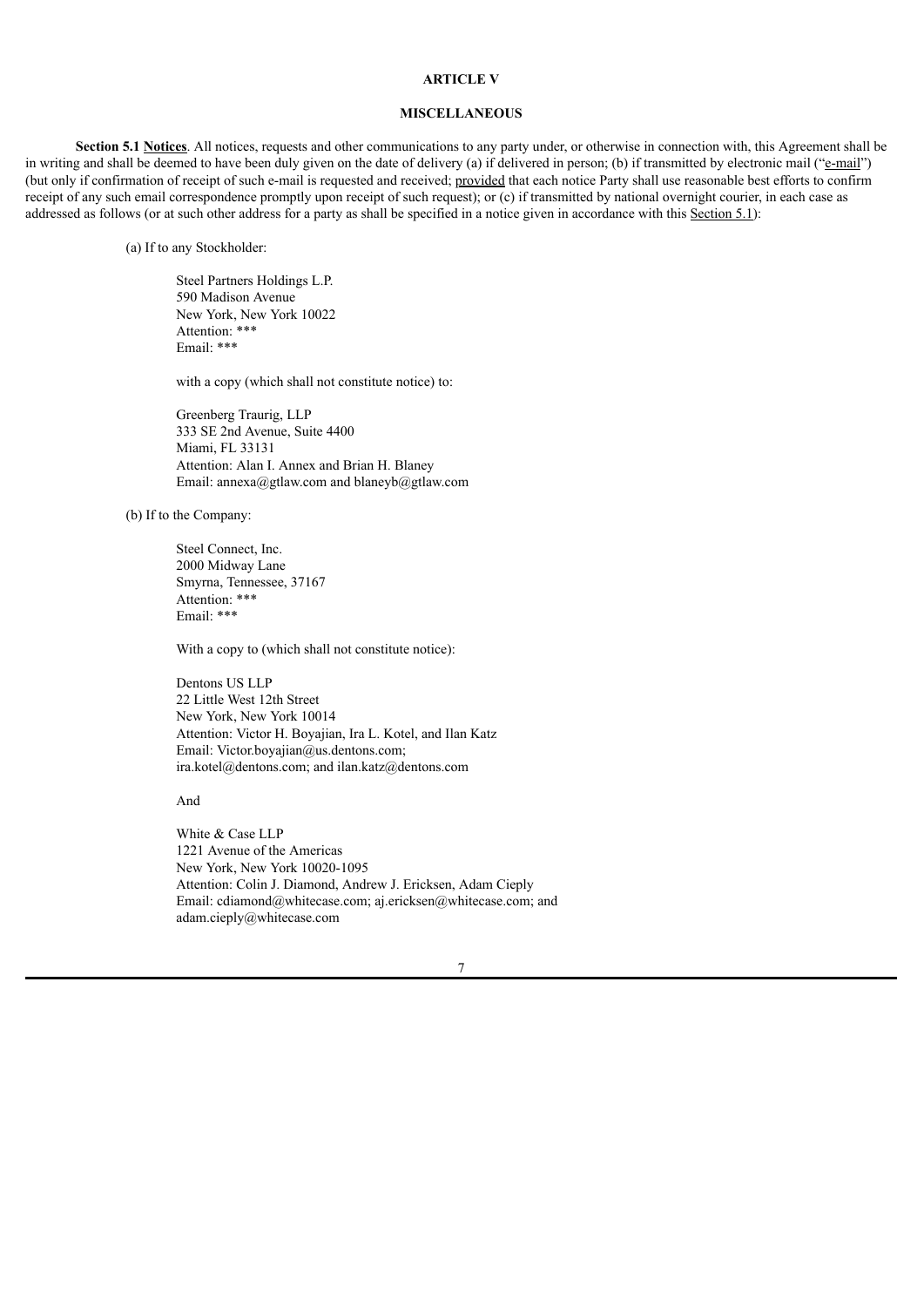**Section 5.2 Capacity**. Notwithstanding anything to the contrary in this Agreement, (i) each Stockholder is entering into this Agreement, and agreeing to become bound hereby, solely in its capacity as a Beneficial Owner of its Covered Securities owned by it and not in any other capacity (including, without limitation, in any capacity as a director of the Board or officer of the Company) and (ii) nothing in this Agreement shall obligate such Stockholder or its Representatives to take, or forbear from taking, in its capacity as a director of the Board or officer of the Company, any action which is inconsistent with its or his fiduciary duties under applicable Law.

**Section 5.3 Severability**. Each party hereto agrees that, should any court or other competent authority hold any provision of this Agreement or part of this Agreement to be null, void or unenforceable, or order any party to take any action inconsistent herewith or not to take an action consistent with the terms of, or required by, this Agreement, the validity, legality and enforceability of the remaining provisions and obligations contained or set forth in this Agreement shall not in any way be affected or impaired, unless the foregoing inconsistent action or the failure to take an action constitutes a material breach of this Agreement or makes this Agreement impossible to perform, in which case this Agreement shall terminate. Upon such determination that any term or other provision is null, void or unenforceable, the parties hereto shall negotiate in good faith to modify this Agreement so as to effect the original intent of the parties hereto as closely as possible in a mutually acceptable manner.

**Section 5.4 Entire Agreement**. This Agreement and the Merger Agreement, including the Company Disclosure Letter and the exhibits thereto, together with the other instruments referred to therein, constitute the entire agreement and supersedes all prior agreements and understandings, both written and oral, among the parties, or any of them, with respect to the subject matter hereof and thereof.

**Section 5.5 Specific Performance**. The parties agree that irreparable damage, for which monetary damages would not be an adequate remedy, would occur in the event that any of the provisions of this Agreement were not performed in accordance with their specific terms or were otherwise breached by the parties. Each Stockholder acknowledges and agrees that (a) the Company shall be entitled to seek an injunction, specific performance, or other equitable relief, to prevent breaches of this Agreement and to enforce specifically the terms and provisions hereof, without proof of damages, prior to the Expiration Time, this being in addition to any other remedy to which the Company may be entitled at law or in equity, and (b) the right of specific enforcement is an integral part of the transactions contemplated by this Agreement and without that right, the Company would not have entered into the Merger Agreement. Each Stockholder agrees that it will not oppose the granting of specific performance and other equitable relief on the basis that the other parties have an adequate remedy at law or that an award of specific performance is not an appropriate remedy for any reason at law or in equity. Each Stockholder acknowledges and agrees that if the Company seeks an injunction to prevent breaches of this Agreement and to enforce specifically the terms and provisions of this Agreement, it shall not be required to provide any bond or other security in connection with any such injunction.

**Section 5.6 Amendments: Waivers**. At any time prior to the Expiration Time, any provision of this Agreement may be amended or waived if, and only if, such amendment or waiver is in writing and signed, in the case of an amendment, by the Company, each Stockholder and Parent, or in the case of a waiver, by the party against whom the waiver is to be effective. Notwithstanding the foregoing, no failure or delay by a party hereto in exercising any right hereunder shall operate as a waiver thereof nor shall any single or partial exercise thereof preclude any other or further exercise of any other right hereunder.

## **Section 5.7 Governing Law: Venue: Waiver of Jury Trial.**

(a) THIS AGREEMENT, AND ALL CLAIMS OR CAUSES OF ACTION (WHETHER IN CONTRACT OR TORT) THAT MAY BE BASED UPON, ARISE OUT OF RELATE TO THIS AGREEMENT, OR THE NEGOTIATION, EXECUTION OR PERFORMANCE OF THIS AGREEMENT, SHALL BE GOVERNED BY AND CONSTRUED IN ACCORDANCE WITH THE LAWS OF THE STATE OF DELAWARE, WITHOUT GIVING EFFECT TO THE PRINCIPLES OF CONFLICTS OF LAW THEREOF.

(b) THE PARTIES IRREVOCABLY SUBMIT TO THE JURISDICTION OF THE COURT OF CHANCERY OF THE STATE OF DELAWARE OR, IF THE COURT OF CHANCERY OF THE STATE OF DELAWARE OR THE DELAWARE SUPREME COURT DETERMINES THAT, NOTWITHSTANDING SECTION 111 OF THE DGCL, THE COURT OF CHANCERY DOES NOT HAVE OR SHOULD NOT EXERCISE SUBJECT MATTER JURISDICTION OVER SUCH MATTER, THE SUPERIOR COURT OF THE STATE OF DELAWARE AND THE FEDERAL COURTS OF THE UNITED STATES OF AMERICA LOCATED IN THE STATE OF DELAWARE SOLELY IN CONNECTION WITH ANY DISPUTE THAT ARISES IN RESPECT OF THE INTERPRETATION AND ENFORCEMENT OF THE PROVISIONS OF THIS AGREEMENT AND THE DOCUMENTS REFERRED TO IN THIS AGREEMENT OR IN RESPECT OF THE TRANSACTIONS CONTEMPLATED BY THIS AGREEMENT, AND WAIVE, AND AGREE NOT TO ASSERT, AS A DEFENSE IN ANY ACTION, SUIT OR PROCEEDING FOR INTERPRETATION OR ENFORCEMENT OF THIS AGREEMENT OR ANY SUCH DOCUMENT THAT IT IS NOT SUBJECT THERETO OR THAT SUCH ACTION, SUIT OR PROCEEDING MAY NOT BE BROUGHT OR IS NOT MAINTAINABLE IN SAID COURTS OR THAT VENUE THEREOF MAY NOT BE APPROPRIATE OR THAT THIS AGREEMENT OR ANY SUCH DOCUMENT MAY NOT BE ENFORCED IN OR BY SUCH COURTS, AND THE PARTIES IRREVOCABLY AGREE THAT ALL CLAIMS WITH RESPECT TO SUCH ACTION, SUIT OR PROCEEDING SHALL BE HEARD AND DETERMINED EXCLUSIVELY BY SUCH A DELAWARE STATE OR FEDERAL COURT. THE PARTIES CONSENT TO AND GRANT ANY SUCH COURT JURISDICTION OVER THE PERSON OF SUCH PARTIES AND OVER THE SUBJECT MATTER OF SUCH DISPUTE AND AGREE THAT MAILING OF PROCESS OR OTHER PAPERS IN CONNECTION WITH SUCH ACTION, SUIT OR PROCEEDING IN ANY MANNER AS MAY BE PERMITTED BY LAW SHALL BE VALID AND SUFFICIENT SERVICE THEREOF.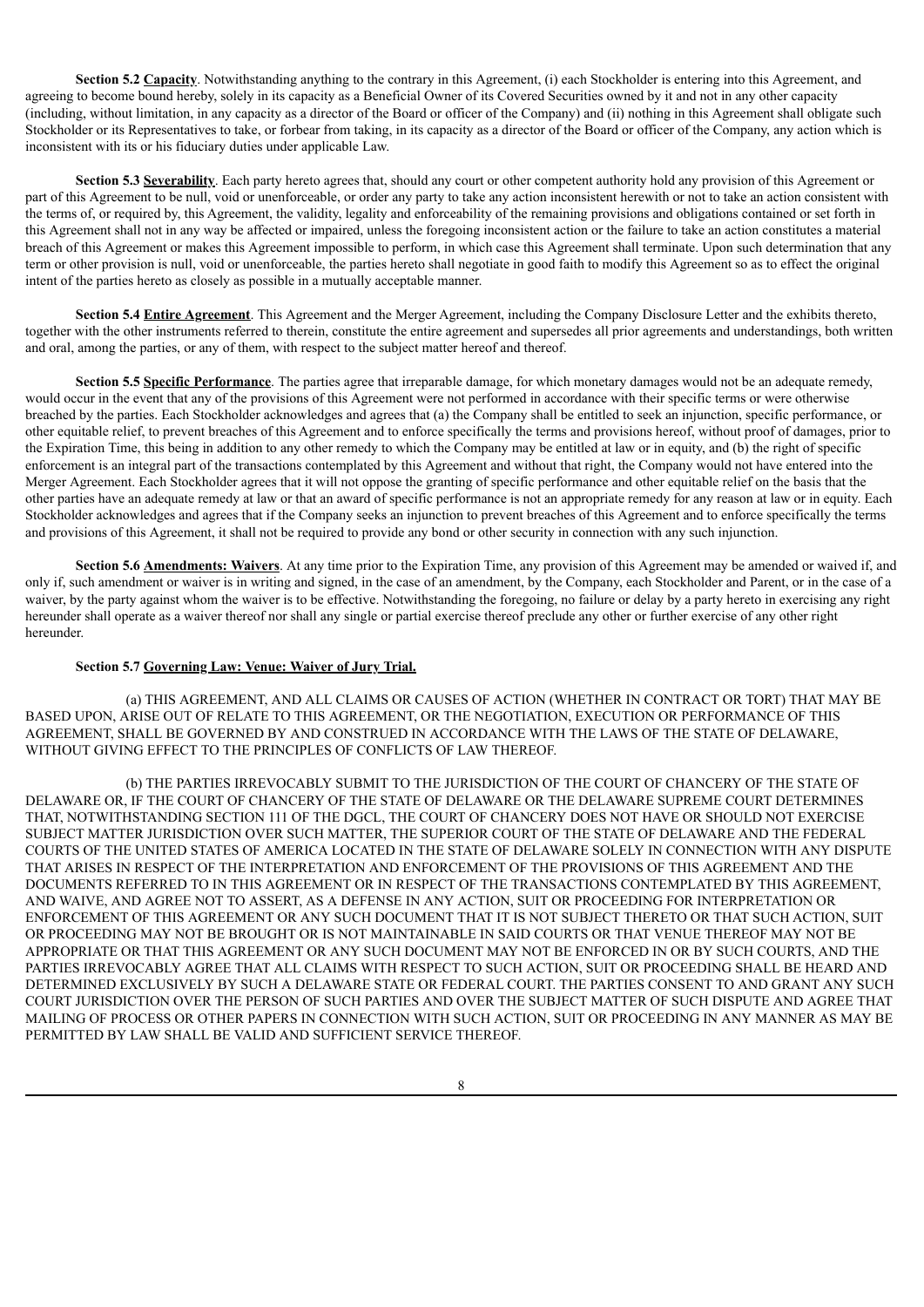(c) EACH PARTY ACKNOWLEDGES AND AGREES THAT ANY CONTROVERSY WHICH MAY ARISE UNDER THIS AGREEMENT IS LIKELY TO INVOLVE COMPLICATED AND DIFFICULT ISSUES, AND THEREFORE EACH SUCH PARTY IRREVOCABLY AND UNCONDITIONALLY WAIVES ANY RIGHT SUCH PARTY MAY HAVE TO A TRIAL BY JURY IN RESPECT OF ANY LITIGATION DIRECTLY OR INDIRECTLY ARISING OUT OF OR RELATING TO THIS AGREEMENT OR THE TRANSACTIONS CONTEMPLATED BY THIS AGREEMENT. EACH PARTY CERTIFIES AND ACKNOWLEDGES THAT (I) NO REPRESENTATIVE, AGENT OR ATTORNEY OF ANY OTHER PARTY HAS REPRESENTED, EXPRESSLY OR OTHERWISE, THAT SUCH OTHER PARTY WOULD NOT, IN THE EVENT OF LITIGATION, SEEK TO ENFORCE THE FOREGOING WAIVER; (II) SUCH PARTY UNDERSTANDS AND HAS CONSIDERED THE IMPLICATIONS OF THE FOREGOING WAIVER; (III) SUCH PARTY MAKES THE FOREGOING WAIVER VOLUNTARILY; AND (IV) SUCH PARTY HAS BEEN INDUCED TO ENTER INTO THIS AGREEMENT BY, AMONG OTHER THINGS, THE MUTUAL WAIVER AND CERTIFICATIONS IN THIS SECTION 5.7.

**Section 5.8 No Third Party Beneficiaries**. There are no third party beneficiaries of this Agreement and nothing in this Agreement, express or implied, is intended to confer on any person other than the parties hereto (and their respective successors, heirs and permitted assigns), any rights, remedies, obligations or liabilities, except as specifically set forth in this Agreement.

**Section 5.9 Assignment: Binding Effect**. Neither this Agreement nor any of the rights, interests or obligations hereunder shall be assigned by any of the parties hereto (whether by operation of law or otherwise) without the prior written consent of the other parties, except that Parent may assign this Agreement (in whole but not in part) in connection with a permitted assignment of the Merger Agreement by Parent, as applicable. Subject to the preceding sentence, this Agreement shall be binding upon and shall inure to the benefit of the parties hereto and their respective successors and permitted assigns and, in the case of any Stockholder that is an individual, his, her or its estate, heirs, beneficiaries, personal representatives and executors.

**Section 5.10 No Presumption Against Drafting Party**. Each of the parties to this Agreement acknowledges that it has been represented by counsel of its choice throughout all negotiations that have preceded the execution of this Agreement and that it has executed the same with the advice of said counsel. Each party and its counsel cooperated in the drafting and preparation of this Agreement and the documents referred to in this Agreement, and any and all drafts relating thereto exchanged between the parties shall be deemed the work product of the parties and may not be construed against any party by reason of its preparation. Accordingly, any rule of Law or any legal decision that would require interpretation of any ambiguities in this Agreement against any party that drafted it is of no application and is expressly waived.

**Section 5.11 Counterparts**. This Agreement may be executed in counterparts, including via facsimile or email in "portable document format" (".pdf') form, all of which shall be considered one and the same agreement and shall become effective when counterparts have been signed by each of the parties and delivered to the other parties, it being understood that all parties need not sign the same counterpart.

**Section 5.12 Special Committee**. All amendments or waivers of any provision of this Agreement by the Company and all decisions or determinations contemplated by this Agreement to be made by the Company shall be made by the Special Committee and no amendment or waiver of any provision of this Agreement by the Company and no decision or determination contemplated by this Agreement to be made by the Company shall be made, or action taken, by the Company or the Board with respect to this Agreement without first obtaining the approval of the Special Committee. The Special Committee, and only the Special Committee, may pursue any action or litigation with respect to breaches of this Agreement on behalf of the Company.

*[Remainder of page intentionally left blank]*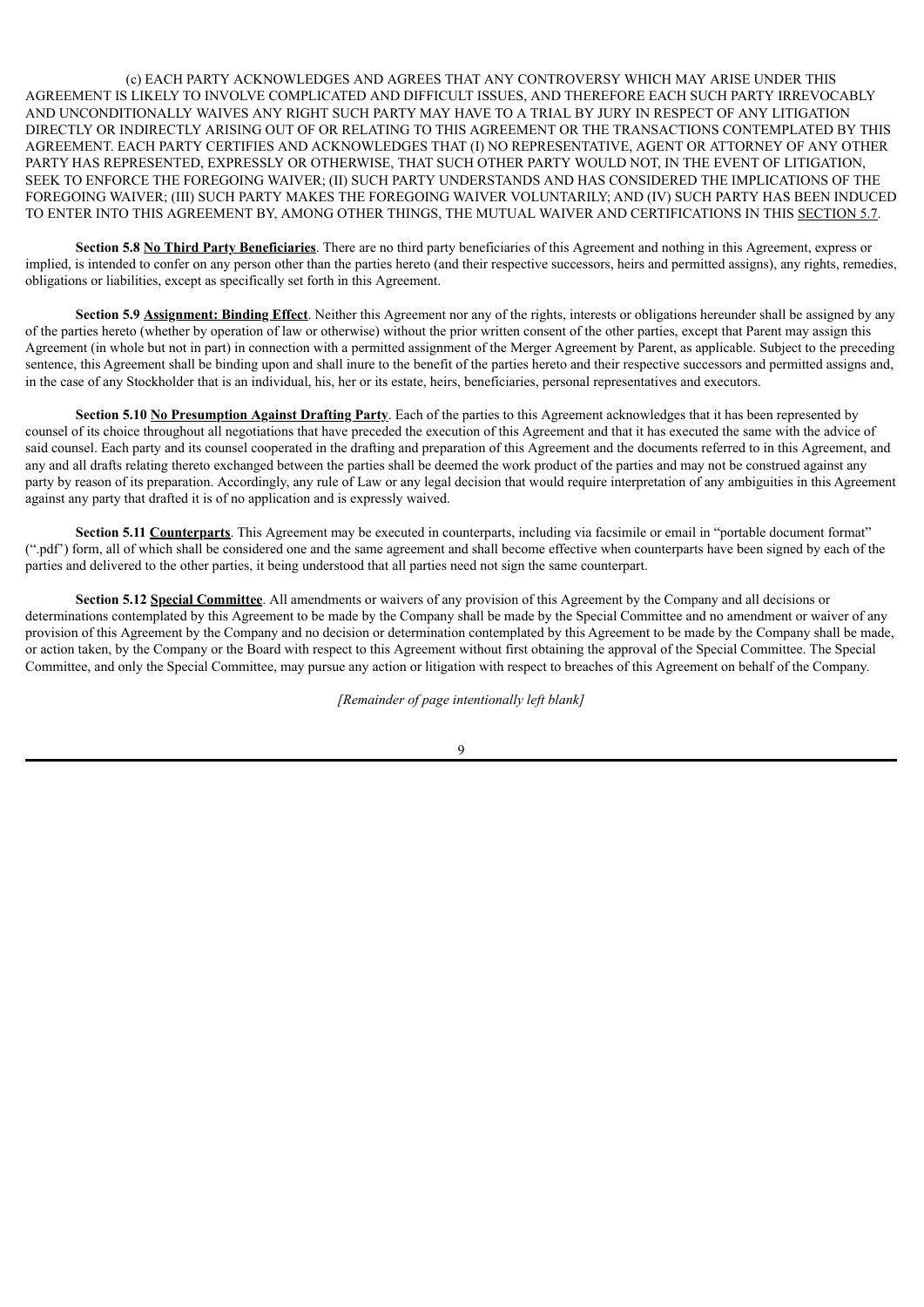IN WITNESS WHEREOF, the parties hereto have duly executed and delivered this Agreement as of the date first written above.

# **STOCKHOLDERS**

#### **Steel Partners Holdings L.P.**

By: Steel Partners Holdings GP Inc., its general partner

By: /s/ Jack L. Howard Name: Jack L. Howard Title: President

# **Handy & Harman Ltd.**

By: /s/ Jason Wong Name: Jason Wong Title: Senior Vice President

#### **WHX CS Corp.**

By: /s/ Jason Wong Name: Jason Wong Title: Senior Vice President

# **Steel Partners, Ltd.**

By: /s/ Jack L. Howard Name: Jack L. Howard Title: President

#### **SPH Group LLC**

By: Steel Partners Holdings GP Inc., its managing member

By: /s/ Jack L. Howard

Name: Jack L. Howard Title: President

#### **SPH Group Holdings LLC**

By: /s/ Jack L. Howard Name: Jack L. Howard Title: President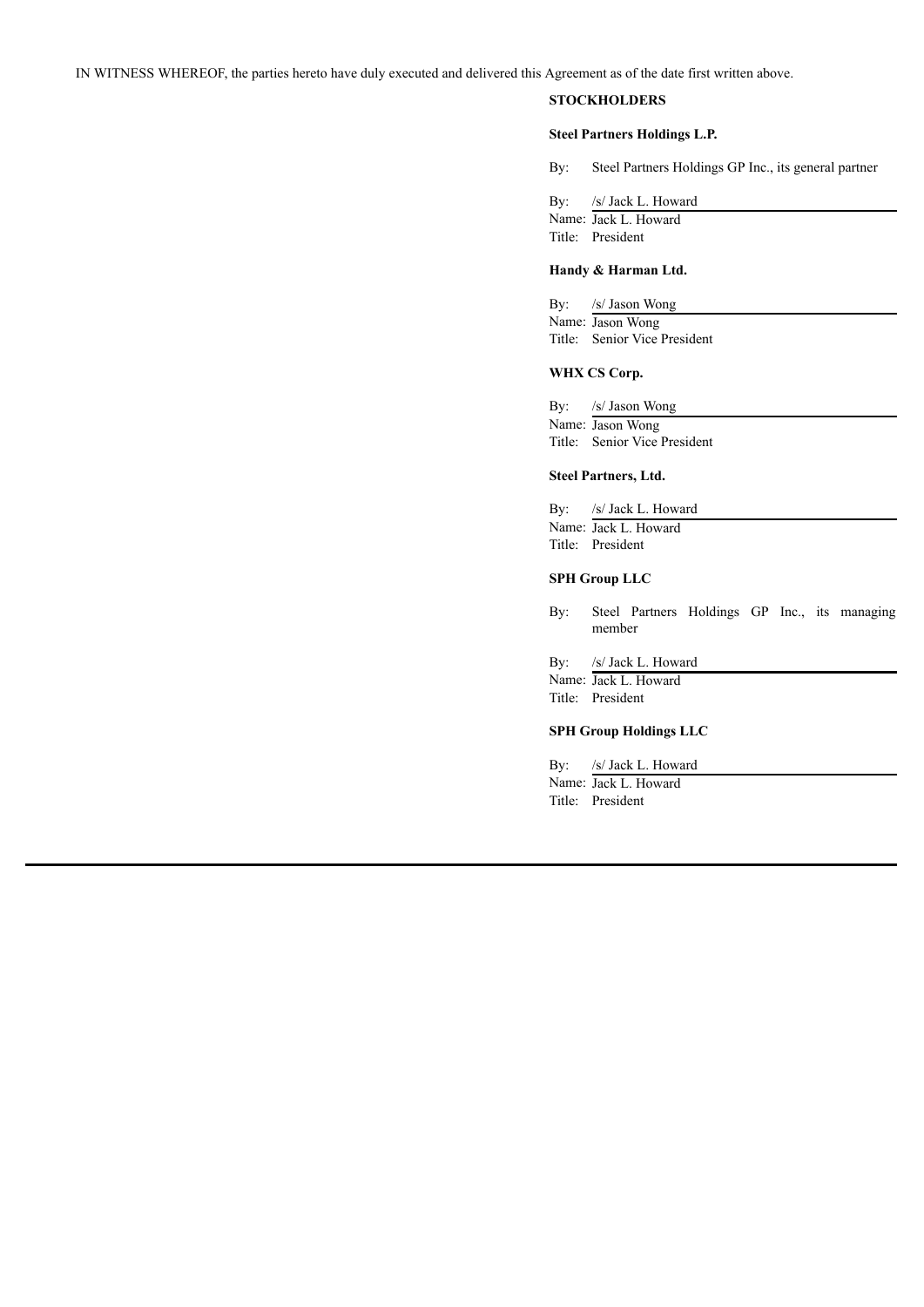# **Steel Partners Holdings GP Inc.**

By: /s/ Jack L. Howard Name: Jack L. Howard Title: President

# **Steel Excel Inc.**

By: /s/ Jason Wong Name: Jason Wong Title: Senior Vice President

#### **Warren G. Lichtenstein**

/s/ Warren G. Lichtenstein

# **Jack L. Howard**

/s/ Jack L. Howard

# **COMPANY**

## **Steel Connect Inc.**

By: /s/ Jason Wong Name: Jason Wong

Title: Chief Financial Officer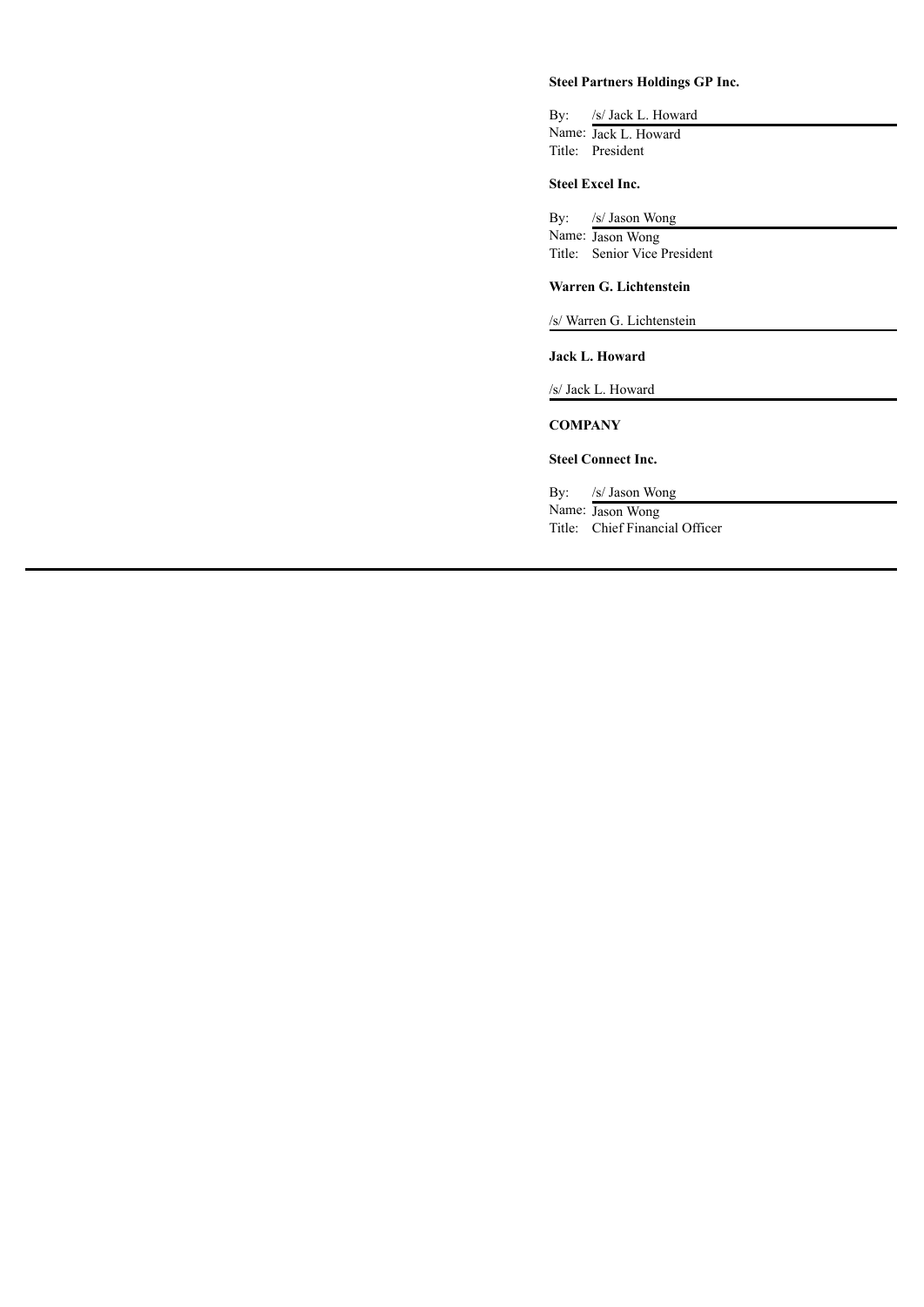**Exhibit 10.2**

EXHIBIT A

# **CONTINGENT VALUE RIGHTS AGREEMENT**

# **BY AND AMONG**

# **STEEL PARTNERS HOLDINGS L.P.,**

# **STEEL CONNECT, INC.**

# [●]**, AS SHAREHOLDER REPRESENTATIVE**

**AND**

# **[●], AS RIGHTS AGENT**

# **DATED AS OF [●], 2022**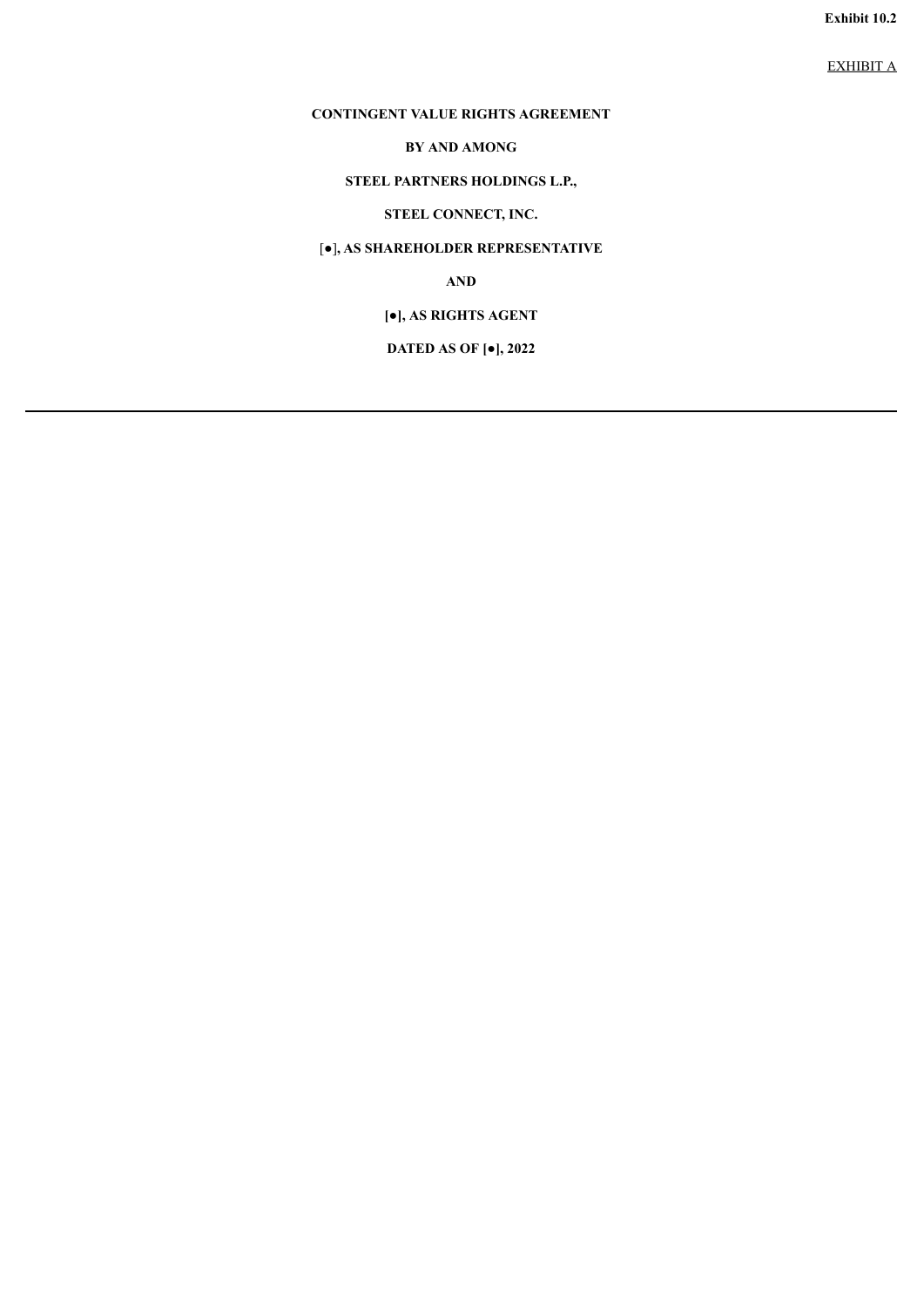# **TABLE OF CONTENTS**

|                              |                                                                                                  | Page           |
|------------------------------|--------------------------------------------------------------------------------------------------|----------------|
| <b>ARTICLE I DEFINITIONS</b> |                                                                                                  |                |
| Section 1.1                  | Definitions                                                                                      | 1              |
|                              | <b>ARTICLE II CONTINGENT VALUE RIGHTS</b>                                                        | 6              |
| Section 2.1                  | Appointment of the Rights Agent; Issuance of CVRs                                                | 6              |
| Section 2.2                  | Nontransferable                                                                                  | 6              |
| Section 2.3                  | No Certificate; Registration; Registration of Transfer; Change of Address                        | 6              |
| Section 2.4                  | Payment Procedures; Payment Amount                                                               | $\overline{7}$ |
| Section 2.5                  | No Voting, Dividends or Interest; No Equity or Ownership Interest in Parent or the Company       | 12             |
| Section 2.6                  | Establishment of ModusLink CVR Bank Account                                                      | 12             |
|                              | ARTICLE III THE RIGHTS AGENT AND SHAREHOLDER REPRESENTATIVE                                      | 12             |
| Section 3.1                  | Certain Duties and Responsibilities                                                              | 12             |
| Section 3.2                  | Certain Rights of Rights Agent                                                                   | 13             |
| Section 3.3                  | Indemnity and Expenses                                                                           | 15             |
| Section 3.4                  | Resignation and Removal of Rights Agent and Shareholder Representative; Appointment of Successor | 17             |
| Section 3.5                  | Acceptance of Appointment by Successor                                                           | 18             |
|                              | ARTICLE IV ADDITIONAL COVENANTS                                                                  | 18             |
| Section 4.1                  | Operations                                                                                       | 18             |
| Section 4.2                  | List of Holders                                                                                  | 18             |
| Section 4.3                  | <b>ModusLink Sale Process</b>                                                                    | 19             |
| Section 4.4                  | Books and Records                                                                                | 19             |
| <b>ARTICLE V AMENDMENTS</b>  |                                                                                                  | 19             |
| Section 5.1                  | Amendments Without Consent of Holders                                                            | 19             |
| Section 5.2                  | Amendments with Consent of the Shareholder Representative                                        | 20             |
| Section 5.3                  | <b>Execution of Amendments</b>                                                                   | 20             |
| Section 5.4                  | <b>Effect of Amendments</b>                                                                      | 20             |
|                              | ARTICLE VI CONSOLIDATION, MERGER, SALE OR CONVEYANCE                                             | 21             |
| Section 6.1                  | Company Consolidation, Merger, Sale or Conveyance                                                | 21             |
| Section 6.2                  | <b>Successor Substituted</b>                                                                     | 21             |
|                              | ARTICLE VII OTHER PROVISIONS OF GENERAL APPLICATION                                              | 22             |
| Section 7.1                  | Notices to Parent, the Company, the Shareholder Representative and the Rights Agent              | 22             |
| Section 7.2                  | Notice to Holders                                                                                | 23             |
| Section 7.3                  | Counterparts; Headings                                                                           | 23             |
| Section 7.4                  | Assignment; Successors                                                                           | 23             |
| Section 7.5                  | <b>Benefits of Agreement</b>                                                                     | 23             |
| Section 7.6                  | Governing Law                                                                                    | 24             |
| Section 7.7                  | Waiver of Jury Trial                                                                             | 24             |
| Section 7.8                  | Remedies                                                                                         | 25             |
| Section 7.9                  | Severability Clause                                                                              | 25             |
| Section 7.10                 | Termination                                                                                      | 25             |
| Section 7.11                 | Entire Agreement                                                                                 | 26             |
| Section 7.12                 | <b>Suits for Enforcement</b>                                                                     | 26             |

in a construction of the construction of the construction of the construction of the construction of the construction of the construction of the construction of the construction of the construction of the construction of t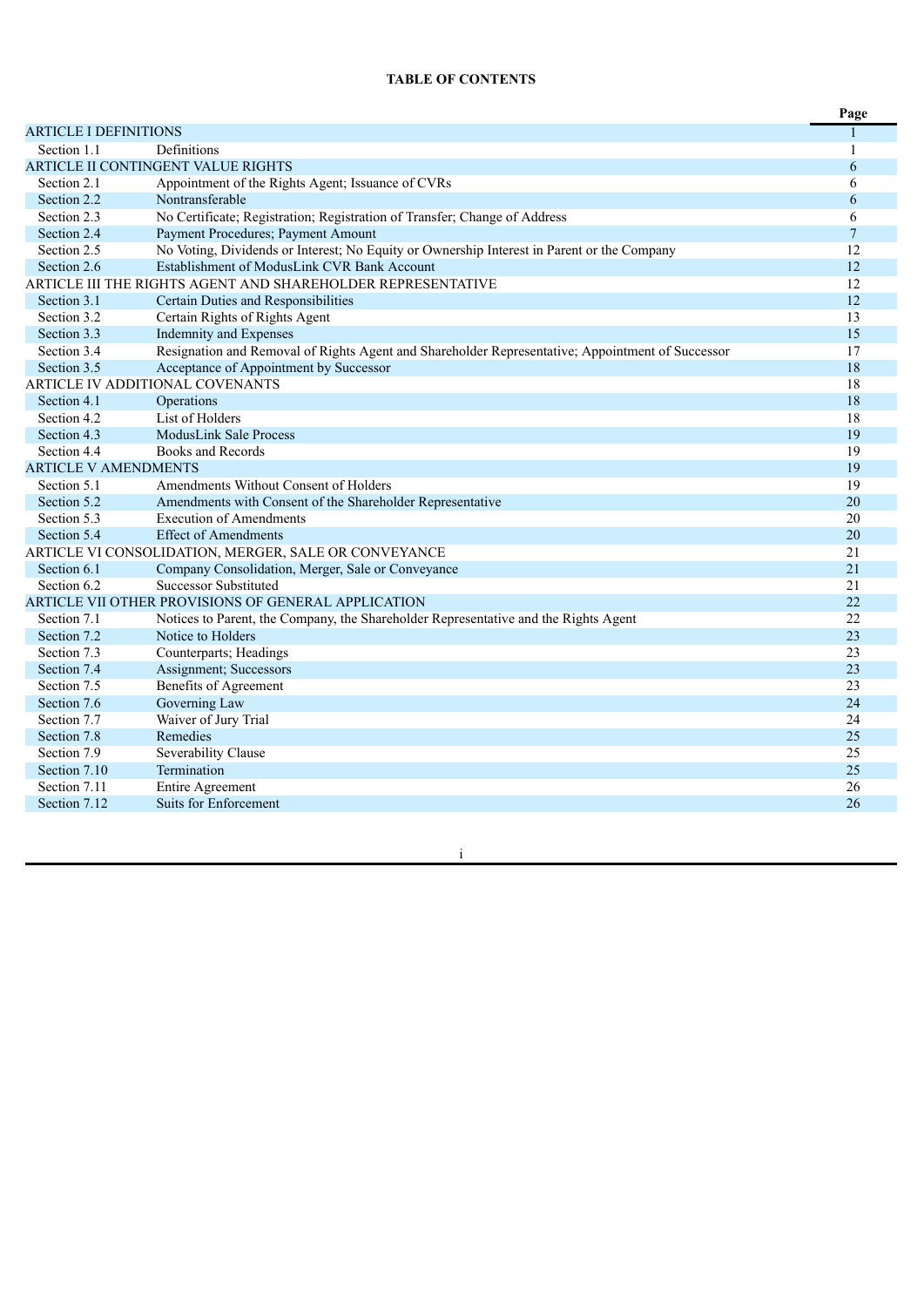# **CONTINGENT VALUE RIGHTS AGREEMENT**

**THIS CONTINGENT VALUE RIGHTS AGREEMENT**, dated as of [●], 2022 (this "Agreement"), is entered into by and among Steel Partners Holdings L.P., a Delaware limited partnership ("Parent"), Steel Connect, Inc., a Delaware corporation (the "Company"), [●] ("Rights Agent") and the Shareholder Representative.

# **RECITALS**

**WHEREAS**, Parent, Merger Sub and the Company have entered into an Agreement and Plan of Merger, dated as of June 12, 2022 (the "Merger Agreement"), pursuant to which Merger Sub will merge with and into the Company, with the Company surviving the Merger as a wholly-owned subsidiary of Parent;

**WHEREAS**, pursuant to the Merger Agreement, Parent has agreed to cause the Company to create and issue in respect of each Eligible Share (as defined in the Merger Agreement), certain rights to the ModusLink CVR Payment Amount, if and when payable pursuant to this Agreement; and

**WHEREAS**, the transactions contemplated by the Merger Agreement closed on [●], 2022.

# **AGREEMENT**

**NOW, THEREFORE**, for and in consideration of the agreements contained herein and the consummation of the transactions contemplated by the Merger Agreement, it is mutually covenanted and agreed as follows:

## **ARTICLE I DEFINITIONS**

### Section 1.1 Definitions.

(a) For all purposes of this Agreement, except as otherwise expressly provided or unless the context otherwise requires:

(i) the terms defined in this Article have the meanings assigned to them in this Article, and include the plural as well as the

singular;

(ii) the words "herein," "hereof" and "hereunder" and other words of similar import refer to this Agreement as a whole and not to any particular Article, Section or other subdivision;

(iii) unless the context otherwise requires, words describing the singular number shall include the plural and vice versa, words denoting any gender shall include all genders and words denoting natural Persons shall include corporations, partnerships and other Persons and vice versa;

(iv) the word "or" shall be exclusive;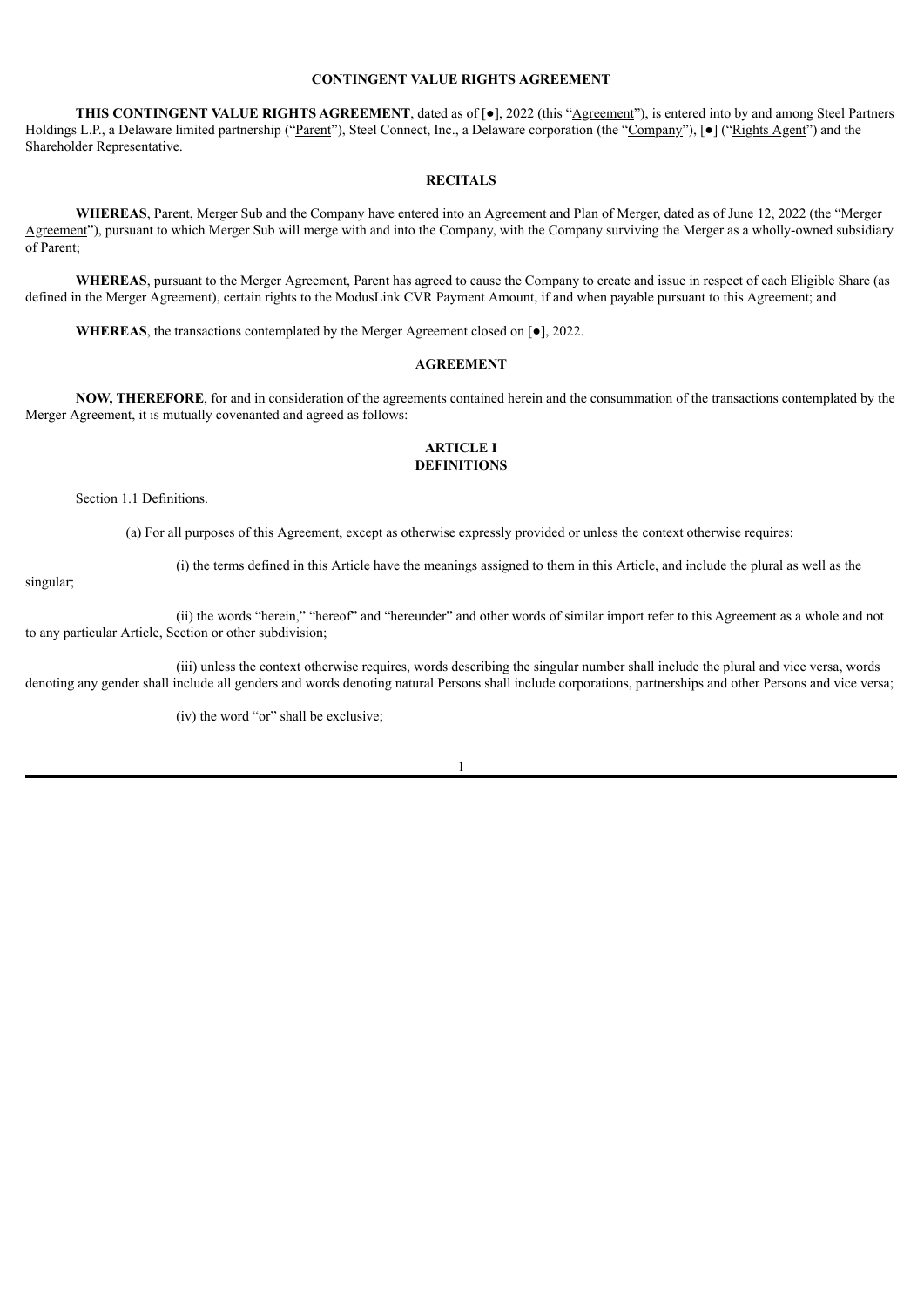"without limitation;

(v) the words "include," "includes" and "including" shall not be limiting and shall be deemed to be followed by the phrase

specified;

(vi) whenever this Agreement refers to a number of days, such number shall refer to calendar days unless Business Days are

(vii) all references to "including" shall be deemed to mean including without limitation; and

(viii) references to any Person include such Person's successors and permitted assigns.

(b) Capitalized terms used but not otherwise defined herein shall have the meanings ascribed thereto in the Merger Agreement. The following terms shall have the meanings ascribed to them as follows:

"Agreement" has the meaning given to such term in the Preamble.

"Board of Directors" means the board of directors of the Company.

"Board Resolution" means a copy of a resolution certified by the secretary or an assistant secretary of the Company to have been duly adopted by the Board of Directors and to be in full force and effect on the date of such certification, and delivered to the Rights Agent.

"By-Laws" means the By-Laws of ModusLink.

"Company" has the meaning given to such term in the Preamble.

"CVRs" means the contingent value rights issued by the Company under this Agreement.

"CVR Payment Date" means any date that any ModusLink CVR Payment Amount is paid by the Company to the Holders pursuant to

Section 2.4.

"CVR Register" has the meaning given to such term in Section  $2.3(b)$ .

"Entire ModusLink Sale" means, as of any date of determination, a direct or indirect sale, lease, transfer or other disposition (including by means of a merger or other business combination transaction) in one or more transactions (i) of all or substantially all of the ModusLink Assets, (ii) of 100% of the Company's then remaining Equity Interests in ModusLink or (iii) the effect of which is to divest 100% of the Company's then remaining direct or indirect investment in ModusLink.

"Entire CVR Payment Statement" has the meaning given to such term in Section  $2.4(f)(i)$ .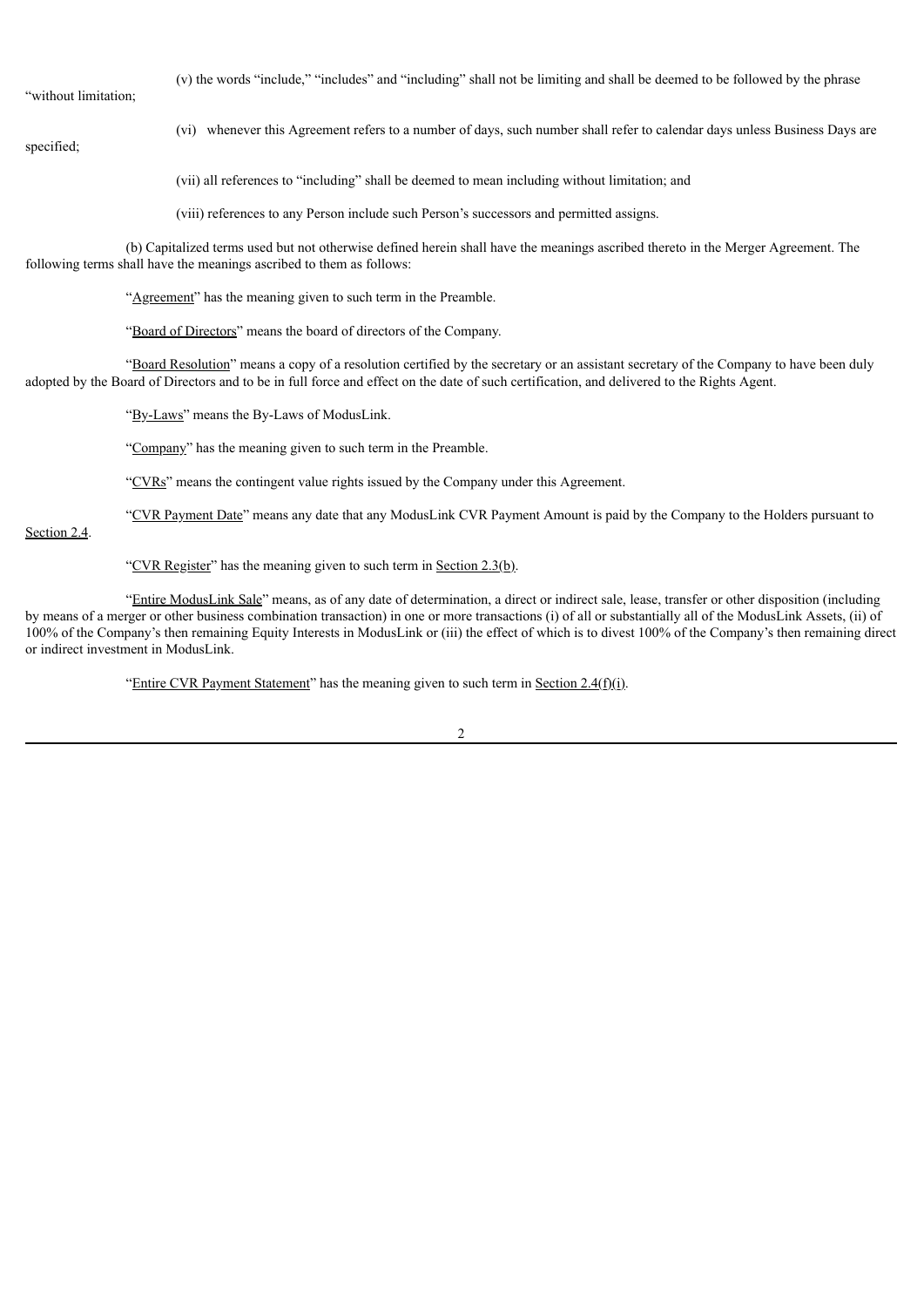"Equity Interest" means any share, capital stock, partnership, member or similar interest in any entity, and any option, warrant, right or security (including debt securities) convertible, exchangeable or exercisable therefor.

"Excluded Expenses" means all costs, fees and expenses of the Company or any Company Subsidiary or any of their respective affiliates arising out of or relating to any dispute with the Shareholder Representative or otherwise with respect to the terms of this Agreement.

"Fair Market Value" shall mean, in respect of assets other than cash:

(i) with respect to securities listed on any established stock exchange, the Fair Market Value of such securities shall be the closing sales price per such security as quoted on such exchange or market (or, if listed on more than one such exchange or market, the exchange or market with the greatest volume of trading in such security) on the last market trading day prior to such date, as reported in The Wall Street Journal; and

(ii) with respect to a property or other asset or a security not listed on any established stock exchange, the Fair Market Value shall be determined in good faith by Parent; provided, however, that if there is a good faith objection to such a determination by the Shareholder Representative, the Fair Market Value shall be determined by an independent third-party appraiser agreed upon by Parent and Shareholder Representative, and all reasonable fees and expenses of the third-party appraiser shall be ModusLink Sale Expenses.

"Fully Diluted Share Amount" means the total number of shares of Company Common Stock outstanding as of immediately prior to the Effective Time, excluding shares of Company Common Stock issuable upon conversion of the shares of Company Series C Preferred Stock outstanding as of immediately prior to the Effective Time.

"Holder" means a Person in whose name a CVR is registered in the CVR Register.

"Merger Agreement" has the meaning given to such term in the Recitals.

"ModusLink" means ModusLink Corporation.

"ModusLink Assets" means the assets owned by ModusLink or its Subsidiaries as of the date of this Agreement, regardless of where such assets may be situated, and changes in such assets occurring after the date hereof.

"ModusLink Business" means the business and operations carried on by ModusLink and its Subsidiaries.

"ModusLink CVR Payment Amount" means an amount (which shall not be less than zero) equal to (i) the ModusLink Net Sale Proceeds divided by (ii) the Fully Diluted Share Amount; provided, however, that a ModusLink CVR Payment Amount would in no event result from a related party transaction or restructuring that results in a direct or indirect transfer of ModusLink Assets, but would include a subsequent sale to a third party of such ModusLink Assets.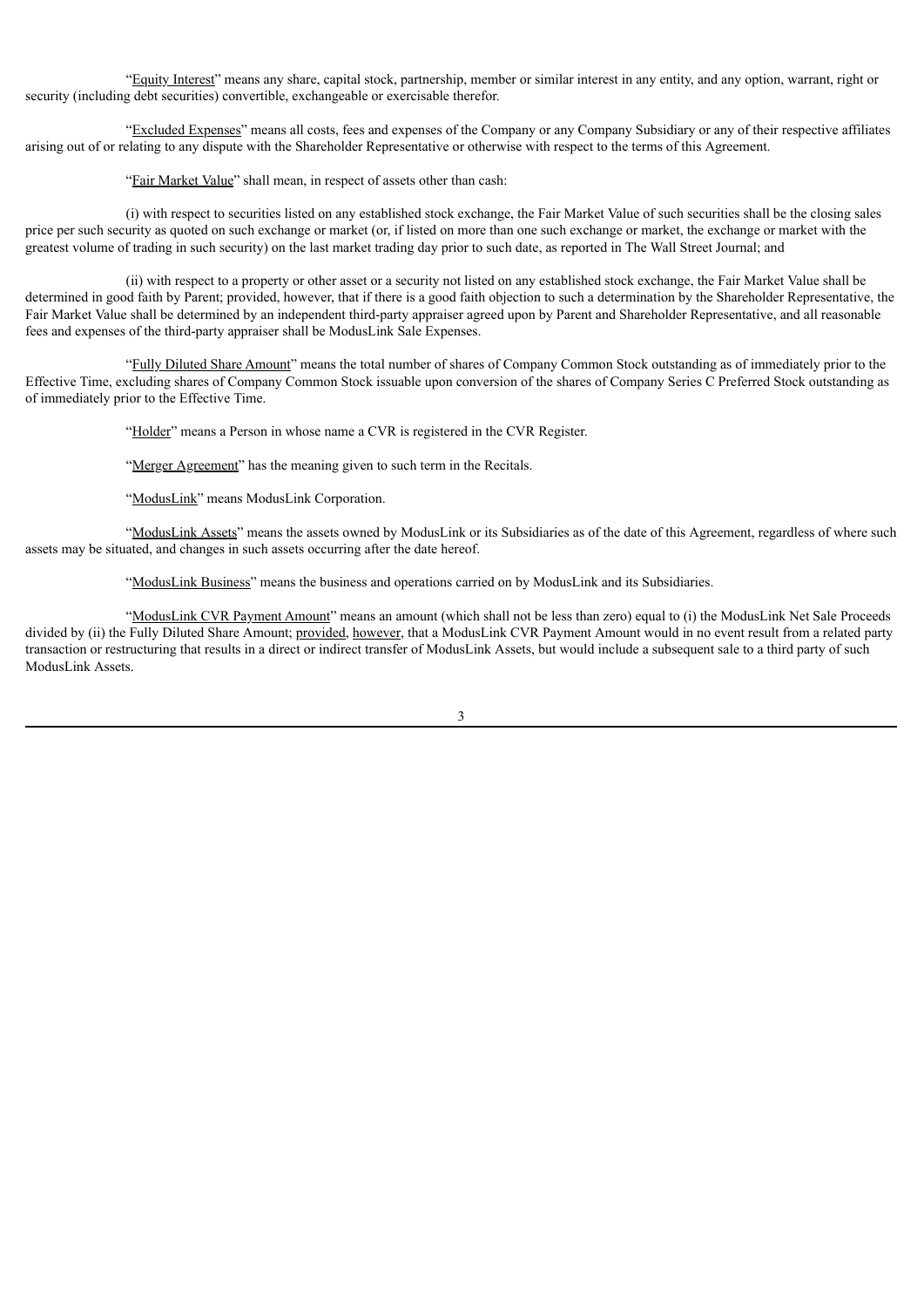"ModusLink Net Sale Proceeds" means an amount (which shall not be less than zero) equal to (i) the Fair Market Value of the aggregate amount of gross proceeds received by the Company, Parent or any of their Affiliates in connection with one or more ModusLink Sales that are consummated within twenty four (24) months of the Effective Time plus (ii) the amount of any cash retained by the Company or its Subsidiaries that would otherwise have been included in the ModusLink Assets, minus (iii) an amount equal to (x) \$80,000,000 plus (y) the ModusLink Sale Expenses; provided, that in the event the ModusLink Net Sale Proceeds for a given Partial ModusLink Sale do not exceed \$80,000,000, such ModusLink Net Sale Proceeds shall be included in clause (i) of this calculation in addition to each subsequent ModusLink Sale; provided, further, that if any contingent or deferred compensation or earn-out is payable in respect of any ModusLink Sale, such amount shall be included in the calculation of "ModusLink Net Sale Proceeds" only upon actual receipt by the Company, Parent or any of their Affiliates.

"ModusLink Sale" means an Entire ModusLink Sale or Partial ModusLink Sale, as applicable.

"ModusLink Sale Agreement" means an executed binding definitive transaction document providing for a ModusLink Sale.

"ModusLink Sale Expenses" means (a) any reasonable out-of-pocket transaction costs, fees or expenses (including any reasonable and customary broker fees, finder's fees, advisory fees, accountant or attorney's fees and transfer or similar taxes imposed by any jurisdiction) to the extent incurred in connection with the Entire ModusLink Sale or a Partial ModusLink Sale (including any amounts expressly deemed to be ModusLink Sale Expenses hereunder) by the Company or any of its Subsidiaries) and the Shareholder Representative, and (b) the fees and expenses of the Rights Agent and the Neutral Auditor, in each case, which are documented in reasonable detail, prepared in good faith, and certified by the Shareholder Representative or the Company, as applicable; provided, that ModusLink Sale Expenses shall exclude any Excluded Expenses.

"Neutral Auditor" has the meaning given to such term in Section  $2.4(g)$ .

"Notice of Agreement" has the meaning given to such term in Section  $2.4(e)(ii)$ .

"Notice of Objection" has the meaning given to such term in Section  $2.4(e)(ii)$ .

"Objections" has the meaning given to such term in Section  $2.4(e)(iv)$ .

"Officer's Certificate" means a certificate signed by the chief executive officer, president, chief financial officer, any vice president, the controller, the treasurer or the secretary of the Company, in his or her capacity as such an officer.

"Partial ModusLink Sale" means a direct or indirect sale, lease, transfer or other disposition (including by means of a merger or other business combination transaction) (i) of less than all or substantially all of the ModusLink Assets, (ii) of less than 100% of the Company's Equity Interests in ModusLink or (iii) the effect of which is to divest the Company of less than 100% of its direct or indirect investment in ModusLink.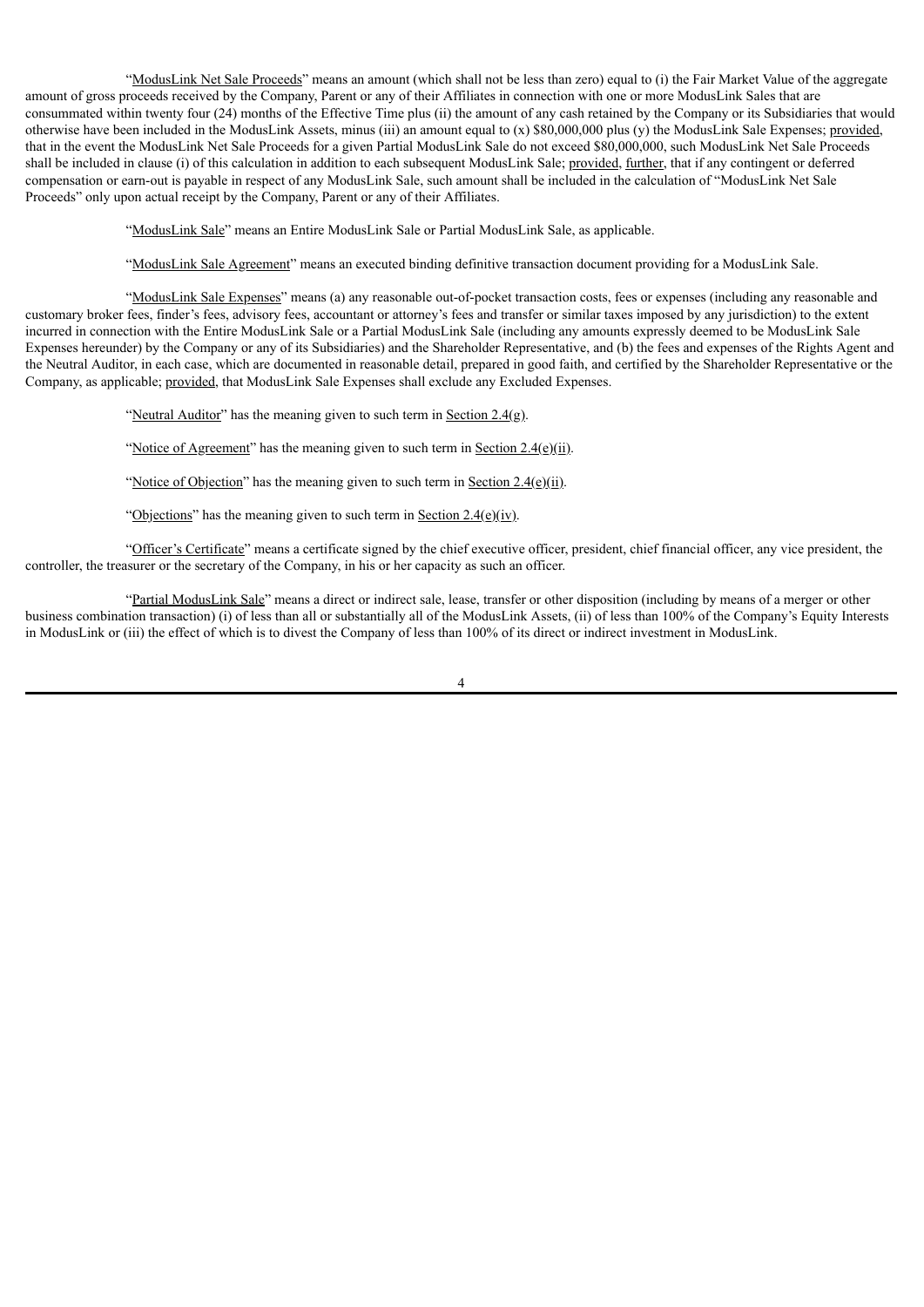# "Partial CVR Payment Statement" has the meaning given to such term in Section 2.4(e)(i).

"Permitted Transfer" means (i) the transfer of any or all of the CVRs on death by will or intestacy, (ii) transfer by instrument to an inter vivos or testamentary trust in which the CVRs are to be passed to beneficiaries upon the death of the trustee, (iii) transfers made pursuant to a court order (including in connection with divorce, bankruptcy or liquidation), (iv) if the Holder is a corporation, partnership or limited liability company, a distribution by the transferring corporation, partnership or limited liability company to its stockholders, partners or members, as applicable (provided that (A) such distribution does not subject the CVRs to a requirement of registration under the Securities Act or the Exchange Act, or (B) in the case of a transferring corporation, the Company shall have reasonably determined after consultation with counsel that such distribution does not subject the CVRs to a requirement of registration under the Securities Act or the Exchange Act), and (v) a transfer made by operation of law (including a consolidation or merger) or without consideration in connection with the dissolution, liquidation or termination of any corporation, limited liability company, partnership or other entity.

"Pre-Funded Amount" has the meaning given to such term in Section  $3.3(b)$ .

"Qualified Investment" means any (i) investment in a money market investment program registered under the Investment Company Act of 1940, as amended, that invests solely in direct obligations of the United States of America or obligations the principal of and the interest on which are unconditionally guaranteed by the United States of America or (ii) certificate of deposit issued by any bank, bank and trust company or national banking association with a combined capital and surplus in excess of \$100,000,000 and insured by the Federal Deposit Insurance Corporation or a similar governmental agency.

"Rights Agent" means the Rights Agent named in the Preamble, until a successor Rights Agent shall have become such pursuant to the applicable provisions of this Agreement, and thereafter "Rights Agent" shall mean such successor Rights Agent.

"Sale Deadline" means twenty four (24) months following the Effective Time.

"Shareholder Representative" means [●].

"Shareholder Representative Expense Amount" has the meaning given to such term in Section 3.3(b).

"Shareholder Representative Persons" has the meaning given to such term in Section  $3.1(a)$ .

"Shareholder Representative Reimbursement Amount" has the meaning given to such term in Section 3.3(b).

"Surviving Person" has the meaning given to such term in Section  $6.1(a)(i)$ .

"Parent" has the meaning given to such term in the Preamble.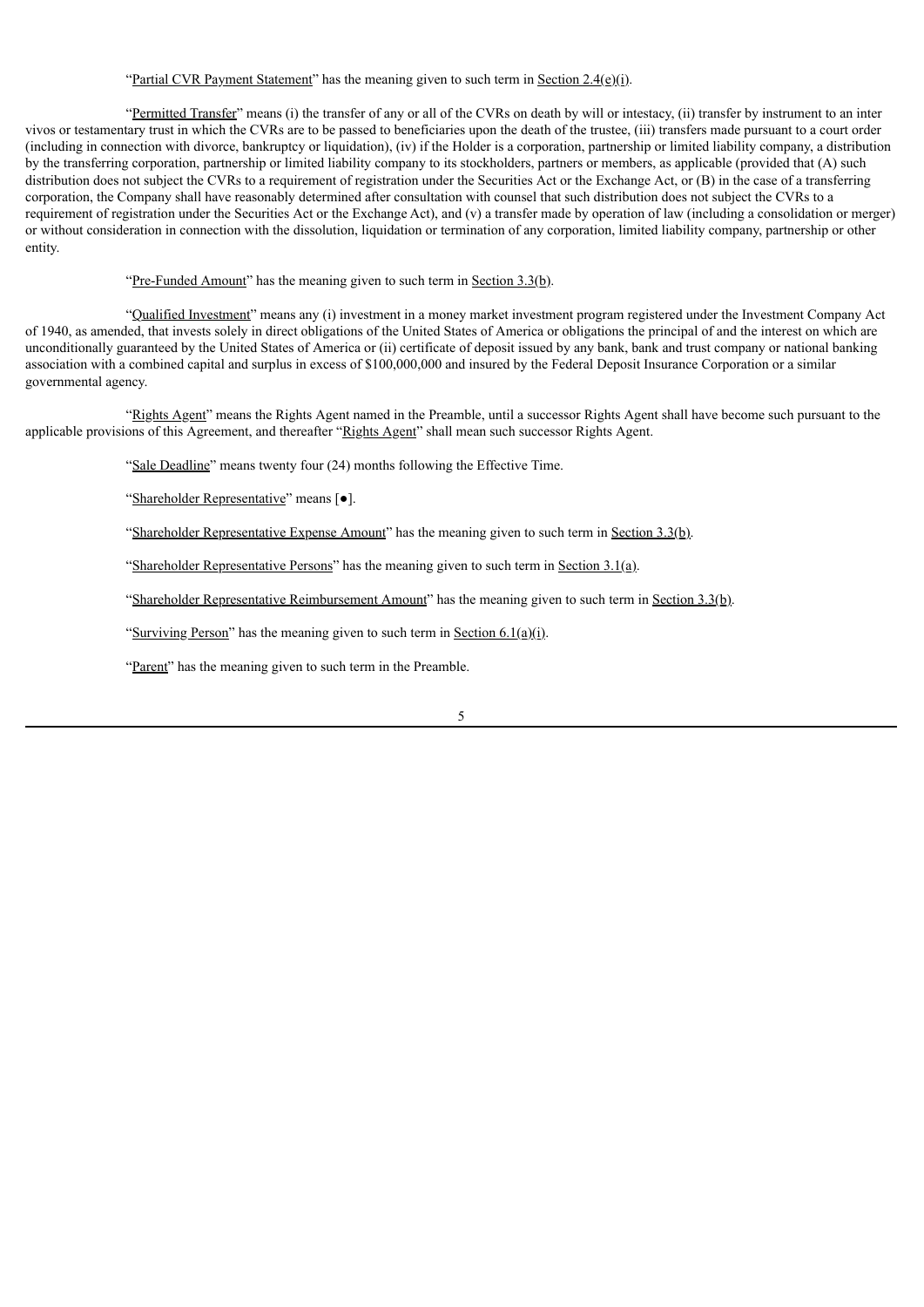# **ARTICLE II CONTINGENT VALUE RIGHTS**

#### Section 2.1 Appointment of the Rights Agent; Issuance of CVRs.

The Company hereby appoints the Rights Agent to act as agent for the Company in accordance with the terms and conditions hereof, and the Rights Agent hereby accepts such appointment. The Company hereby issues the CVRs at the Effective Time pursuant to the terms of the Merger Agreement, and the CVRs shall represent the right of the Holders to receive, in respect of each CVR held by such Holder, the ModusLink CVR Payment Amount (if any) if and when payable pursuant to this Agreement. The administration of the CVRs shall be handled pursuant to this Agreement in the manner set forth in this Agreement.

# Section 2.2 Nontransferable.

The CVRs or any interest therein shall not be sold, assigned, transferred, pledged, encumbered or in any other manner transferred or disposed of, in whole or in part, other than through a Permitted Transfer.

### Section 2.3 No Certificate; Registration; Registration of Transfer; Change of Address.

# (a) The CVRs shall not be evidenced by a certificate or other instrument.

(b) The Rights Agent shall keep a register (the "CVR Register") for the registration of CVRs in a book-entry position for each Holder and transfers of CVRs as herein provided. The CVR Register shall set forth the name and address of each Holder, the number of CVRs held by such Holder and the Tax Identification Number of each Holder, which information, if not available to the Company's transfer agent or provided by the Holder, shall be provided in writing to the Rights Agent by the Company. The CVR Register will be updated as necessary by the Rights Agent to reflect the addition or removal of Holders (including pursuant to any Permitted Transfers), upon the written receipt of such information by the Rights Agent. Each of the Company and the Shareholder Representative may receive and inspect a copy of the CVR Register, from time to time, upon written request made to the Rights Agent. Within five (5) Business Days after receipt of such request, the Rights Agent shall mail a copy of the CVR Register, as then in effect, to the Company and the Shareholder Representative at the address set forth in Section 7.1.

(c) Subject to the restriction on transferability set forth in Section 2.2, every request made to transfer a CVR must be in writing and setting forth in reasonable detail the circumstances relating to the transfer, and must be accompanied by (i) a written instrument of transfer duly executed by the registered Holder thereof, the Holder's attorney duly authorized in writing, and the Holder's personal representative or survivor, (ii) the transfer certificate attached hereto as Exhibit A duly completed and properly executed by both the registered Holder thereof, the Holder's attorney duly authorized in writing, the Holder's personal representative or survivor and the proposed transferee, and (iii) any other requested documentation in form reasonably satisfactory to the Company and the Rights Agent. Upon receipt of such written notice, the Rights Agent shall, subject to its reasonable determination that the transfer instrument and the transfer certificate are in proper form and the transfer otherwise complies with the other terms and conditions herein including Section 2.2, register the transfer of the CVRs in the CVR Register.

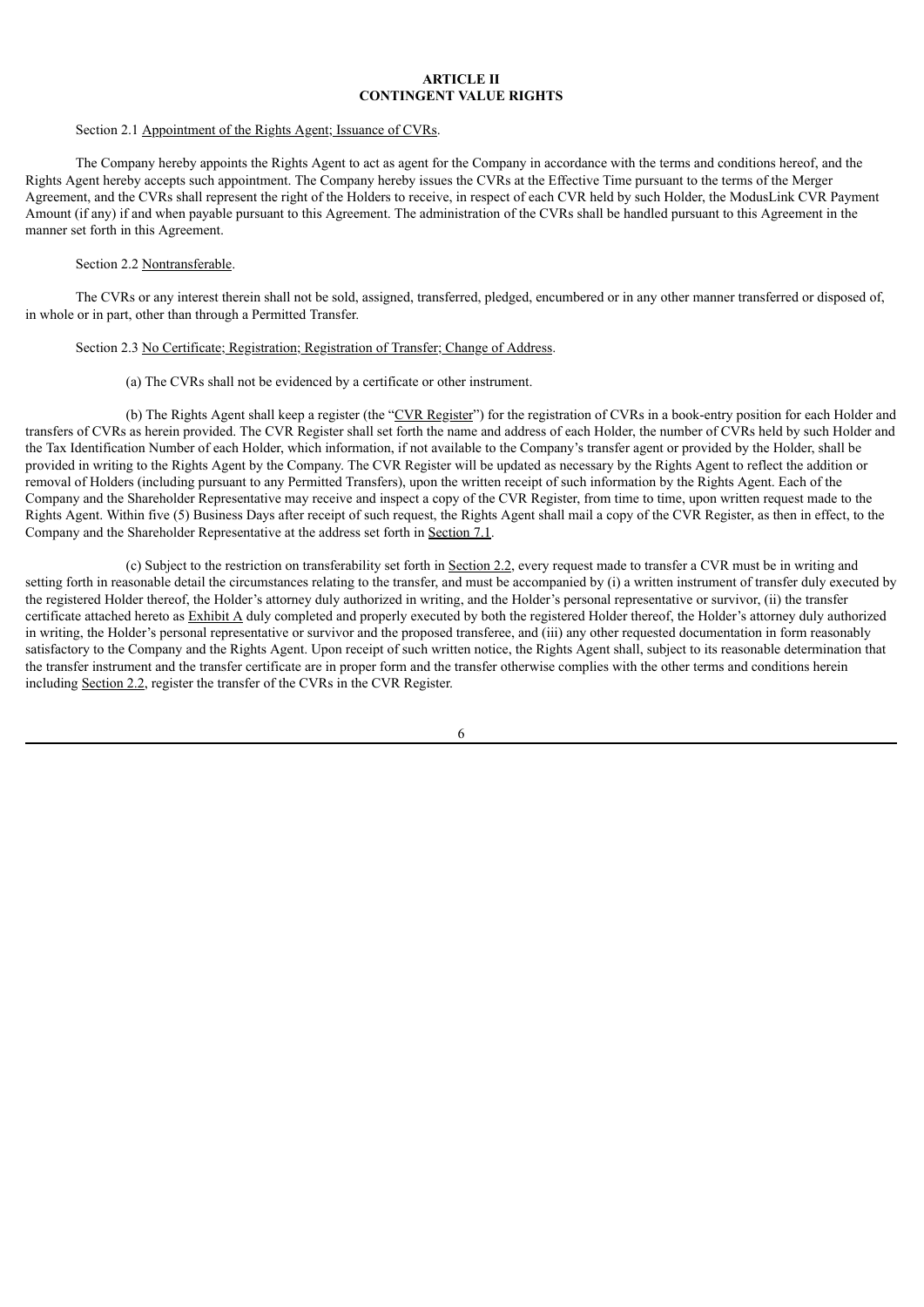The Rights Agent may rely on the information contained in the transfer certificate and any of the documents required to be provided with the transfer certificate. All duly transferred CVRs registered in the CVR Register shall be the valid obligations of the Company, evidencing the same right, and shall entitle the transferee to the same benefits and rights under this Agreement, as those held immediately prior to the transfer by the transferor. No transfer of a CVR shall be valid until registered in the CVR Register, and any transfer not duly registered in the CVR Register will be void ab initio (unless the transfer was permissible hereunder and such failure to be duly registered is attributable to the fault of the Rights Agent). Any transfer or assignment of the CVRs shall be without charge to the Holder; provided, that the Company and the Rights Agent may require (i) payment of a sum sufficient to cover any stamp, transfer or other similar tax or charge that is imposed in connection with any such transfer or (ii) that the transferor establish to the reasonable satisfaction of the Rights Agent that any such taxes have been paid. The Rights Agent shall have no duty or obligation to take any action under this Section  $2.3(c)$ unless and until the Rights Agent is satisfied that all such taxes or charges have been paid in full.

(d) A Holder may make a written request to the Rights Agent to change such Holder's address of record in the CVR Register. The written request must be duly executed by the Holder. Upon receipt of such written notice, the Rights Agent shall promptly record the change of address in the CVR Register.

#### Section 2.4 Payment Procedures; Payment Amount.

(a) Payment for Partial ModusLink Sales. Subject to the procedures set forth in Section  $2.4(e)$ , upon the consummation of any Partial ModusLink Sale, each Holder of a CVR shall, in respect of such CVR, be entitled to and shall receive the ModusLink CVR Payment Amount (if any).

(b) Payment for Entire ModusLink Sales. Subject to the procedures set forth in Section 2.4(f), upon the consummation of the Entire ModusLink Sale, each Holder of a CVR shall, in respect of such CVR, be entitled to and shall receive the ModusLink CVR Payment Amount (if any).

(c) Payment upon Sale Deadline. Notwithstanding anything to the contrary in this Agreement, no Holder of a CVR shall, in respect of such CVR, be entitled to any ModusLink CVR Payment Amount that is received by the Company, Parent or any of their Affiliates following the Sale Deadline.

(d) Currency Conversion. To the extent that any proceeds described herein are received in a currency other than U.S. dollars, the amount of such proceeds shall be deemed to be the U.S. dollar amount actually received by the Company, Parent or any of their Affiliates upon the Company, Parent or any of their Affiliate's conversion of such proceeds into U.S. dollars at the direction of the Shareholder Representative. To the extent any expenses, fees or costs are incurred or paid in a currency other than U.S. dollars, the actual U.S. dollar amount that was paid, that was funded by the Company into the Shareholder Representative Expense Amount or that was a Pre-Funded Amount (excluding any amount that remains unused on the consummation of the ModusLink Sale and that is distributed from the joint account to the Company on such date in accordance with Section 3.3(b) below) shall be used in the calculation of the "ModusLink Sale Expenses".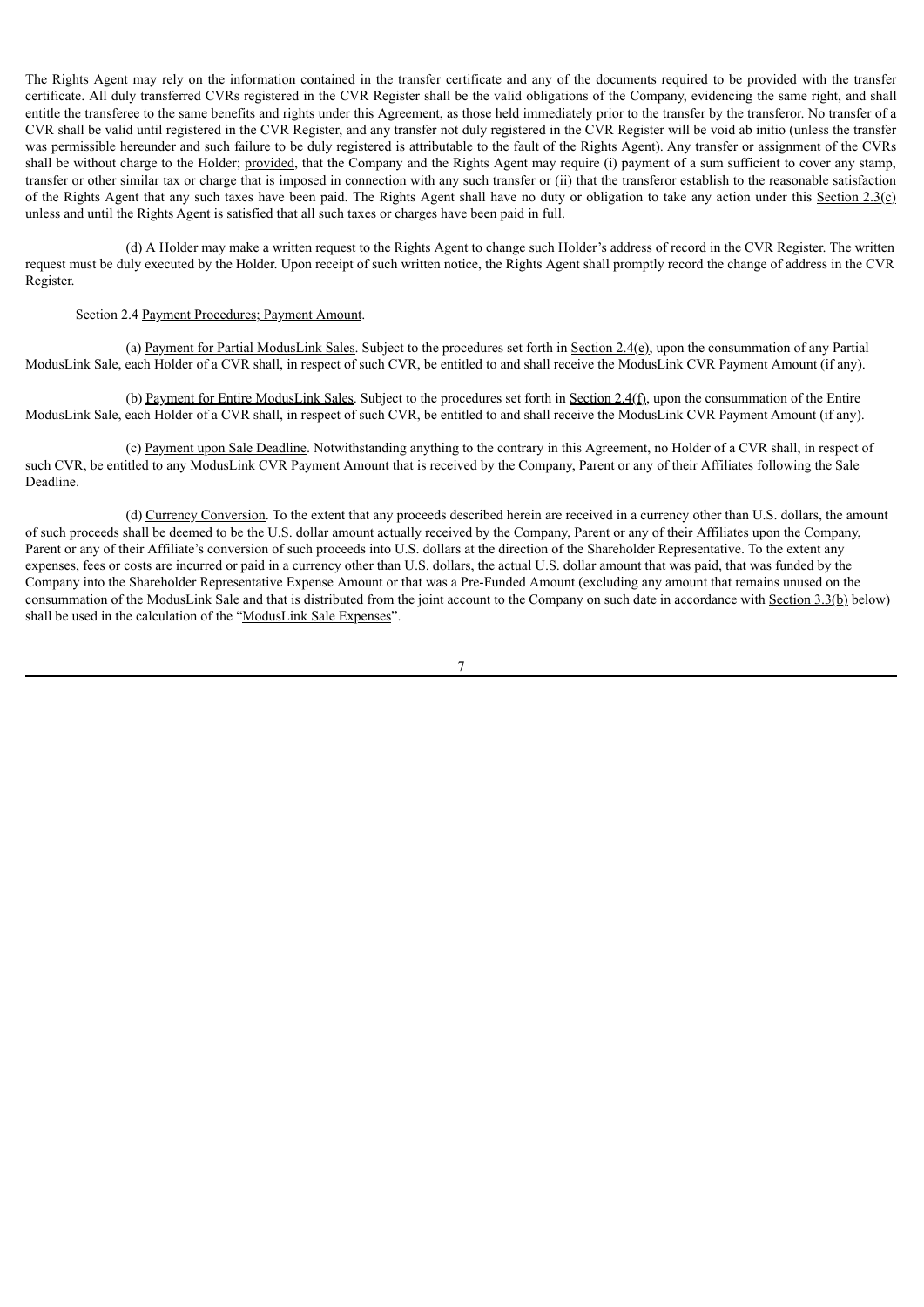# (e) Procedure for Partial ModusLink Sales.

(i) Promptly following the closing of a Partial ModusLink Sale but in no event later than ten (10) Business Days thereafter, the Company shall deliver to the Shareholder Representative (with a copy to the Rights Agent and Parent) the Company's good faith written calculation, in reasonable detail and with supporting documentation, work papers and receipts of the ModusLink CVR Payment Amount (the "Partial CVR Payment Statement"), which shall be certified by the Company. The Partial CVR Payment Statement shall specify in reasonable detail all ModusLink Sale Expenses of the Shareholder Representative set forth in writing by the Shareholder Representative to the Company within such ten (10) Business Day period, which shall be certified by the Shareholder Representative. Parent and the Company shall be protected in relying in good faith upon such certification.

(ii) Within ten (10) Business Days after receipt of the Partial CVR Payment Statement, the Shareholder Representative shall deliver to the Company and the Rights Agent (with a copy to Parent) a notice specifying whether the Shareholder Representative agrees with (a "Notice of Agreement") or objects to (a "Notice of Objection") such Partial CVR Payment Statement.

(iii) If the Shareholder Representative delivers a Notice of Agreement, then any ModusLink CVR Payment Amount shall be due and payable to the Holders pursuant to the procedures set forth in Section 2.4(h) below. If the Shareholder Representative does not deliver either a Notice of Objection or a Notice of Agreement within such five (5) Business Day period, then the Shareholder Representative shall be deemed to have delivered a Notice of Agreement with respect to such Partial CVR Payment Statement at the end of such period.

(iv) Any Notice of Objection shall contain the Shareholder Representative's calculation of the ModusLink CVR Payment Amount that such Shareholder Representative believes Holders are entitled to receive. Such Notice of Objection must also be accompanied by a description in reasonable detail of each of the objections to the calculations reflected in the Notice of Objection (collectively, the "Objections"). For a period of ten (10) Business Days after the delivery of the Notice of Objection, the Company and the Shareholder Representative shall, in good faith, try to resolve any Objections; provided, however, that to the extent that the Company and the Shareholder Representative shall disagree, the Shareholder Representative's good faith calculation of the ModusLink CVR Payment Amount (as modified to give effect to the results of any discussions and negotiations pursuant to this clause (iv)) shall control.

# (f) Procedure for the Entire ModusLink Sale.

(i) Promptly following the completion of the Entire ModusLink Sale, but in no event later than twenty (20) Business Days thereafter, the Company shall deliver to the Shareholder Representative (with a copy to the Rights Agent and Parent) the Company's good faith written calculation of the ModusLink CVR Payment Amount (the "Entire CVR Payment Statement"). The Entire CVR Payment Statement shall specify in reasonable detail all ModusLink Sale Expenses of the Shareholder Representative set forth in writing by the Shareholder Representative to the Company within such twenty (20) Business Day (or applicable later) period, which shall be certified by the Shareholder Representative. Parent and the Company may rely in good faith upon such certification. For the avoidance of doubt, the Company shall deliver an Entire CVR Payment Statement even if it believes that there is no ModusLink CVR Payment Amount due and payable. Such Entire CVR Payment Statement will be accompanied by the Company's calculation in reasonable detail of the components of the ModusLink CVR Payment Amount, including a good faith written calculation, in reasonable detail and with supporting documentation, work papers and receipts, of the ModusLink Sale Expenses incurred by the Company, Parent or any of their Affiliates (other than the Shareholder Representative Expense Amount and any Pre-Funded Amounts pursuant to Section 3.3(b)), along with an Officer's Certificate certifying such ModusLink Sale Expenses and that the ModusLink CVR Payment Amount was calculated in the manner required under this Agreement. The Shareholder Representative may rely in good faith on such certification.

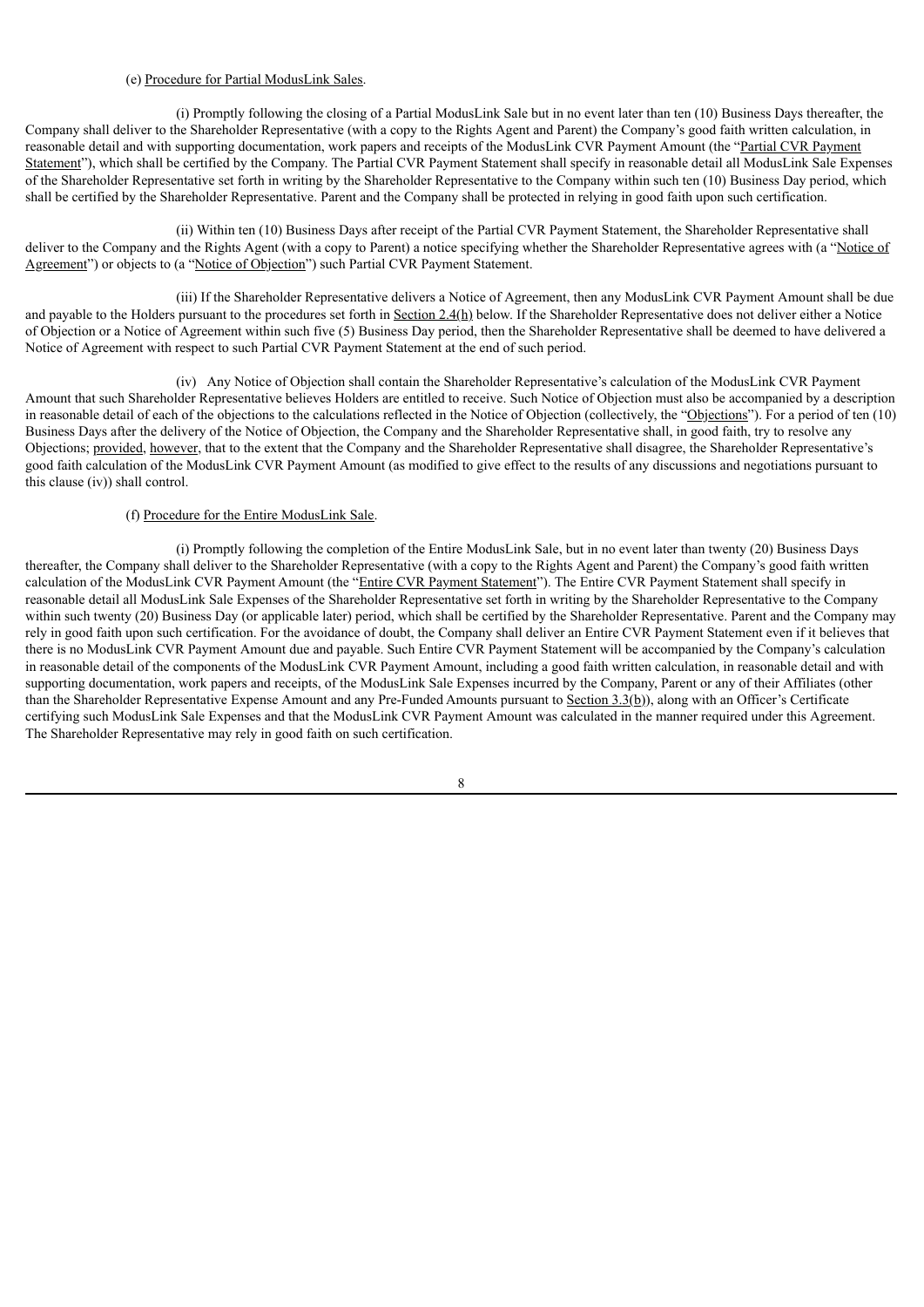(ii) Within thirty (30) days after receipt of the Entire CVR Payment Statement, the Shareholder Representative shall deliver to the Company and the Rights Agent (with a copy to Parent) a Notice of Agreement or a Notice of Objection to such Entire CVR Payment Statement. During such thirty (30) day period, the Company shall cooperate with and permit, and Parent shall cause the Company to cooperate with and permit, the Shareholder Representative and any accountant or other consultant or advisor retained by the Shareholder Representative access during normal business hours to such records and personnel (including the external auditors of the Company, Parent or any of their Affiliates) as may be reasonably necessary to verify the accuracy of the Entire CVR Payment Statement and the amounts underlying the calculation of the entire ModusLink CVR Payment Amount.

(iii) If the Shareholder Representative delivers a Notice of Agreement, then the ModusLink CVR Payment Amount, shall be due and payable to the Holders pursuant to the procedures set forth in this Section 2.4(h) below, and, after delivery of the ModusLink CVR Payment Amount, with respect to all Holders to the Rights Agent, Parent and the Company shall thereafter have no further obligations with respect to such ModusLink CVR Payment Amount. If the Shareholder Representative does not deliver either a Notice of Objection or a Notice of Agreement within such thirty (30) day period, then the Shareholder Representative shall be deemed to have delivered a Notice of Agreement with respect to such Entire CVR Payment Statement at the end of such period.

(iv) If the Shareholder Representative delivers a Notice of Objection to the Company within such thirty (30) day period, such Notice of Objection shall contain the Shareholder Representative's calculation of the ModusLink CVR Payment Amount. Such Notice of Objection must also be accompanied by a description in reasonable detail of each of the Objections, and a certificate certifying that the ModusLink CVR Payment Amount reflected in the Notice of Objection was calculated in the manner required under this Agreement.

(g) Disputes. If the Company does not agree with any Objections pursuant to Section 2.4(e) or Section 2.4(f), the Objections that are in dispute shall be submitted to  $\lceil \bullet \rceil$  (the "Neutral Auditor"). Such Neutral Auditor shall, within thirty (30) Business Days of such submission, resolve any differences between the Company and the Shareholder Representative and such resolution shall, in the absence of manifest error, be final, binding and conclusive upon Parent, the Company, the Shareholder Representative, each of the other parties hereto and each of the Holders. The costs, fees and expenses of such Neutral Auditor shall be borne equally by the Company and the Shareholder Representative; with any such costs, fees and expenses of the Shareholder Representative being offset against any ModusLink CVR Payment Amount. For the avoidance of doubt, and notwithstanding anything to the contrary contained in this Agreement, any such costs, fees and expenses of such Neutral Auditor to be borne by the Company shall not be considered to be ModusLink Sale Expenses. Upon such resolution, the Company and the Shareholder Representative shall notify the Rights Agent in writing of such resolution and the ModusLink CVR Payment Amount, shall be due and payable to the Holders in respect of each CVR held by such Holder pursuant to the procedures set forth in this Section 2.4 below, and, after delivery of any ModusLink CVR Payment Amount, with respect to all Holders, the Rights Agent, Parent and the Company shall thereafter have no further obligations with respect to the ModusLink CVR Payment Amount and shall, subject to Section  $2.4(h)$ , no longer be entitled to (i) any amount to the extent reflected in any such finally resolved ModusLink CVR Payment Amount or (ii) any further ModusLink Sale Expenses. To the extent that the ModusLink CVR Payment Amount is less than zero, the Company shall bear any such costs, fees, and expenses of such Neutral Auditor.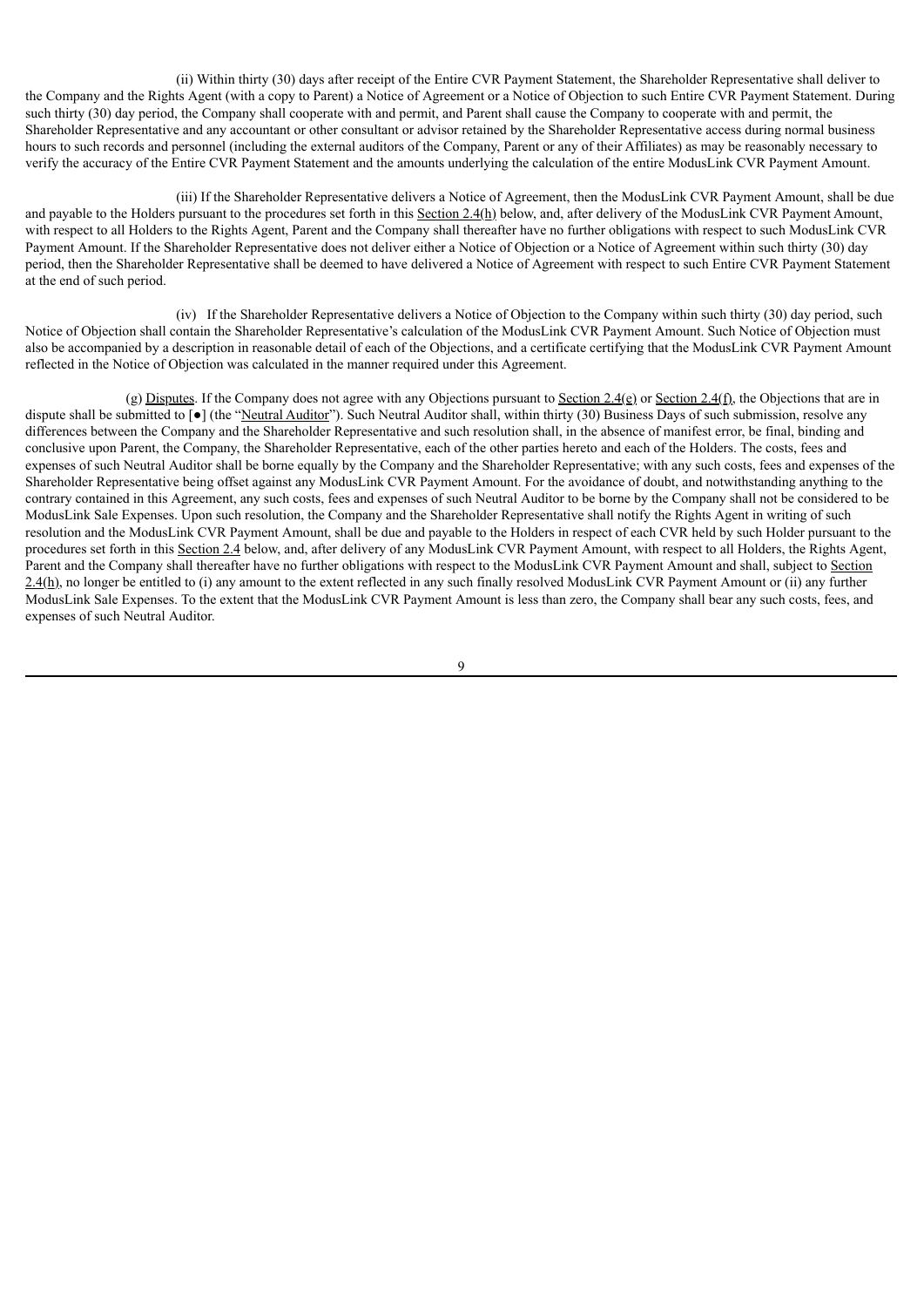(h) Once the ModusLink CVR Payment Amount becomes due and payable pursuant to this Section 2.4, the Company shall establish a CVR Payment Date with respect to the ModusLink CVR Payment Amount that is within five (5) Business Days thereafter and shall provide written notice to the Rights Agent and Shareholder Representative of the same. At least two (2) Business Days prior to such CVR Payment Date, the Company shall cause all amounts to be paid to the Holders on such CVR Payment Date, to be delivered to the Rights Agent, who will in turn, on the CVR Payment Date, pay the applicable ModusLink CVR Payment Amount to each of the Holders by check mailed to the address of each Holder as reflected in the CVR Register as of the close of business on the last Business Day prior to such CVR Payment Date. Any ModusLink Sale Expenses to the extent not reflected in the finally resolved ModusLink CVR Payment Amount shall be deducted from any such deferred cash consideration. If no ModusLink CVR Payment Amount is due and payable to the Holders pursuant to any Partial ModusLink Sale or the Entire ModusLink Sale, the Rights Agent, upon written request from the Company and the Shareholder Representative, shall deliver notice of the same to the Holders within five (5) Business Days of being notified that no such ModusLink CVR Payment Amount is owing to the Holders. Whenever a payment is to be made by the Rights Agent, the Company shall deliver written instructions with respect to such payment that includes the aggregate amount of such payment to be paid to the Holders, and the amount per CVR to be paid to each such Holder. Until such written instructions are received by the Rights Agent, the Rights Agent may presume conclusively that no event has occurred that would require such payment.

(i) The Company shall be entitled to deduct and withhold, or cause to be deducted or withheld, from the ModusLink CVR Payment Amount otherwise payable pursuant to this Agreement, such amounts as it may be required to deduct and withhold with respect to the making of such payment under the Code, or any provision of state, local or foreign Tax Law. To the extent that amounts are so withheld or paid over to or deposited with the relevant Governmental Entity, such withheld amounts shall be treated for all purposes of this Agreement as having been paid to the Holder in respect of which such deduction and withholding was made.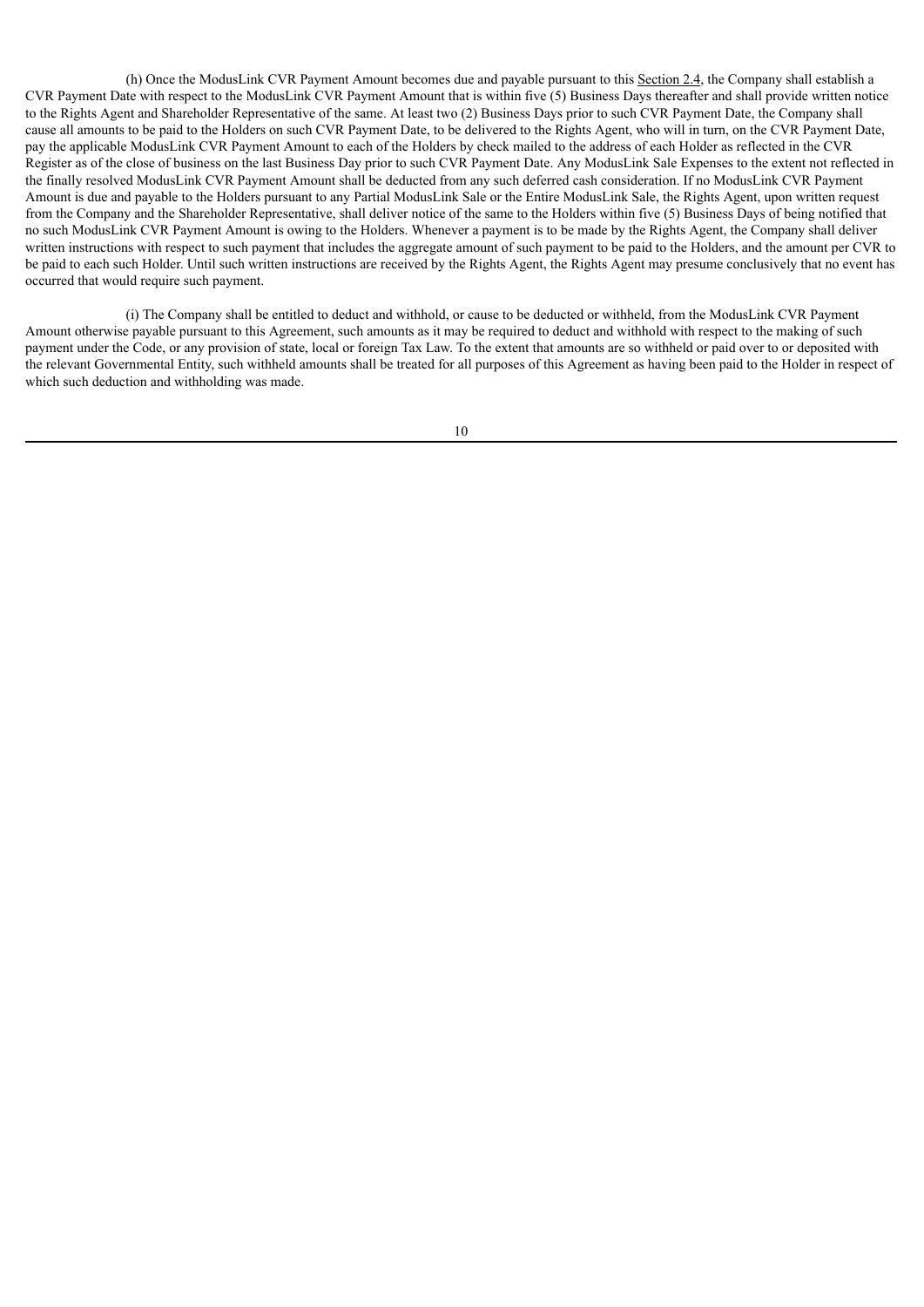(i) Any funds comprising the cash deposited with the Rights Agent under Section  $2.4(h)$  that remain undistributed to the Holders twelve (12) months after the CVR Payment Date with respect to the Entire ModusLink Sale shall be delivered to the Company by the Rights Agent, upon written demand by the Company, and any Holders who have not theretofore received payment in exchange for such CVRs shall thereafter look only to the Company for payment of their claim therefor. Notwithstanding anything to the contrary herein, any portion of the consideration provided by the Company to the Rights Agent that remains unclaimed immediately prior to such time as such amounts would otherwise escheat to, or become property of, any Governmental Entity shall, to the extent permitted by Law, become the property of the Company free and clear of any claims or interest of any Person previously entitled thereto, subject to any escheatment Laws.

(k) During the period that the Rights Agent is in possession of the funds delivered to the Rights Agent for payment to Holders, the Rights Agent shall identify, report and deliver all unclaimed portions of such amounts and related unclaimed property to all states and jurisdictions for the Company in accordance with applicable abandoned property law. None of the Company, the Shareholder Representative or the Rights Agent shall be liable to any person in respect of any funds delivered to a public official in compliance with any applicable state, federal or other abandoned property, escheat or similar law. In consideration of receiving compensation from the agents of the states for processing and support services provided by the Rights Agent relating to initial compliance with applicable abandoned property law, the Rights Agent shall not charge the Company for such services. In connection with providing such services, the Rights Agent may use the services of a locating service provider selected by the Rights Agent to locate and contact Holders, if any, who have not yet cashed their checks representing payment of the funds deposited with the Rights Agent for payment to the Holders, which provider has agreed to compensate the Rights Agent for processing and other services the Rights Agent provides in connection with such locating services. Such provider shall inform any such located Holders that they may choose either (i) to contact the Rights Agent directly to receive a check for payment of such amounts at no charge other than any applicable fees contemplated herein, or (ii) to utilize the services of such provider for a fee to be specified in writing to such Holder, which may not exceed the lesser of 15% of the total value of such payment amount or the maximum statutory fee permitted by the applicable state jurisdiction. If the Company requires the Rights Agent to work with a locating service provider other than one selected by the Rights Agent, additional fees may apply.

(l) The Rights Agent shall not be obligated to perform wage or Form W-2 tax reporting, and to the extent that any wage or W-2 reporting is required with respect to the payment of any funds hereunder to Holders, the Company shall promptly notify the Rights Agent of the person or entity responsible for such wage or W-2 reporting.

(m) All funds received by the Rights Agent under this Agreement that are to be distributed or applied by the Rights Agent in the performance of its duties, obligations and responsibilities hereunder (the "Funds") shall be held by [ $\bullet$ ] as agent for the Company and deposited in one or more bank accounts to be maintained by  $\bullet$  in its name as agent for the Company. Until disbursed pursuant to this Agreement,  $\bullet$  may hold or invest the Funds through such accounts in obligations of, or guaranteed by, the United States of America. The Rights Agent shall have no responsibility or liability for any diminution of the Funds that may result from any deposit or investment made by the Rights Agent in accordance with this paragraph, including any losses resulting from a default by any bank, financial institution or other third party. [●] may from time to time receive interest, dividends or other earnings in connection with such deposits or investments. No interest shall accrue on any funds deposited with the Rights Agent pursuant to this Agreement. [●] shall not be obligated to calculate or pay such interest, dividends or earnings to the Company, any Holder or any other person or entity. For the avoidance of doubt, the preceding three sentences are not meant to cover any interest included in the ModusLink CVR Payment Amount.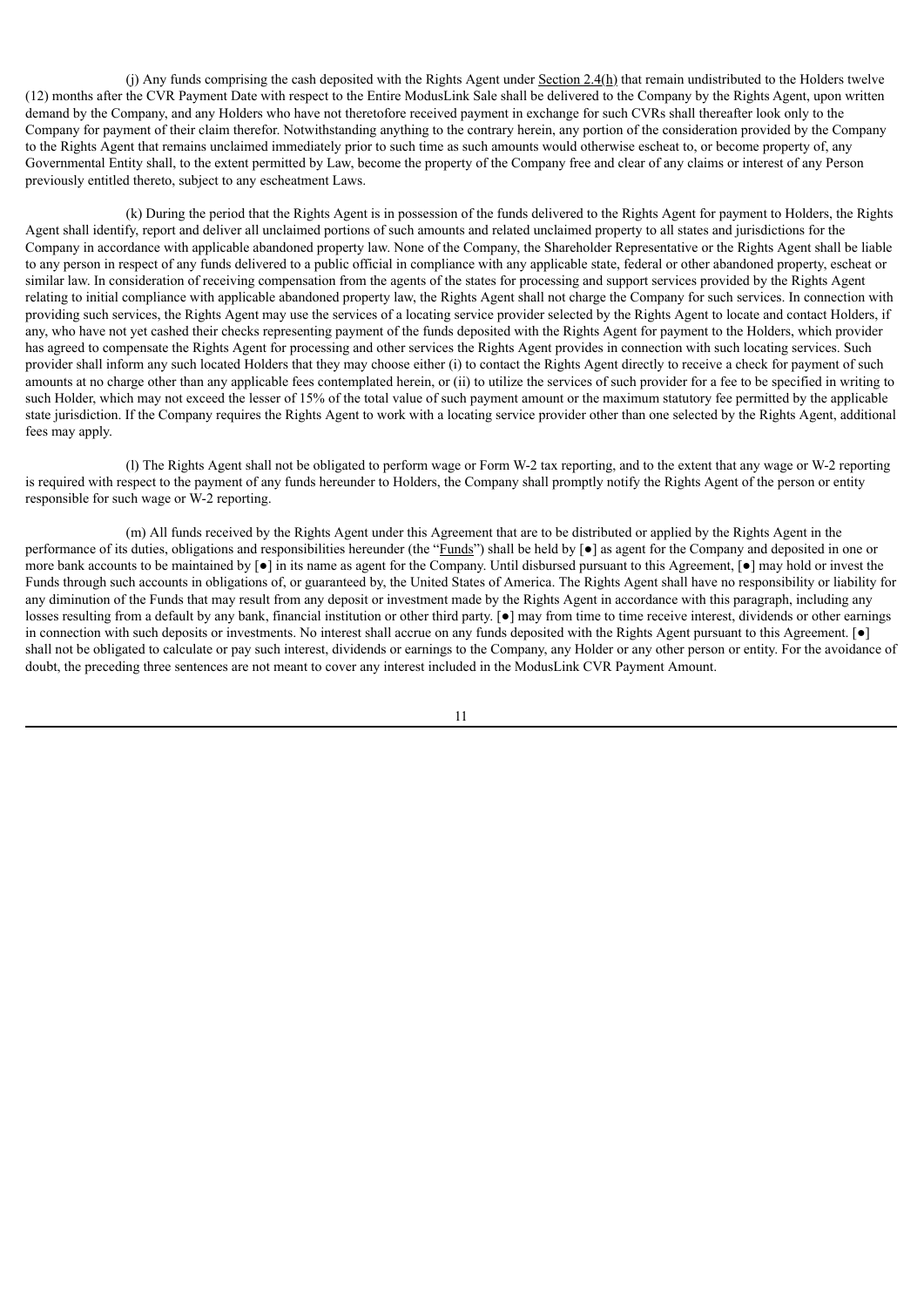# Section 2.5 No Voting, Dividends or Interest; No Equity or Ownership Interest in Parent or the Company.

(a) The CVRs shall not have any voting or dividend rights, and interest shall not accrue on any amounts payable on the CVRs to any Holder (without prejudice to the inclusion in ModusLink CVR Payment Amount of the amounts referenced in Section 2.6).

(b) The CVRs shall not represent any equity or ownership interest in Parent, the Company or any of their Affiliates, or in any constituent company to the Merger.

Section 2.6 Establishment of ModusLink CVR Bank Account. Any amounts paid to the Company or any of its Subsidiaries in connection with any Partial ModusLink Sale, any Entire ModusLink Sale or in connection with any deferred cash consideration with respect thereto shall be held in a segregated bank account at a banking institution reasonably acceptable to the Shareholder Representative established and maintained for the benefit of the Holders and invested in one or more Qualified Investments until any ModusLink CVR Payment Amount is required to be paid pursuant to the terms hereof. Notwithstanding anything to the contrary contained in this Agreement, other than in connection with any payment pursuant to Section 2.4(h), the Company shall not withdraw any amounts from such bank account without the prior written consent of the Shareholder Representative.

# **ARTICLE III THE RIGHTS AGENT AND SHAREHOLDER REPRESENTATIVE**

## Section 3.1 Certain Duties and Responsibilities.

(a) Neither (i) the Rights Agent nor (ii) the Shareholder Representative, the Shareholder Representative's direct or indirect holders of Equity Interests, any individual member of the committee that comprises or controls the Shareholder Representative or, as applicable, any of their respective managers, directors, officers, employees, agents or other representatives (such Persons described in this clause (ii) in their capacities as such, the "Shareholder Representative Persons") shall have any liability or responsibility to any Person (A) of any kind whatsoever for or in respect of its performance of any duties imposed hereunder or for any actions taken, suffered or omitted to be taken in connection with this Agreement (including, in the case of the Rights Agent, its acceptance and administration of this Agreement and the exercise and performance of its duties hereunder), (B) for any acts or omissions of the other parties hereto or (C) for damages, losses or expenses arising out of this Agreement, except (in the case of each of the foregoing clauses) to the extent of their gross negligence, bad faith or willful or intentional misconduct (each as determined by a final judgment of a court of competent jurisdiction). No Shareholder Representative Person shall have any duties, fiduciary or otherwise, under this Agreement except the duty to act in good faith and except as expressly set forth herein. No provision of this Agreement shall require the Rights Agent or any Shareholder Representative Person to expend or risk its own funds or otherwise incur any financial liability in the performance of any of its duties hereunder or in the exercise of any of its rights or powers. For purposes of this Section 3.1 and Sections 3.2, 3.3 and 7.5 below, the term "Rights Agent" shall include the Rights Agent's managers, directors, officers, employees, agents or other representatives in their capacity as such and, for the avoidance of doubt, the Rights Agent shall be liable for breaches of this Agreement by the Rights Agent's managers, directors, officers, employees, agents or other representatives.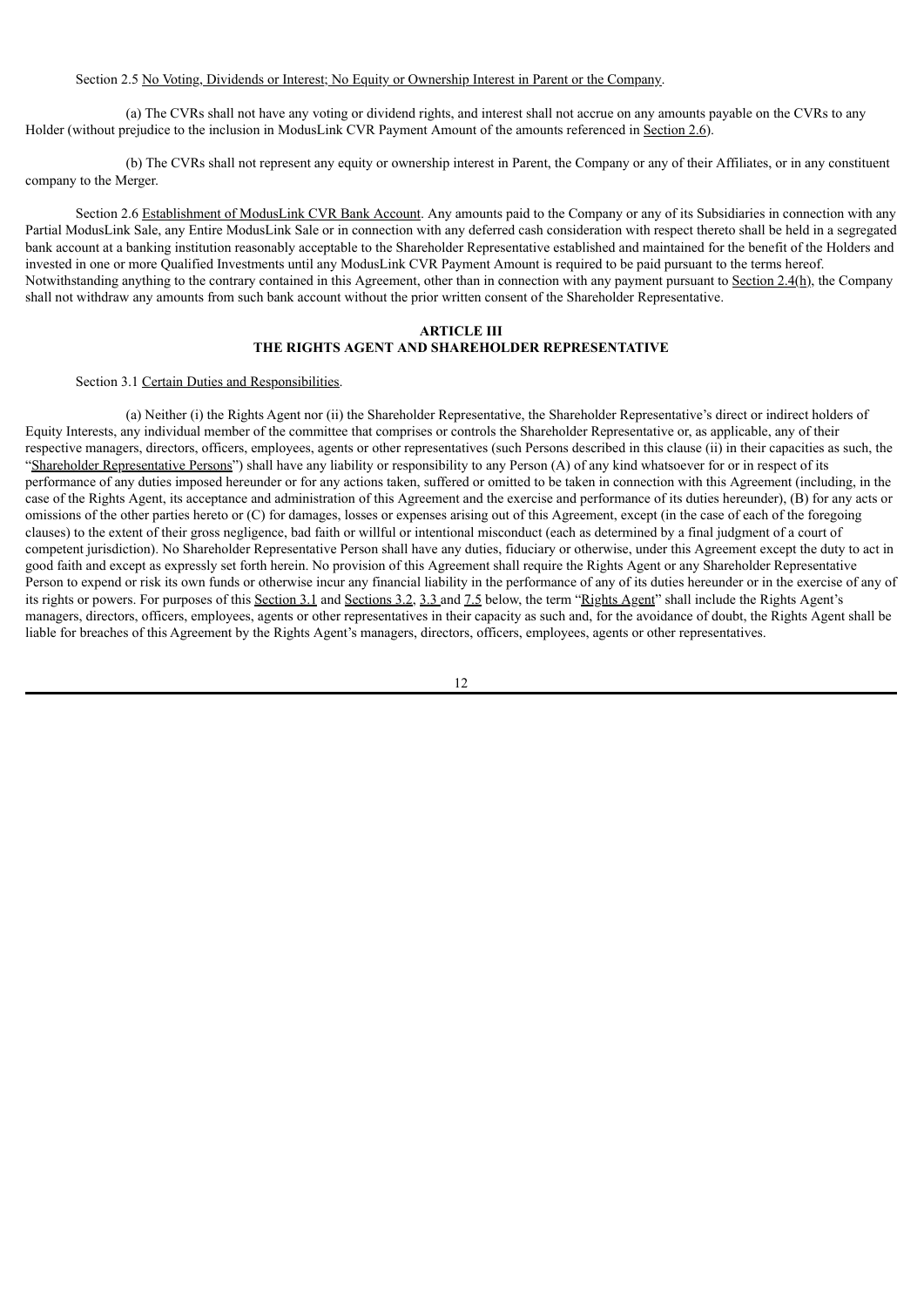(b) The Shareholder Representative shall have the exclusive authority to act on behalf of the Holders in enforcing any of their rights hereunder, including the delivery of a Notice of Objection, statement of Objections and negotiation. The Shareholder Representative shall be under no obligation to institute any action, suit or legal proceeding or to take any other action likely to involve material expense. All rights of action under this Agreement may be (and shall only be) enforced by the Shareholder Representative, and any action, suit or proceeding instituted by the Shareholder Representative shall be brought in its name as Shareholder Representative on behalf of the Holders, and any recovery of judgment shall be for the ratable benefit of all the Holders, as their respective rights or interests may appear in the CVR Register.

# Section 3.2 Certain Rights of Rights Agent.

The Rights Agent undertakes to perform such duties and only such duties as are specifically set forth in this Agreement, and no implied duties, covenants or obligations shall be read into this Agreement against the Rights Agent. In addition:

(a) the Rights Agent may rely in good faith upon any resolution, certificate, statement, instrument, opinion, report, notice, request, direction, consent, order or other paper or document reasonably believed by it to be genuine and to have been signed or presented by the proper party or parties;

(b) (i) whenever the Rights Agent shall reasonably require that a matter be established or proved by the Company prior to taking, suffering or omitting to take any action hereunder, the Rights Agent may request and rely upon a certificate signed by the chief executive officer, president, chief financial officer, any vice president, the controller, the treasurer or the secretary of the Company on behalf of the Company, which certificate shall be, if signed by the party or parties required to consent to such action, full authorization and protection to the Rights Agent, and the Rights Agent shall, in the absence of gross negligence, bad faith or willful or intentional misconduct (each as determined by a final judgment of a court of competent jurisdiction) on its part, incur no liability, and shall be protected and be held harmless by the Company, for or in respect of any action taken, suffered or omitted to be taken by it under the provisions of this Agreement in reliance upon such certificate; and (ii) whenever the Rights Agent shall reasonably require that a matter be established or proved by the Shareholder Representative prior to taking, suffering or omitting to take any action hereunder, the Rights Agent may request and rely upon a certificate signed by each then current individual member of the committee that comprises or controls the Shareholder Representative on behalf of the Shareholder Representative, which certificate shall be, if signed by the party or parties required to consent to such action, full authorization and protection to the Rights Agent, and the Rights Agent shall, in the absence of gross negligence, bad faith or willful or intentional misconduct (each as determined by a final judgment of a court of competent jurisdiction) on its part, incur no liability, and shall be protected and be held harmless by the Company, for or in respect of any action taken, suffered or omitted to be taken by it under the provisions of this Agreement in reliance upon such certificate;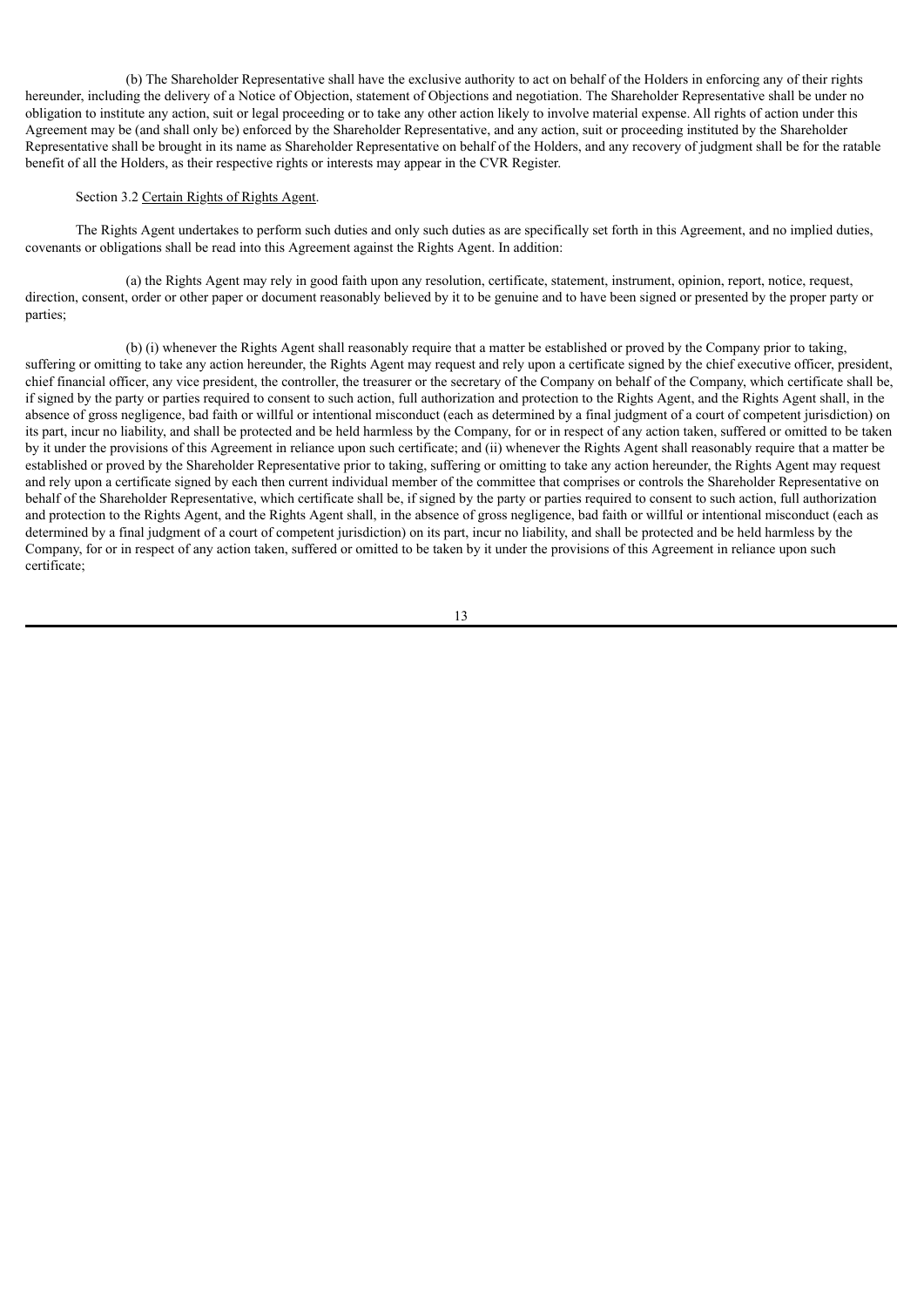(c) the Rights Agent may engage and consult with counsel of its selection (who may be legal counsel for the Rights Agent or an employee of the Rights Agent) and the written advice of such counsel or any opinion of counsel shall be full and complete authorization and protection in respect of any action taken, suffered or omitted to be taken by it hereunder in good faith and in reliance thereon;

(d) the permissive rights of the Rights Agent to do things enumerated in this Agreement shall not be construed as a duty;

(e) the Rights Agent shall not be required to give any note or surety in respect of the execution of such powers or otherwise in respect of the premises;

(f) except as otherwise set forth in this Agreement, the Rights Agent shall have no liability and shall be held harmless by the Company in respect of the validity of this Agreement, the statements of fact or recitals contained herein (or be required to verify the same), or the execution and delivery hereof (except the due execution and delivery hereof by the Rights Agent and the enforceability of this Agreement against the Rights Agent assuming the due execution and delivery hereof by the other parties hereto); nor shall it be responsible for any breach by the Company or any other party of any covenant or condition contained in this Agreement nor shall the Rights Agent be responsible for, nor chargeable with, knowledge of, nor have any requirements to comply with, the terms and conditions of any other agreement, instrument or document, including, without limitation, the Merger Agreement, nor shall the Rights Agent be required to determine if any person or entity has complied with any such agreements, instruments or documents, nor shall any additional obligations of the Rights Agent be inferred from the terms of such agreements, instruments or documents even though reference thereto may be made in this Agreement;

(g) notwithstanding anything in this Agreement to the contrary, (i) the Rights Agent shall in no event be liable for special, punitive or unforeseeable consequential damages (unless such damages are to third parties with respect to third party claims that result in a judgment against the Rights Agent for such damages), and (ii) any liability of the Rights Agent, including, but not limited to, foreseeable consequential damages, shall be limited to the amount of fees paid by the Company to the Rights Agent (excluding amounts paid to the Rights Agent as reimbursement for expenses and other charges);

(h) the Rights Agent and any of its affiliates may buy, sell or deal in any securities of the Company or the Parent or become peculiarly interested in any transaction in which the Parent or the Company may be interested, or contract with or lend money to the Parent or the Company or otherwise act as fully and freely as though it were not the Rights Agent under this Agreement. Nothing herein shall preclude the Rights Agent from acting in any other capacity for the Parent or the Company or for any other Person; and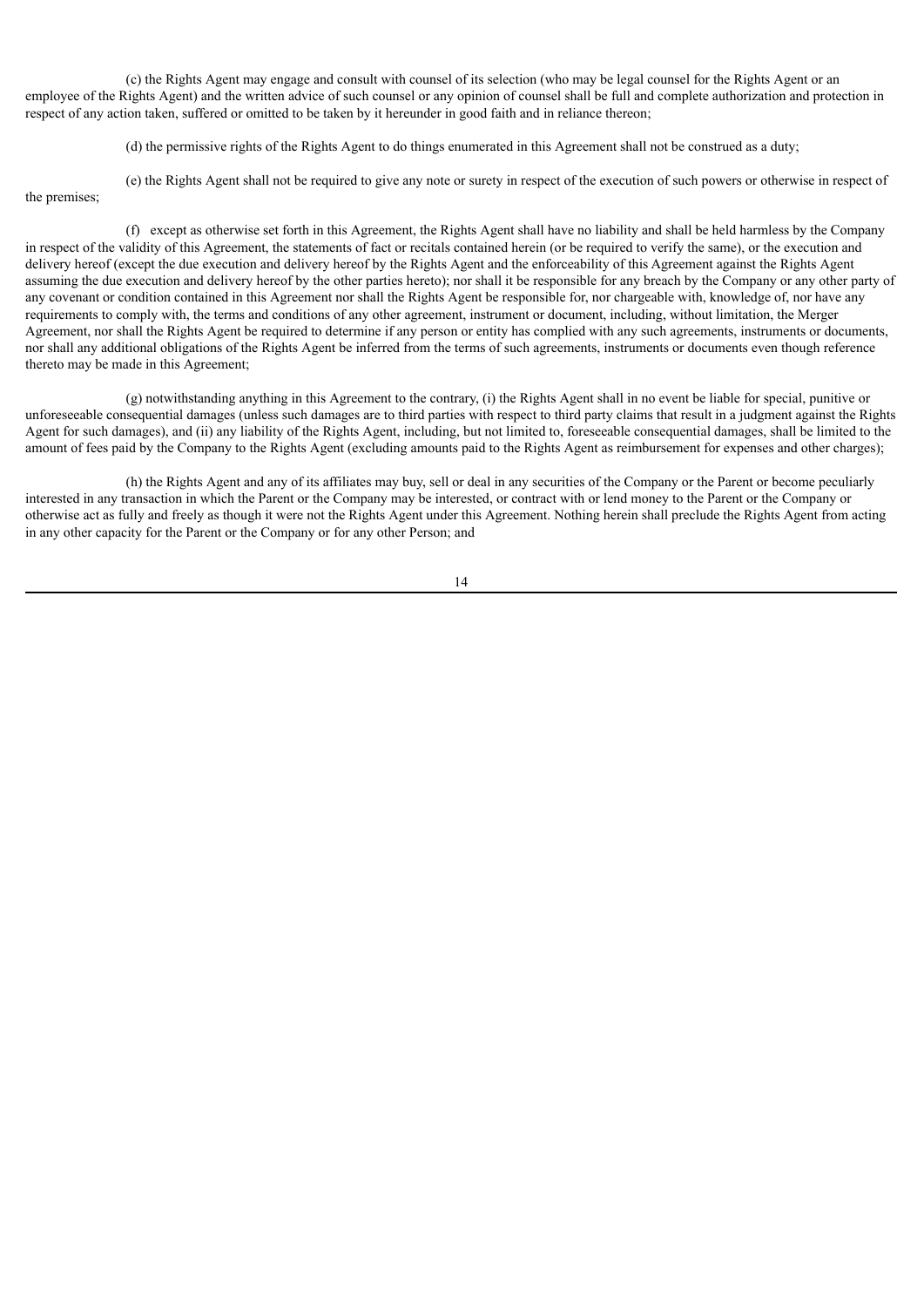(i) the Rights Agent may execute and exercise any of the rights or powers hereby vested in it or perform any duty hereunder either itself (through its directors, officers and employees) or by or through its attorneys or agents; provided that the Rights Agent shall be liable for breaches of this Agreement by such directors, officers, employees, attorneys or agents.

# Section 3.3 Indemnity and Expenses.

(a) The Company agrees to indemnify, defend and hold harmless each Shareholder Representative Person and the Rights Agent for, and to hold each Shareholder Representative Person and the Rights Agent harmless against, any loss, liability, judgment, fine, penalty, claim, demand, suit, cost, damage or expense, including reasonable out-of-pocket expenses (including the reasonable costs and expenses of legal counsel) arising out of or in connection with the Rights Agent's and the Shareholder Representative's respective duties under this Agreement, including the reasonable out-of-pocket costs and expenses of defending the Rights Agent and each individual member of the Committee that comprises or controls the Shareholder Representative against any claims, charges, demands, investigations, suits or loss or liability, or enforcement of its rights hereunder, unless it shall have been finally determined by a judgment of a court of competent jurisdiction to be a direct result of the Rights Agent's or such Shareholder Representative Person's, as applicable, gross negligence, bad faith or willful or intentional misconduct. The right to indemnification conferred in this Section  $3.3(a)$  shall include the right to be paid or reimbursed by the Company for the reasonable expenses incurred by such Person entitled to be indemnified under this Section 3.3(a) who was, or is threatened to be made a named defendant or respondent in a claim, charge, demand, investigation or suit in advance of the final disposition thereof and without any determination as to the Person's ultimate entitlement to indemnification. The rights granted pursuant to this Section 3.3(a) shall be deemed contract rights, and no amendment, modification or repeal of this Section 3.3(a) shall have the effect of limiting or denying any such rights with respect to claims, charges, demands, investigations and suits arising prior to any such amendment, modification or repeal. The Shareholder Representative Person's aggregate liability to any Person with respect to, arising from, or arising in connection with this Agreement, or from all services provided or omitted to be provided under this Agreement, whether in contract, or in tort, or otherwise, is limited to, and shall not exceed, the amounts paid hereunder by the Company to the Shareholder Representative as fees and charges, but not including reimbursable expenses. Indemnification under this Section 3.3(a) shall continue as to a Person who has ceased to serve in the capacity which initially entitled such Person to indemnity hereunder. Any such amounts incurred by the Company in connection with this  $Section 3.3(a) shall be a ModusLink Sale Expression.$ </u>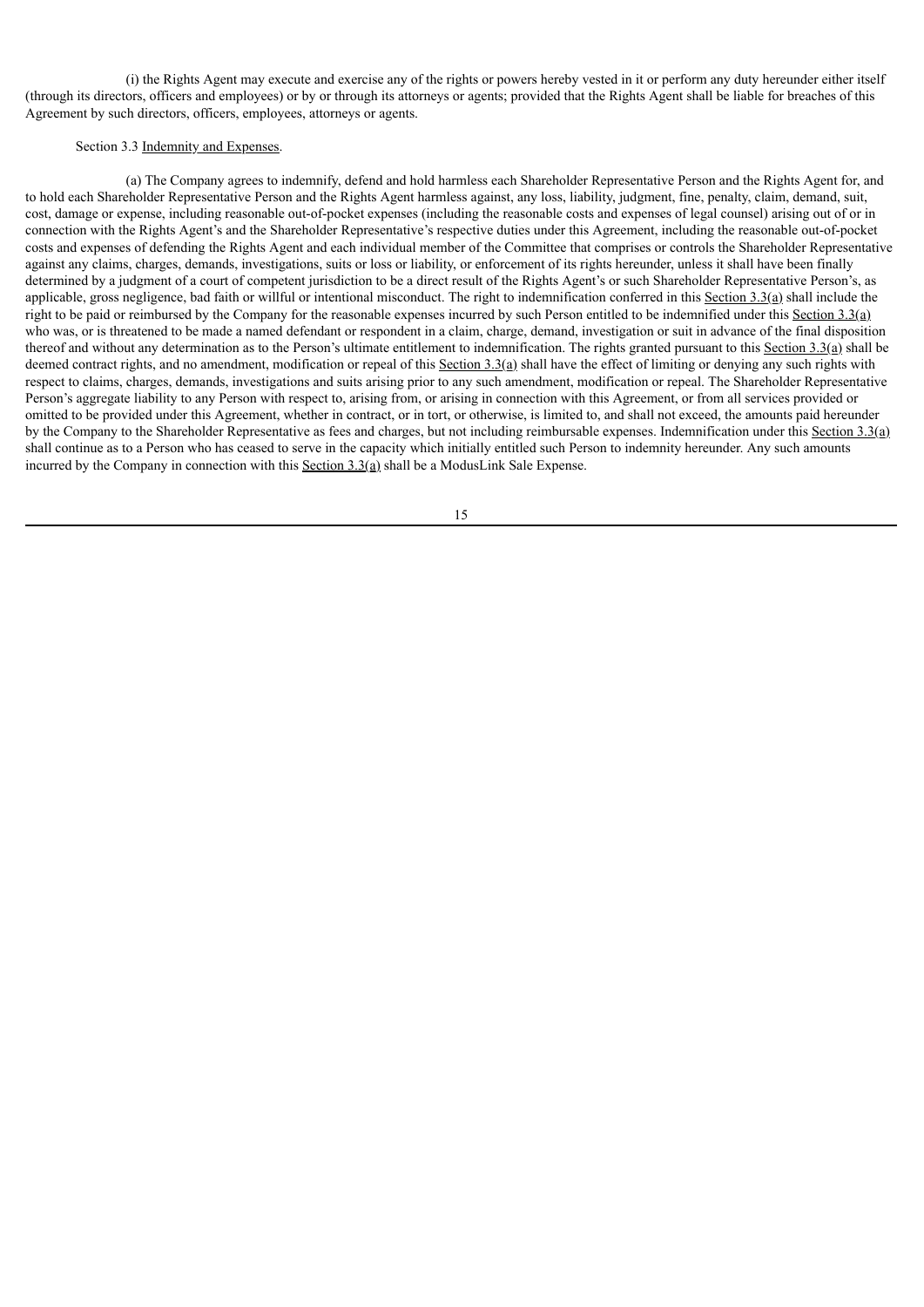(b) The Company or any of its Affiliates shall, if and as requested by the Shareholder Representative at any time from and after the Effective Time through the termination of this Agreement, pay to or at the direction of the Shareholder Representative fees and expenses incurred at the direction of the Shareholder Representative pursuant to this Agreement ("Shareholder Representative Reimbursement Amount"). Subject to the next sentence, the Company or any of its Affiliates shall, if and as requested by the Shareholder Representative at any time from and after the Effective Time through the termination of this Agreement, transfer to a joint account of the Company and the Shareholder Representative funds in the amount of \$100,000 less the Shareholder Representative Reimbursement Amount actually paid through that date for use as directed by the Shareholder Representative (the "Shareholder Representative Expense Amount") pursuant to this Agreement. If any amounts are required in excess of \$100,000 (and, to the extent the Shareholder Representative Expense Amount has been funded, only after such amount has been fully expended), then at the request of the Shareholder Representative from time to time, the Company or an Affiliate of the Company will promptly pay such additional fees and expenses incurred at the direction of the Shareholder Representative pursuant to this Agreement and/or pre-fund to such joint account an amount reasonably specified by the Shareholder Representative in respect of expected expenses in connection with the ModusLink Sale (including payments to such advisors as the Shareholder Representative may choose to engage in connection with the ModusLink Sale) and performance of its obligations and duties hereunder (any such amount, a "Pre-Funded Amount"). Any amounts held in such joint account shall be treated as owned by the Company for all income tax purposes, any interest or other income earned with respect to such joint account shall be reported as income of the Company for tax purposes and, for the avoidance of doubt, no portion of the Shareholder Representative Reimbursement Amount, the Shareholder Representative Expense Amount or any Pre-Funded Amount shall be considered income to the Shareholder Representative for tax purposes. The parties hereto will prepare all Tax Returns in a manner consistent with the foregoing sentence. Any Shareholder Representative Reimbursement Amount and any amounts (and only such amounts) actually spent from the Shareholder Representative Expense Amount or Pre-Funded Amounts shall be included in the calculation of ModusLink Sale Expenses hereunder. Any funds from the Shareholder Representative Expense Amount or Pre-Funded Amounts that remain unused on the earlier of the consummation of the Entire ModusLink Sale and the Sale Deadline (taking into account the completion of the procedures set forth in Section 2.4) shall be distributed from the joint account to the Company five (5) Business Days after the payment of the ModusLink CVR Payment Amount. For the avoidance of doubt, the Company or one of its Affiliates shall pay all ModusLink Sales Expenses, including any such ModusLink Sale Expenses incurred at the direction of the Shareholder Representative, subject to the deduction of such ModusLink Sale Expenses from the payments to the Holders as is provided for hereunder. Notwithstanding the foregoing, after the completion of an Entire ModusLink Sale, the Company's consent, which shall not be unreasonably withheld, will be required for any fees or expenses that the Shareholder Representative may wish to incur pursuant to this Section  $3.3(b)$ , to the extent that the aggregate amount of such fees and expenses would exceed the amount of deferred consideration reasonably expected from such Entire ModusLink Sale.

(c) The Company agrees, in all events (i) to pay the fees and expenses of the Rights Agent in connection with this Agreement as set forth on Schedule 3.3(c) hereto and (ii) to reimburse the Rights Agent for all taxes and governmental charges (other than taxes measured by the Rights Agent's income) and reasonable and customary out-of-pocket expenses (including reasonable and customary fees and expenses of the Rights Agent's counsel) paid or incurred by the Rights Agent in connection with the preparation, delivery, amendment, administration and execution of this Agreement and the exercise and performance of its duties hereunder. Any invoice for any out-of-pocket expenses and per item fees realized will be rendered and payable by the Company within thirty (30) days after receipt by the Company, except for postage and mailing expenses, which funds must be received one (1) Business Day prior to the scheduled mailing date. For the avoidance of doubt, such fees, expenses and reimbursements contained in this Section 3.3 shall be ModusLink Sale Expenses.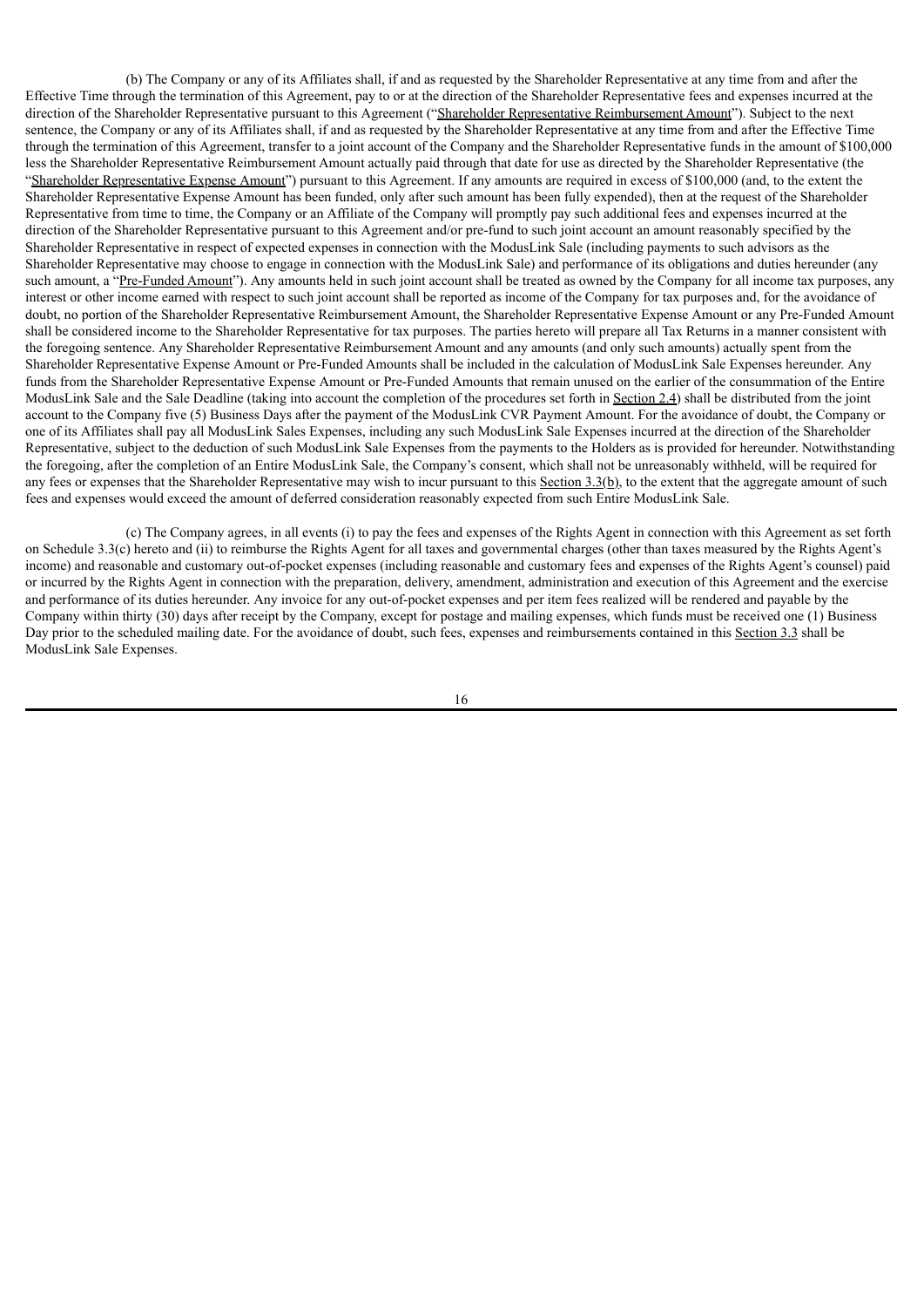# Section 3.4 Resignation and Removal of Rights Agent and Shareholder Representative; Appointment of Successor.

(a) The Rights Agent may resign at any time by giving written notice thereof to the Company (with a copy to Parent) and the Shareholder Representative specifying a date when such resignation shall take effect, which notice shall be sent at least thirty (30) days prior to the date so specified. Any individual members of the committee that comprises or controls the Shareholder Representative may resign at any time by giving written notice thereof to the Company (with a copy to Parent), the Rights Agent and the Holders specifying a date when such resignation shall take effect, which notice shall be sent at least thirty (30) days prior to the date so specified.

(b) If at any time the Rights Agent shall resign, be removed or become incapable of acting, the Company, by a Board Resolution, shall promptly appoint a qualified successor Rights Agent reasonably satisfactory to the Shareholder Representative. The successor Rights Agent so appointed shall, upon its acceptance of such appointment in accordance with this Section 3.4(b), become the successor Rights Agent.

(c) If (i) a successor Rights Agent has not been appointed pursuant to Section  $3.4(b)$  and has not accepted such appointment within thirty (30) days after the initial Rights Agent delivers notice of its resignation pursuant to Section  $3.4(a)$  or (ii) at any time the Rights Agent shall become incapable of acting, the incumbent Rights Agent, the Shareholder Representative or the Company may petition any court of competent jurisdiction for the removal of the Rights Agent, if applicable, and the appointment of a successor Rights Agent.

(d) If at any time any individual members of the committee that comprises or controls the Shareholder Representative shall resign, be removed or become incapable of acting, the remaining members of the committee that comprises or controls the Shareholder Representative shall promptly appoint a qualified successor individual member to such committee. If the individual members of the committee that comprises or controls the Shareholder Representative unanimously determine that a third committee member would be appropriate, then the members of the committee that comprises or controls the Shareholder Representative shall appoint, upon unanimous agreement, a qualified individual member to such committee. The successor or additional individual member so appointed shall, forthwith upon its acceptance of such appointment in accordance with this Section  $3.4(d)$ , become a successor or additional individual member of the committee comprising the Shareholder Representative; provided, that (x) such successor or additional individual member of the committee comprising the Shareholder Representative may not be a director, officer or employee of the Company or any of its Affiliates and (y) the Company agrees to indemnify the Shareholder Representative for any and all actions taken in connection with this Section  $3.4(d)$ .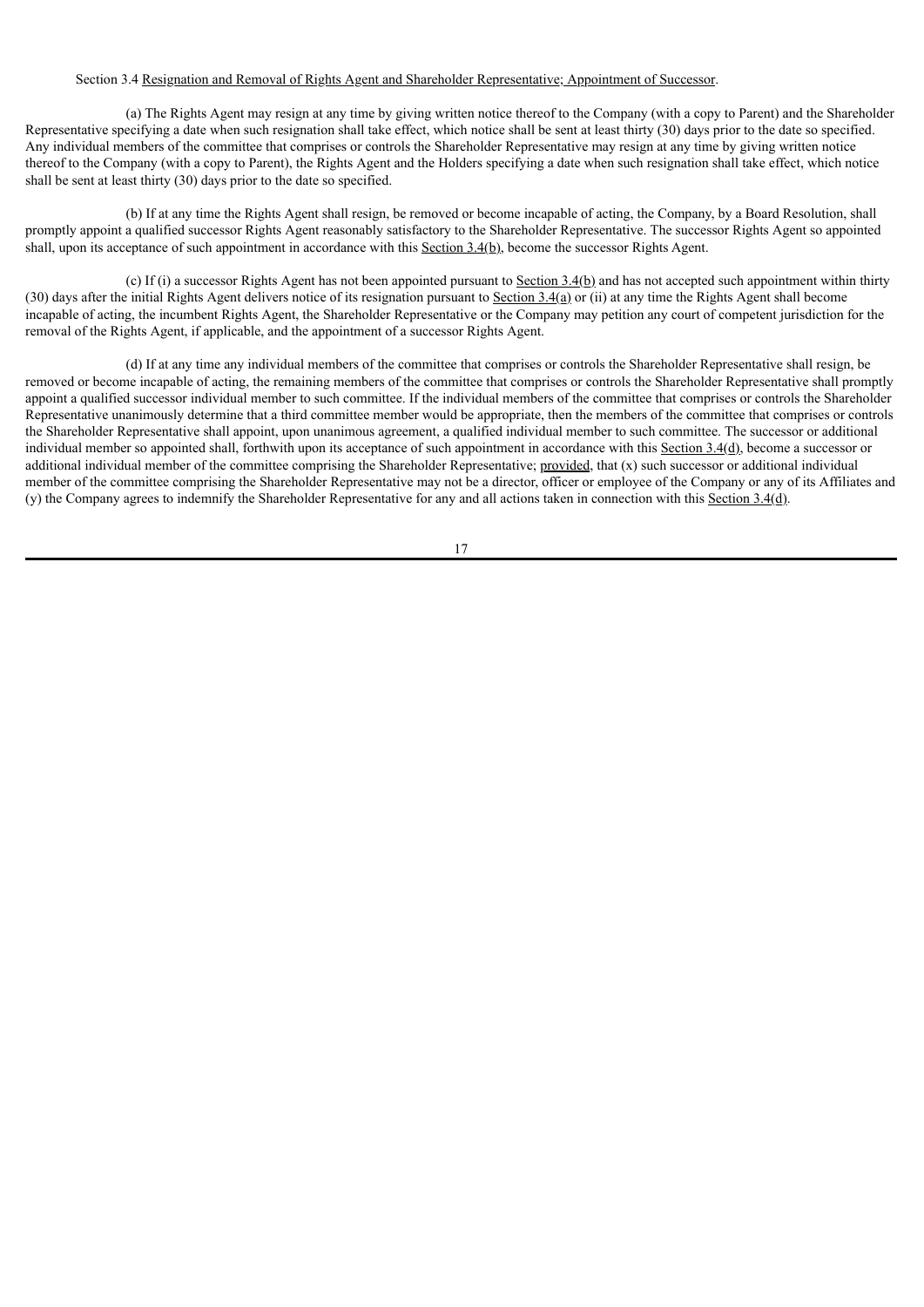(e) The Company shall give written notice of each resignation and each removal of a Rights Agent or individual member of the committee comprising the Shareholder Representative and each appointment of a successor Rights Agent or individual member of the committee comprising the Shareholder Representative to the then acting members of the committee comprising the Shareholder Representative or then acting Rights Agent, as applicable, within ten (10) days after acceptance of appointment by a successor Rights Agent or individual member of the committee comprising the Shareholder Representative. If requested, the Rights Agent (or successor Rights Agent) shall mail notice of each resignation and each removal of a Rights Agent or individual member of the committee comprising the Shareholder Representative and each appointment of a successor Rights Agent or individual member of the committee comprising the Shareholder Representative to the Holders within ten (10) days after receipt of notice thereof and all necessary information from the Company. Each such notice provided to the Rights Agent, Shareholder Representative, or Holders shall include the name and address of the successor Rights Agent or Shareholder Representative, as applicable.

#### Section 3.5 Acceptance of Appointment by Successor.

Every successor Rights Agent or Shareholder Representative appointed hereunder shall execute, acknowledge and deliver to the Company and to the retiring Rights Agent or Shareholder Representative, as applicable, an instrument accepting such appointment and a counterpart of this Agreement, and thereupon such successor Rights Agent or Shareholder Representative, without any further act, deed or conveyance, shall become vested with all the rights, powers, trusts and duties of the retiring Rights Agent or Shareholder Representative (as applicable); but, on request of the Company or the successor Rights Agent, such retiring Rights Agent shall execute and deliver an instrument transferring to such successor Rights Agent all the rights, powers and trusts of the retiring Rights Agent.

# **ARTICLE IV ADDITIONAL COVENANTS**

### Section 4.1 Operations.

From and after the Effective Time until the consummation of the Entire ModusLink Sale or the Sale Deadline, whichever is earlier, (i) the Company shall, upon request of the Shareholder Representative and to the extent legally permissible (and subject to the Shareholder Representative's entry into a customary non-disclosure agreement to the extent required by applicable Law or any agreements binding on the Company with respect to ModusLink), reasonably promptly provide to the Shareholder Representative all information reasonably requested relating to ModusLink, and (ii) the Company shall use commercially reasonable efforts to procure that (A) the ModusLink Business will be operated substantially in the ordinary course of business consistent with past practice and (B) ModusLink will distribute any proceeds received with respect to any Partial ModusLink Sale or the Entire ModusLink Sale to the Company or any Company Subsidiary such that it may be distributed to the Holders.

#### Section 4.2 List of Holders.

The Company shall furnish or cause to be furnished to the Rights Agent, in such form as the Company receives from the transfer agent of the Company, or from such other agent performing similar services for the Company, or from the Company's internal records with regard to the capitalization of the Company, including without limitation the names and addresses of the Holders and the number of CVRs held by each such Holder, within five (5) Business Days of the Effective Time.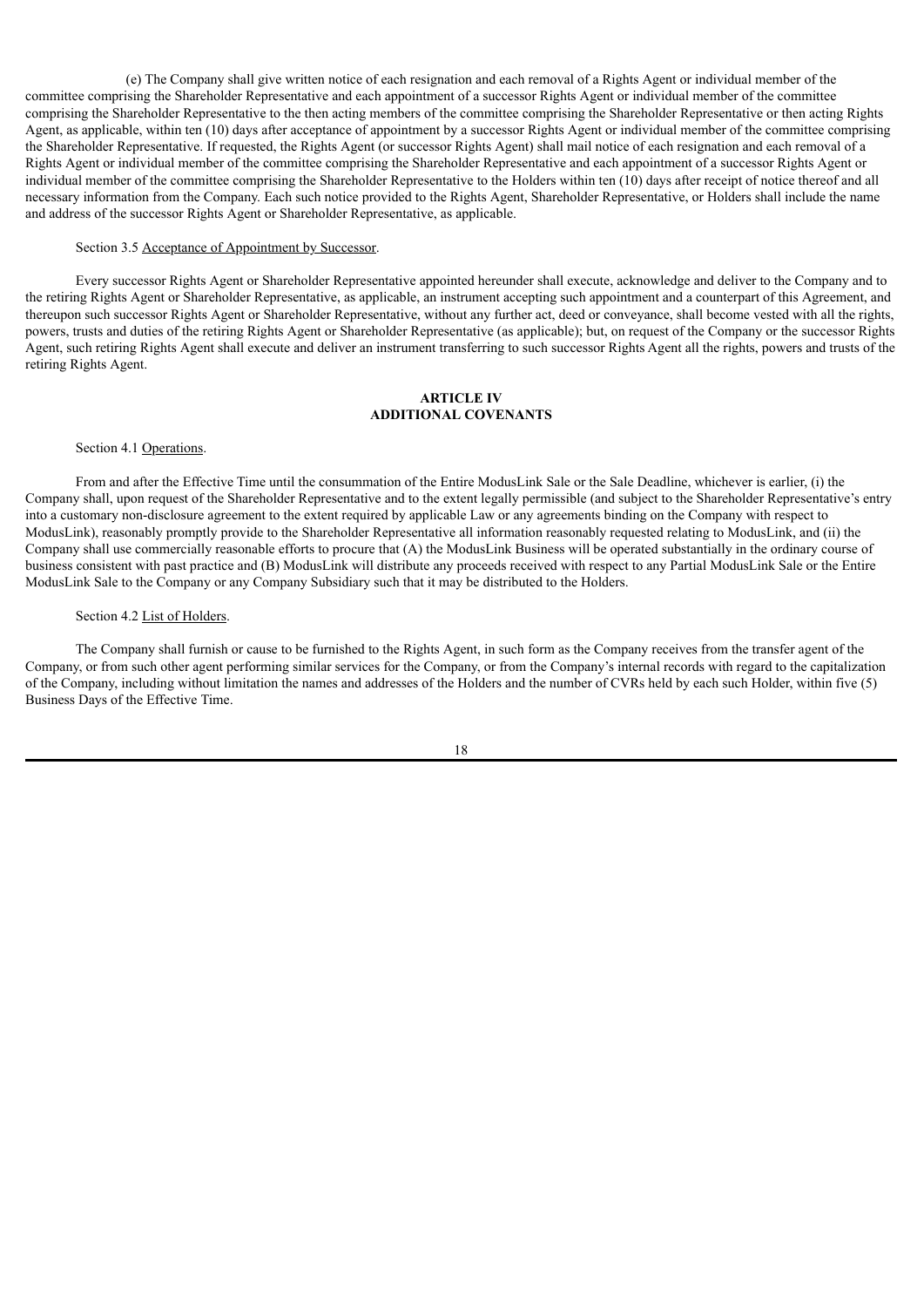### Section 4.3 ModusLink Sale Process.

From and after the Effective Time until the consummation of the Entire ModusLink Sale or the Sale Deadline, whichever is earlier, Parent shall be responsible for conducting the sale process of ModusLink (or, to the extent a ModusLink Sale involving a sale of Equity Interests is contemplated, responsible for overseeing and making any decisions on behalf of the Company with respect to such sale process of ModusLink) and shall be empowered to take all actions necessary or advisable in order to consummate a ModusLink Sale, including retaining advisors in connection with the ModusLink Sale, soliciting potential purchasers for the Equity Interests owned by the Company and any Company Subsidiary and determining which purchaser to select, negotiating the terms and conditions of any ModusLink Sale Agreement, including the purchase price for the Equity Interests owned by the Company and any Company Subsidiary, complying with any applicable provisions of ModusLink's governing documents (including the By-Laws), including with respect to rights of first refusal or similar provisions, and effectuating the consummation of such ModusLink Sale.

## Section 4.4 Books and Records.

The Company shall, and shall cause its Subsidiaries to, use commercially reasonable efforts to keep true, complete and accurate records in sufficient detail to enable the Shareholder Representative and its consultants or professional advisors to determine the amounts payable hereunder.

### **ARTICLE V AMENDMENTS**

# Section 5.1 Amendments Without Consent of Holders.

(a) Without the consent of any Holders, the Rights Agent, or the Shareholder Representative, the Company (when authorized by a Board Resolution), at any time and from time to time, may enter into one or more amendments hereto, subject to Section 6.1, to evidence the succession of another Person to the Company and the assumption by any such successor of the covenants of the Company herein.

(b) Without the consent of any Holders, the Company (when authorized by a Board Resolution), the Shareholder Representative and the Rights Agent, at any time and from time to time, may enter into one or more amendments hereto, for any of the following purposes:

(i) to evidence the removal or replacement of the Rights Agent or any individual member of the committee comprising the Shareholder Representative and the succession of another Person as a successor Rights Agent or individual member of the committee comprising or controlling the Shareholder Representative, as applicable, and the assumption by any successor of the obligations of the Rights Agent or Shareholder Representative, as applicable, herein, in accordance with Sections 3.4 and 3.5;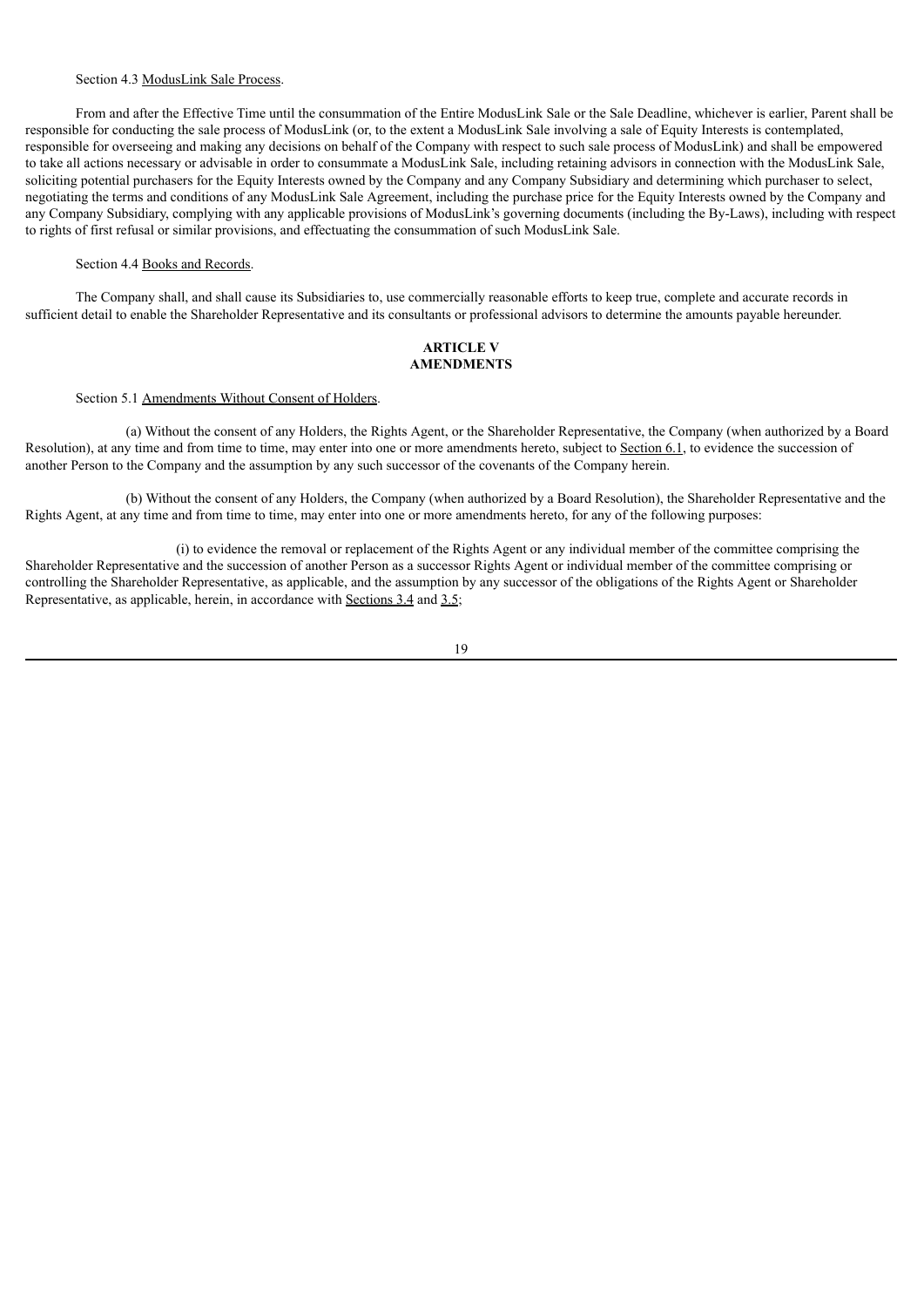(ii) to add to the covenants of the Company such further covenants, restrictions, conditions or provisions as the Company, the Rights Agent and the Shareholder Representative shall consider to be for the protection of the Holders; provided, that, in each case, such provisions shall not adversely affect the interests of the Holders as determined by the Shareholder Representative;

(iii) to cure any ambiguity, to correct or supplement any provision herein that may be defective or inconsistent with any other provision herein, or to make any other provisions with respect to matters or questions arising under this Agreement; provided, that, in each case, such provisions shall not adversely affect the interests of the Holders as determined by the Shareholder Representative; or

(iv) as may be necessary to ensure that the CVRs are not subject to registration under the Securities Act or the Exchange Act.

(c) Promptly after the execution by the Company (and the Rights Agent, as applicable), of any amendment pursuant to the provisions of this Section 5.1, the Company will mail (or cause the Rights Agent to mail) a notice thereof by first class mail to the Holders at their addresses as they appear on the CVR Register, setting forth such amendment.

# Section 5.2 Amendments with Consent of the Shareholder Representative.

(a) With the written consent of the Shareholder Representative, the Company (when authorized by a Board Resolution), the Shareholder Representative and the Rights Agent may enter into one or more amendments hereto for the purpose of adding, eliminating or changing any provisions of this Agreement, even if such addition, elimination or change is adverse to the interest of the Holders.

(b) Promptly after the execution by the Company, the Shareholder Representative and the Rights Agent of any amendment pursuant to the provisions of this Section 5.2, the Company will mail (or cause the Rights Agent to mail) a notice thereof by first class mail to the Holders at their addresses as they appear on the CVR Register, setting forth such amendment.

# Section 5.3 Execution of Amendments.

In executing any amendment permitted by this ARTICLE V, the Rights Agent will be entitled to receive, and will be fully protected in relying upon, an opinion of counsel selected by the Company stating that the execution of such amendment is authorized or permitted by this Agreement. The Rights Agent may, but is not obligated to, enter into any such amendment that affects the Rights Agent's own rights, privileges, covenants or duties under this Agreement or otherwise.

#### Section 5.4 Effect of Amendments.

Upon the execution of any amendment permitted under this ARTICLE V, this Agreement shall be modified in accordance therewith, such amendment shall form a part of this Agreement for all purposes and each Holder, Parent, the Company, the Shareholder Representative and the Rights Agent shall be bound thereby.

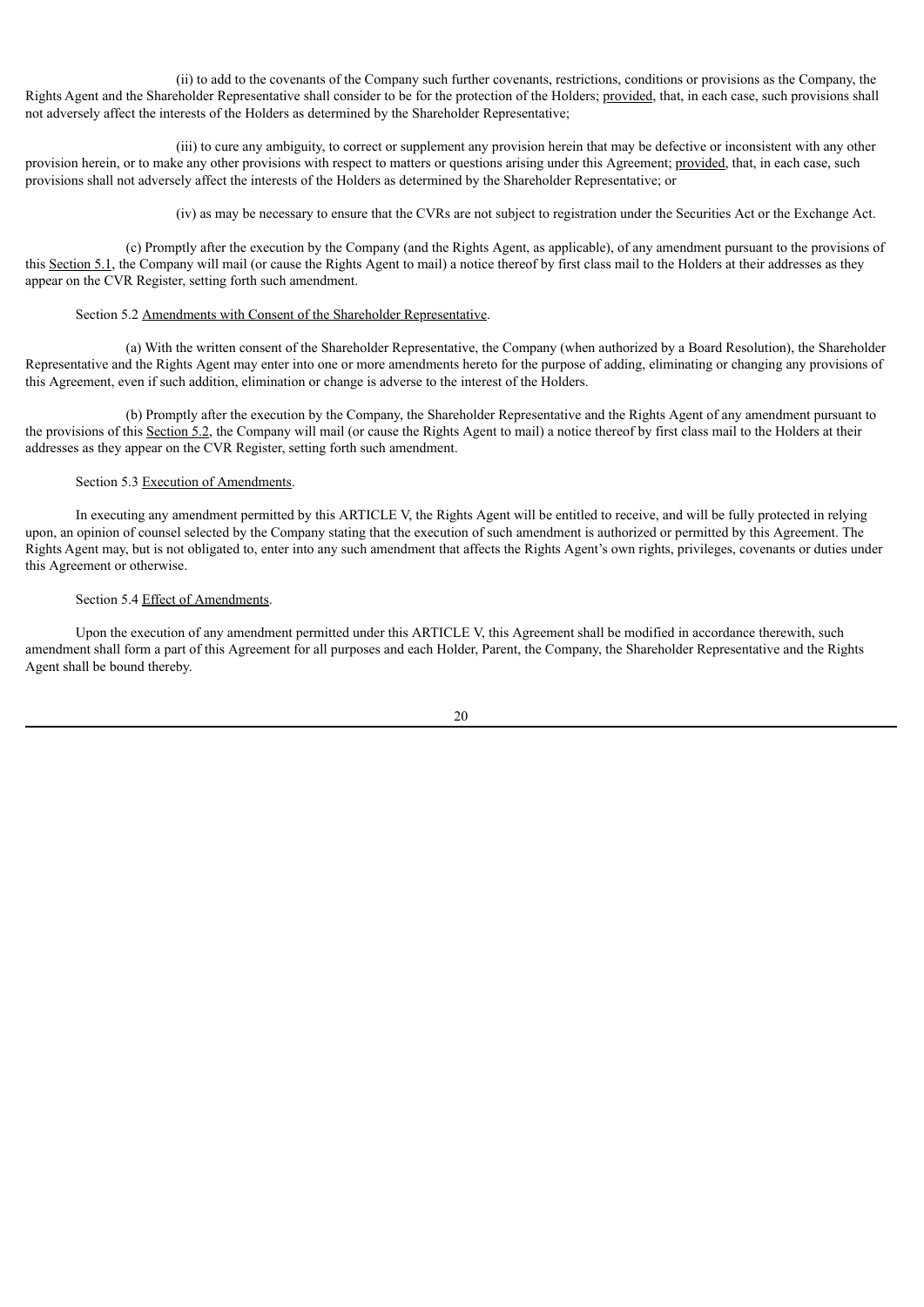# **ARTICLE VI CONSOLIDATION, MERGER, SALE OR CONVEYANCE**

#### Section 6.1 Company Consolidation, Merger, Sale or Conveyance.

(a) From and after the Effective Time until such time as all of the Company's payment obligations shall have been discharged, the Company shall not consolidate with or merge into any other Person or convey, assign, transfer or lease its properties and assets substantially as an entirety to any Person, unless:

(i) in the case that the Company shall consolidate with or merge into any other Person or convey, assign, transfer or lease its properties and assets substantially as an entirety to any Person, the Person formed by such consolidation or into which the Company is merged or the Person that acquires by conveyance or transfer, or that leases, the properties and assets of the Company substantially as an entirety (the "Surviving Person") shall expressly assume payment of amounts on all the CVRs and the performance of every duty and covenant of this Agreement on the part of the Company to be performed or observed; and

(ii) prior to such transaction, the Company has delivered to the Shareholder Representative an Officer's Certificate stating that such consolidation, merger, conveyance, transfer or lease complies with this ARTICLE VI and that all conditions precedent herein provided for relating to such transaction have been complied with.

(b) For purposes of this Section 6.1, "convey, transfer or lease its properties and assets substantially as an entirety" shall mean properties and assets contributing in the aggregate at least a majority of the Company's and its Subsidiaries' total consolidated revenues as reported in the last available periodic financial report (quarterly or annual, as the case may be).

(c) In the event the Company conveys, transfers or leases its properties and assets substantially as an entirety in accordance with the terms and conditions of this Section 6.1, the Company and the Surviving Person shall be jointly and severally liable for the payment of the ModusLink CVR Payment Amount and the performance of every duty and covenant of this Agreement on the part of the Company to be performed or observed. Notwithstanding anything to the contrary contained herein, no consolidation, merger, sale, conveyance or assignment involving the Company shall relieve the Company of its obligations and liabilities to the Rights Agent hereunder, unless by written consent of the Rights Agent, such consent not to be unreasonably withheld, conditioned or delayed.

#### Section 6.2 Successor Substituted.

Upon any consolidation of or merger by the Company with or into any other Person, or any conveyance, transfer or lease of the properties and assets substantially as an entirety to any Person in accordance with Section 6.1, the Surviving Person shall succeed to, and be substituted for, and may exercise every right and power of, the Company under this Agreement with the same effect as if the Surviving Person had been named as the Company herein; provided, that notwithstanding any such transaction, if the Company is a surviving entity in the transaction, the Company shall also remain liable for the performance by the "Company" hereunder.

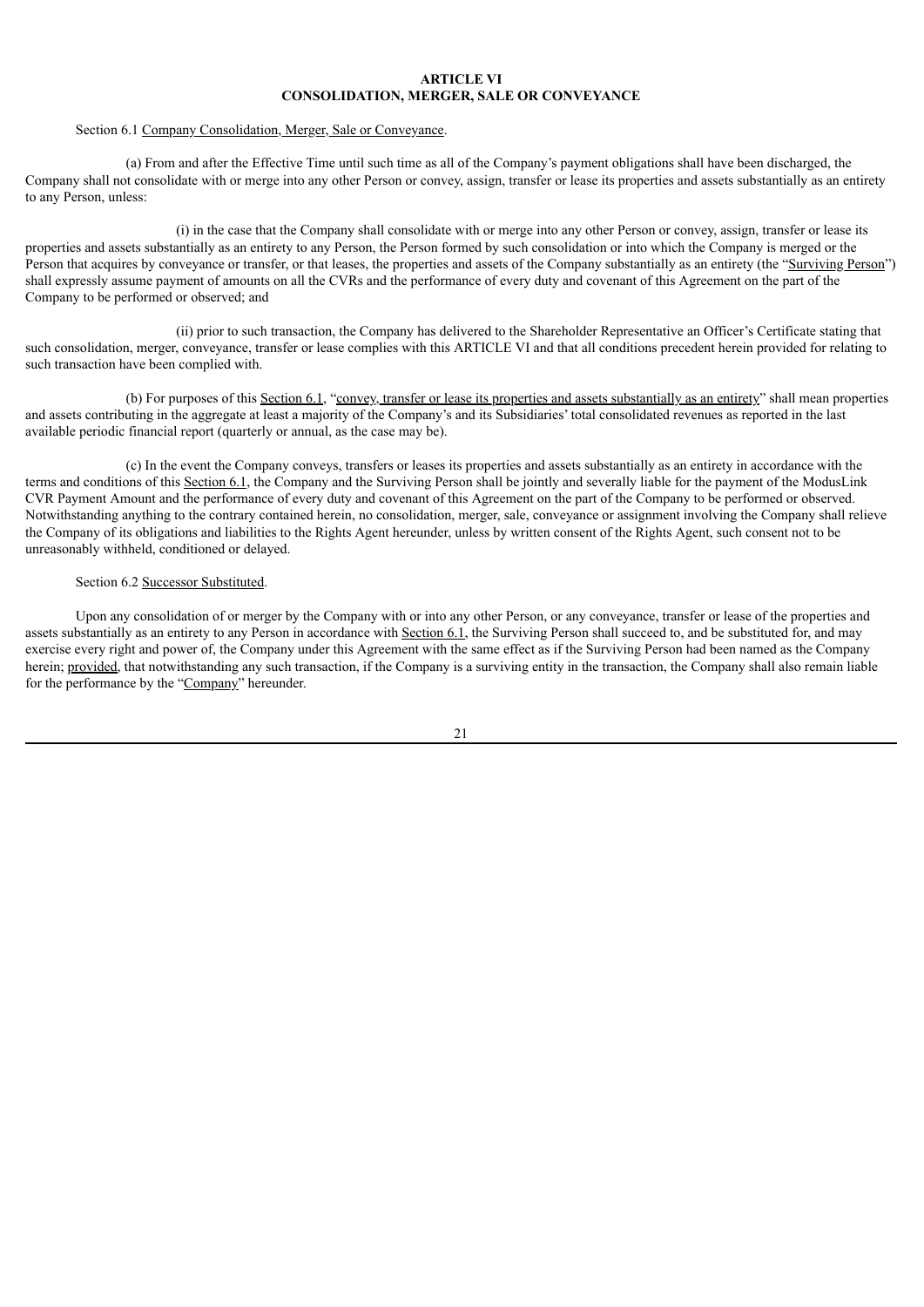# **ARTICLE VII OTHER PROVISIONS OF GENERAL APPLICATION**

# Section 7.1 Notices to Parent, the Company, the Shareholder Representative and the Rights Agent.

All communications, notices and disclosures required or permitted by this Agreement shall be in writing and will be deemed to have been given when delivered by first class mail or one (1) Business Day after having been dispatched for next-day delivery by a nationally recognized overnight courier service to the appropriate party at the address specified below:

If to the Company or Parent, to:

| Attention: |  |
|------------|--|
| Email:     |  |
|            |  |

with a copy (which shall not constitute notice) to:

Attention: Email:

If to the Shareholder Representative, to:

| Attention: |  |  |
|------------|--|--|
| Email:     |  |  |

With copies (which shall not constitute notice) to:

| Attention: |  |
|------------|--|
| Email:     |  |

If to the Rights Agent, to:

| Attention: |  |  |
|------------|--|--|
| Email:     |  |  |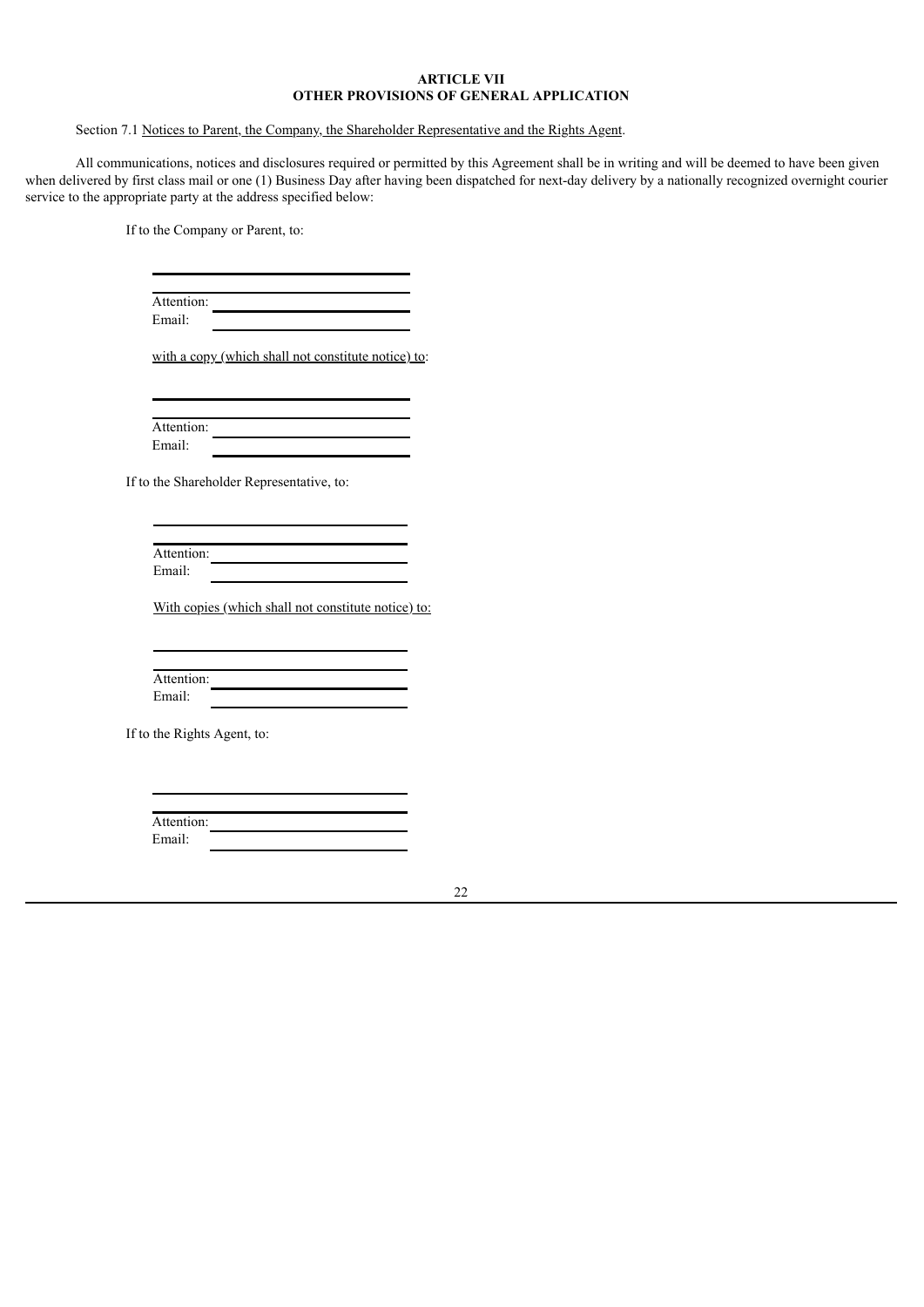With a copy to:

| Attention: |  |  |
|------------|--|--|
| Email:     |  |  |

Section 7.2 Notice to Holders.

Where this Agreement provides for notice to Holders, such notice shall be sufficiently given (unless otherwise herein expressly provided) if in writing, sent by overnight courier (providing proof of delivery) or mailed, first-class postage prepaid, to each Holder affected by such event, at his, her or its address as it appears in the CVR Register, not later than the latest date, and not earlier than the earliest date, prescribed for the giving of such notice. In any case where notice to Holders is given by mail, neither the failure to mail such notice, nor any defect in any notice so mailed, to any particular Holder shall affect the sufficiency of such notice with respect to other Holders.

#### Section 7.3 Counterparts; Headings.

This Agreement may be executed in one or several counterparts (whether by facsimile, pdf or otherwise), each of which shall be deemed an original, but such counterparts shall together constitute but one and the same Agreement and shall become effective when counterparts have been signed by each of the parties and delivered to the other parties (including by facsimile or other electronic image scan transmission). The Article and Section headings in this Agreement are inserted for convenience of reference only and shall not constitute a part hereof.

#### Section 7.4 Assignment; Successors.

(a) Subject to Section 6.1, neither this Agreement nor any of the rights, interests or obligations under this Agreement may be assigned by any of the parties (whether by operation of Law or otherwise) without the prior written consent of the other parties; provided, that any entity into which the Rights Agent may be merged or consolidated, or any entity resulting from any merger or consolidation to which the Rights Agent shall be a party, or any entity to which the Rights Agent shall sell or otherwise transfer all or substantially all of its assets and business, shall be the successor Rights Agent under this Agreement upon the delivery of notice to the other parties hereto. Subject to the preceding sentence, this Agreement shall be binding upon, inure to the benefit of and be enforceable by all of the parties and their respective successors and assigns; provided, that this Agreement may not be enforced directly by any Holder but may only be enforced on behalf of the Holders by the Shareholder Representative.

#### Section 7.5 Benefits of Agreement.

Except as set forth in ARTICLE III with respect to the Shareholder Representative Persons or the Rights Agent, nothing in this Agreement, is intended to or be deemed to confer upon any Person other than the parties hereto and their respective successors and permitted assigns any rights or remedies hereunder. The Shareholder Representative shall be the sole and exclusive representative of the Holders for all matters in connection with this Agreement and this Agreement may not be enforced directly by any Holder but may only be enforced on behalf of the Holders by the Shareholder Representative.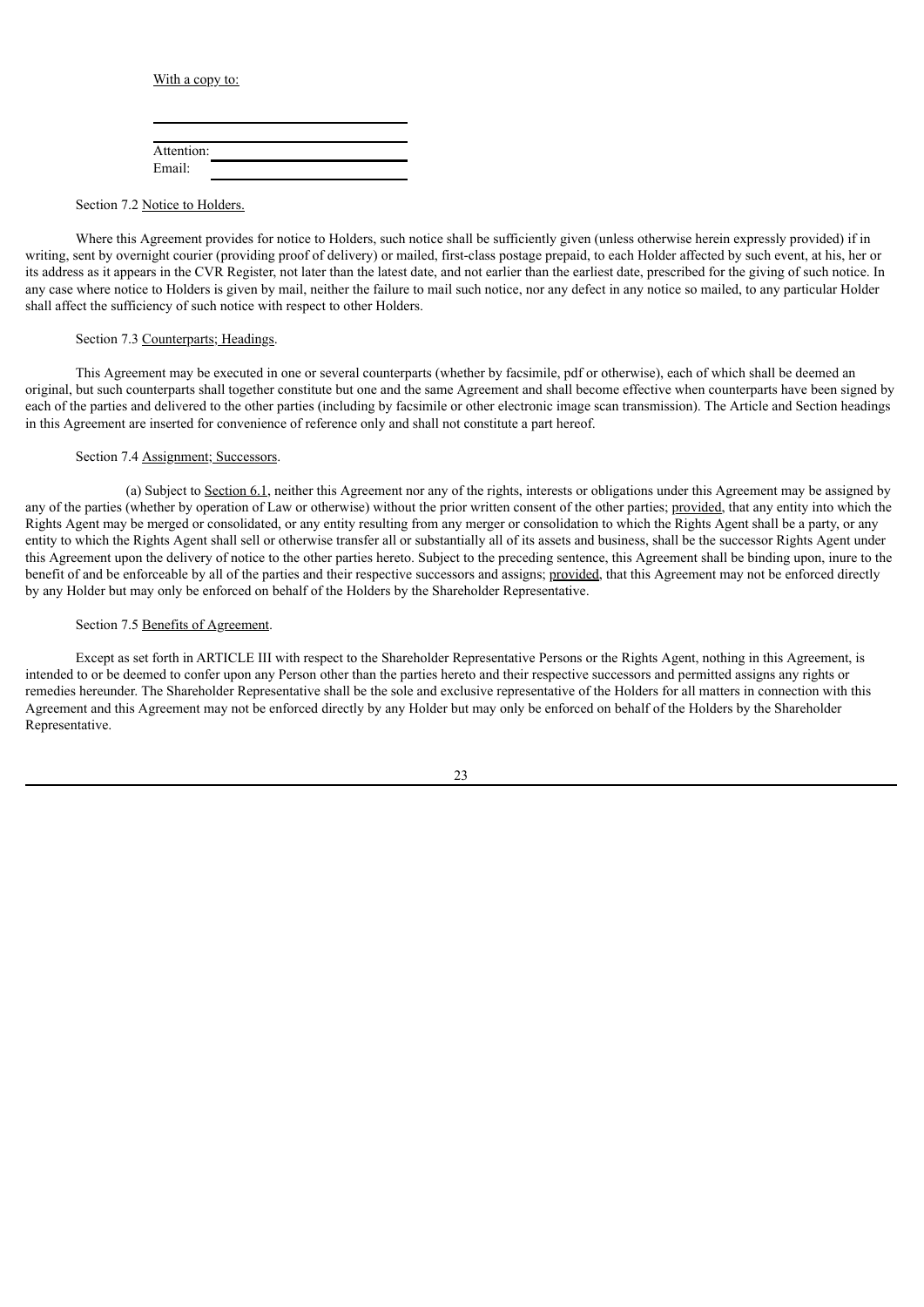## Section 7.6 Governing Law.

This Agreement shall be governed by and construed in accordance with the Laws of the State of Delaware, without regard to Laws that may be applicable under conflicts of laws principles (whether of the State of Delaware or any other jurisdiction) that would cause the application of the Laws of any jurisdiction other than the State of Delaware. Other than with respect to disputes submitted to the Neutral Auditor under Section 2.4(g), each party hereby irrevocably and unconditionally submits, for itself and its property, to the exclusive jurisdiction of the Court of Chancery in the State of Delaware and any appellate court thereof, in any action or proceeding arising out of or relating to this Agreement or the transactions contemplated hereby or for recognition or enforcement of any judgment relating thereto, and each of the parties hereby irrevocably and unconditionally (i) agrees not to commence any such action or proceeding except in such court, (ii) agrees that any claim in respect of any such action or proceeding may be heard and determined in such Delaware court, (iii) waives, to the fullest extent it may legally and effectively do so, any objection which it may now or hereafter have to the laying of venue of any such action or proceeding in such Delaware court, and (iv) waives, to the fullest extent permitted by Law, the defense of an inconvenient forum to the maintenance of such action or proceeding in such Delaware court. Each of the parties agrees that a final judgment in any such action or proceeding shall be conclusive and may be enforced in other jurisdictions by suit on the judgment or in any other manner provided by Law. Each party to this Agreement irrevocably consents to service of process in the manner provided for notices in Section 7.1. Nothing in this Agreement will affect the right of any Party to this Agreement to serve process in any other manner permitted by Law.

#### Section 7.7 Waiver of Jury Trial.

EACH PARTY ACKNOWLEDGES AND AGREES THAT ANY CONTROVERSY WHICH MAY ARISE UNDER THIS AGREEMENT IS LIKELY TO INVOLVE COMPLICATED AND DIFFICULT ISSUES, AND THEREFORE IT HEREBY IRREVOCABLY AND UNCONDITIONALLY WAIVES ANY RIGHT IT MAY HAVE TO A TRIAL BY JURY IN RESPECT OF ANY LITIGATION DIRECTLY OR INDIRECTLY ARISING OUT OF OR RELATING TO THIS AGREEMENT AND ANY OF THE AGREEMENTS DELIVERED IN CONNECTION HEREWITH OR THE TRANSACTIONS CONTEMPLATED HEREBY OR THEREBY. EACH PARTY CERTIFIES AND ACKNOWLEDGES THAT (I) NO REPRESENTATIVE, AGENT OR ATTORNEY OF ANY OTHER PARTY HAS REPRESENTED, EXPRESSLY OR OTHERWISE, THAT SUCH OTHER PARTY WOULD NOT, IN THE EVENT OF LITIGATION, SEEK TO ENFORCE EITHER OF SUCH WAIVERS, (II) IT UNDERSTANDS AND HAS CONSIDERED THE IMPLICATIONS OF SUCH WAIVERS, (III) IT MAKES SUCH WAIVERS VOLUNTARILY, AND (IV) IT HAS BEEN INDUCED TO ENTER INTO THIS AGREEMENT BY, AMONG OTHER THINGS, THE MUTUAL WAIVERS AND CERTIFICATIONS IN THIS SECTION 7.7.

24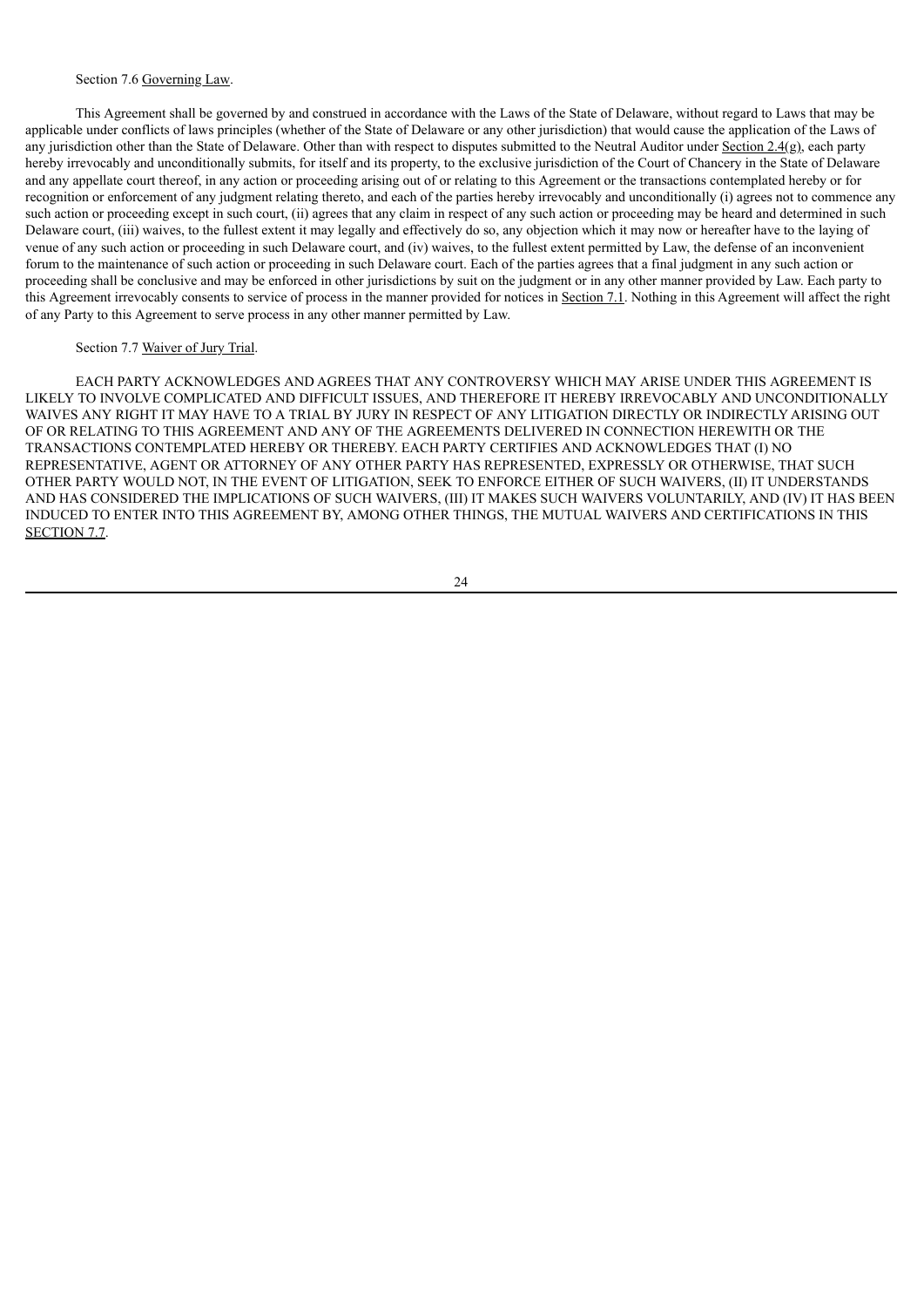# Section 7.8 Remedies.

The parties hereto agree that irreparable damage would occur in the event that the parties hereto do not perform their obligations under the provisions of this Agreement (including failing to take such actions as are required of them hereunder) in accordance with its specified terms or otherwise breach such provisions. The parties acknowledge and agree that prior to the termination of this Agreement in accordance with Section 7.10, (a) the Parties shall be entitled to an injunction, specific performance, or other equitable relief, to prevent breaches of this Agreement and to enforce specifically the terms and provisions hereof without proof of damages or the posting of any collateral, bond or other security, this being in addition to any other remedy available at law, in equity, under this Agreement or otherwise and (b) the right of injunctive relief, specific enforcement and other equitable relief is an integral part of this Agreement and transactions related hereto. The parties also agree that the non-prevailing party (as determined by a court of competent jurisdiction in a final, non-appealable order) in any litigation relating to the enforcement of this Agreement shall reimburse the prevailing party for all costs incurred by the prevailing party (including reasonable legal fees in connection with any litigation). To the extent the Shareholder Representative is the non-prevailing party, its reimbursement obligation under this Section 7.8 shall be a ModusLink Sale Expense.

# Section 7.9 Severability Clause.

If any term or other provision of this Agreement is determined by a court of competent jurisdiction to be invalid, illegal or incapable of being enforced by any rule of Law or public policy, all other terms, provisions and conditions of this Agreement shall nevertheless remain in full force and effect. Upon such determination that any term or other provision is invalid, illegal or incapable of being enforced, the parties hereto shall negotiate in good faith to modify this Agreement so as to effect the original intent of the parties as closely as possible to the fullest extent permitted by applicable Law in an acceptable manner to the end that the transactions contemplated by the Merger Agreement and this Agreement are fulfilled to the extent possible.

# Section 7.10 Termination.

This Agreement and each CVR shall be terminated and of no further force or effect, and the parties hereto shall have no liability hereunder, upon the earliest to occur of (i) the date that is one (1) year following the Sale Deadline, or (ii) the written agreement of the Company and the Shareholder Representative to terminate this Agreement. Notice of any such termination will be promptly mailed by the Rights Agent, upon the written request of the Company and the Shareholder Representative and accompanied by the form of such notice, to the Holders. Notwithstanding anything to the contrary contained in this Agreement, Section 3.1, Section 3.2, Section 3.3, and this ARTICLE VII shall survive the termination of this Agreement indefinitely and the resignation, replacement or removal of the Rights Agent.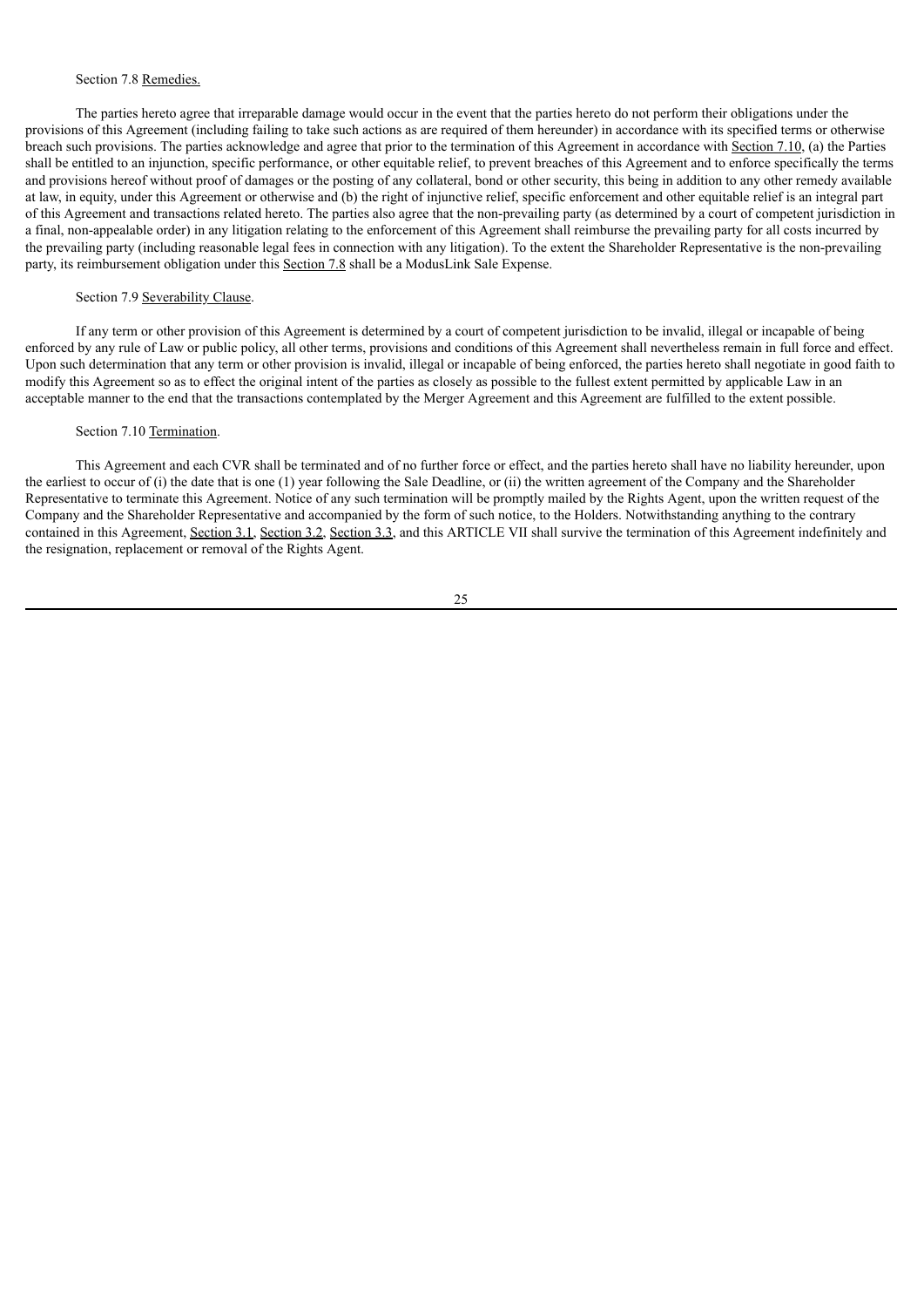## Section 7.11 Entire Agreement.

This Agreement, the Merger Agreement, all documents and instruments referenced herein and therein, and all exhibits and schedules attached to the foregoing, constitute the entire agreement of the parties (other than the Rights Agent) and supersede all other prior agreements and understandings, both written and oral, among the parties, or any of them, with respect to the subject matter hereof and thereof. If and to the extent that any provision of this Agreement is inconsistent or conflicts with the Merger Agreement, this Agreement shall govern and be controlling. Notwithstanding the foregoing, as between the Rights Agent, on the one hand, and any other person or entity, on the other hand, this Agreement alone constitutes the entire understanding and agreement of such parties with respect to the subject matter of this Agreement.

#### Section 7.12 Suits for Enforcement.

In a case where breach has occurred, has not been waived and is continuing, the Shareholder Representative may in its discretion proceed to protect and enforce the rights vested in it by this Agreement by such appropriate judicial proceedings as the Shareholder Representative shall deem most effectual to protect and enforce any of such rights (unless authorization and/or appearance of each of the Holders is required by applicable Law), either at Law or in equity or in bankruptcy or otherwise, whether for the specific enforcement of any covenant or agreement contained in this Agreement or in aid of the exercise of any power granted in this Agreement or to enforce any other legal or equitable right vested in the Shareholder Representative by this Agreement or by Law. Notwithstanding anything to the contrary contained in this Agreement, any liability of any of the parties hereunder (including the Shareholder Representative) for breach of its obligations under this Agreement shall not (other than in connection with fraud or willful misconduct, or third party claims from third parties arising out of such party's breach of this Agreement) include any unforeseeable and remote indirect or consequential damages, or any special or punitive damages. Subject to the immediately preceding sentence, any liability of the Company may include the benefit of the bargain lost by the Holders to the extent proximately caused by such breach (taking into consideration relevant matters, including the total amount payable to such Holders under this Agreement but for such breach, the time value of money, and any costs, fees and expenses incurred by the Shareholder Representative Persons in connection therewith) which shall be deemed in such event to be damages recoverable by the Shareholder Representative for the benefit of the Holders. With respect to any party other than the Company, under no circumstances shall such party be liable for monetary damages hereunder.

[Remainder of Page Intentionally Left Blank]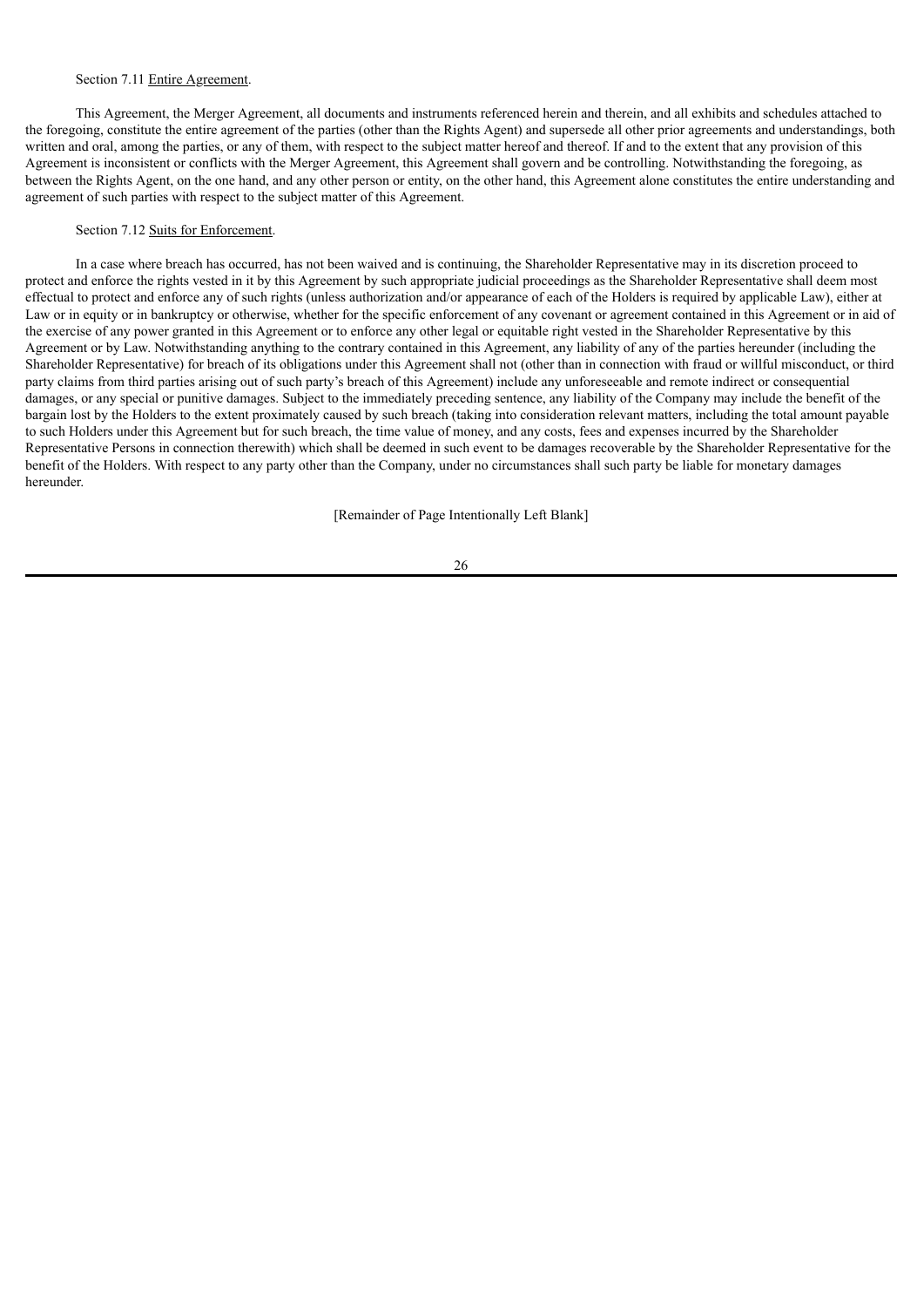IN WITNESS WHEREOF, each of the parties has caused this Agreement to be executed on its behalf by its duly authorized officers as of the day and year first above written.

# STEEL PARTNERS HOLDINGS L.P.

By: Steel Partners Holdings GP Inc., its general partner

By:

Name: Title:

STEEL CONNECT, INC.

By:

Name: Title:

# [SHAREHOLDER REPRESENTATIVE]

By:

Name: Title:

[RIGHTS AGENT]

By:

Name: Title:

**[Signature Page to CVR Agreement]**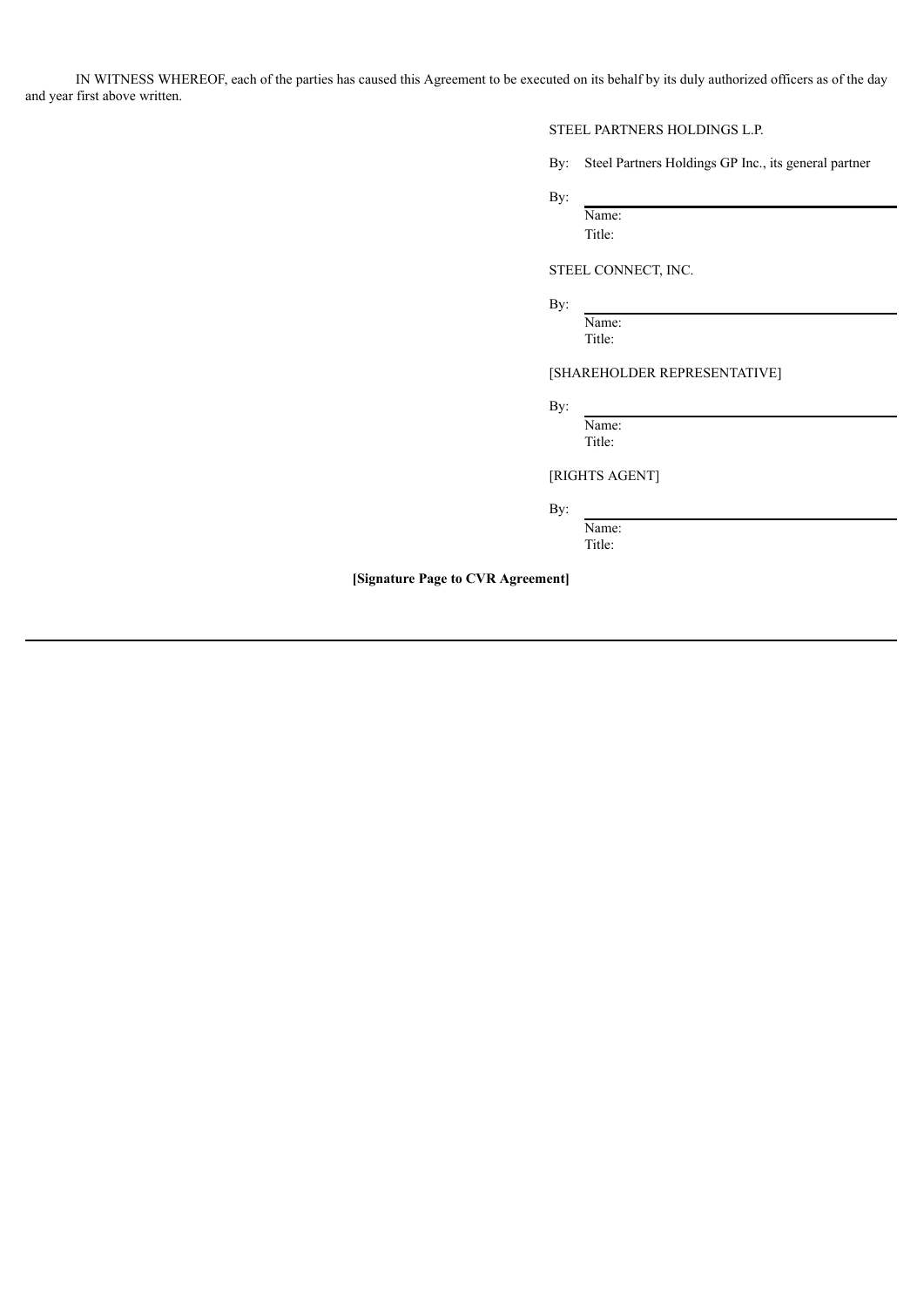# **EXHIBIT A**

# Form of Transfer Certificate

See attached.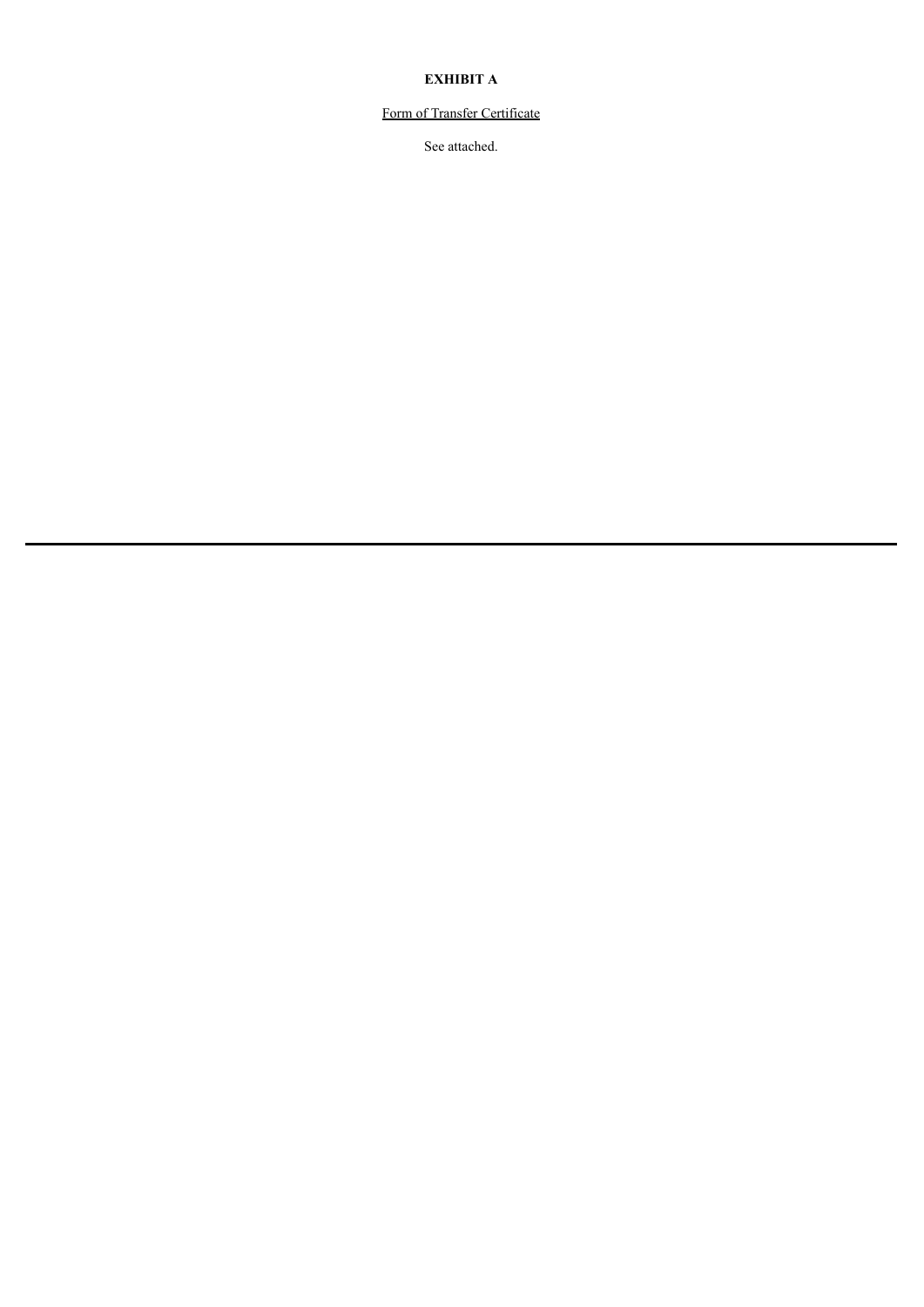# **TRANSFER CERTIFICATE**

Steel Connect, Inc. [●] [●] Attn: [●]

[RIGHTS AGENT] [●] [●] Attention: [●]

Re: CVRs issued by Steel Connect, Inc.

Ladies and Gentlemen:

As Holder intends to transfer the above captioned CVR to ("Permitted Transferee"), for registration in the name of.

1. In connection with such transfer and in accordance with  $Section 2.3(c) of the Contingent Value Rights Agreement, dated as of  $[•]$ , 2022, entered into by$ </u> and among Steel Partners Holdings L.P., a Delaware limited partnership, Steel Connect, Inc., a Delaware corporation, [ $\bullet$ ], as rights agent, and the Shareholder Representative (the "Agreement"), the Holder hereby certifies that this transfer is a Permitted Transfer and that the Permitted Transferee is permitted to hold the CVRs in accordance with the terms of the Agreement.

2. The transfer is a Permitted Transfer for the following reason:

## **[Check the appropriate box and initial any applicable substatement]**

☐ The CVRs are being transferred as a result of the death of a Holder by will or intestacy.

An official copy of the death certificate of the Holder and such Holder's last will and testament and a signed copy of Letters Testamentary, Letters of Administration or equivalent document dated within 60 days are being provided herewith.

An official copy of the death certificate of the Holder is being provided herewith; the Holder has no will and the CVRs are passing via the rules of intestacy.

 $\Box$  The CVRs are being transferred by instrument to an inter vivos or testamentary trust in which the CVRs are to be passed to beneficiaries upon the death of the trustee. The trustee is the Holder immediately prior to the transfer. Official copies of the death certificates and applicable trust documents authorizing distribution to the named beneficiaries are being provided herewith.

A-1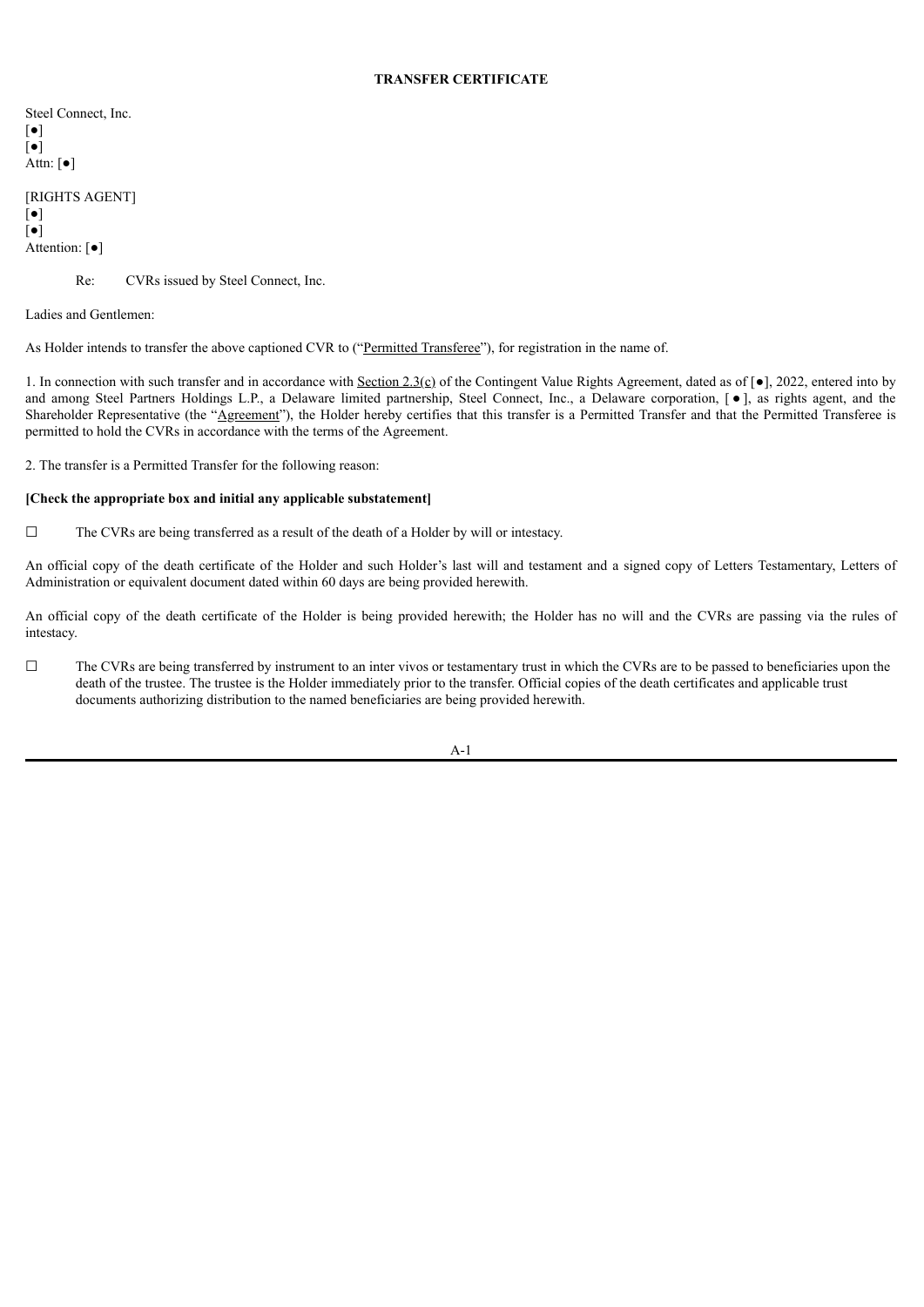- $\Box$  The CVRs are being transferred pursuant to a court order (including a court order issued in connection with divorce, bankruptcy or liquidation). A copy of the court order and, if appointed, evidence of appointment as: Tutor, Guardian, Conservator, Committee, Attorney or Agent dated within 60 days are being provided herewith.
- ☐ The Holder is a corporation and the CVRs are being transferred pursuant to a distribution by the Holder to its stockholders. Such distribution does not subject the CVRs to a requirement of registration under the Securities Act or the Exchange Act and the company has reasonably determined after consultation with counsel that such distribution does not subject the CVRs to a requirement of registration under the Securities Act or the Exchange Act. A copy of the unanimous written consent of the board of the company or an executed copy of the corporate resolution dated within 180 days authorizing and approving such distribution (and authorizing the signing officer to effect the transaction) and a certificate by or on behalf of the company stating that that such distribution does not subject the CVRs to a requirement of registration under the Securities Act or the Exchange Act are being provided herewith. Evidence of such Permitted Transferee being a shareholder of the Holder is also being provided herewith. The corporate resolution, if provided, is not executed solely by the signing officer.
- ☐ The Holder is a partnership and the CVRs are being transferred pursuant to a distribution by the Holder to its partners. Such distribution does not subject the CVRs to a requirement of registration under the Securities Act or the Exchange Act. A copy of the current partnership agreement is being provided herewith, together with evidence of the authority of any signatory on behalf of the partnership.
- ☐ The Holder is a limited liability company and the CVRs are being transferred pursuant to a distribution by the Holder to its members. Such distribution does not subject the CVRs to a requirement of registration under the Securities Act or the Exchange Act. A copy of the operating agreement is being provided herewith, together with an executed copy of the resolution dated within 180 days authorizing the signing managing member/manager to effect the transaction. If the limited liability company has more than one managing member/manager, this resolution is not executed solely by the signing managing member/manager.
- $\Box$  The CVRs are being transferred by a transfer made by operation of law (including a consolidation, dissolution or merger) or without consideration in connection with the dissolution, liquidation or termination of any corporation, limited liability company, partnership or other entity. Documents sufficiently evidencing such activities are being provided herewith, together with, if such transfer by operation of law requires shareholder or board of director or similar approval, an executed copy of the resolution dated within 180 days authorizing the signing officer, managing member/manager or other signatory to effect the event. If such entity has more than one signing officer, managing member/manager or other signatory, this resolution is not executed solely by the signing officer, managing member/manager or other signatory.

3. If not previously provided to the Rights Agent and if requested by the Rights Agent, a fully completed and executed Form W-9 or Form W-8, as applicable, of the Permitted Transferee is being provided herewith.

4. All capitalized terms used but not defined herein shall have such meanings as are ascribed to such terms in the Agreement.

5. By execution hereof the Permitted Transferee agrees to be bound, as Holder, by all of the terms, covenants and conditions of the Agreement.

6. This document may be executed in one or more counterparts and by the different parties hereof on separate counterparts, each of which, when so executed, shall be deemed to be an original; such counterparts, together, shall constitute one and the same document. The Holder and the Permitted Transferee both understand that the Rights Agent may require a Medallion Guarantee of Signature at a level acceptable to the Rights Agent.

A-2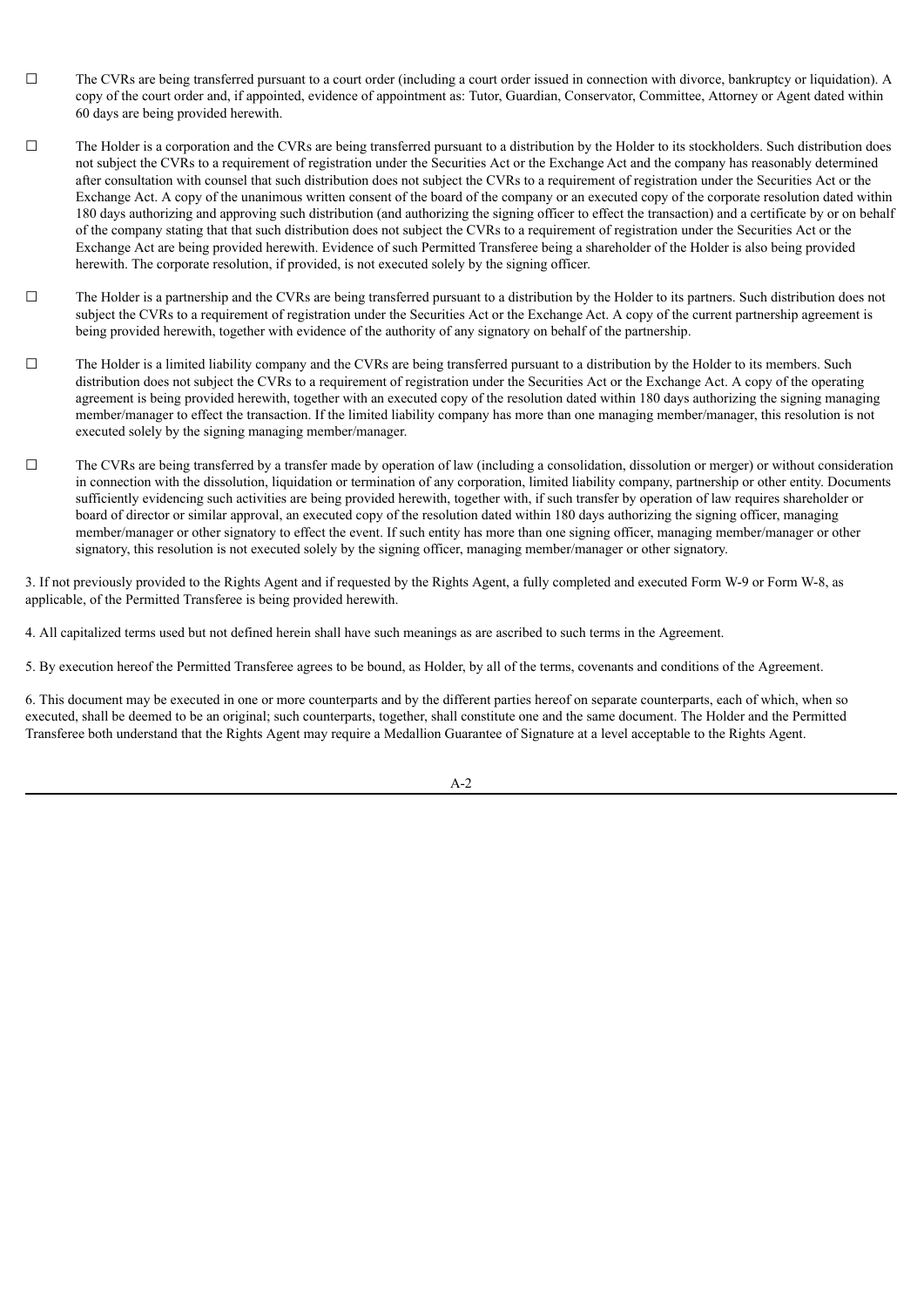IN WITNESS WHEREFORE, each of the parties have caused this document to be executed individually or by their duly authorized officers or representatives as of the date set forth below.

| Holder                  | Permitted Transferee    |
|-------------------------|-------------------------|
| By:                     | By:                     |
| Name:                   | Name:                   |
| Title:                  | Title:                  |
| Taxpayer Identification | Taxpayer Identification |
| No.                     | No.                     |
| Date:                   | Date:                   |
|                         |                         |
|                         |                         |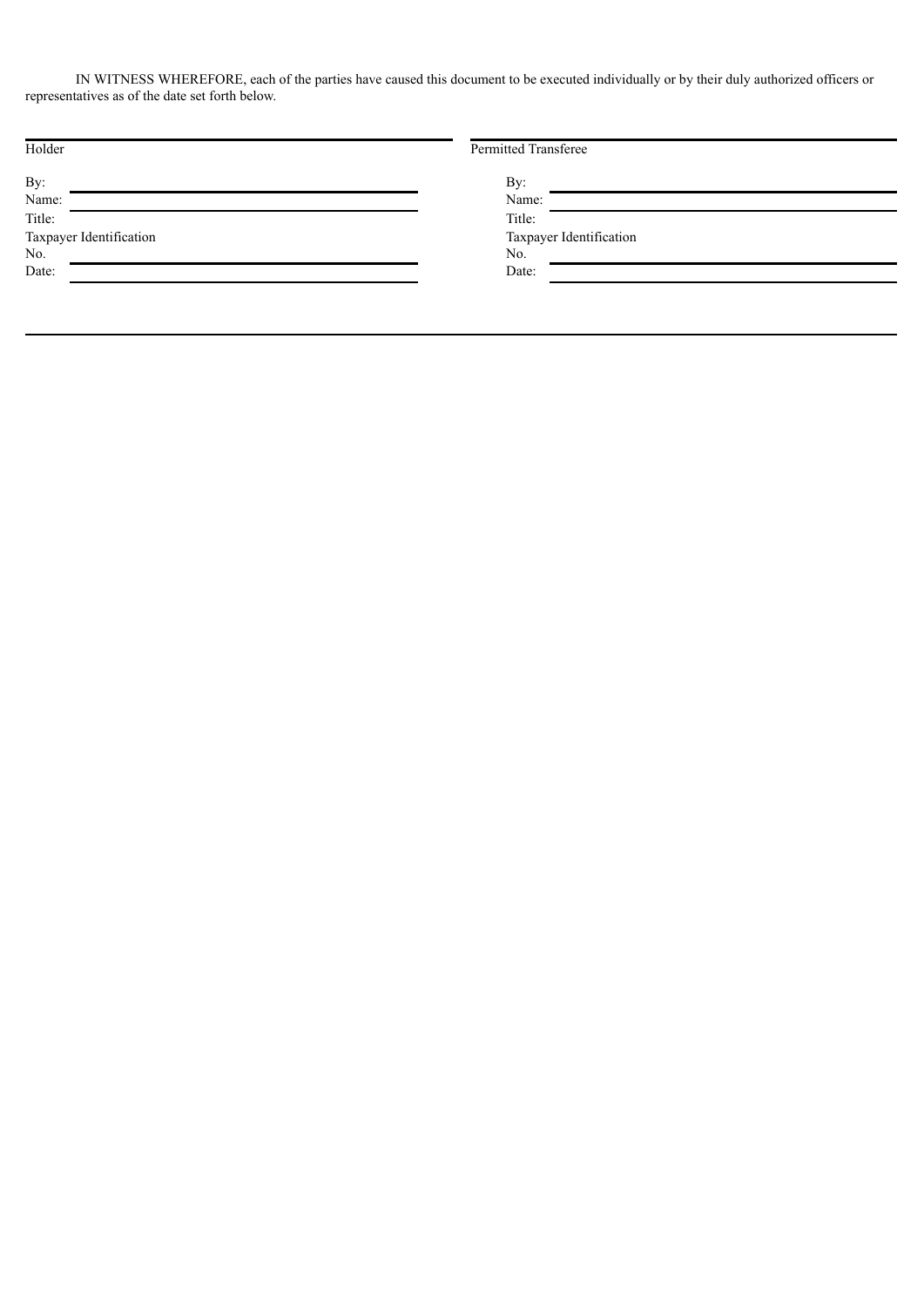### **Steel Partners and Steel Connect Enter into Definitive Merger Agreement**

NEW YORK, NY and SMYRNA, TN - June 13, 2022 – Steel Partners Holdings L.P. (NYSE: SPLP), a diversified global holding company ("Steel Partners") and Steel Connect, Inc. (NASDAQ: STCN) ("Steel Connect") today announced that they have signed a definitive merger agreement pursuant to which Steel Partners will acquire the remaining common stock of Steel Connect issued and outstanding immediately prior to the effective time of the merger. The holders of Steel Connect's outstanding shares of common stock will receive US \$1.35 per share in cash and one contingent value right ("CVR") to receive their pro rata share of net proceeds, to the extent such net proceeds exceed \$80 million plus certain related costs and expenses, if Steel Connect's ModusLink subsidiary is sold during the two-year period following completion of the merger.

Steel Connect's Board of Directors, acting on the unanimous recommendation of the special committee of the Board of Directors (the "Special Committee"), and the Board of Directors of Steel Partners' General Partner approved the merger agreement and the transactions contemplated by the merger agreement and resolved to recommend the stockholders adopt the merger agreement and approve the transactions contemplated by the merger agreement. The Special Committee, which is comprised solely of independent and disinterested directors of Steel Connect who are unaffiliated with Steel Partners, exclusively negotiated the terms of the merger agreement with Steel Partners, with the assistance of its independent financial and legal advisors.

Upon closing of the merger, Steel Connect will become a wholly owned subsidiary of Steel Partners. The merger is subject to approval by Steel Connect's stockholders, as well as certain other customary closing conditions. The merger is not subject to a financing condition, and is expected to occur in the second half of 2022. Steel Connect will call a meeting of its stockholders for the purpose of voting on the adoption of the merger agreement in due course.

The merger agreement includes a "go-shop" period that expires at 11:59 p.m. Eastern time on July 12, 2022, during which Steel Connect may actively solicit and consider alternative acquisition proposals. There can be no assurances that the "go-shop" process will result in a superior proposal, and Steel Connect does not intend to communicate developments regarding the process unless and until Steel Connect determines that additional disclosure is required or desirable.

#### **Advisors**

Houlihan Lokey is serving as the financial advisor to the Special Committee of Steel Connect, and Imperial Capital is serving as the financial advisor to Steel Partners. Dentons US LLP is serving as legal counsel to the Special Committee and White & Case LLP is serving as legal counsel to Steel Connect. Greenberg Traurig, LLP is serving as legal counsel to Steel Partners.

### **About Steel Partners Holdings L.P.**

Steel Partners Holdings L.P. is a diversified global holding company that owns and operates businesses and has significant interests in leading companies in various industries, including diversified industrial products, energy, defense, supply chain management and logistics, banking and youth sports.

### **About Steel Connect, Inc.**

Steel Connect, Inc. is a holding company whose wholly-owned subsidiary, ModusLink Corporation, serves the supply chain management markets.